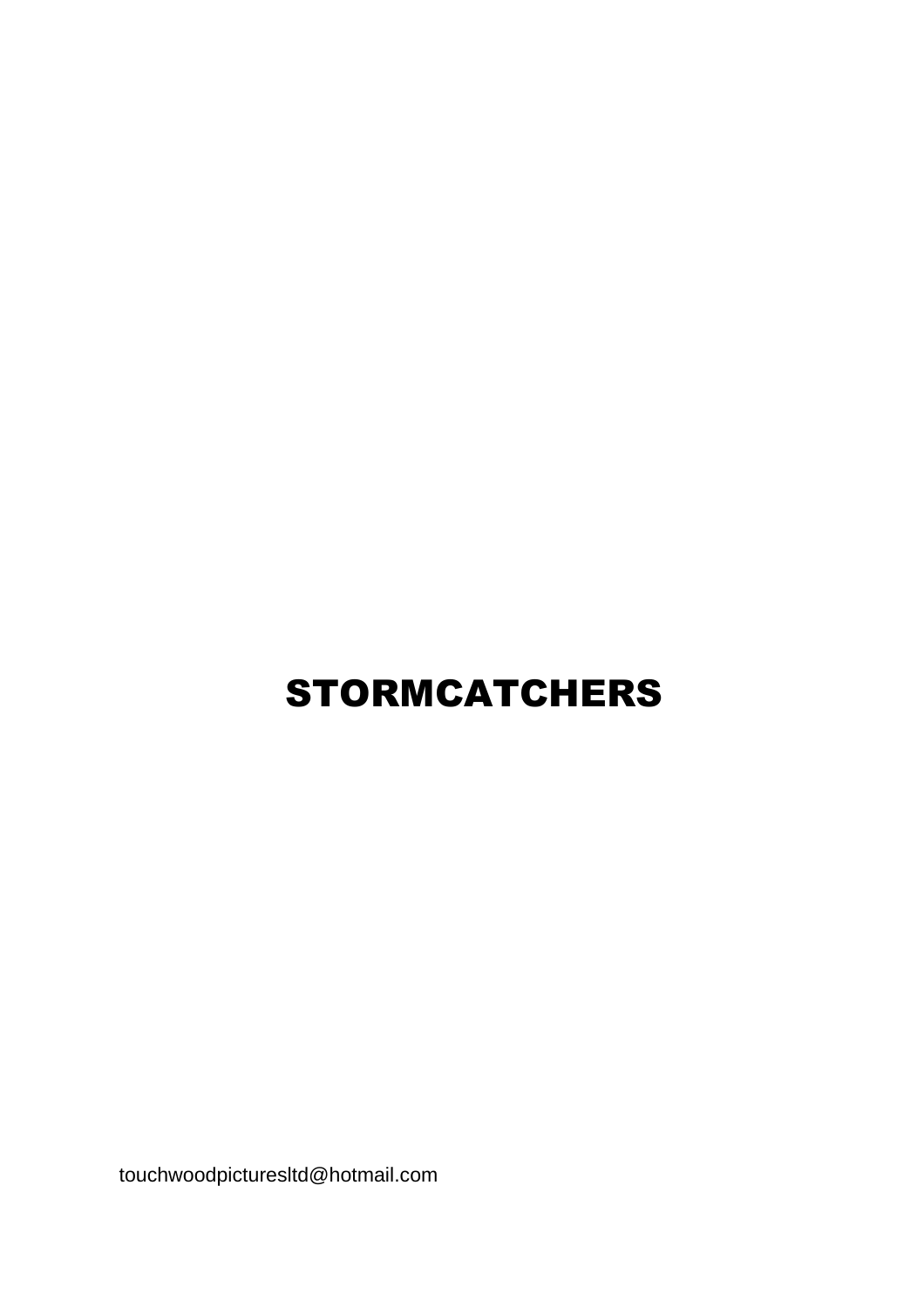EXT. UNDERWATER - DAY

An opaque green swirl of foaming water. A deep SONOROUS noise. Dark shapes flicker past. The sound getting LOUDER.

An explosion of bubbles. SOMETHING rockets through the water. Leaves a comet trail of FOAM --

STORMCATCHER - 1

Peppered with hatches, torpedo tubes and a wraparound armoured observation window. A metal SHARK with a glass smile travelling in a cocoon of air. Powered by CAVITATION ENGINES with a top speed of MACH-3 (This technology really exists.)

INT. STORMCATCHER 1 - BRIDGE - DAY

This is not STAR-TREK. No squeaky clean hi-tech here. Imagine you're inside a dump truck or an oil rig.

All surfaces are rounded. Rubberized. A craft designed to go to hell and back on a daily basis.

> LUCAS MALLICK (V.O.) My Father was Captain of Stormcatcher 1, the first SubJet craft able to travel above and beneath the oceans, specifically designed to take on a Superstorm.

A tall man with flecks of grey in his hair and slate green eyes occupies the middle seat on the control deck. HOWARD J. MALLICK (50s) Captain of Stormcatcher 1

> LUCAS MALLICK (V.O.) Their mission, to protect the crew on the base, along with the millions locked in cryo-sleep hoping to awaken to a new world.

On the control desk. A couple of photos. A younger Mallick leaning against an old Chevy TRUCK with an attractive woman and one of him in a boxing pose wearing a winners belt.

> CAPTAIN MALLICK Give me a clear path to the drop zone Tara. This used to be the busiest shipping lane in America. There's gonna be a lot of wreckage floating about.

Analyst TARA GREEN(30s), hair dark as a raven's wing, flicks the deep sea RADAR up onto screens around the bridge.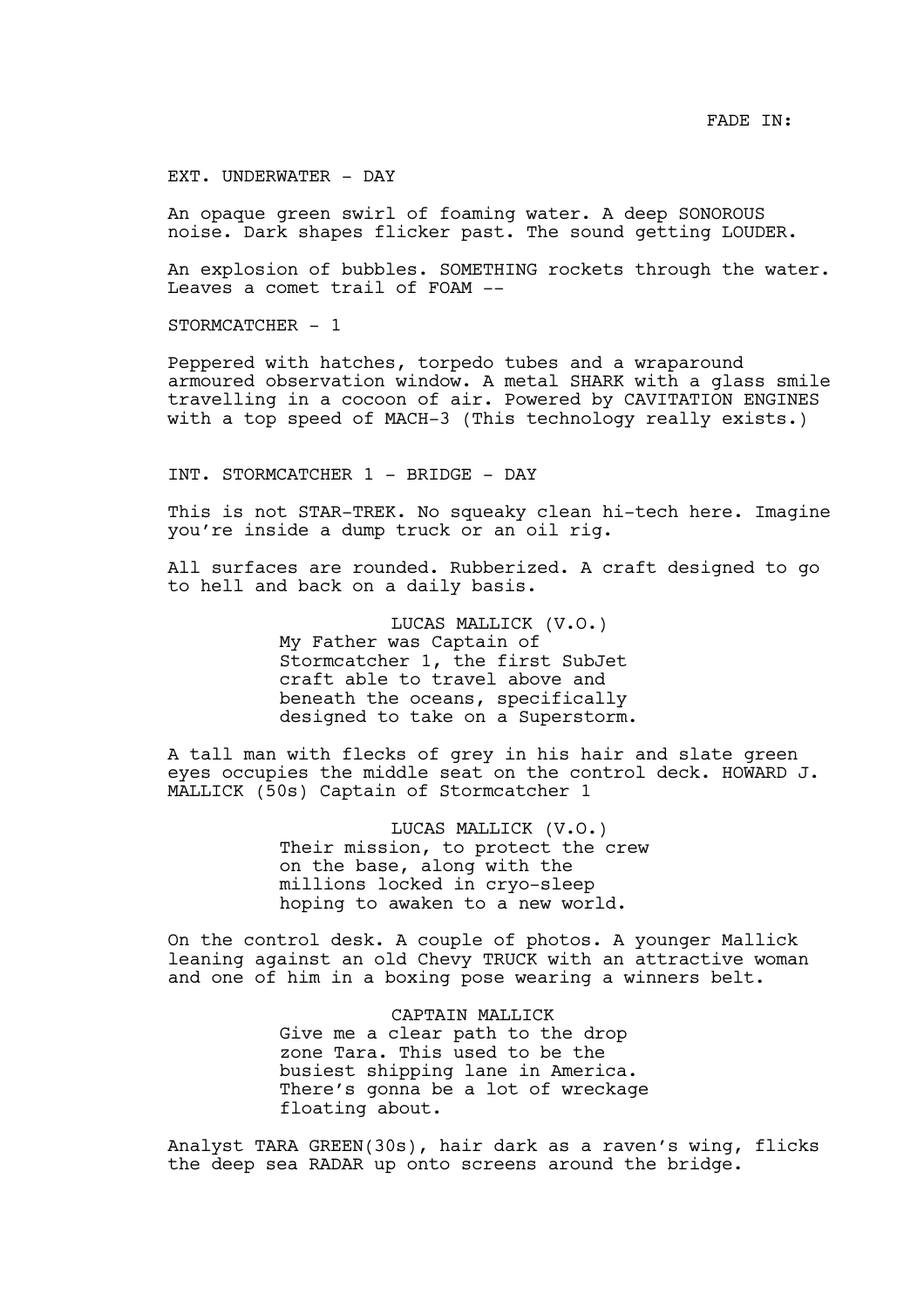A collection of small knitted animals dangle above her. When she's not working the computers her hands are busy knitting another small wool animal creation. Fingers always moving.

#### TARA

Getting a lot of clutter here.

She projects a 3-D HOLO display in front of them. It's full of moving thermal signatures -- all headed their way.

JONES MASON (30s) Chief Engineer and Pilot, a bluff retro TEXAN wears all black. A bolo tie with a silver clasp. A Johnny Cash fan. Sugar and black coffee his drug of choice.

He heads over to his console. Treads on something. Scoops up a small knitted animal.

> JONES The hell...thought I'd trodden on a damn kitten.

Tara snatches it from him.

TARA That's Benji, I've been looking for him.

JONES You and your fancy knitting, don't you have enough to keep your fingers busy on the computer.

Jones settles behind his controls. Flicks displays up.

TARA It's not knitting, it's Amigurami, Japanese. Chou the geophysicist on the base taught me. I have RFS, restless finger syndrome, helps keep them in check.

Jones smiles, shakes his head.

JONES I had a girlfriend like that.

TARA

Really? (beat) You had a girlfriend?

Jones shoots her a wry smile. Focuses on a large red mass that dwarfs the other radar signatures. Alters course.

> JONES I don't like meeting anything I ain't been properly introduced to.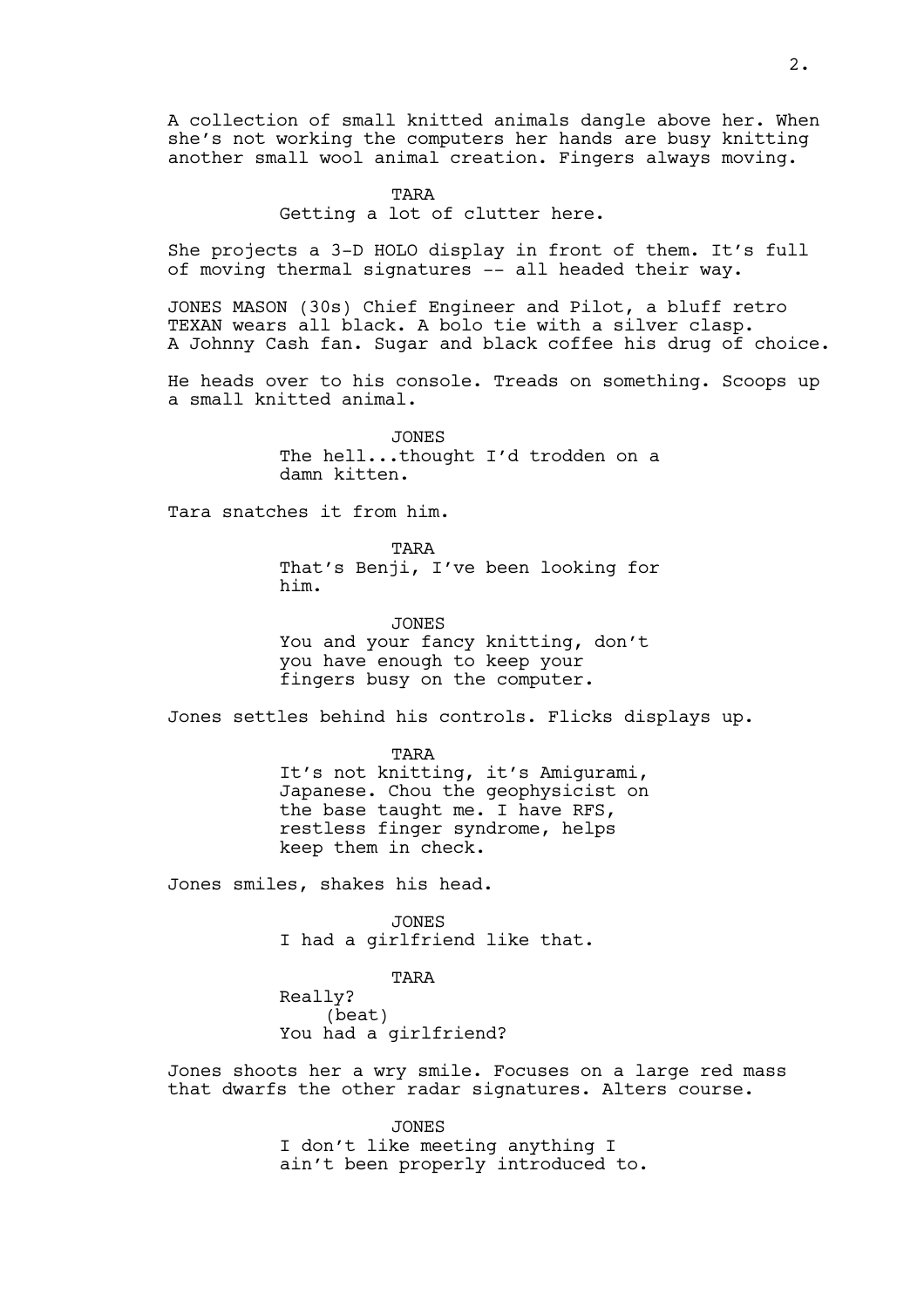CRUSOE "QUANT" WILSON (30s) mind like a razor and a sharp tongue. Intelligence trumping sensitivity. Checks readings.

> QUANT Fifteen hundred feet long. Over five hundred tons...metallic in composition.

JONES That's gonna' put a big hole in the fence

Jones gives it a wide berth. The MASS swings towards them.

JONES (CONT'D)

Damn.

TARA The force of the current is pushing it into our path.

The RADAR MAP a sea of RED as --

A RUSTED STEEL BOW looms up in front of them --

Jones yanks the controls -- nearly makes it --

BLAM!

They careen down the side of rusty --

SUPERTANKER

Hundreds of tons of barnacle encrusted hull SCRAPES past. Jones wrestles with the controls, tries to pull clear.

As a huge  $--$ 

PROPELLER

Thrashes past. Misses them by inches. And then it's gone.

JONES Damn! That was close.

The radar screen is full of smaller signatures.

**OUANT** Getting busy again.

Jones heaves at the controls as more wrecks whirl past. A FISHING BOAT, upside down -- dragging nets.

> CAPTAIN MALLICK Jettison the charges.

A PASSENGER LINER rumbles past them. Lights still on --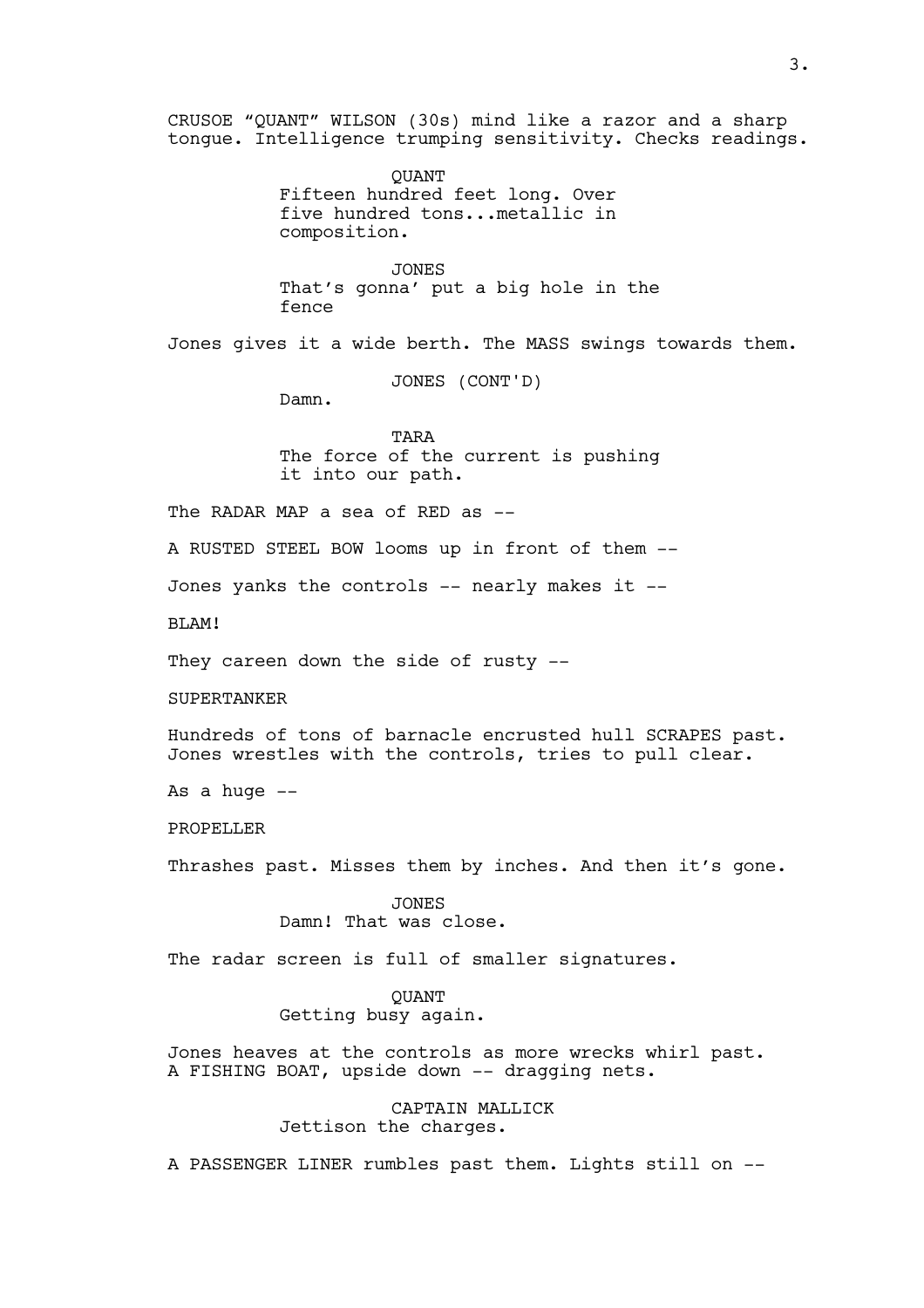PROPELLERS - CHURNING

TARA Charges primed...

EXT. STORMCATCHER 1 - HULL

Two CANISTERS tumble into the depths.

INT. STORMCATCHER 1 - BRIDGE - SAME

Jones is still taking avoiding action -- the stream of obstacles getting smaller. A POD of DOLPHINS speed past.

> TARA Charges away and set for maximum depth.

CAPTAIN MALLICK Okay Jonesy get us out of here.

JONES You got it. One hundred watts of C and W...what do we say?

Jones hits PLAY on a battered old CD deck. Johnny Cash's "Man in black." Fills the bridge. Tara smiles.

TARA

Cash is king.

**OUANT** I so hate country and western.

Mallick shakes his head.

CAPTAIN MALLICK He's like a surgeon, it helps him concentrate.

Jones slams the throttles wide open. The ship leans over - rockets through the water and blasts out of the side of a Four-thousand feet high --

## WATERSPOUT!

Rockets through the air above the ocean surface as --

KABOOM!

The depth charges DETONATE. The base of the spout pulses with light. The whirling funnel COLLAPSES. A Billion tons of water rains back into the sea.

As we go high above the --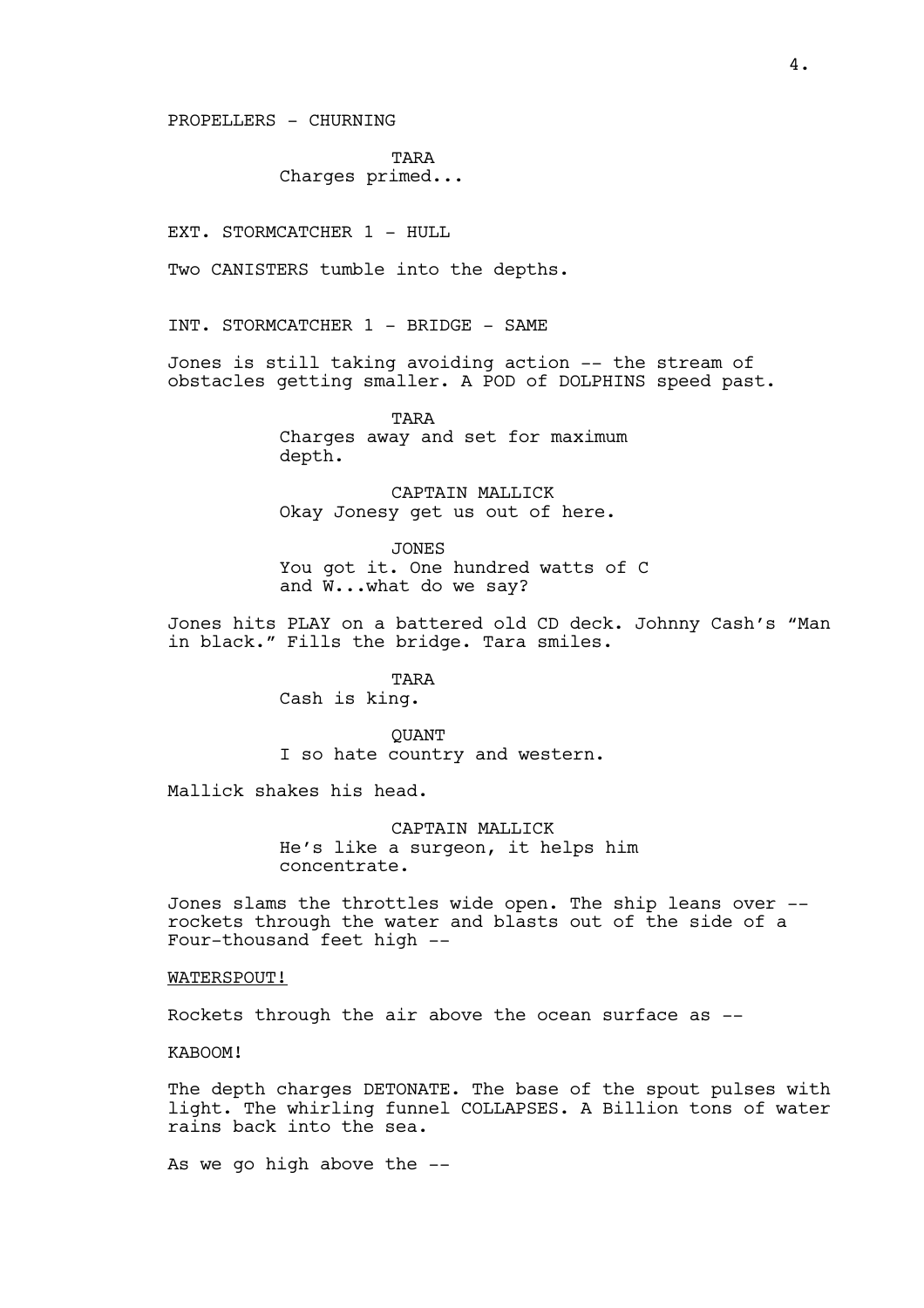Swirling circles of dark cloud. Superstorms, tornadoes, typhoons. Bursts of light flare into the atmosphere above the thunderclouds. Spewing GAMMA RAYS into darkest space.

> LUCAS MALLICK (V.O.) It all started back in 2050 with super computers that could predict the weather with uncanny accuracy...

INT. M.P.C - METEOROLOGICAL PREDICTION CENTRE - FLASHBACK

A vast space with wall to wall SCREENS. Computerised prediction software fills the screens with swirling jetstream tracking, Isobars, wind speed and precipitation.

> LUCAS MALLICK (V.O.) Pretty soon the weather became just another futures derivative to be traded on the markets.

NEW YORK - STOCK MARKET - DAY

Trades are being taken on temperature, wind speed and hours of sunshine. Meteorological futures are being traded for billions of dollars. A way to hedge against crop failure.

> LUCAS MALLICK (V.O.) It was only a matter of time before someone reverse engineered the predictive patterns in the computer and tried to control the weather.

EXT. WOOMERA TEST RANGE - AUSTRALIA - DAY

Rockets launch into a clear blue sky. Seed clouds with chemicals to induce rain.

> LUCAS MALLICK (V.O.) The days when a butterfly flapping its wings in Japan could affect the worlds weather were gone forever.

# ON SCREEN

NEWS FOOTAGE. Floods swamp India. Tornadoes leave a trail of devastation across America. Earthquakes rip Japan apart.

> LUCAS MALLICK (V.O.) After we meddled with the Earth's weather and unleashed Superstorms too powerful to survive, Mankind went back to where it came from.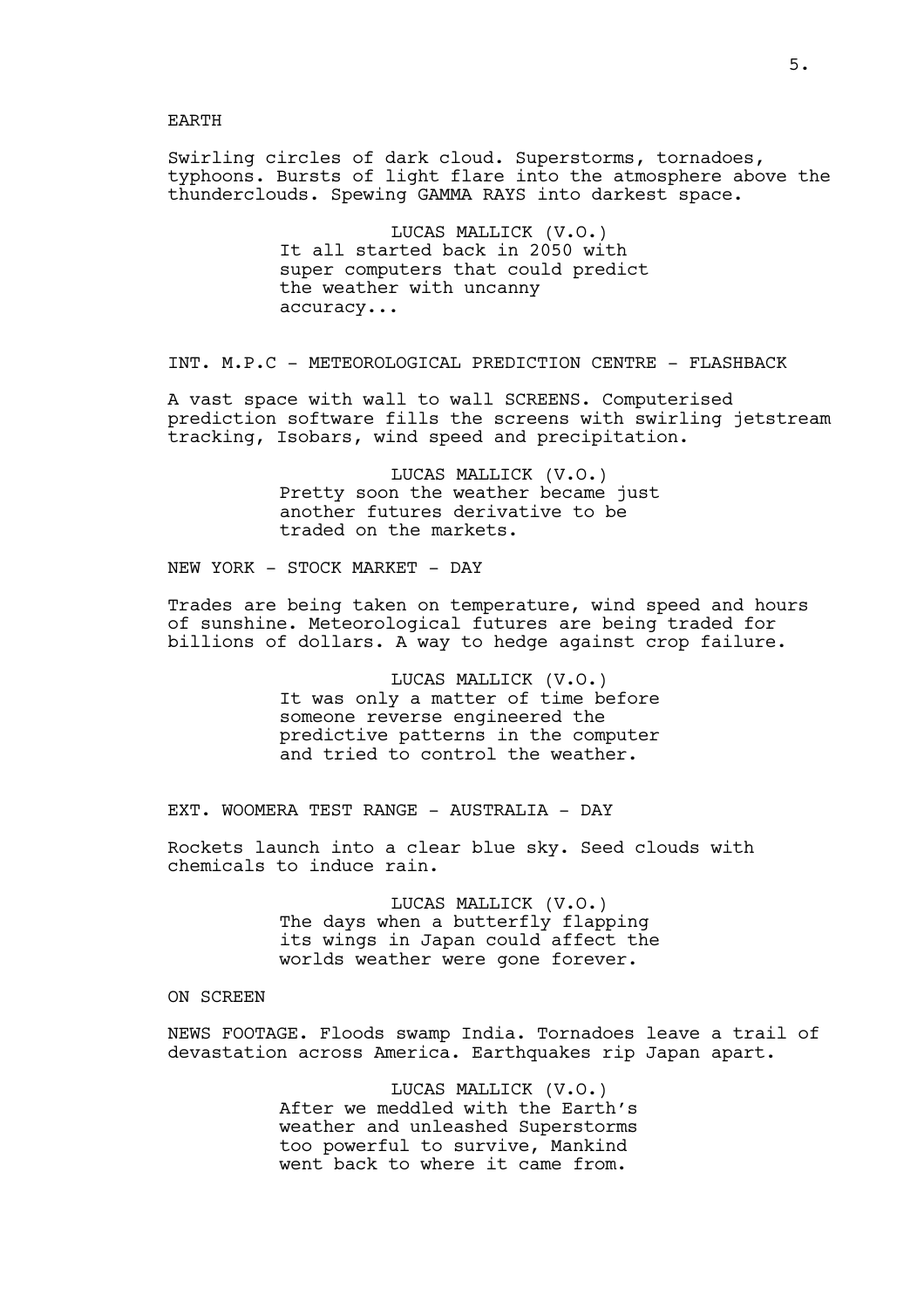A SERIES OF SHOTS

Vast SUBMERSIBLE constructions being assembled in shipyards around the world.

GIANT FLOATING structures being towed out to sea by TUGS.

Controlled submersions of undersea BASES in the OCEANS.

LUCAS MALLICK (V.O.) Nations scrambled to complete the construction of undersea survival BASES before the Earth was overwhelmed.

The destruction of the world's weather system plays out through increasingly sensationalist media.

> LUCAS MALLICK (V.O.) America completed SUB-1. Japan SUB-2 and Russia SUB-3, the rest of the world were driven to find whatever shelter they could.

A CROWD of people fight to get past ARMED TROOPS protecting the entrance to a gangplank leading to SUB-1. POLICE use batons to drive them back.

A Japanese GIRL with long dark hair held by a BUTTERFLY clasp SCREAMS from the deck -- hands outstretched. While below her family are cruelly beaten back as they try to join her.

> LUCAS MALLICK (V.O.) The criteria for entry was harsh...whole families were ripped apart leaving wounds that would never heal.

EXT. PACIFIC OCEAN - NIGHT

A flash of light illuminates the dark clouds. BALL LIGHTNING rains from the sky. A vortex of wind and rain twist the ocean waters into jagged shapes. As we drop below the surface...

EXT. SUB-1 PACIFIC OCEAN, SUBDUCTION ZONE - ESTABLISHING

Plunging through the foaming turmoil. A vast structure looms into view. A square mile of barnacle encrusted metal.

Muted light leaks from portholes along it's length. A modern day Atlantis of armoured carbon fibre and rusted steel.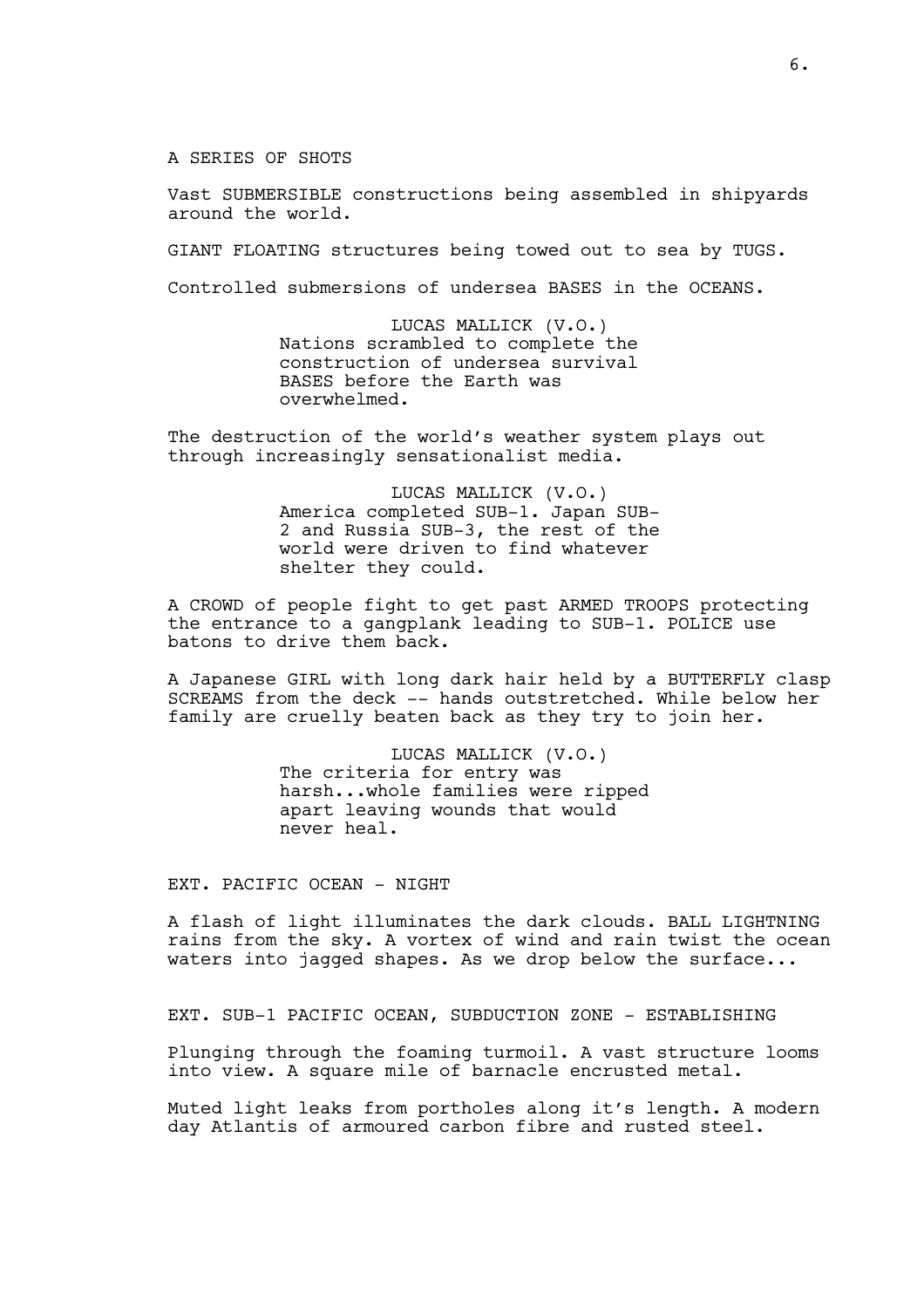## INT. CRYO-DECK - NIGHT

Rows of metal and PLEXIGLAS PODS, Cryo-Sleep units, wreathed in frost fill the cavernous deck. Icy vapour drifts along the floor.

> LUCAS MALLICK (V.O.) With space and oxygen supplies limited, a decision about who should live and who should merely exist had to be made.

#### FACEPLATE

A glimpse of a human face -- in frozen stasis.

LUCAS MALLICK (V.O.) Inside SUB-1, mankind's greatest conflict was being orchestrated. A war against nature itself.

INT. SUB 1 - METEOROLOGICAL CONTROL DECK - NIGHT

A hundred screens of data populate the deck. On a vast curved vid-screen -- computers map SUPERSTORMS sweeping the planet.

SCIENTISTS work computers. Analysts pore over DATA. A 3D-HOLO of an individual CYCLONE spins in mid air above their heads.

Imagine a spiralling triangle of colour. A monstrous heat engine with blue descending air through the EYE, surrounded by the EYEWALL And deep within the belly of the beast, the dark red heart. Its thermal engine producing the same energy as a twenty kiloton nuclear warhead -- every ten minutes.

> LUCAS MALLICK (V.O.) The scientists having failed to halt hundreds of years of abuse on the planet were now charged with the task of trying to control and reverse the cycle of superstorms.

INT. LAUNCH DECK - SAME

A collection of battered and scorched Sub-Spacecraft, *STORMCATCHERS*. Their hulls peppered by lightning strikes.

Stormcatchers 12, 13 and 14 sit alongside --

STORMCATCHER 1.

More battered than the rest. It sits on rusted steel rails. Icons of tornadoes crossed out along it's bow. Ten of them.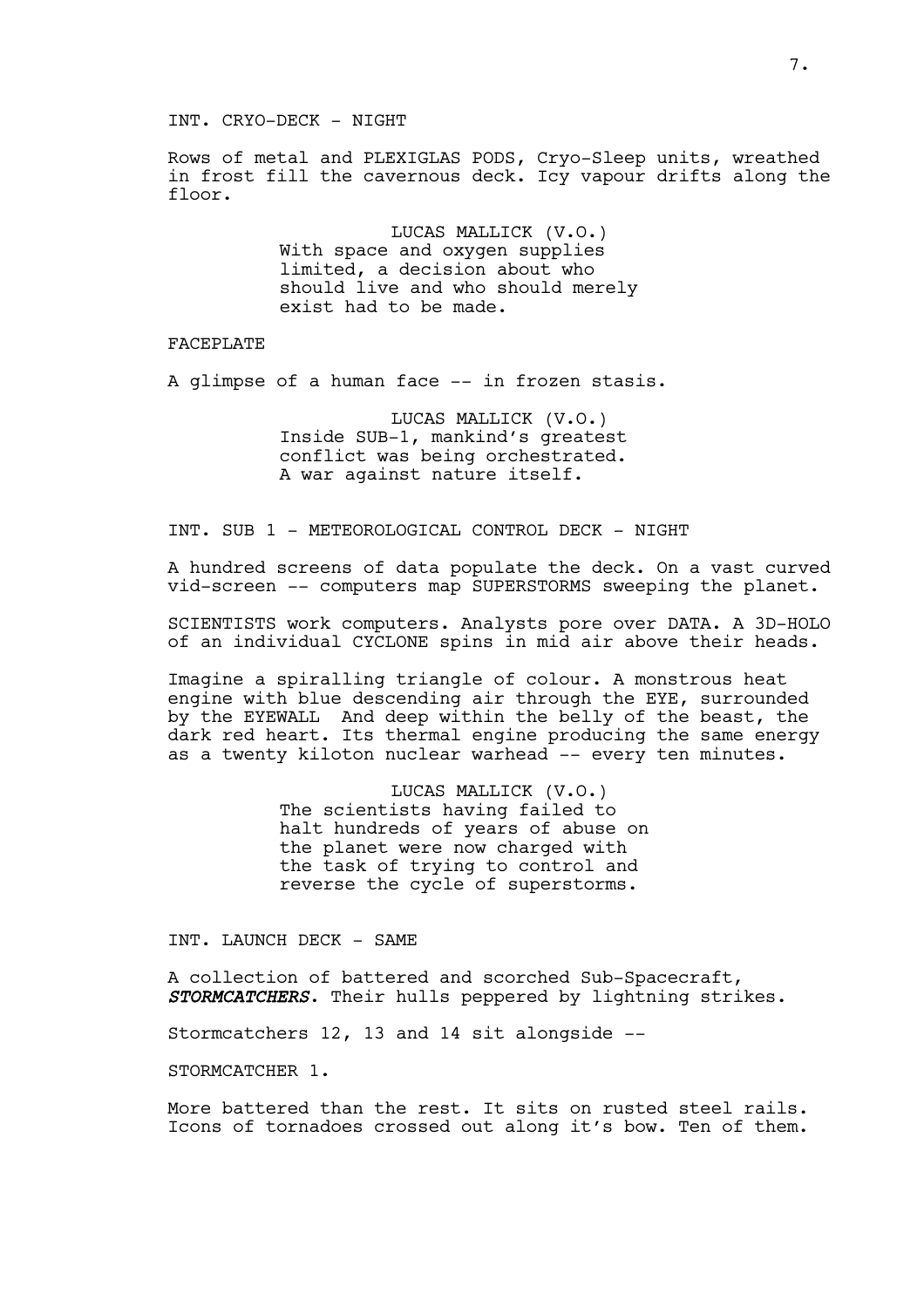LUCAS MALLICK (V.O.) Ten ships had been lost inside storms too massive to survive. Amongst the crews were my mother and my Father's best friend, Chief Engineer Woody Jensen.

Captain Howard J Mallick heads up the ramp into the ship. The weight of responsibility evident in his tired features..

> LUCAS MALLICK (V.O.) From the moment I arrived on SUB-1 I wanted to join the Stormcatcher fleet. A destiny my Father did everything in his power to stop.

INT. STOREROOM - STORMCATCHER 1 - DAY

Captain Mallick stripped to the waist pummels a punch bag - precise powerful punches. Moves to a hanging SPEEDBAG - slams it rhythmically, dances nimbly around it.

Pinned to the backboard photos of an old GYM, and some fight posters. "Hurricane Mallick" VS "Big Jim Brewster"

INT. STORMCATCHER 1 - CORRIDOR

Captain Mallick wipes his face with a towel. Turns a corner. Comes face to face with LUCAS MALLICK, his son,(20s) well muscled like his father. Blonde hair with piecing blue eyes - right now blazing with anger. Waves print outs at his father.

> LUCAS One hundred percent...

He holds up a sheet each time he makes the point.

LUCAS (CONT'D) Flight simulator...predictive meteorology...thermal dynamics...systems engineering...

He produces a final sheet of paper. Holds it up.

LUCAS (CONT'D) So why do you think I got a fail?

His father drops his eyes.

CAPTAIN MALLICK You hacked into the system?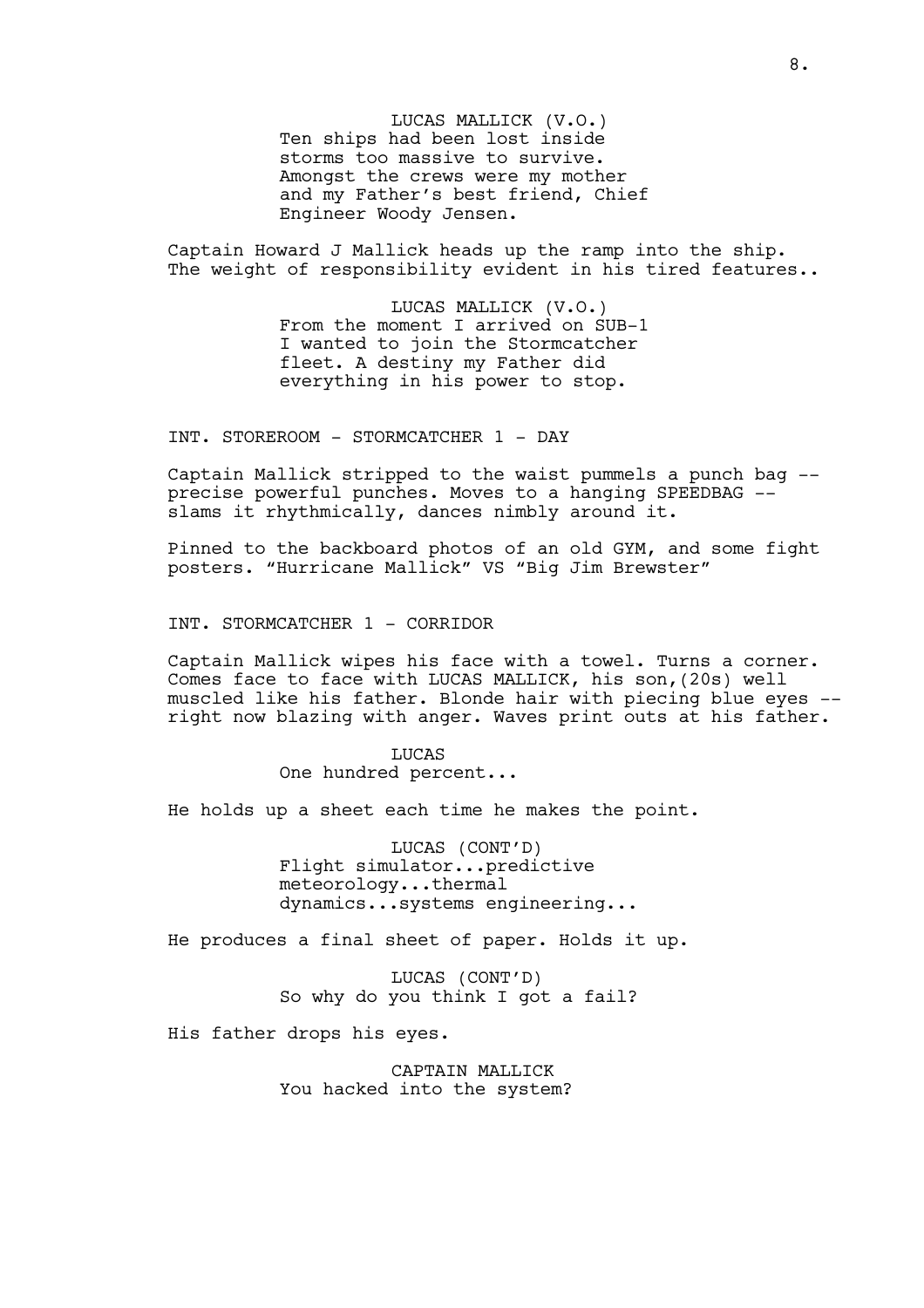LUCAS That would be dishonest. Almost as dishonest as rigging the results to prevent your own son getting into the Stormcatcher command fleet.

CAPTAIN MALLICK You don't have the temperament for it.

(beat) Do you have any idea what it takes to make a decision that could result in the death of people you care about...

LUCAS We've lost ten ships in a month. We need more people like you. (beat) People like me.

CAPTAIN MALLICK A lot of people thought they were the next best thing. They're gone.

LUCAS It was Woodys theory wasn't it? (beat, then) You and him were always coming up with theories about the storms, the Gaia principle and ways to shut them down. Was that what he was trying to prove that day?

His Father turns away. Lucas shakes his head.

LUCAS (CONT'D) I'm twenty years old dad...the only change I can make from down here is to go up there and destroy the one thing you hate more than anything else in the world...the storms...

Off his father's worried face.

EXT. STORMCATCHER LAUNCH DECK - DAY

CREW load BOXES into the hold of STORMCATCHER 1.

FOOD SUPPLIES, OXYGEN CYLINDERS. Various TANKS with chemical symbols on the side. A short, heavyset MAN grumbles to his stooped companion as he drags a heavy wooden box up the ramp.

> HEAVYSET MAN Isn't this supposed to be a test flight? There's more supplies here than in the damn Ark...check again.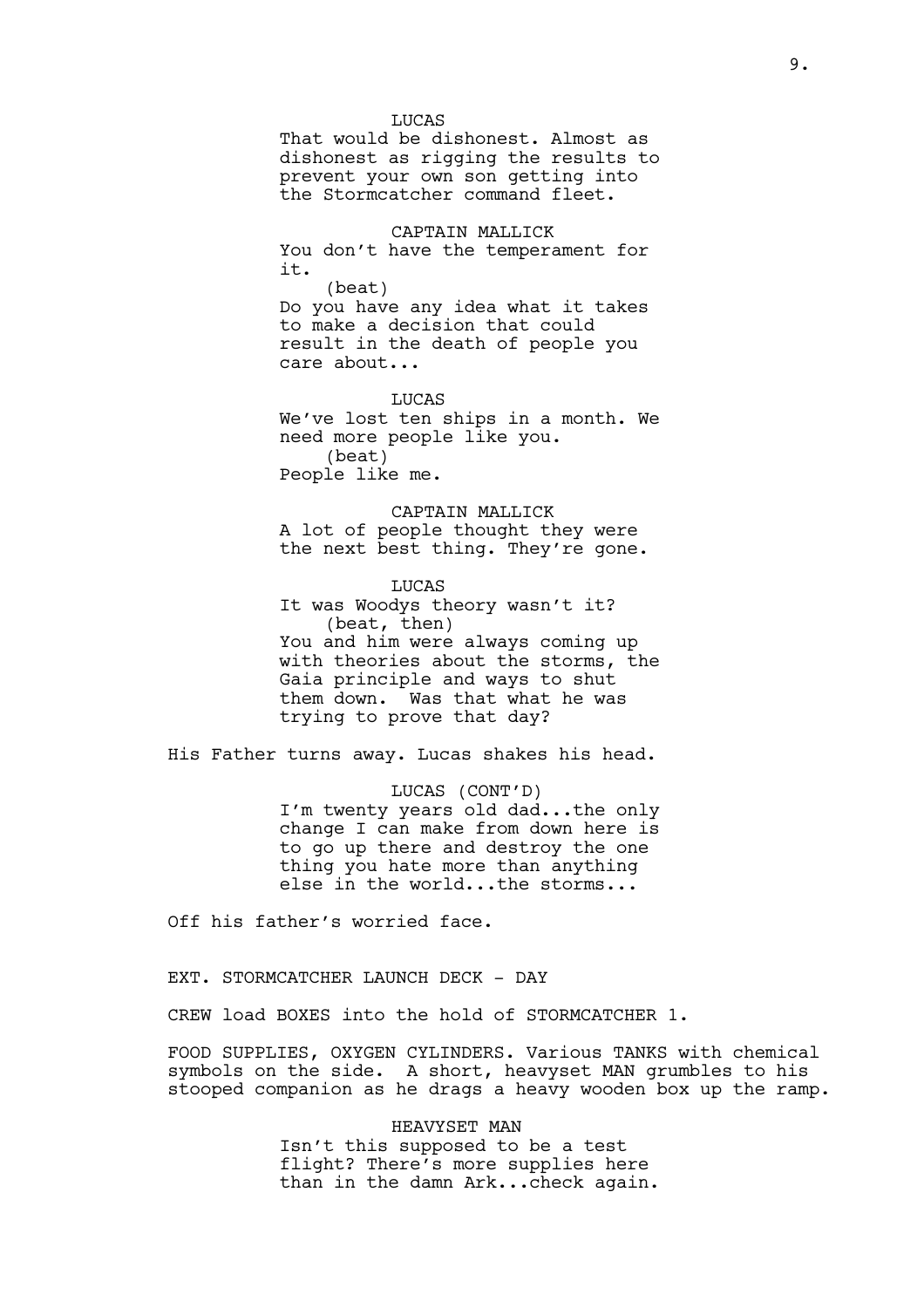His companion studies a glass TABLET. While watching from...

BEHIND A FUEL STORE

Lucas works another sliver of glass. Information scrolling across it. He taps in some code.

EXT. STORMCATCHER LAUNCH DECK - DAY

The stooped man taps the glass tablet. Shrugs.

STOOPS All checks out.

LUCAS

Stands next to a LONG wooden box. He slides the wooden lid open. Inside it's half full of food. He TAPS the computer.

EXT. STORMCATCHER LAUNCH DECK - DAY

Stoops computer PINGS. He looks at the screen.

STOOPS Hold on. Another box to go. Should be here somewhere. (spots the box) Over here.

Heavyset ambles over.

HEAVYSET MAN Great, another heavy one.

He tries to lift it -- too heavy. Stoops looks at him.

STOOPS I'll get the hydraulic.

EXT. STORMCATCHER LAUNCH DECK - DAY

STORMCATCHER 1 groans like an old ship straining against an anchor as the vast DRY DOCK floods. TURBINES pick up speed.

EXT. PACIFIC OCEAN - SAME

An explosion of spray as the craft bursts through the surface of the storm lashed ocean. Into boiling black clouds above.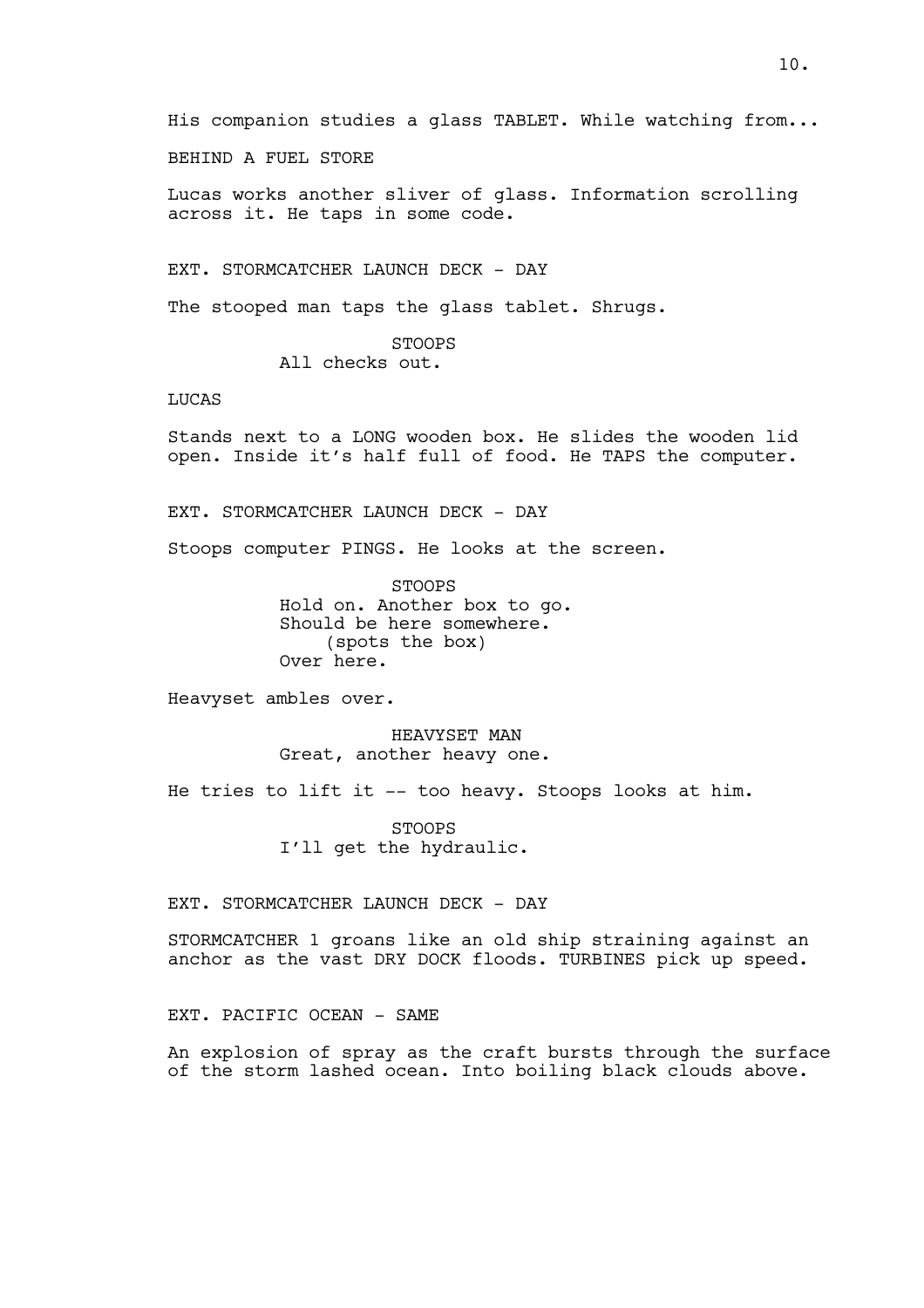INT. STORMCATCHER 1 - LOWER DECK - CONTINUOUS

The long wooden box SHAKES. Lucas climbs out.

INT. STORMCATCHER 1 - BRIDGE - SAME

Captain Mallick runs the engines through stress tests. Swooping down and round -- blasting through the clouds. Skimming above the waves below. He levels the craft out.

LUCAS (O.S.)

Dad.

Captain Mallick jerks round.

CAPTAIN MALLICK What the hell are you doing here?

Lucas tries to speak. But immediately throws up.

CAPTAIN MALLICK (CONT'D) How did you get on board?

He hands Lucas a cloth to wipe his mouth.

LUCAS I hacked into the base computer and ordered extra food supplies.

CAPTAIN MALLICK

Why?

Lucas slumps down onto the floor.

LUCAS I needed to prove I was good enough to become a Stormcatcher.

CAPTAIN MALLICK We already had this discussion.

Captain Mallick pulls Lucas to his feet. Sits him in the copilot's seat.

> LUCAS I miss mum as well.

CAPTAIN MALLICK So you know why I'm not letting you get a command.

Before Lucas has a chance to respond Klaxons BLARE. Warning indicators flash on the control deck.

Captain Mallick runs diagnostics on the control desk screens. An icon flashes on the power generators. RADIATION ALERT -PULSE ENGINE SYSTEMS CORRUPTED.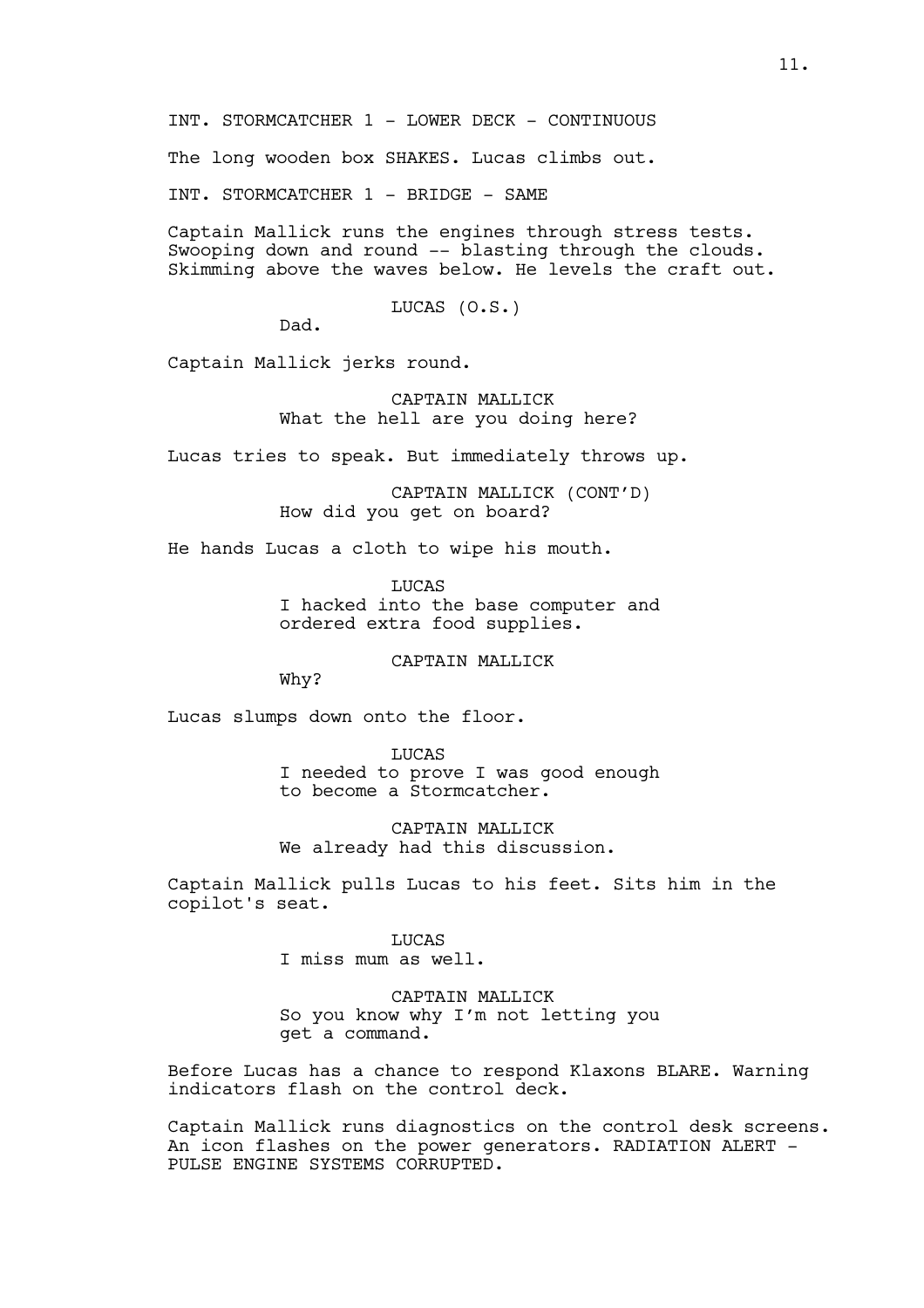LUCAS What's happening?

His father pulls up a radar picture. Overlays thermal readouts of approaching storms on the screens.

> CAPTAIN MALLICK Electromagnetic fields from the storm are disrupting the pulse engine control circuits.

He pulls an old diary out of a drawer. Flicks through it.

CAPTAIN MALLICK (CONT'D) I've been keeping records of the electromagnet force fields that appear when cyclones show up.

The ship shudders like a car engine running on two cylinders.

CAPTAIN MALLICK (CONT'D) Thunderstorms release electrical energy into the atmosphere above them.

LUCAS Like lightning?

CAPTAIN MALLICK Newton's third law of physics.

LUCAS For every action there's an equal and opposite reaction.

Feels like this is the nearest thing to a meeting of minds they've had in twenty years.

> CAPTAIN MALLICK When lightning strikes the earth an equal amount of Dark Lightning breaches the atmosphere above the storm...hits the Van Allen belt...the gamma rays produced are reflected off the ionosphere. Like radio waves...

**LUCAS** So our engines are being messed up by radiation from a cyclone over a hundred miles away?

His father throws him the diary.

CAPTAIN MALLICK It's just a theory, I have plenty of those.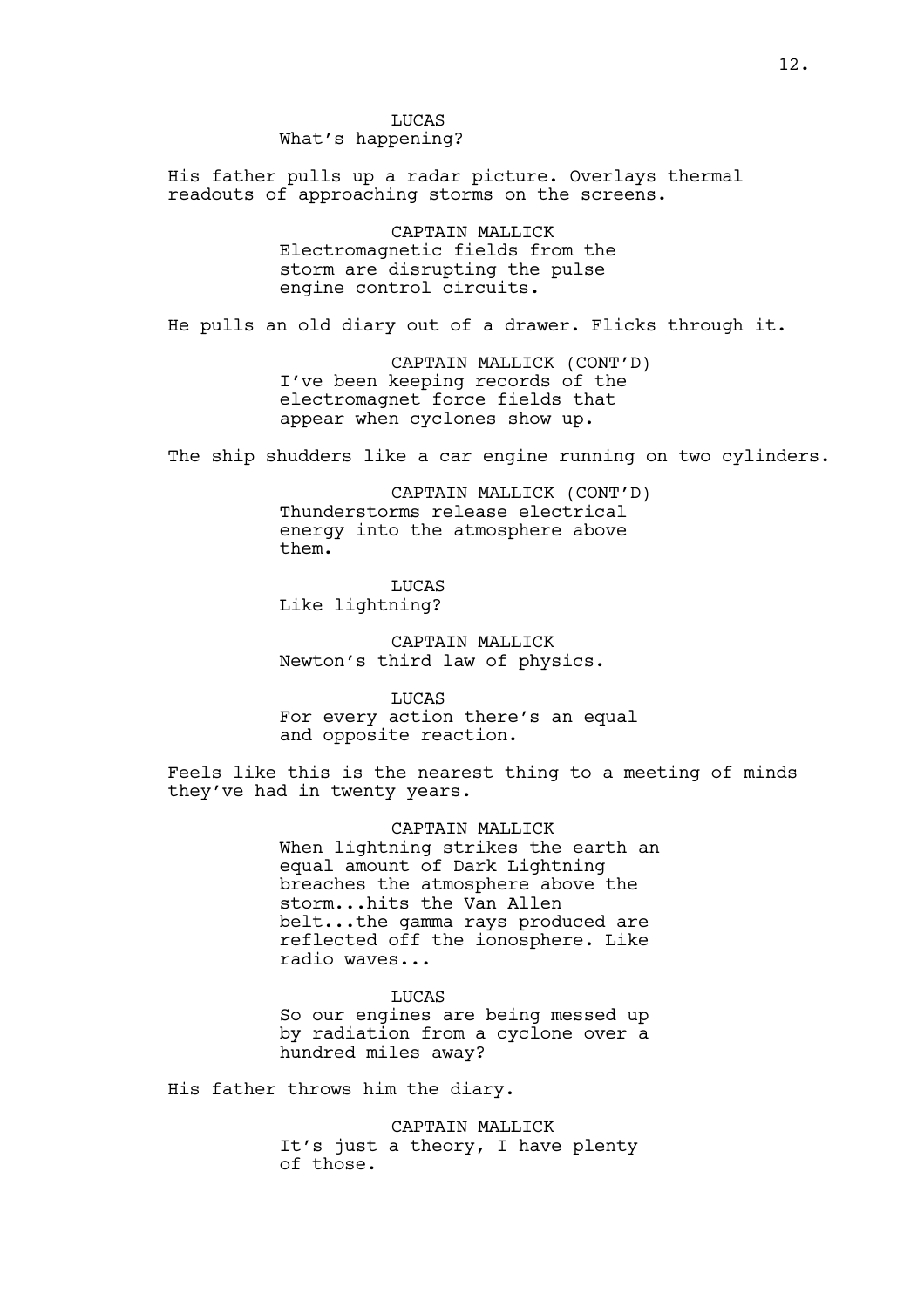Lucas flicks through the diary. It's full of sketches and diagrams, including the inner workings of a CYCLONE and its thermal components. At the top of the CYCLONE sketch his father has drawn a question mark.

#### LUCAS

Can't we glide? Then switch to the pulse engines once we're clear of the electromagnetic fields?

CAPTAIN MALLICK We don't have enough forward momentum to generate lift...

Lucas looks at the distant cyclone, thinking.

LUCAS A cyclone generates lift...

Hi father looks at him. A flicker of hope in his eyes.

CAPTAIN MALLICK The electromagnetic field would swamp us.

LUCAS Not necessarily. Dark Lightning radiates upwards. The magnetic field beneath the cyclone...

CAPTAIN MALLICK (getting it) Is much weaker.

Lucas shoots a look at the altimeter. Their rate of descent precipitous.

> LUCAS What if we use momentum. Short bursts from the engines to give us altitude and then dive at an angle to pick up lift and speed...

His father nods, thinking.

CAPTAIN MALLICK What the hell. Might work.

He reaches over and cuts the engines. The ship goes into a steep dive. The vessel shakes as it's buffeted by the force of the wind. The altimeter reading accelerates.

He slams the throttles wide open. The G-force pins them back into to their seats as they loop out of the dive. The craft soars upwards. He cuts the engines. The ship drops again.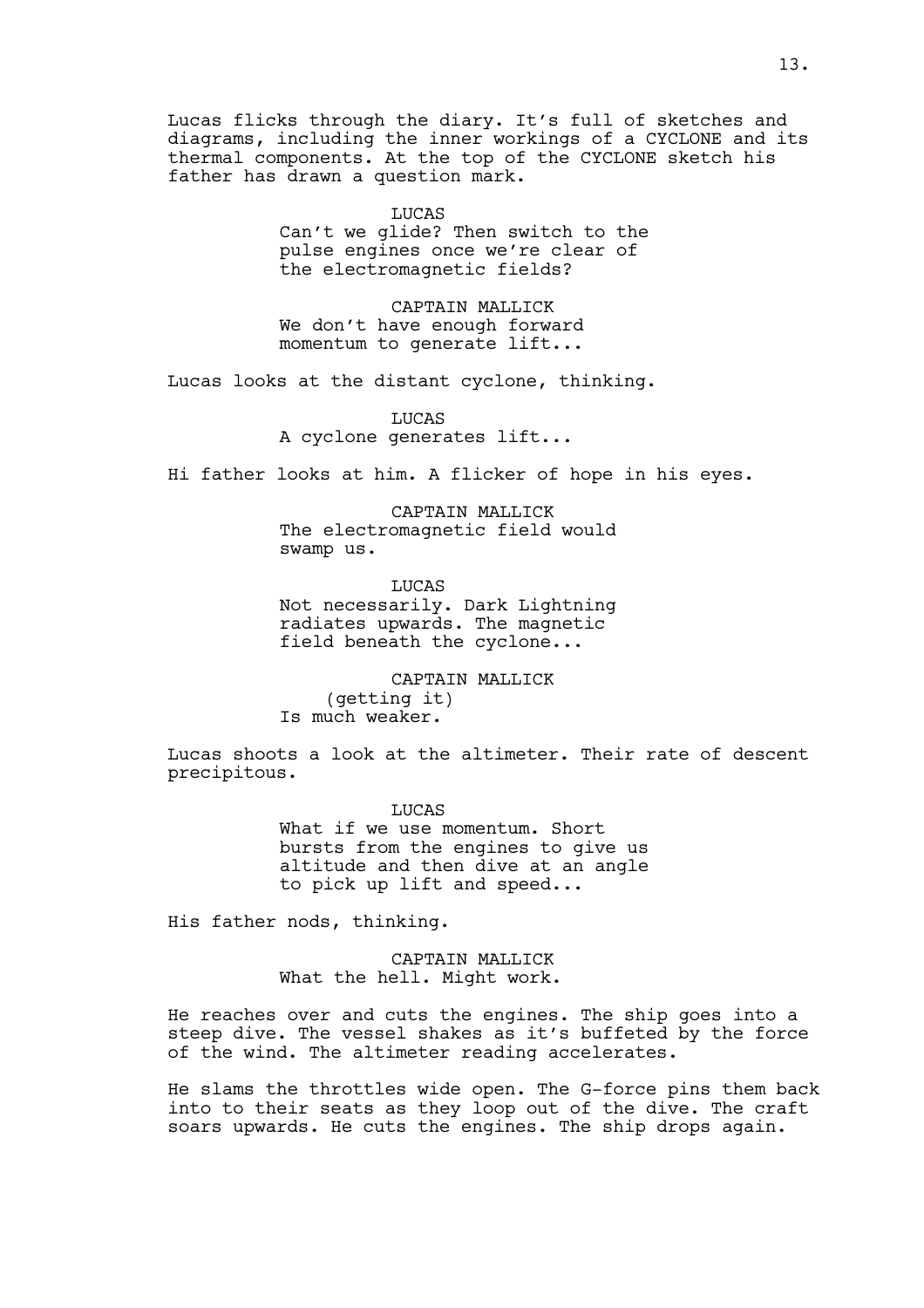CAPTAIN MALLICK (CONT'D) Did I tell you the story about when I was going out with your mother?

LUCAS Do we have the time?

CAPTAIN MALLICK We were driving back from a concert in my dads old Chevy.

LUCAS That thing was a whale. No wonder there's no oil left in the world.

His father slams the throttles open again and the engines scream. The ship claws its way back up through the clouds. The cyclone getting nearer in the distance.

> CAPTAIN MALLICK We hardly had any gas left so we'd coast down the hill to pick up speed and then gun it at the top to keep the momentum going. Barely made it home on fumes.

He cuts the engines. An eerie silence as the craft tips over and drops back down.

> CAPTAIN MALLICK (CONT'D) We were so buzzed we didn't climb out of that old car for hours. Nine months later you were born.

LUCAS Oh thanks for that.

CAPTAIN MALLICK Heh, you didn't turn out so bad.

LUCAS Maybe, but a Chevy?

His father slams the throttles open again. Sends the ship speeding away from the surface of the ocean down below.

> CAPTAIN MALLICK Lotta space in those old Chevies.

Lucas gives him a look.

LUCAS

Dad!

His father smiles. Been a long time since Lucas called him that. He cuts the engines. They drop like a stone.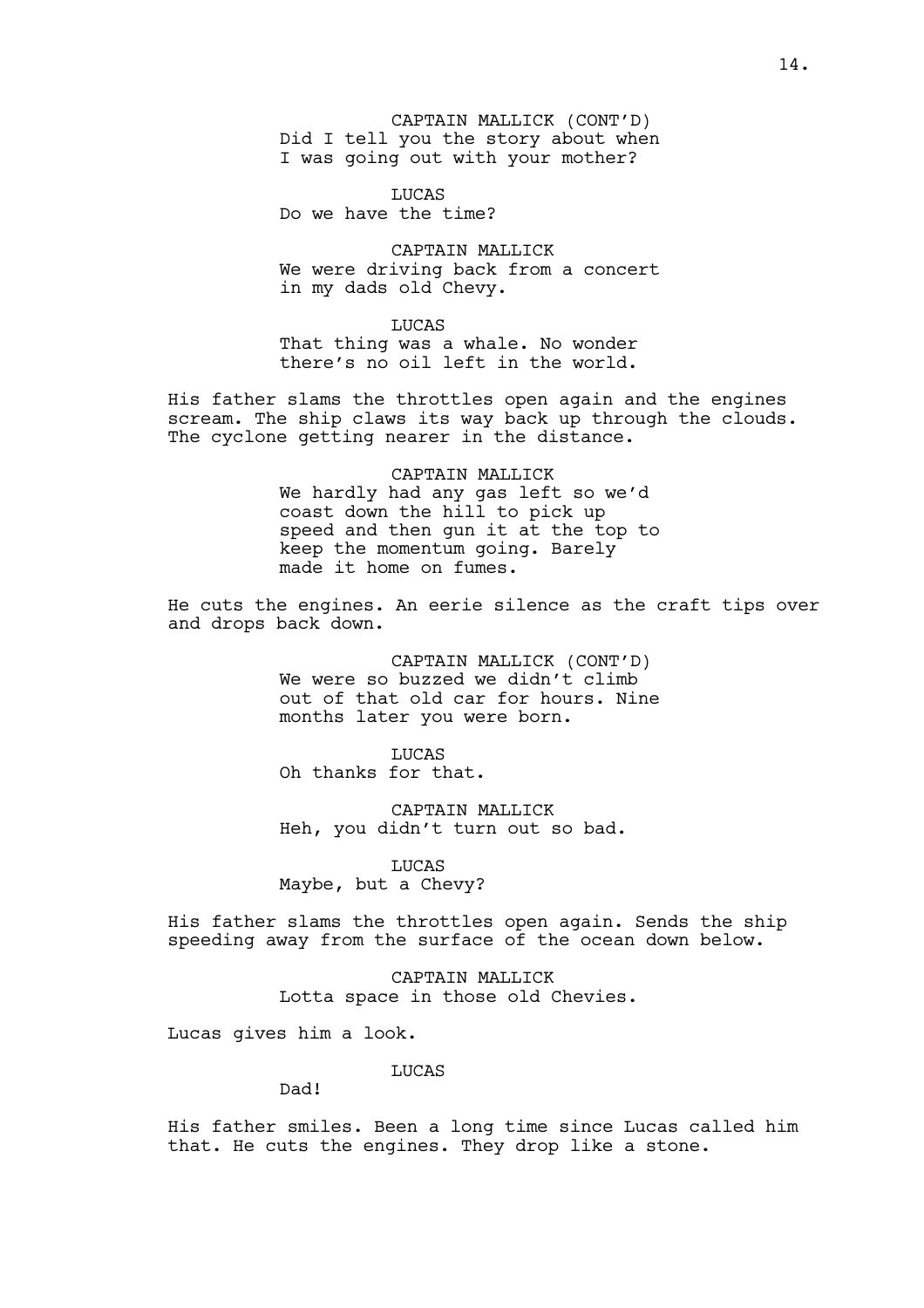CAPTAIN MALLICK It's working. One more skip and we'll be in the Cyclones updraft. Then the real fun starts.

The ship plunges ever nearer to oblivion. Lucas watches as the altimeter spins towards zero.

500Ft -- 400Ft -- 300Ft -- 200Ft...

**LUCAS** 

DAD!!!!

BOOM!

The engines flare into life.

ALARMS sound as airframe overloads are approached and passed.

Pieces of equipment go into freefall as the colossal G-Force hits.

Stormcatcher 1 slices foam off the surface of the ocean.

Corkscrews up and over hundred foot waves.

Clears them by inches.

And then they're soaring towards the dark spinning tower of unimaginable power that is the CYCLONE.

> LUCAS (CONT'D) You factored in the height of the waves right?

His father gives him a look. Lies.

CAPTAIN MALLICK

Of course.

And then it all goes BLACK as they're swallowed up by the --

CYCLONE

Flashes of lightning flicker through the windows as they head for the eye of the storm. Captain Mallick uses short bursts from the engines to keep them level. They slowly gain height.

EXT. EYE WALL OF THE CYCLONE - CONTINUOUS

STORMCATCHER 1. Trapped like a fly in the rotating vortex of the cyclone's EYEWALL. A screaming RED HELL.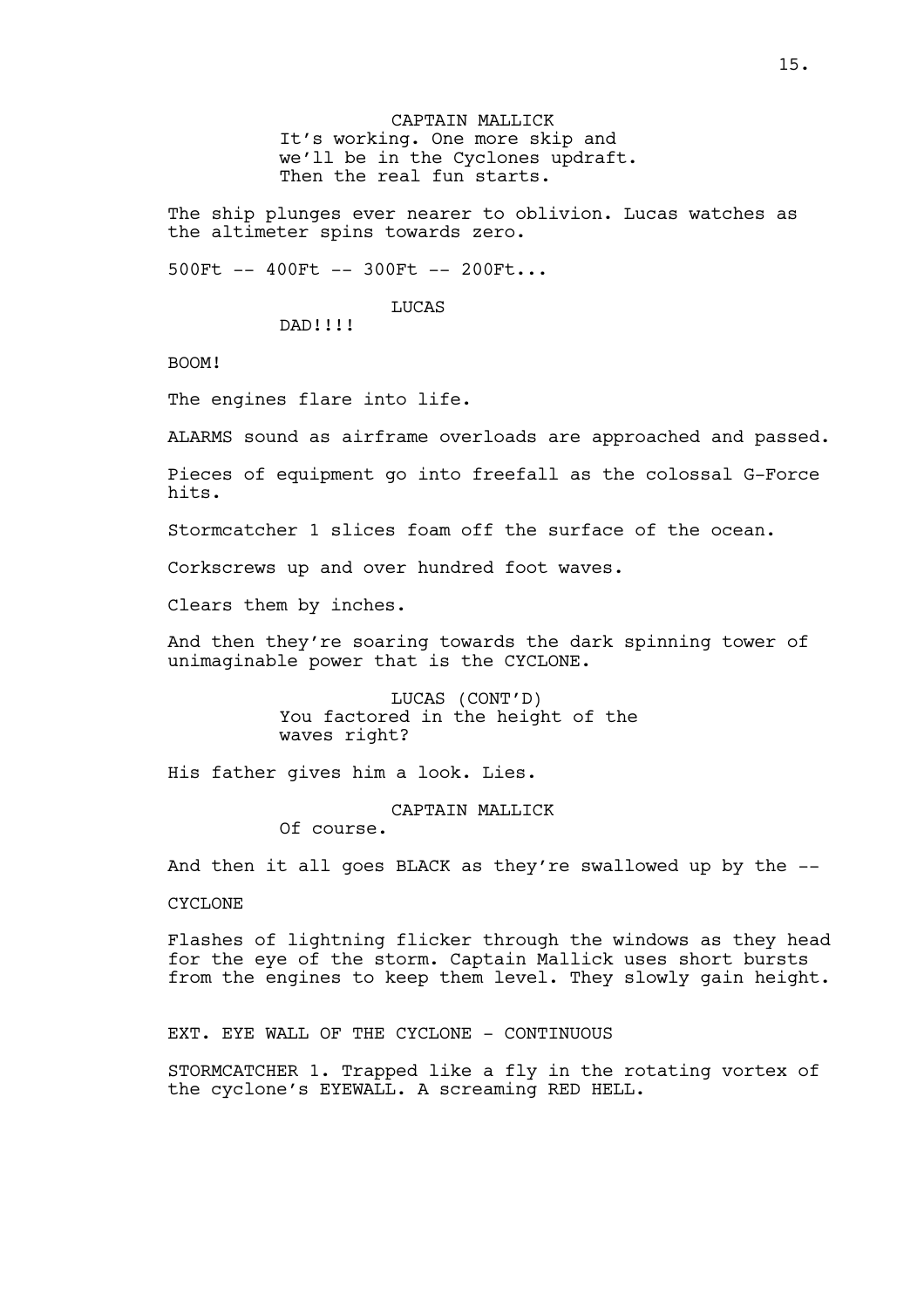INT. STORMCATCHER 1 BRIDGE - SAME

Stones and lumps of wood smash against the crafts observation window. Something explodes against it. A smear of blood.

> LUCAS We stay in here any longer it'll rip us apart.

Captain Mallick unbuckles his seat harness. Something in his eyes -- fear maybe?

> CAPTAIN MALLICK Come with me.

LUCAS Really? Who's flying the ship?

CAPTAIN MALLICK That's in the lap of the Gods.

LUCAS

What!?

CAPTAIN MALLICK G.O.D.S Geospatial Orientation Data System. Keeps the ship headed heavenwards rather than down to hell when you don't have a horizon.

LUCAS I though you'd gone all religious for a moment.

CAPTAIN MALLICK I'll take all the religions I can get right now.

He leaves the bridge. Heads for the steel steps leading down to the lower deck. Lucas shouts after him.

> LUCAS Does the Goddess Gaia know you're being unfaithful?

Lucas unbuckles and follows him.

CAPTAIN MALLICK (O.C.) She has her hands full without worrying about me.

INT. LOWER STORAGE DECK - CONTINUOUS

Things have been thrown around. FOOD spilt from the wooden box that Lucas hid in rolls across the floor.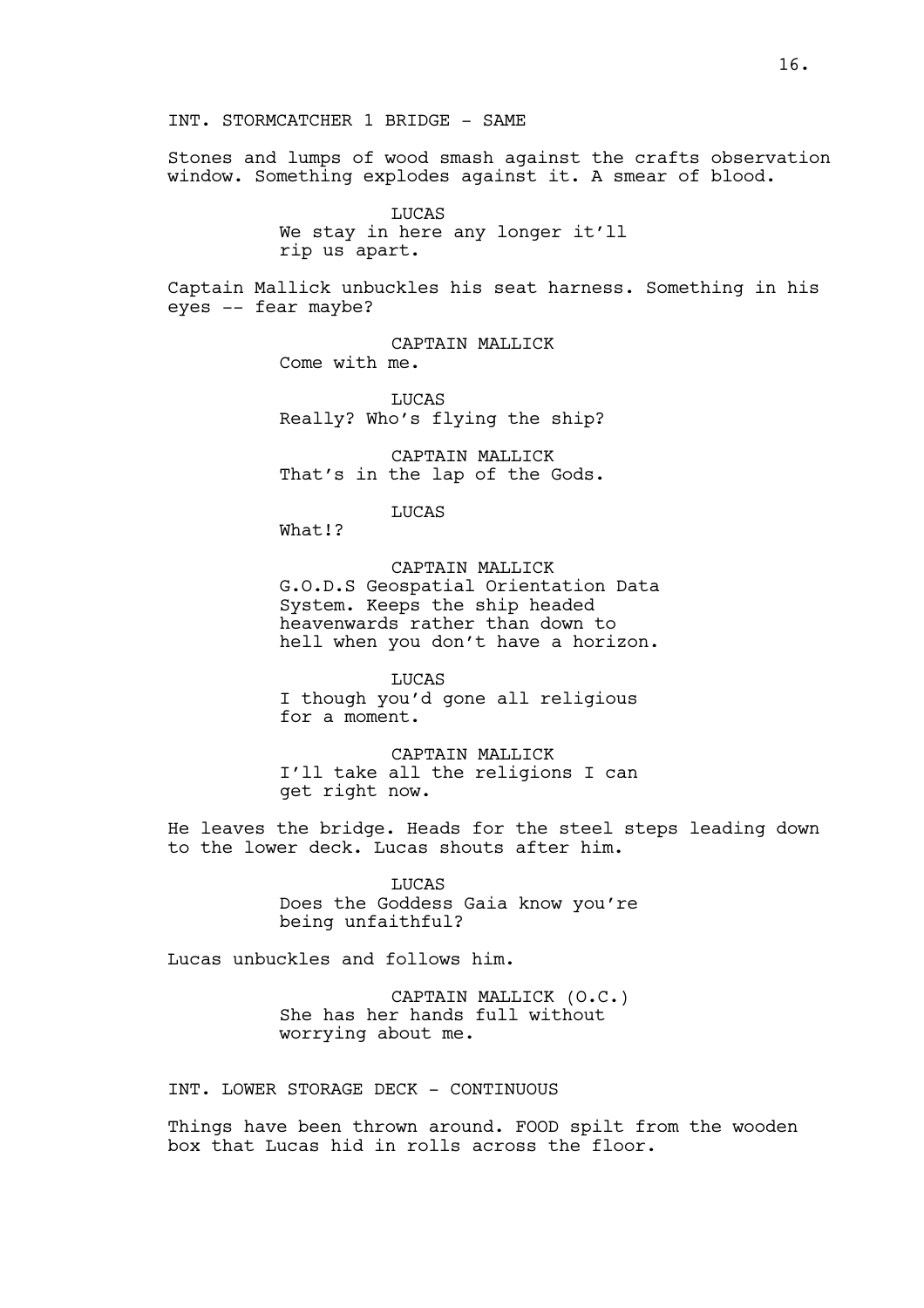Captain Mallick walks over to a steel capsule about six feet long. It sits on a small wheeled trolley strapped to steel eyelets on the deck.

Stabiliser fins on each side. A propulsion unit at the rear.

LUCAS

What are you doing?

CAPTAIN MALLICK Sample probe. It collects data from inside the storm.

LUCAS I know that. I got a hundred percent, remember. You can also use it to deliver Silver Iodide into the heart of the cyclone...causes it to release moisture, weakening it.

Mallick hits a button. A sealed hatch hisses open.

CAPTAIN MALLICK Normally we have two on board. But it seems somebody messed with our inventory. (to his son) Still, at least I have a years worth of food. That'll come in handy.

LUCAS Shit. If I'd known about these I could have stowed away in one.

His father looks at him.

CAPTAIN MALLICK You still can.

Lucas shakes his head.

LUCAS

No way. We're going to ride this sucker like an elevator until we get to clean air then hightail it back to base. Now you've told me I'm good enough to be a Stormcatcher there's no way you're wriggling out of getting me a commission...

BLAM! His dad delivers a piledriver to his jaw. Knocks him out cold. Catches him before he hits the floor.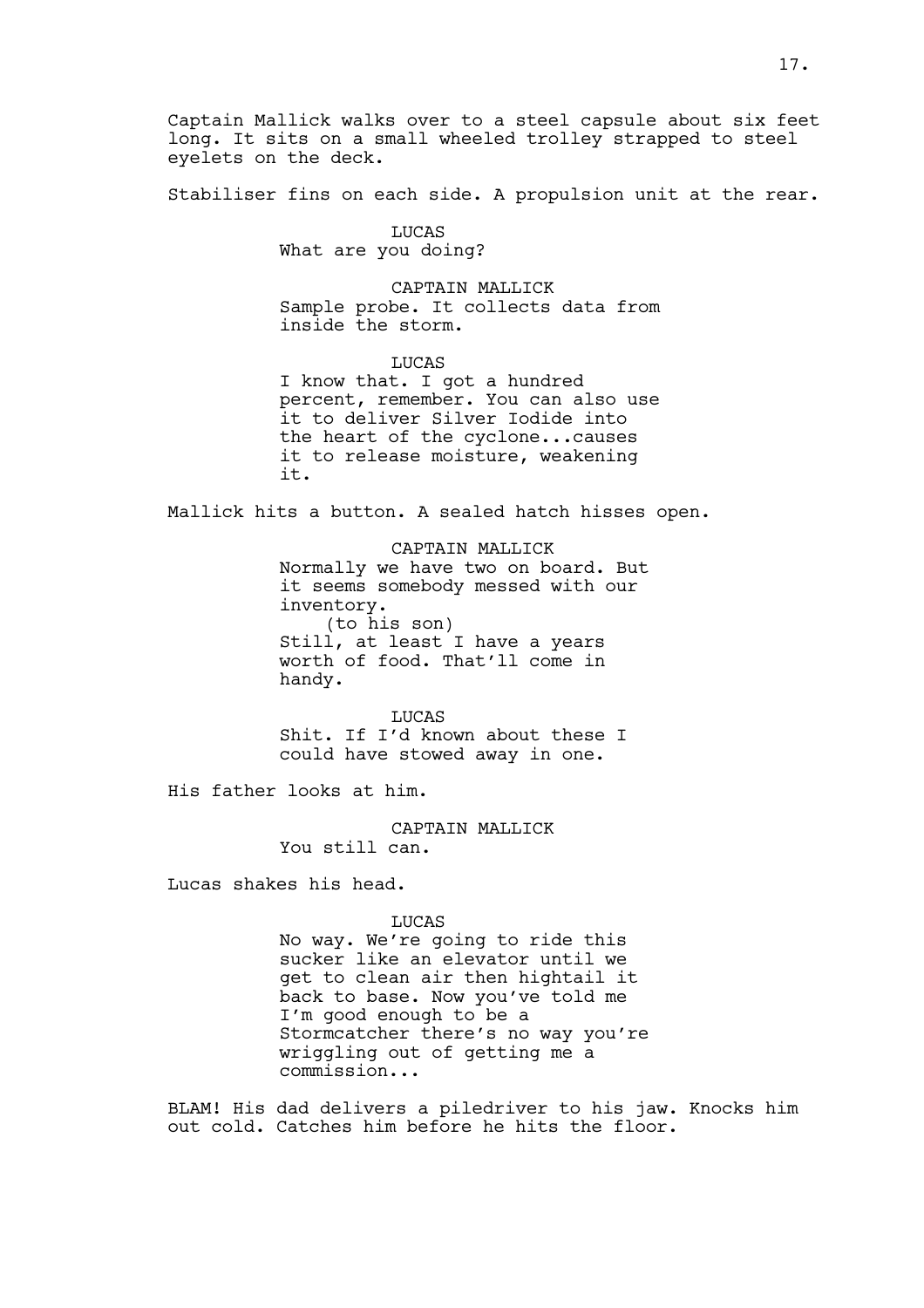# CAPTAIN MALLICK Sorry son, I really don't have the time to argue the point with you.

He places him inside the probe. Uncouples a cylinder marked Silver Iodide from the bottom of the capsule. Swaps it for an OXYGEN tank.

He picks up an oxygen mask and places it over his son's mouth. Turns the feed on. Slips the DIARY into his son's pocket. Takes a last look at his son.

> CAPTAIN MALLICK (CONT'D) Sorry we didn't get to talk more son.

He seals the capsule. Touches the cold metal surface of the capsule with his hand.

> CAPTAIN MALLICK (CONT'D) I guess it took this for us to get over the hump.

He unclips the straps from the deck eyelets and wheels the capsule down to an opening in the side of the ship.

AIRLOCK - PROBE LAUNCH POINT: DANGER

He releases the catch and swings open the circular steel pressure hatch. He slides the probe capsule into the opening. Closes and seals the hatch.

> CAPTAIN MALLICK (CONT'D) Have a good trip son. See you on the other side.

He hits the release button.

EXT. CYCLONE - STORMCATCHER 1

The PROBE is ejected into the EYE OF THE CYCLONE. It's motor ignites.

Blasts through the EYE WALL and out into free air.

A PARACHUTE deploys.

The capsule drifts over the ocean surface.

An EMERGENCY high intensity light flares -- a radio distress beacon BEEPS as it drifts down towards the ocean.

INT. STORMCATCHER 1 BRIDGE - SAME

Captain Mallick straps himself into his seat. Reaches for the engine controls. Slams the throttles wide open.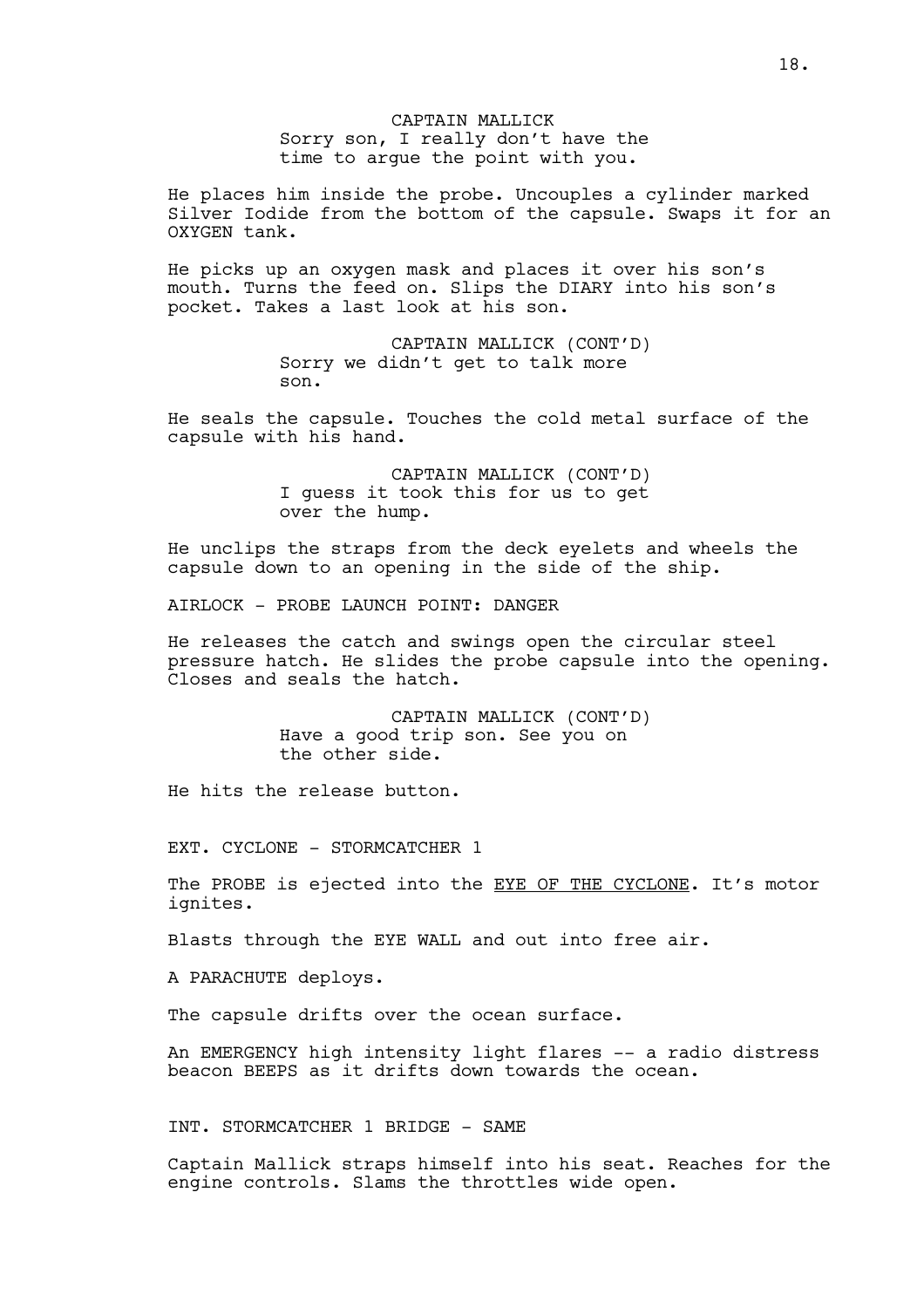The engines ROAR.

Overload warning lights and Klaxons flash and blare.

EXT. STORMCATCHER 1 - CYCLONE - CONTINUOUS

The craft tears itself free from the --

EYEWALL of the cyclone.

Hurtles upwards through the --

EYE OF THE STORM.

Rockets towards the blazing canopy of Dark Lightning and Gamma Ray radiation that crisscrosses the sky above.

INT. STORMCATCHER 1 BRIDGE - SAME

Tinted filters slide down over the observation window as the ship hurtles towards the flaring radiation above.

The bridge fills with a golden light -- everything begins to lose definition.

Solid objects become transparent -- and then.

In a blinding flash of light, everything is GONE!

EXT. SUB-1 - PACIFIC OCEAN - CASCADI SUBDUCTION ZONE

A square mile of rusted subsea living quarters. Sand and sediment piled higher against the walls. Like the structure is being assimilated into the rift.

TITLE - ONE YEAR LATER

Fissures in the seabed snake towards the base. Volcanic SMOKERS pump out foaming hot water from magma chambers deep beneath the ocean's floor. Sea creatures with glowing tendrils dart past.

INT. SUB-1 - STORMCATCHER LAUNCH DECK - CONTINUOUS

Engineers prepare STORMCATCHER 12 for launch. The crew, Tara, Jones, Quant and new addition, febrile blonde, CATHERINE "CAT" JENSEN, (20s) head towards the steel ramp leading into the hull from the loading bay.

Cat points a palm sized video-camera at a familiar figure. Lucas Mallick. More grown up than when we last saw him because now he's wearing a Captain's uniform.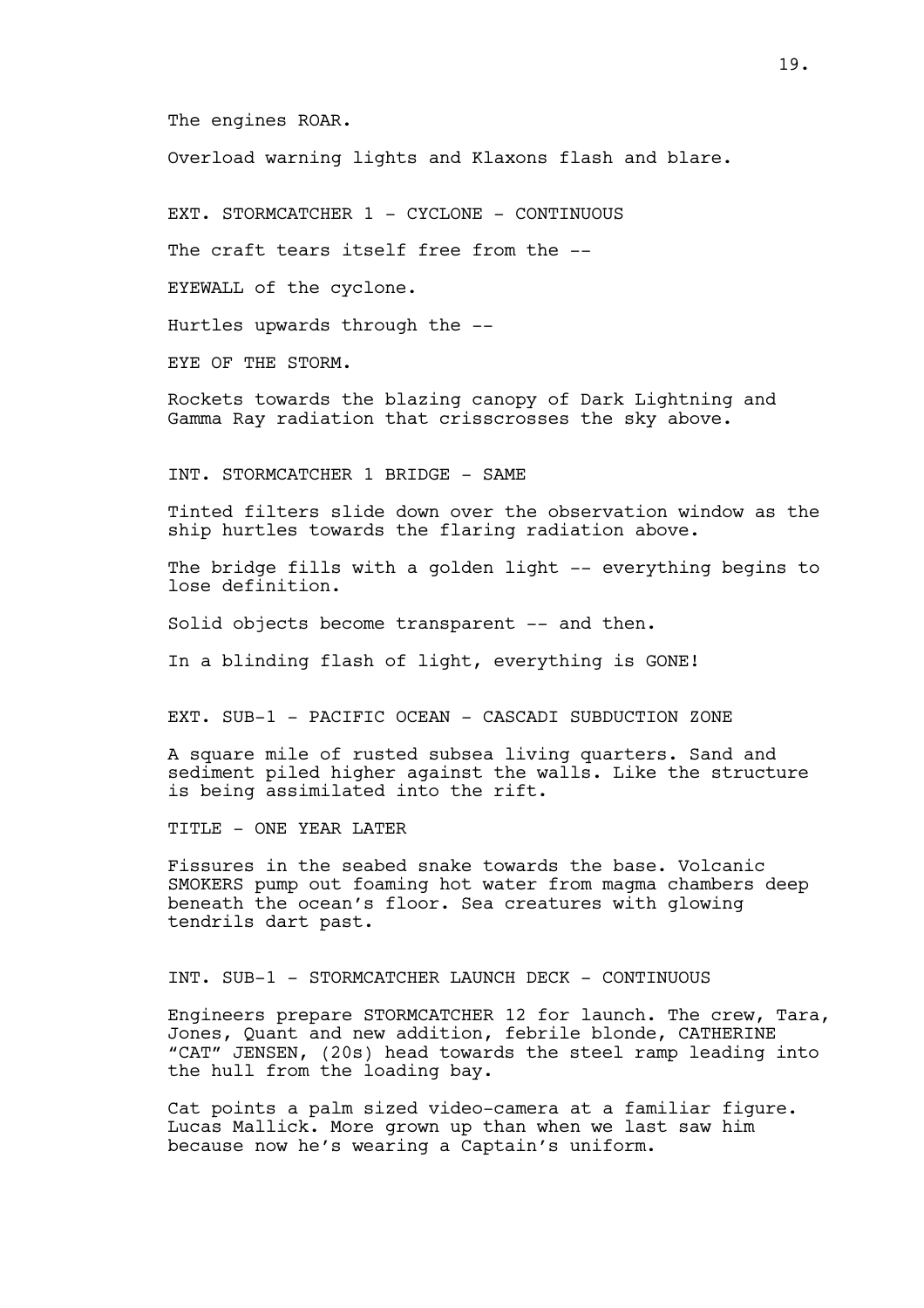# INT. STORMCATCHER 12 BRIDGE - IN FLIGHT

Lucas rides the ship like an ancient seafarer, legs braced, unruly shock of blonde hair framing his piercing blue eyes. Born to command. He's become a man since losing his father.

> LUCAS Switch to immersive display. Standby to fire drone. It's already at EF10 and growing. If it keeps on course it'll pass right over SUB-1 and that's one visitor we do not want to put out the welcome mat for.

A 3-D - HOLO display shows a huge, swirling storm. Digital information runs alongside. An analysis of the storm. Wind speed. Thermal, and moisture content. All climbing.

> LUCAS (CONT'D) And counting. Five, four, three, two...

EXT. STORMCATCHER 12 - OUTER HULL - DRONE TUBE - SAME

A DRONE blasts out of the tube. Sprouts wings. Rockets towards the approaching storm.

INT. STORMCATCHER 12 - BRIDGE - SAME

A secondary screen flares into life. Visual and telemetry data from the drone fill the screen. The main display updates. Numbers rising exponentially. Tara works her touchscreen, analyses data on the fly.

> TARA Its already got a ten mile footprint. If it keeps building we'll never shut it down.

Cat films Lucas as he issues orders.

CAT Is this the biggest one you've tackled?

Lucas shoots her a look. Not overjoyed at being filmed.

**LUCAS** Well as it's still growing I can't answer that.

Cat continues filming. Unfazed by his tone.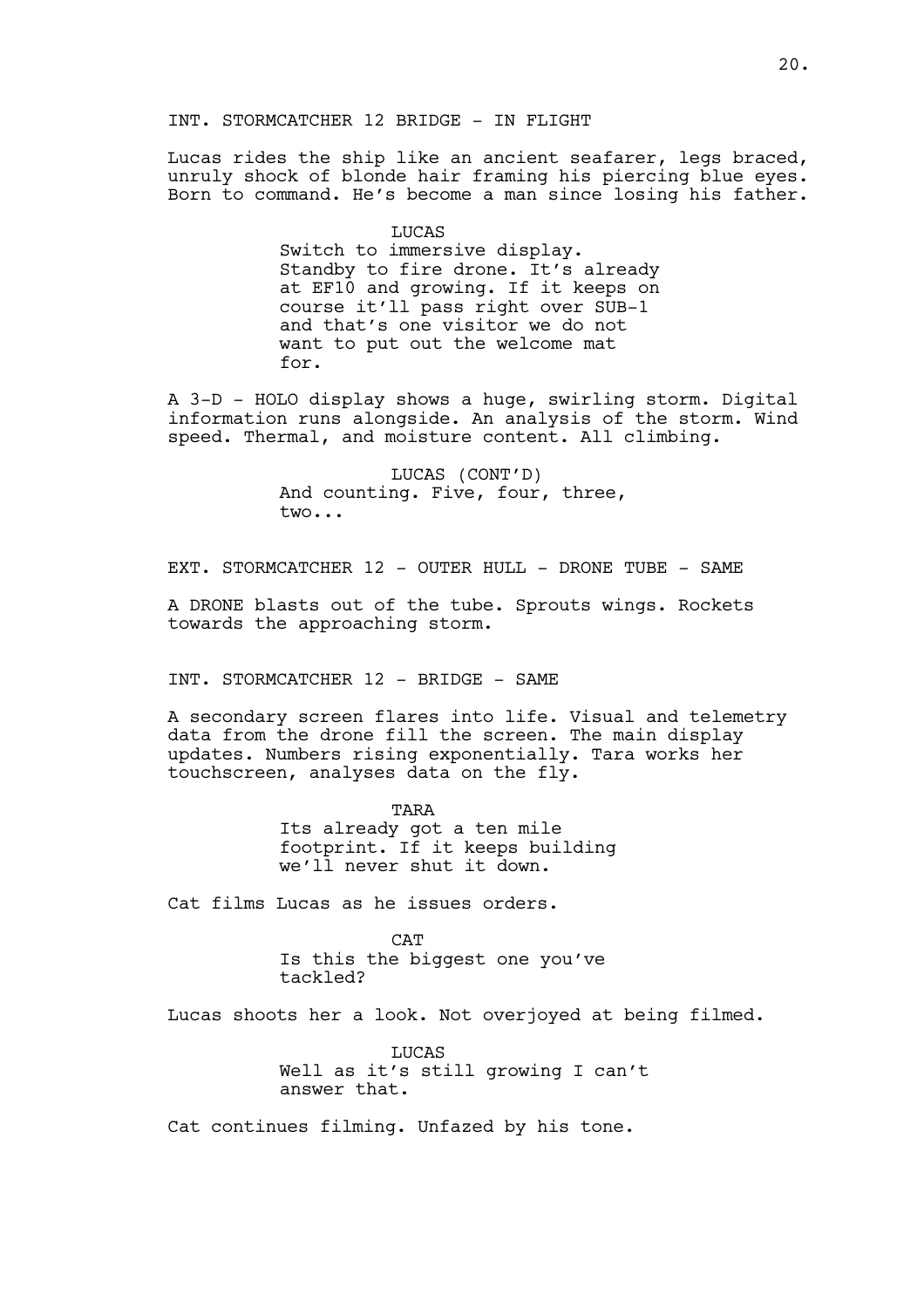It's already an EF10 and growing, if it went all the way to twelve, would that be the biggest one you've ever handled?

Lucas sits on it.

LUCAS It would be the biggest one I've handled...

CAT But not the biggest one the fleet has encountered?

She's pushing him. He stews. Doesn't give her an answer.

CAT (CONT'D) Your Father was Captain of Stormcatcher 1. Didn't he take on an EF15 during his last flight?

LUCAS I don't have time for school projects right now.

Jones watches the power feeds of all the engines. A Johnny Cash CD propped up against an ancient CD PLAYER. He slugs from a spill-proof beaker of coffee.

Antique instruments, a brass COMPASS and ALTIMETER sit alongside a Victorian ANEMOMETER, a wind speed measuring device. Out of place alongside the hi-tech control displays.

> LUCAS (CONT'D) How long before we hit?

JONES Thirty seconds to the perimeter, one minute to the eye...

Cat stares at a screen. Stunned at what she sees below her..

CAT'S POINT OF VIEW OF THE SCREEN

A vast gouge ripped in the Earths surface -- fifty square miles of total devastation.

CAT (O.C.)

Jesus!

Looks like a giant digger scooped up a billion tons of earth.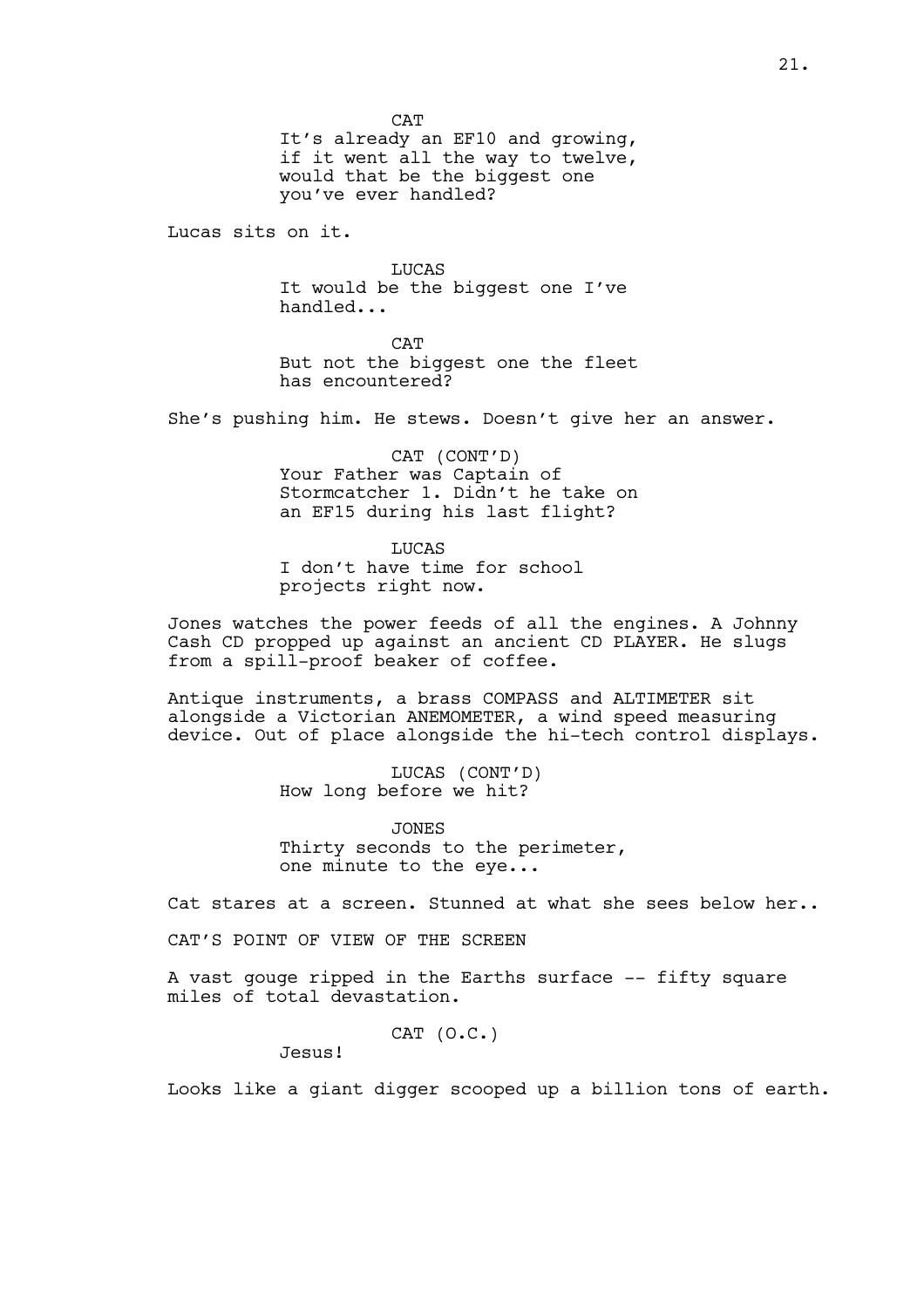# JONES

(to Cat) One minute it was there, the next...gone. No more Golden gate bridge, no more San Francisco.

**CAT** 

What kind of a storm does that?

Tara looks up from her screens.

TARA

Something new. Gamma ray readings were off the scale. Whatever it was ruptured the Van Allen belt.

QUANT Created an electromagnet vortex that screwed with gravity...ripped fifty square miles of city up like a piece of old carpet...

Lucas looks at the mutilated earth below.

LUCAS

My father said the storms would evolve, become more powerful.

**CAT** You talk about it as if it's a living creature.

LUCAS My father had his own theories.

**CAT** Yeah, I know. My dad told me he believed in the Goddess Gaia...thought that the Earth was a self regulating entity.

LUCAS Well its done a pretty good job of ridding itself of humanity so far...

Cat's in his face with the camera again. A dog with a bone.

**CAT** He knew how dangerous it was in the storms plasma stream, and yet he headed straight for it.

She hits a nerve.

LUCAS You think my father took too many chances?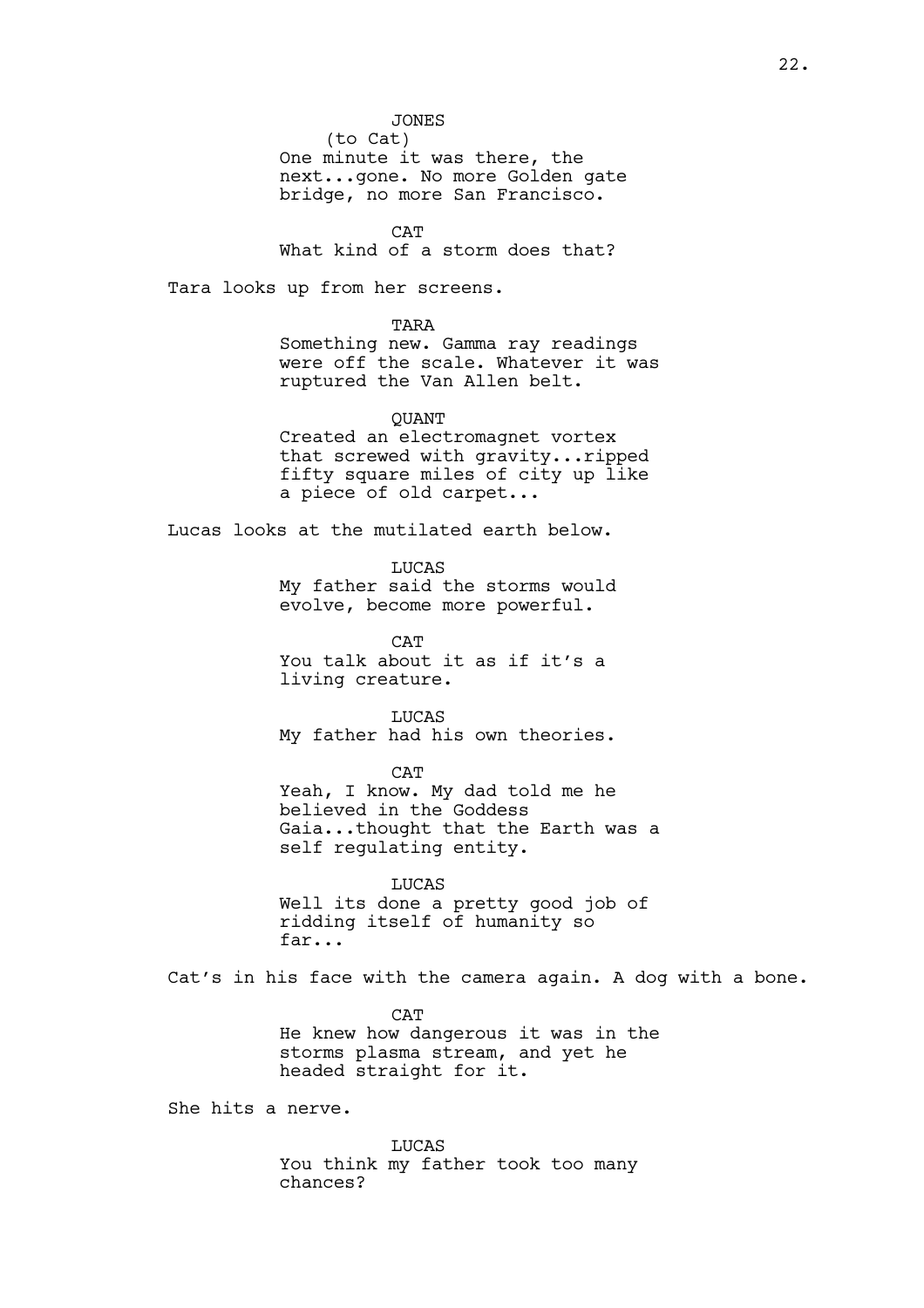**CAT** I don't know I wasn't there. But you were...until he knocked you out. Why'd you think he did that?

LUCAS

You're here as an observer to monitor the operational performance of the new plasma drive your father designed...

CAT We designed. I came up with the ion stream control mechanism. What did you come up with?

They glare at each other. Quant squints at data on the screens. Chews on some sort of dried meat.

## LUCAS

You get in the way of running this ship and you can stick that plasma drive right up your a...

Quant butts in.

**OUANT** 

Assuming you two have finished your piece to camera, we're gonna have to shave some time off our entry point...we got company.

Lucas stares at the 3-D HOLO display. Thermal pictures of two swirling cloud masses. The PRIMARY cyclone they're headed for, and a secondary CYCLONE closing in on them. Two vast Supercells on a collision course.

EXT. STORMCATCHER 12 - SAME

A tiny dot against the roiling black THUNDERHEADS of the CYCLONES. Threads of LIGHTNING crackle between them.

INT. STORMCATCHER 12 - BRIDGE - SAME

Lucas paces the deck. Mind racing.

LUCAS We need to slow one of them down. If they combine...

**OUANT** You're punching against an energy source that makes Hiroshima look like a kid's firework.

Lucas studies the screen.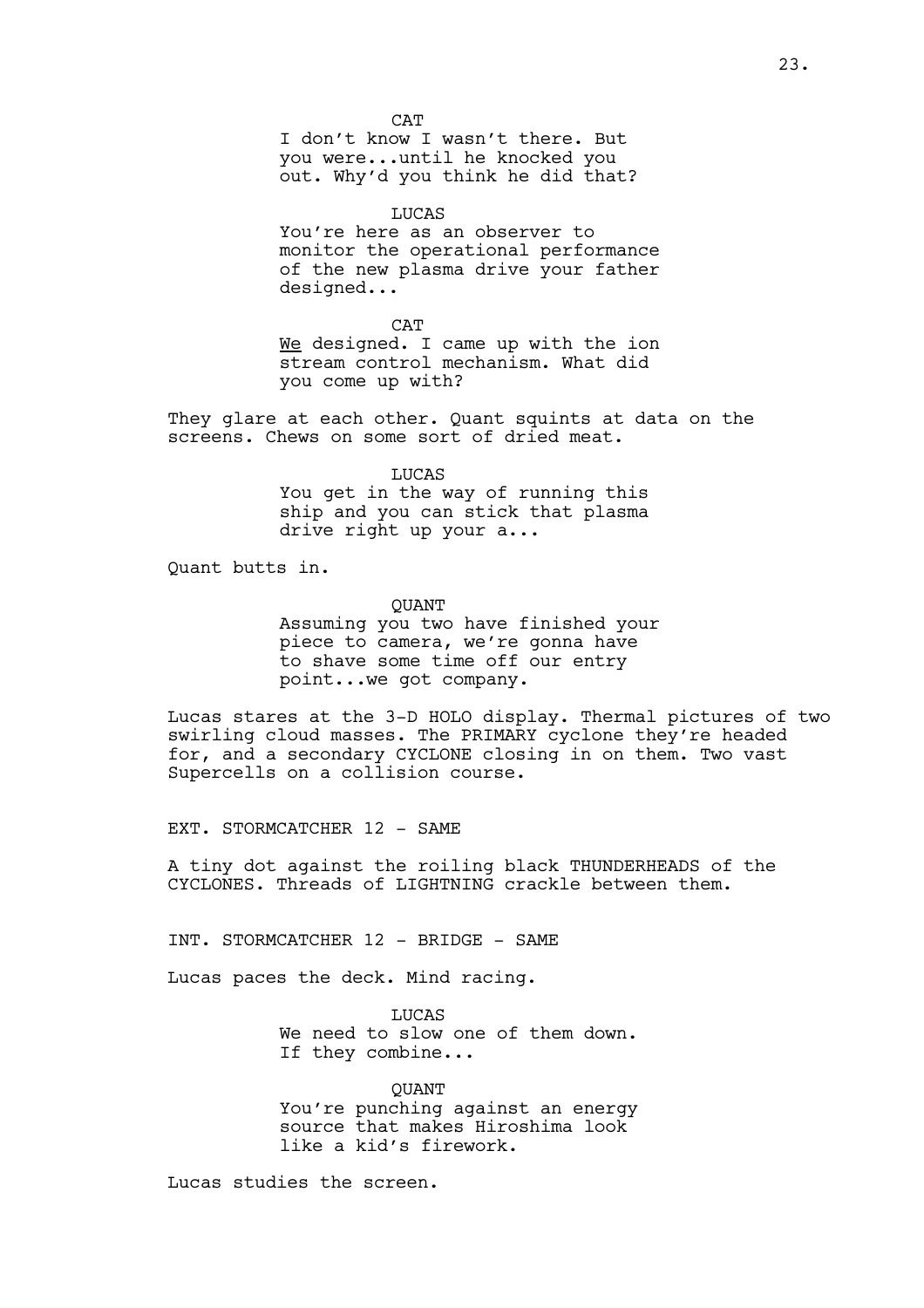**TJUCAS** I'm not getting into a fight here. Just need to give one of them a nudge. Get it to change course.

JONES Better strap in. We'll be hitting the edge in ten...

Lucas straps himself into the Captains seat. Everyone else tightens their seat-belts. The deck vibrates. Lights dim.

Jones slips a CD into the battered old deck. The bridge fills with "I Walk the line." By Johnny Cash. Quant rolls his eyes. Sticks his fingers in his ears.

Tara flicks up some close up pictures of the second Cyclone.

TARA It's a monster.

JONES Got some wind shear pockets dead ahead. Yeha!

The ship drops like a stone. Anything not anchored down flies across the cabin. Cat tries to mask her fear. Focuses on documenting the process.

> JONES (CONT'D) Breaking the cloudbarrier in three two...

BLAM. Stormcatcher 12 enters the --

PRIMARY CYCLONE.

Pitches violently. Corkscrewing through layers of wind shear.

The HOLO DISPLAY switches to the forward cameras.

A wall of moisture and gaseous clouds whip past the observation window. HAILSTONES rattle against the glass.

> **LUCAS** Give me a Drone-cam shot of the secondary thunderhead.

Tara works her console. The view from the drone's front camera fills one side of the main display. The secondary Thunderhead looms alongside the primary...it's closing.

> LUCAS (CONT'D) Okay, release the seed missiles on my mark. Three, two, one...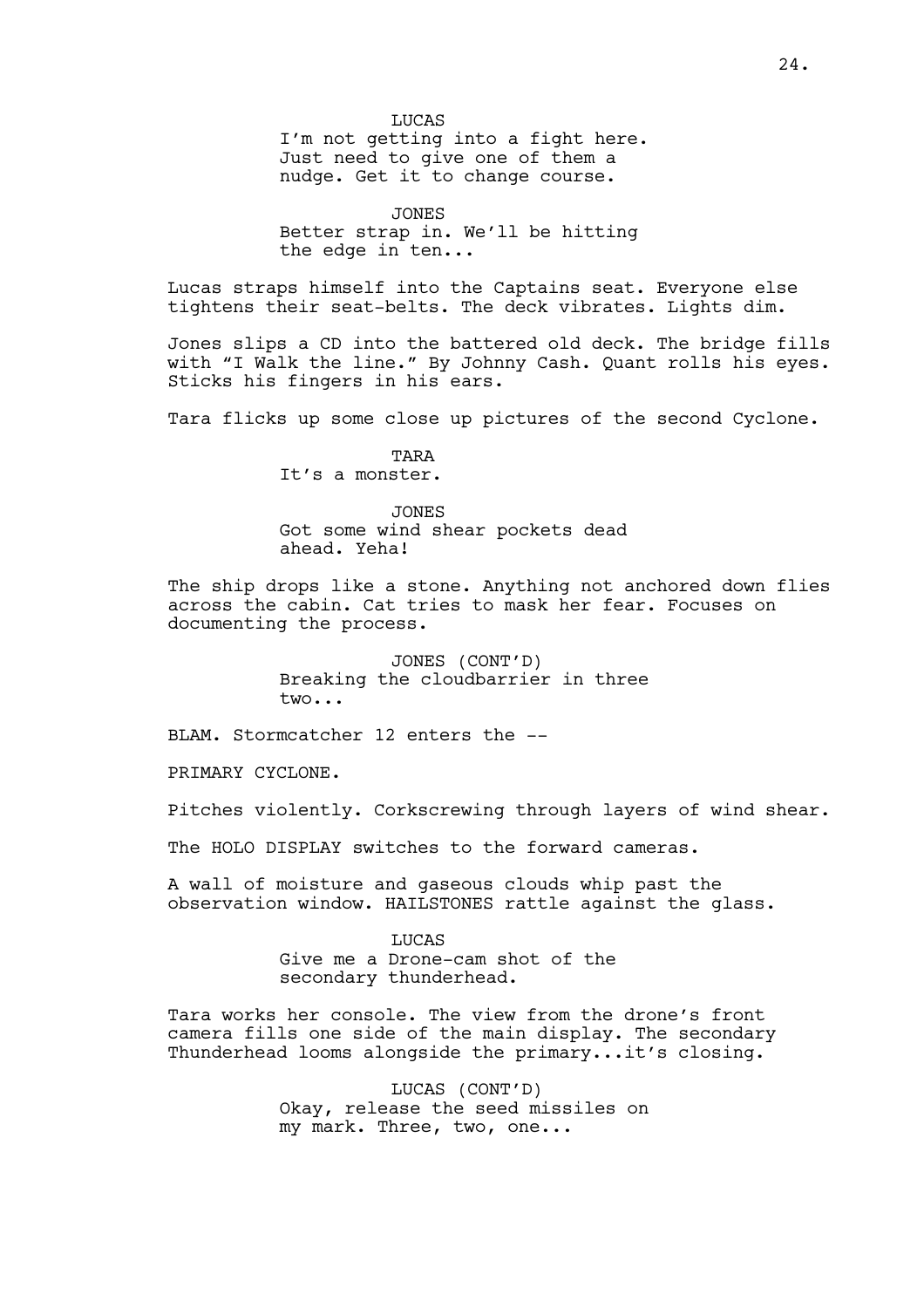EXT. PACIFIC OCEAN - PRIMARY THUNDERCLOUD - SAME

A fusillade of missiles loaded with Silver Iodide burst out from the primary Thundercloud.

Streak between the two cyclones --

Disappear into the secondary cyclone and detonate.

Flashes of light illuminate the dark clouds.

JONES (O.C.) Readying another load.

LUCAS (O.C.) Hit it.

WHOOSH.

Another group of missiles are swallowed up by the secondary thunderhead.

INT. STORMCATCHER 12 - BRIDGE

Tara monitors the thermal readouts.

TARA Thirty percent less moisture content. She's losing mass. But it's not slowing her down.

LUCAS Ready the Disulfide.

Jones works the controls. Tara checks readouts. Studies a swirling HOLO of the thermal engine driving the Cyclone.

> TARA Setting range to the thermal centre. Locked.

INT. PRIMARY CYCLONE THUNDERHEAD - CONTINUOUS

A missile drops clear of the craft.

IGNITES.

Blasts out of the primary Cyclone thunderhead -- rockets towards the centre of the secondary Cyclone.

KABOOM.

Superconductive CARBON DISULFIDE liquid spews into the thermal engine of the storm.

BLAM. BLAM. BLAM.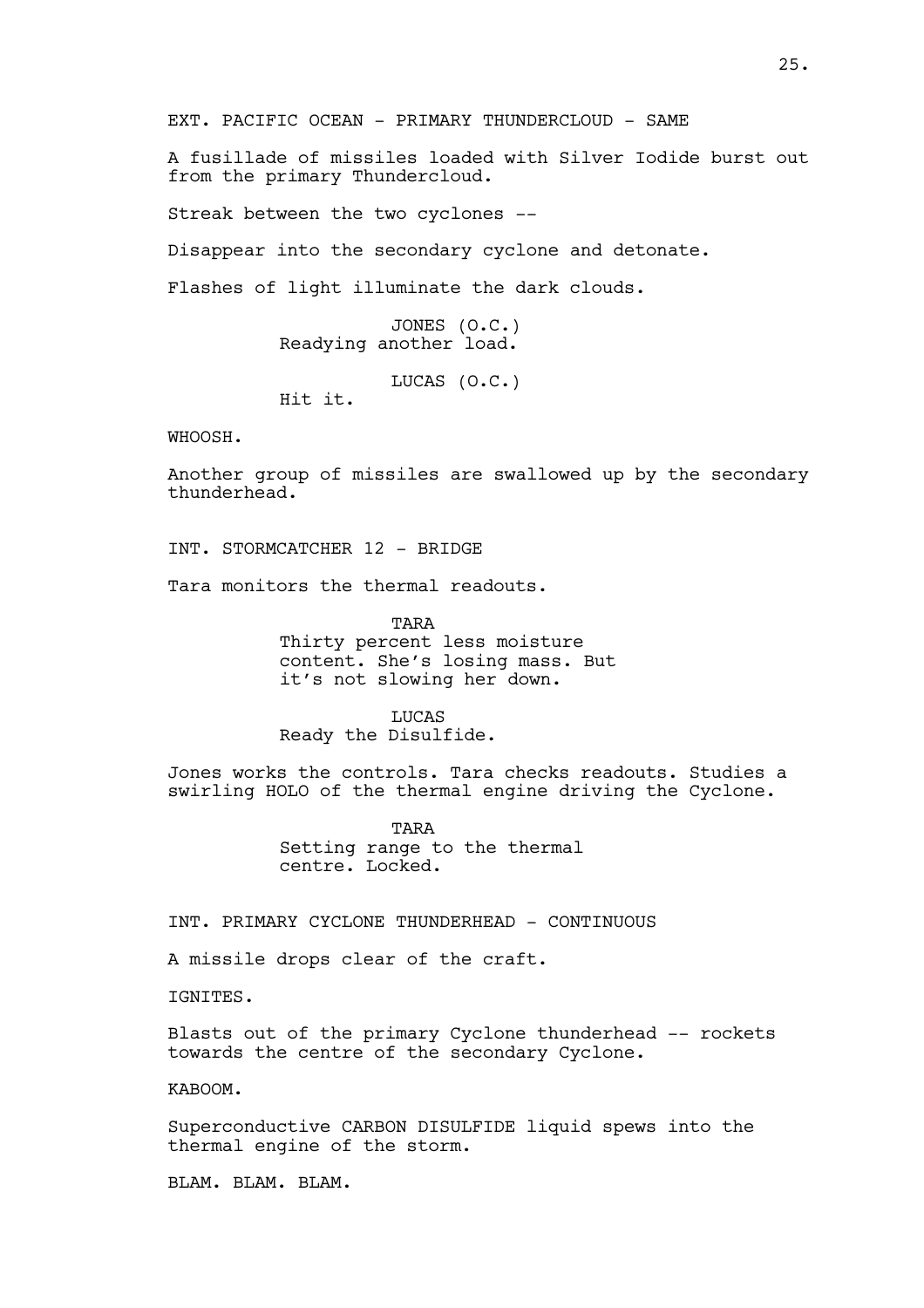Forks of lightning explode from within the cloud. Jagged spikes of electricity crackle beneath the thunderhead earthing it to the planets surface -- draining its power.

INT. STORMCATCHER 12 - BRIDGE

Tara throws up thermal analysis on the screens.

TARA Temperature's dropping...

JONES Let it go bitch.

EXT. STORMCATCHER 12 - SAME

The secondary Thunderhead...

SHUDDERS.

Black boiling clouds ripping down the middle.

Lightning explodes around the fracture as it...

BLOWS APART!

INT. STORMCATCHER 12 - BRIDGE

The crew cheer as the Cyclone disintegrates.

BAM! The ship is rocked by an explosion. It pitches to one side. Tara studies the readouts.

> **TARA** We're drawing lightning strikes.

BAM. BAM. BAM. The craft shudders as massive bolts strike. Millions of volts crackle down its carbon fibre frame.

A sub-panel on a bank of equipment bursts into flames. Triggers auto-exinguishers. Dousing the panel.

> TARA (CONT'D) Wind speed's approaching three hundred and fifty miles an hour, covering an area of twenty square miles. Cloud mass forty-thousand feet and climbing...

**CAT** How powerful is the storm now?

TARA We've been at mesocyclone level for twenty minutes. (MORE)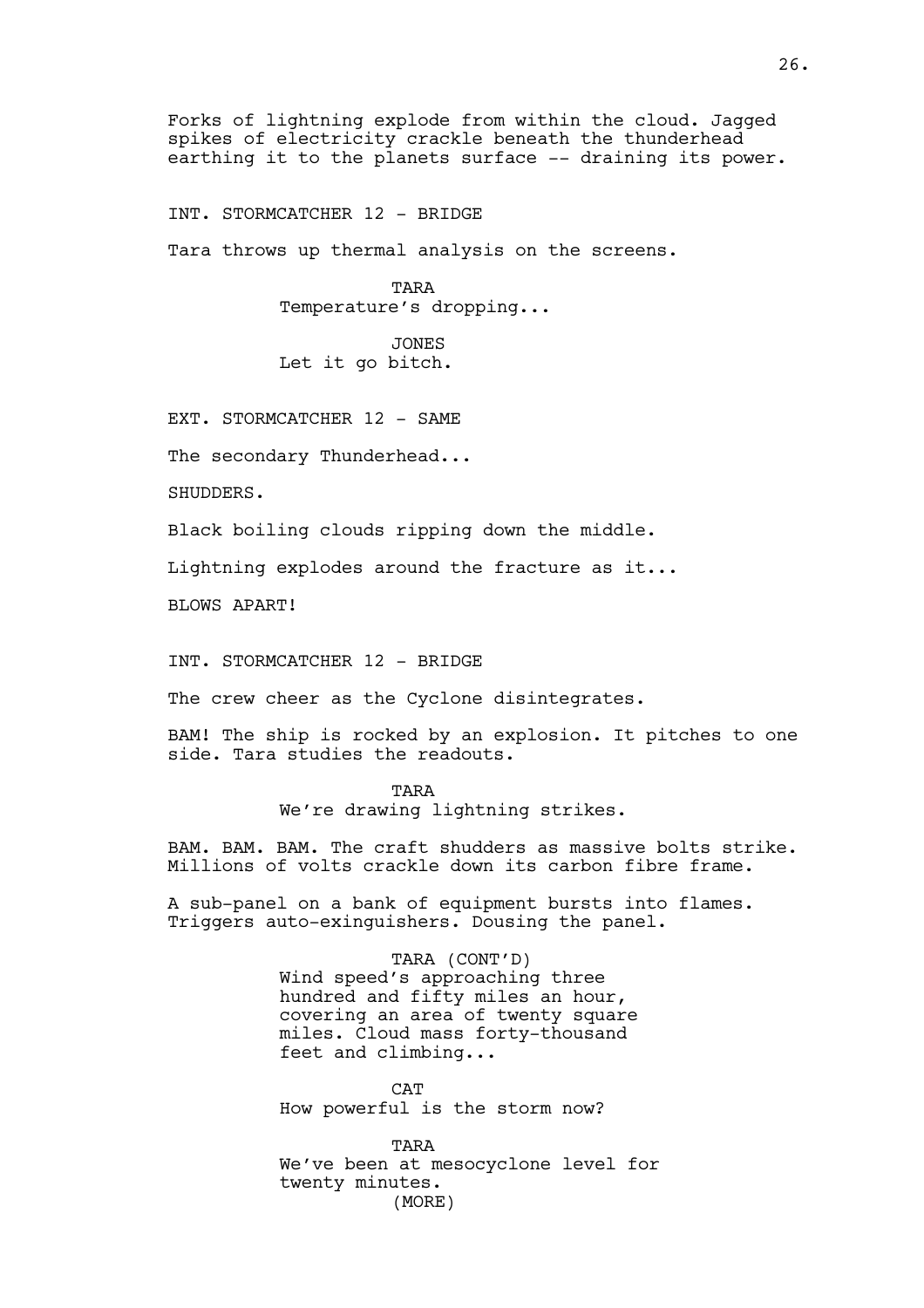If the speed of the updraft goes critical it'll turn into a twister. Suck up everything in its path. TARA (CONT'D)

Jones grunts. Starts tapping his control screen.

JONES

Including the base.

The ship starts to vibrate violently.

LUCAS It's turning. Hit it with the lasers.

Quant sucks in his cheeks. A born pessimist.

**OUANT** Might be best to get the hell out of here.

LUCAS

Jones?

JONES I say we finish the bitch off.

LUCAS

Do it.

Jones hits the controls.

EXT. PRIMARY CYCLONE - SAME

Reticulated bursts of LASER flare out of the ship. Cutting through the moisture clouds fuelling the supercell.

But the Cyclone -- EXPANDS.

INT. STORMCATCHER 12 BRIDGE - SAME

Tara watches her readings.

TARA Windspeed three hundred and fifty, sixty, seventy...moisture content at thirty percent, twenty-nine, twenty-eight...

Jones battles to keep the engines balanced. KABOOM!

JONES

Hang on.

The ship is sucked into the -- EYE WALL. The dark baleful rotating cloud that surrounds the EYE of the storm.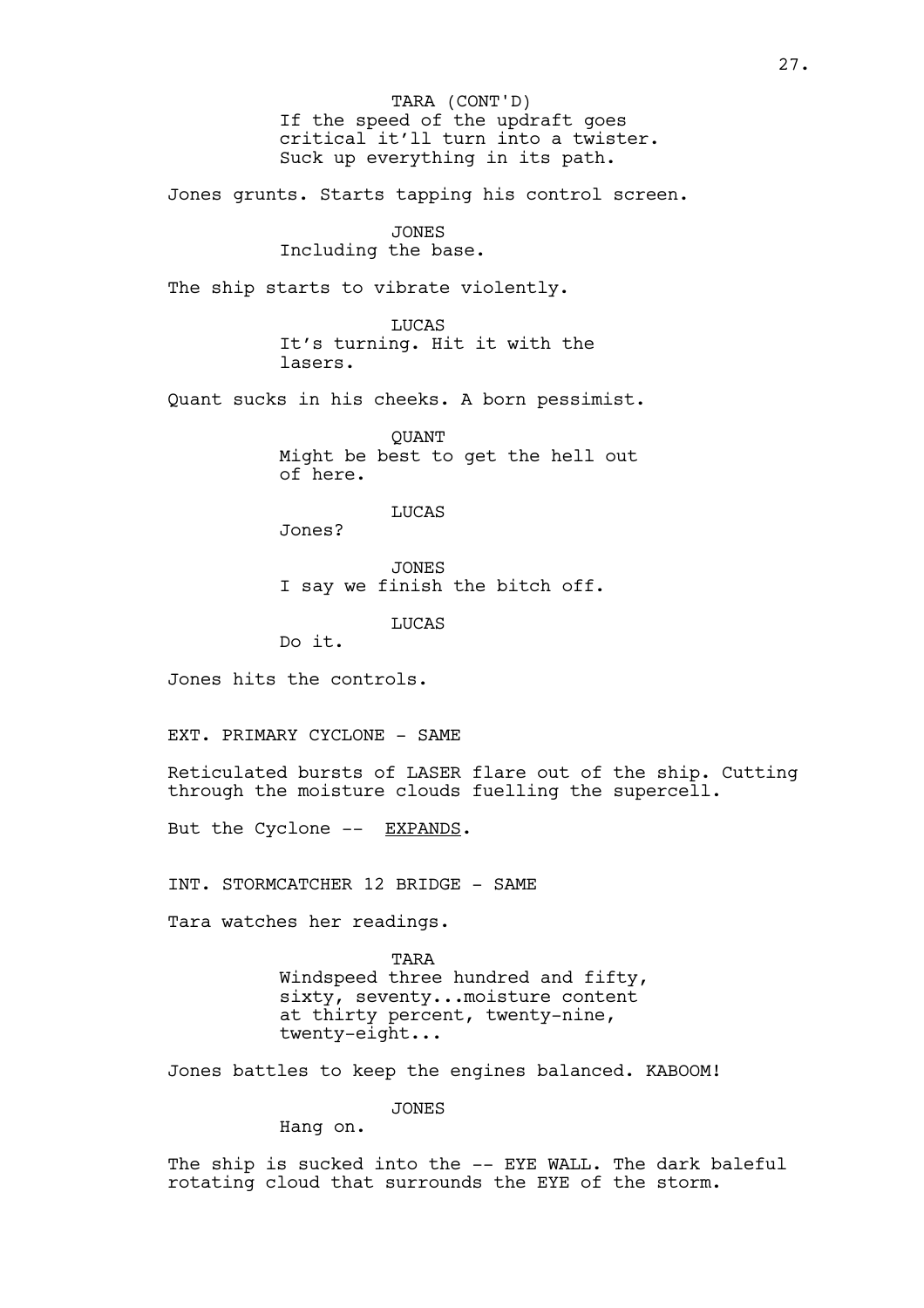INT. PRIMARY CYCLONE - CONTINUOUS

A roaring explosion of sound. Dark clouds billow around the ship. Spinning at unimaginable speed.

INT. STORMCATCHER 12 - BRIDGE - SAME

The ship bucks. Thrown around like a piece of straw.

TARA Moisture content's climbing...

**OUANT** We'll be over land soon.

The ship starts to shudder. Clouds outside the observation window turn a hellish BLACK.

> **TARA** It's turned...we're in a twister.

Cat films Lucas. Zooms in on his face.

**CAT** 

What do we do now?

BANG! BANG! BANG!

Things start to smash into the craft. Black and white objects swirl past.

A pod of DOLPHINS!

We see now that the smaller objects are FISH.

Thousands of them. Plucked from the ocean below as the twister feeds its engine -- grows more powerful.

> JONES Time to leave the party.

A flash of wind torn terrain fills a screen -- rushing past below them.

> TARA We're over land.

Debris flies past the craft.

Wreaked vehicles. Fence posts -- sheets of corrugated iron.

Jones wrestles with the controls. Fights to keep it level.

LUCAS Go round the wall, use the tornadoes direction to give us the momentum we need.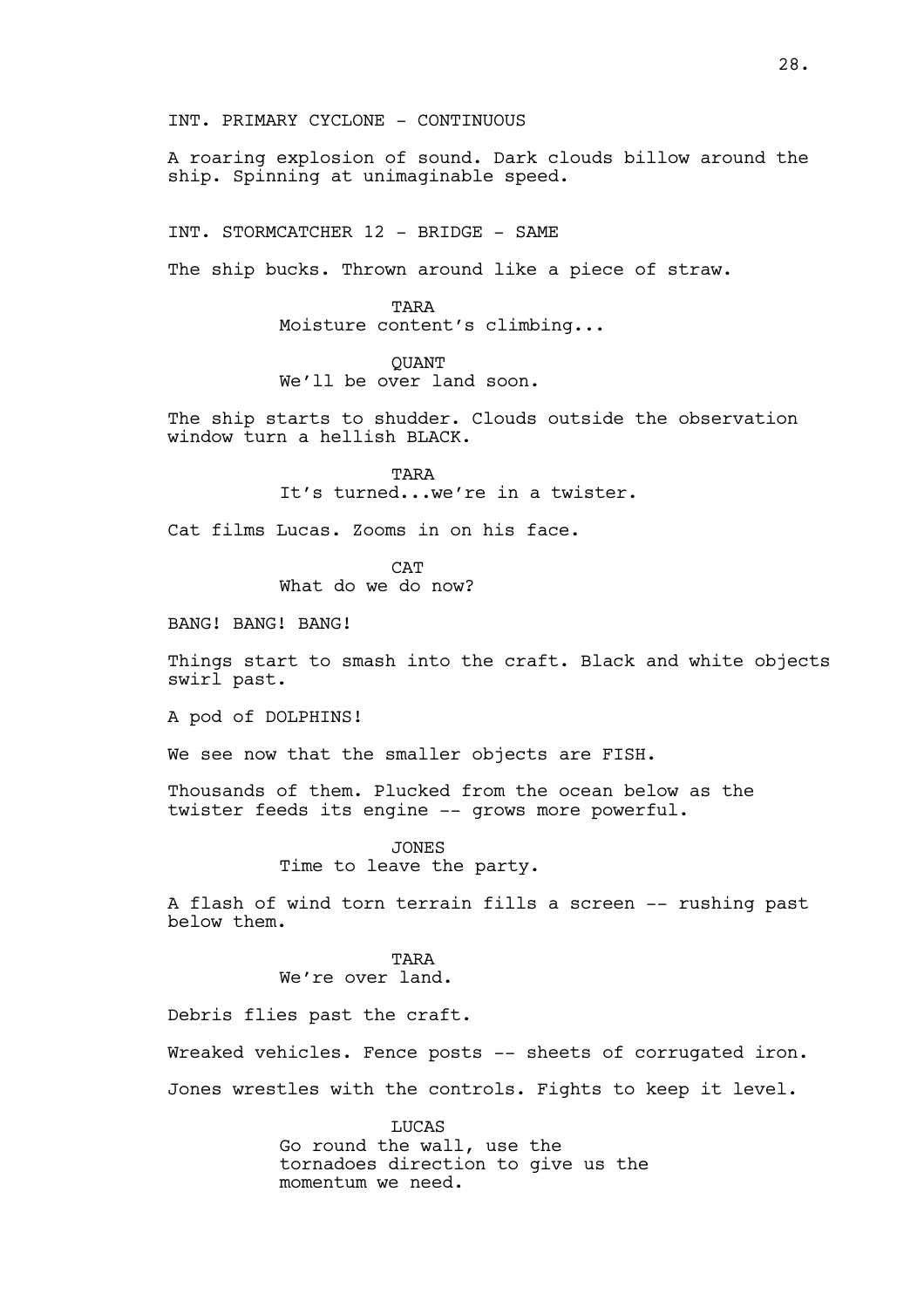Need for what?

TARA

We don't have enough power to get back out through the eyewall. We're going to use the rotational force of the Twister to throw us clear.

Quant sees something that gives him pause.

QUANT I don't think that's going to work.

Jones yanks on the controls. Narrowly misses a TRACTOR. Tara looks at the displays. Sees what's worrying Quant. The VORTEX. The neck of the tornado is SHRINKING.

> TARA The vortex...it's closing.

JONES Up or down Captain?

Lucas hesitates. Cat looks at him.

JONES (CONT'D)

Captain?

Tara and Quant turn to look at Lucas...something's not right.

TARA I'm getting Dark Lightning readings up to two hundred kilometres above us...

Lucas shakes off his indecision.

LUCAS Take us down Jonesy. Maximum speed.

Jones hits the control screens.

JONES We're outta here.

EXT. TWISTER WALL - SAME

A swirling vortex of unimaginable power.

A black boiling funnel whirling around the screaming core of the SUPERSTORM.

The sides of the funnel peppered with objects.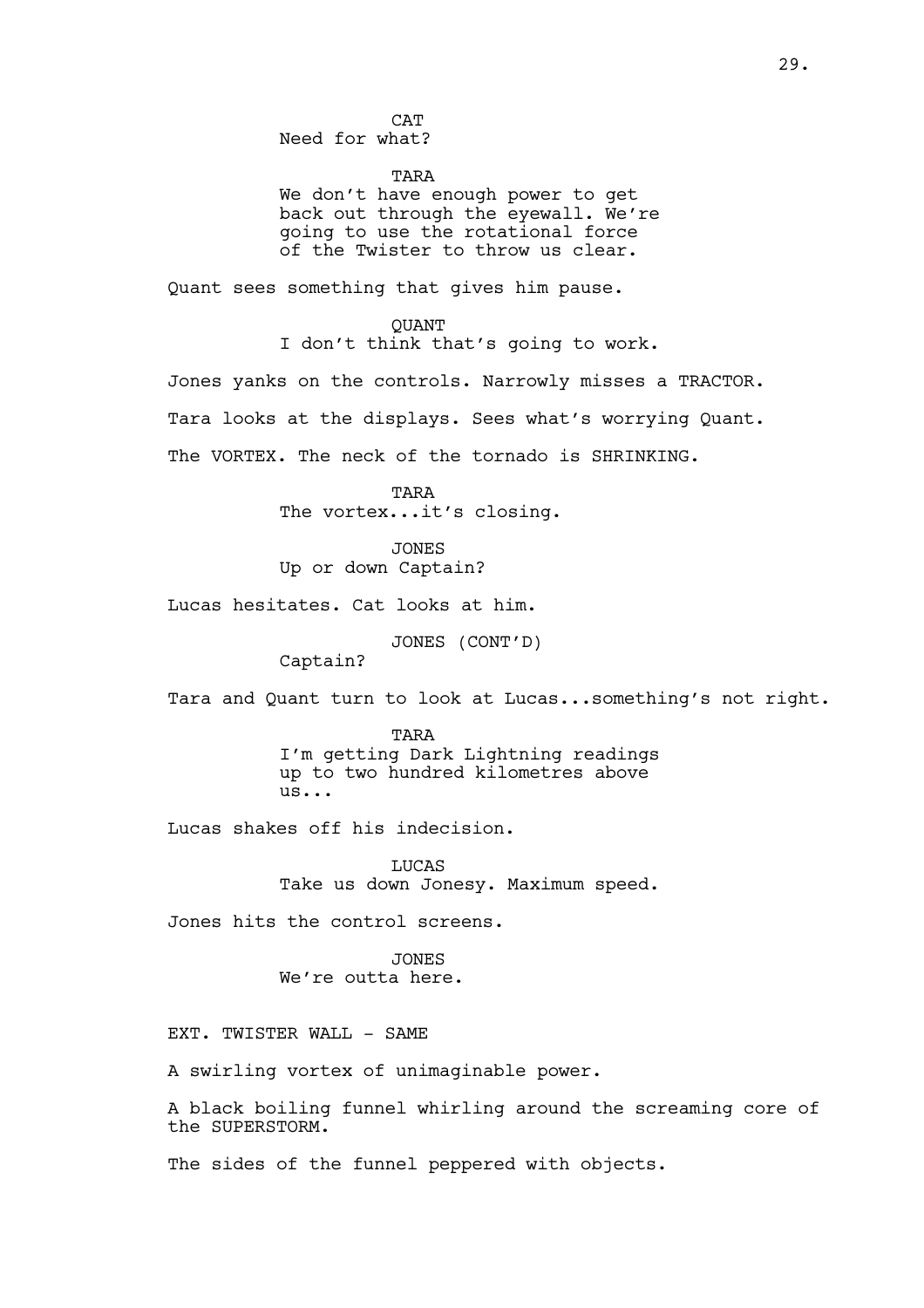# A BARN.

Hundreds of VEHICLES.

TREES trailing root systems.

Rusted SHIPWRECKS, tangled together by weed and barnacles.

And riding this four-hundred mile an hour maelstrom...

STORMCATCHER 12

Plummeting down into the spinning mouth of madness.

Dodging a million swirling pieces of debris.

While above the --

EXT. ABOVE THE EARTH - SAME

Thousands of miles above the storm. It's circular devastation visible from space. A giant MUSHROOM of raw power trailing a twisting stalk of devastation.

And as we watch...

BOOM!

The electric field at the top of the thunderstorm spews electrons into the atmosphere. Emitting the most powerful light energy known to man.

GAMMA RAYS.

INT. STORMCATCHER 12 - BRIDGE - SAME

Jones is starting to sweat. Debris rattles off the ship like shrapnel as they hurtle down through the belly of the twister.

> TARA Gamma ray readings are rising...I've never seen anything like it...

The lights and computer displays die.

The craft is plunged into blackness.

THE ENGINES CUT OUT.

Emergency lights flicker on.

JONES That's the back pulse. Switching to manual thrusters.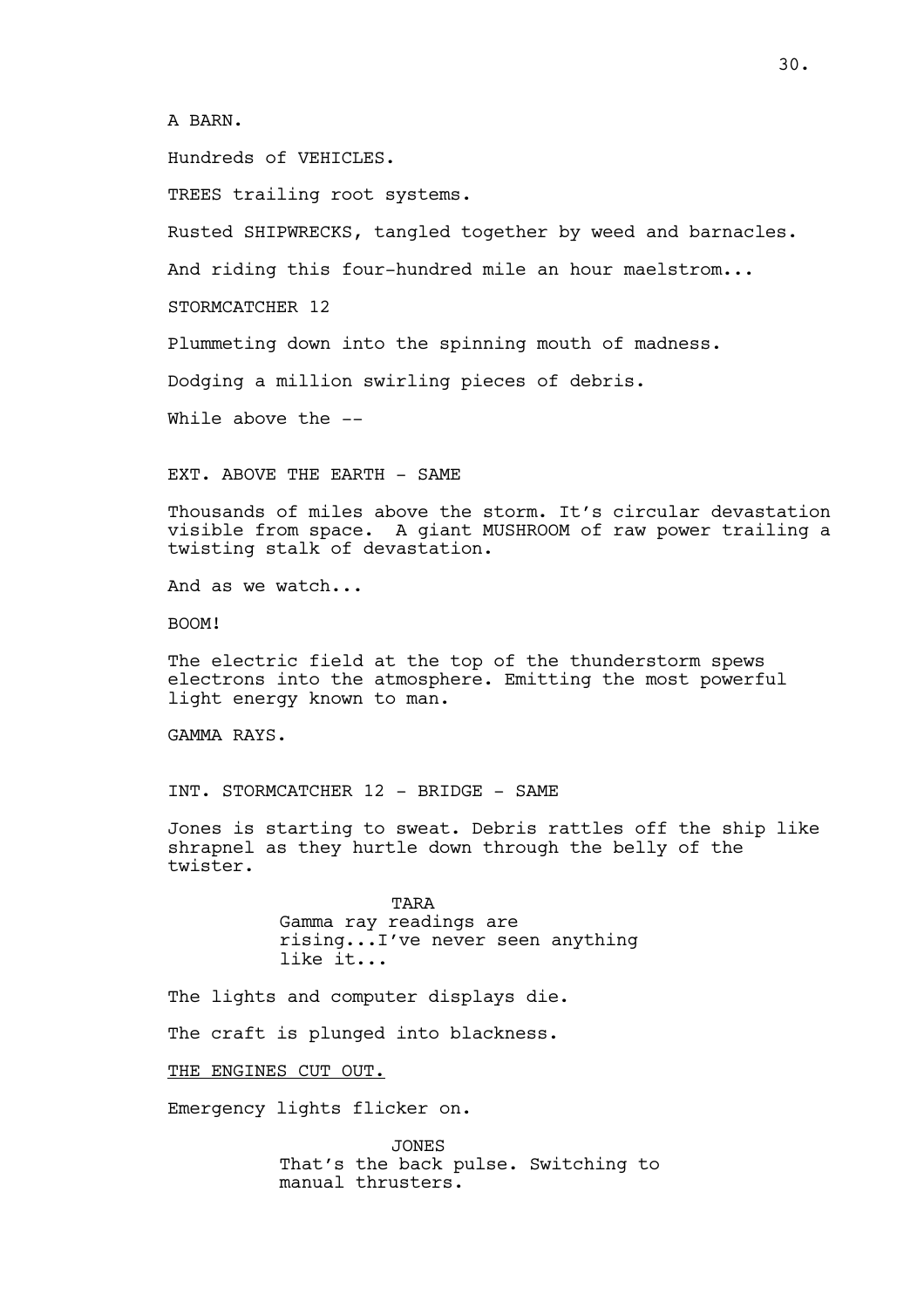He operates some levers. Liquid fuel rockets ROAR into life.

CAT We don't have any computer systems.

Jones taps the ancient brass instrument cabinet.

JONES

That's why we have these. Old school. Altimeter, wind speed and compass...magnetic fields don't bother these babies. Apart from the compass of course...but that's okay, 'cos I know where we are.

QUANT And where's that?

JONES (dry) In the shit.

Cat stares at the ALTIMETER. The dial spins towards zero.

**CAT** 

How accurate is that?

Jones taps the altimeter dial. It drops and then stabalises.

JONES Within fifty feet. We should get the systems back up before we hit the deck.

**CAT** 

Good to know.

LUCAS

We only have a few seconds before we punch out of the base of the twister so if anyone has anything they need to say, now's the time.

TARA You owe me ten bucks.

**LUCAS** I was thinking more in the spiritual sense.

JONES A slug of JB wouldn't go amiss.

The altimeter winds inexorably towards zero. Still no sign of the ground through the observation glass.

> LUCAS Dump some Disulphide crystals.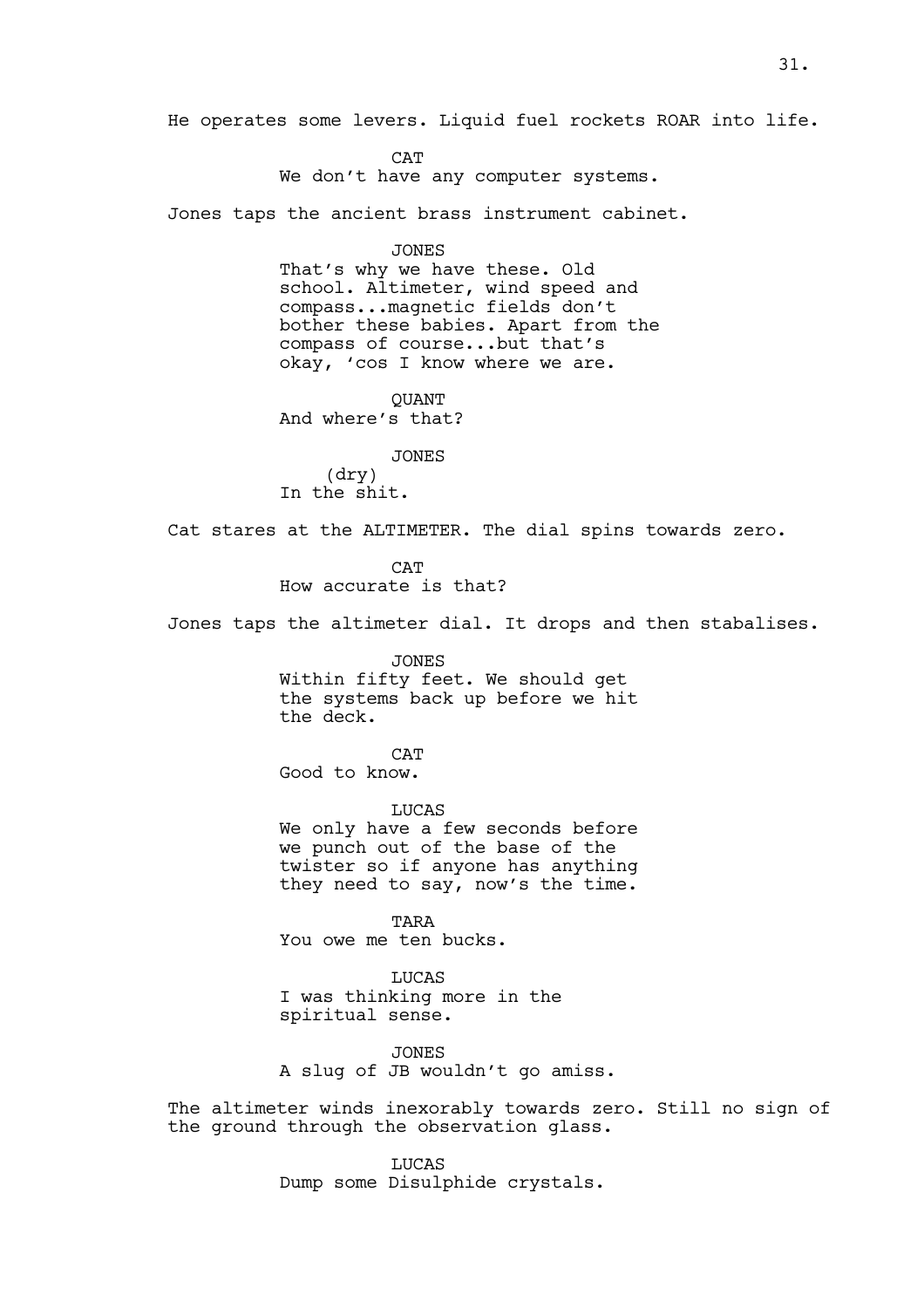Tara operates a pair of levers. Slams them open.

TARA

Eat that!

EXT. STORMCATCHER 12 - SAME

TONS of DISULPHIDE crystals pour out of a hatch below the ship -- produce a supercooling effect at the base of the storm.

INT. STORMCATCHER 12 - BRIDGE

Everyone stares at the Altimeter. 500 FEET! Then... ZERO!

EXT. THE TWISTER - SAME

The base of the Twister. Dust. Earsplitting sound. Hell on earth. And from it...

STORMCATCHER 12

Blasts through a wall of dust. While behind it --

THE TWISTER

Moves on.

Over a CLIFF.

Stormcatcher 12 gouges a foam flecked trail across the water below.

The TWISTER heads back out across the ocean.

INT. STORMCATCHER 12 - BRIDGE

Tara studies the thermal readouts.

TARA She's weakening.

On the screen the thermal engine readings drop: 30%,29%,28%.

TARA (CONT'D)

Dammit!

The readings falter -- 28%, 29%...

TARA (CONT'D) It's picking up more heat from the ocean surface...

Lucas unstraps from his seat.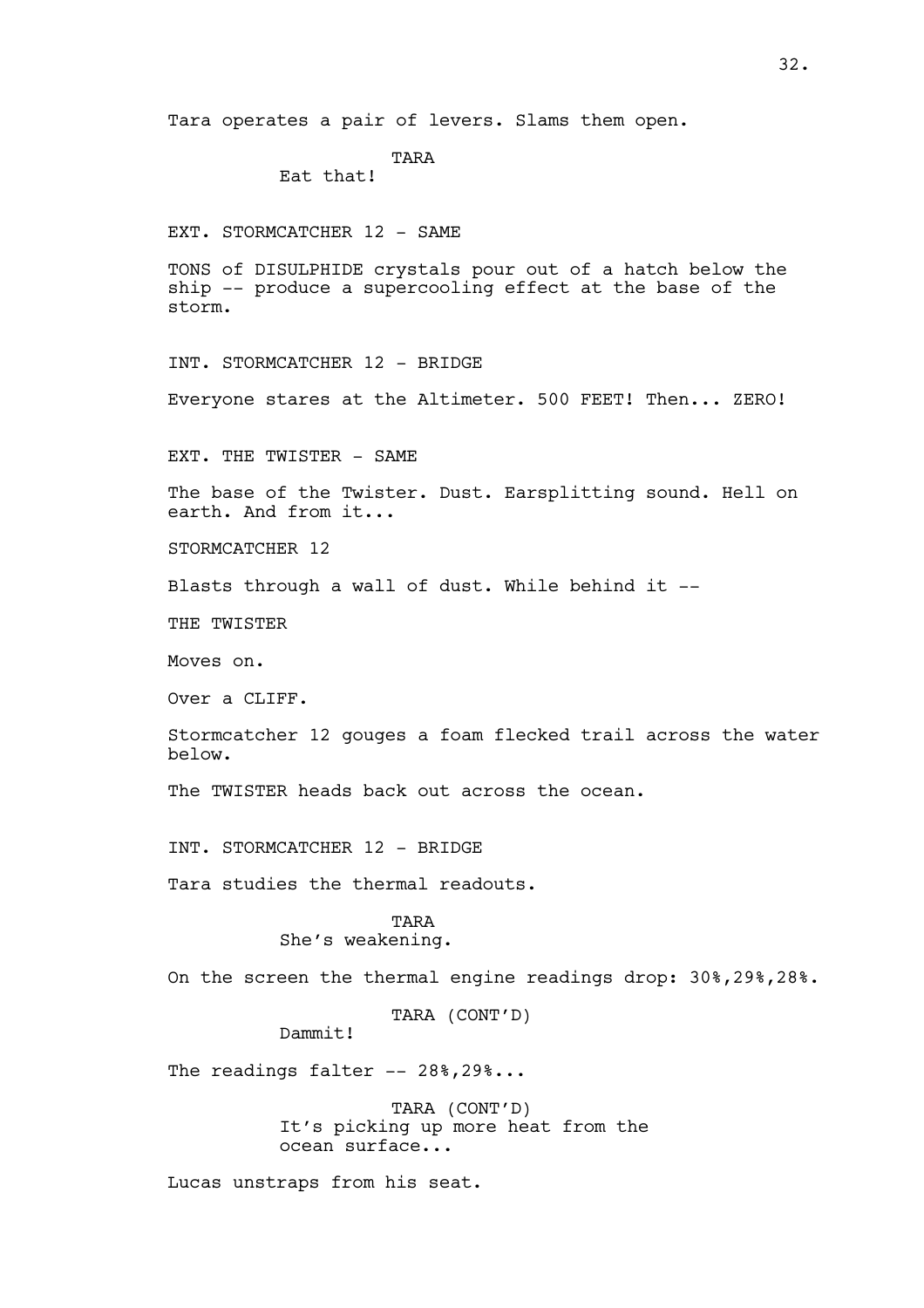LUCAS Not on my watch. Jonesy, you have the com. Bring her down. Quant, prep the leveller.

Quant punches up a control interface. Lucas grabs a set of HUD (Heads Up Display) GOGGLES. Jogs out of the bridge...

#### INT. LOWER DECK - SAME

Lucas climbs into what looks like a small tubular glass elevator.

EXT. STORMCATCHER - SAME - DAY

Stormcatcher 12 smacks down onto the oceans surface. A CONNING TOWER rises out of the deck --

It's the armoured glass elevator from inside the ship. The curved door slides open. Lucas climbs out.

A cover slides open in front of him. An armoured DECK GUN rises up from below. He climbs onto a seat behind it. Slips on his goggles. Activates a weatherproof control panel.

LUCAS

Okay, lets see what you're made of.

LUCAS'S VIEW THROUGH THE GOGGLES.

A thermal readout of the retreating TWISTER. The dull red glow of its heart blooming in the display. Digital percentile readouts of its power flickering down one side. Increasing.

> LUCAS (CONT'D) Time for your dessert.

He grasps two gimble mounted firing yokes. Swivels the gun turret to bear on the TWISTER. He sights the gun. A small display on the control panel flashes. TARGET LOCKED.

LUCAS (CONT'D)

Open wide.

He squeezes the trigger.

BRRRRRRRUUUUUP!

Projectiles rocket out from the gun -- hurtle into the heart of the --

**TWISTER** 

The readings collapse as the DISULPHIDE SHELLS...

Detonate deep inside its thermal heart.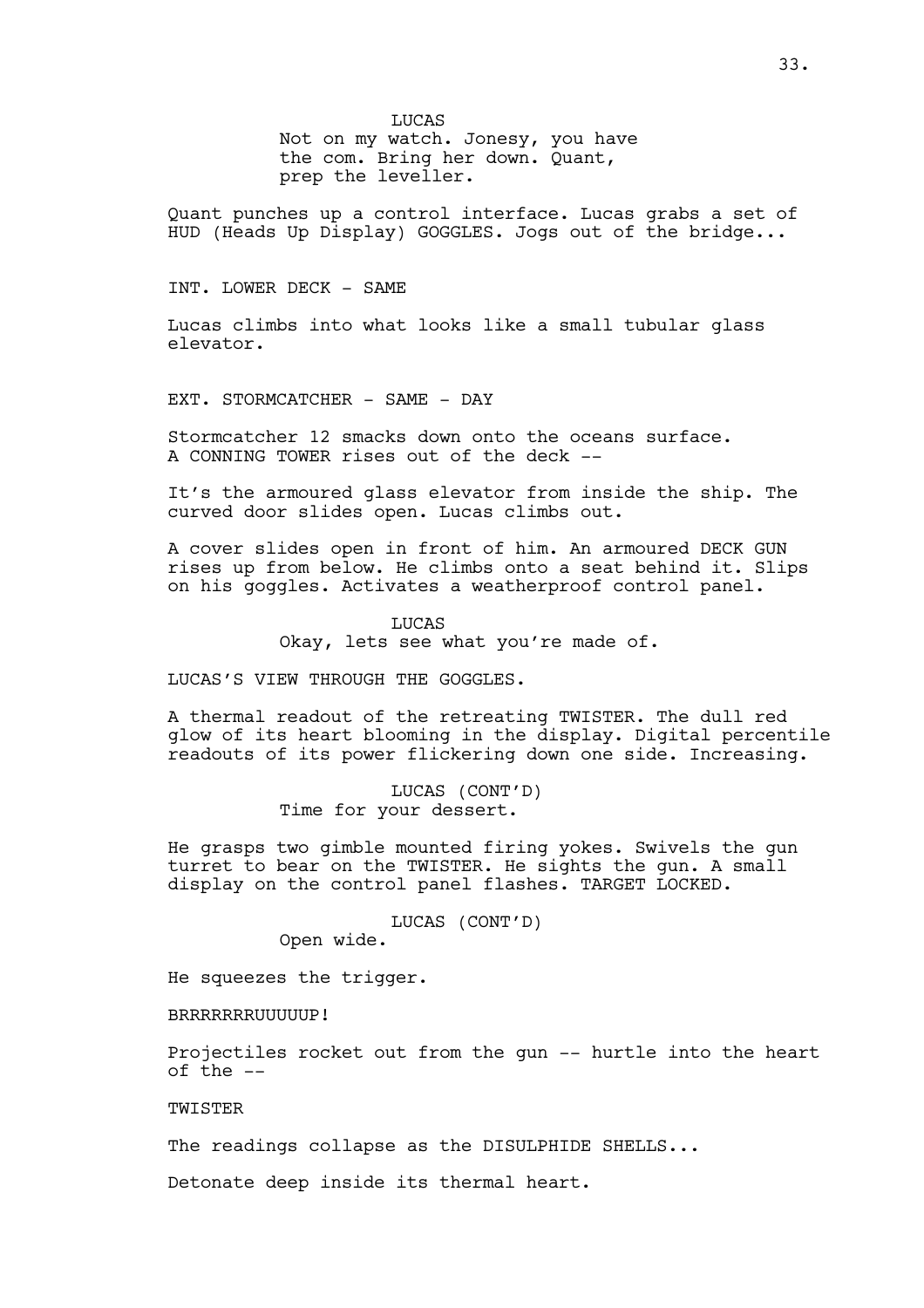## WHUMP! WHUMP! WHUMP!

The TWISTER unravels.

Dissipates over the ocean.

EXT. OCEAN SURFACE - DAY

Stormcatcher 12 DIVES beneath the surface.

INT. STORMCATCHER 12 BRIDGE - SAME

Water covers the viewing windows. An electronic landing display on the monitor guides them towards the base. Distant lights wink. A speaker crackles into life.

> MONITOR (FILTER) Stormcatcher twelve this is SUB-1 you are cleared to enter docking complex. Please be aware there is an active smoker on the port side of your approach vector...

Jones taps a switch.

JONES

Copy that.

EXT. SUB-1 - SAME

Muted lights glow around its perimeter. A square mile of America clinging to the sea bed.

Stormcatcher-12 heads for it -- swings to the right to avoid the SMOKER. A hydrothermal vent that juts out of the seabed.

A blast of dark liquid BOILS out of the vent -- followed by a jet of foaming bubbles as superheated Magma meets seawater.

Stormcatcher 12 heads towards a rusted HATCHWAY -- that slides open.

The ship glides in.

INT. SUB-1 - DRYDOCK - NIGHT

Water drains away. Leaves the ship resting on a metal platform. A hatchway swings open to reveal a stepped steel ramp. The crew make their way out.

A group of ENGINEERS give a ragged cheer as the crew disembark. Survey the damage to the ship.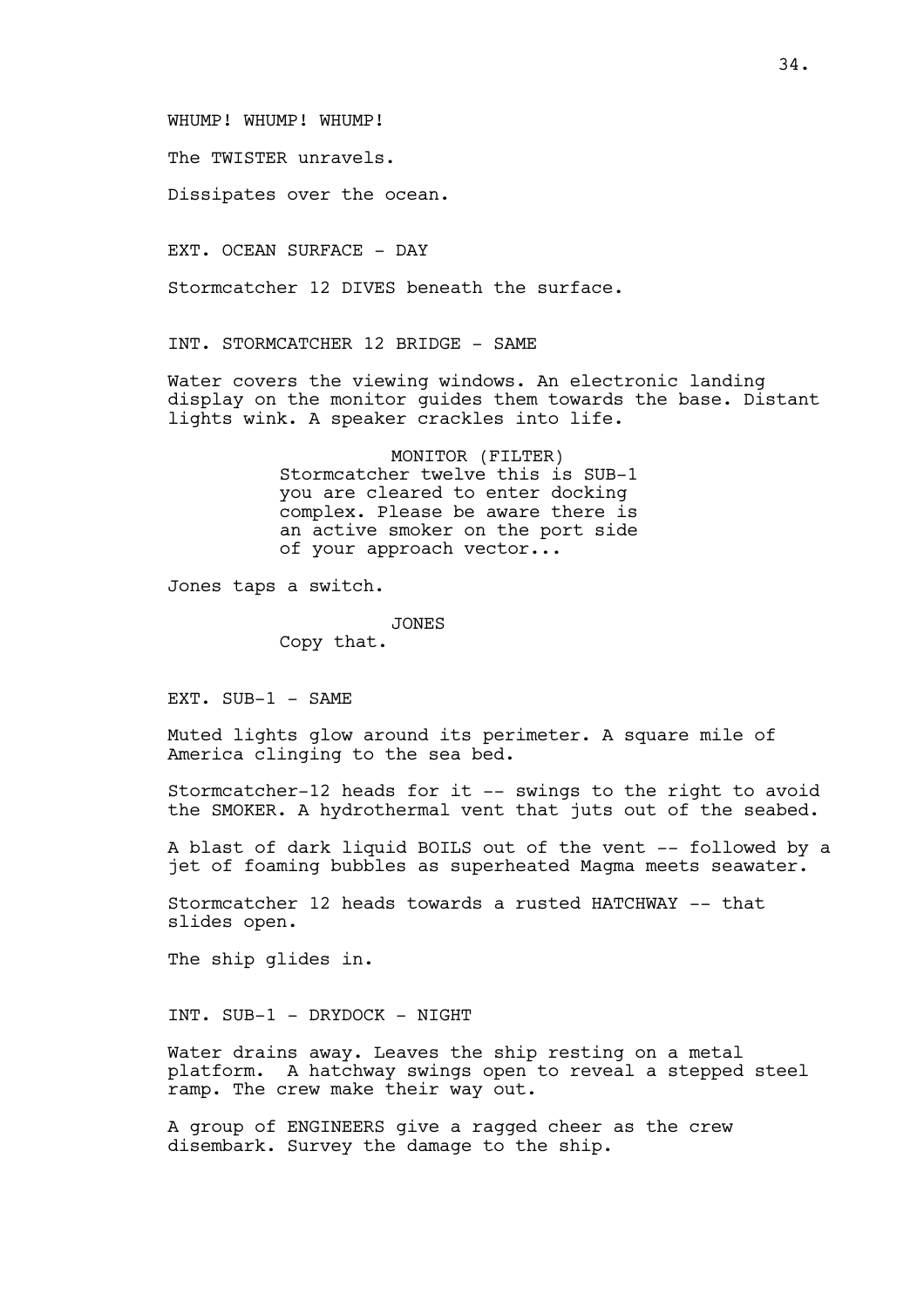#### ENGINEER

Jeez. Looks like you went the full twelve rounds. I haven't seen this much damage since your father flew Stormcatcher 1...

An embarrassed silence.

LUCAS (recovering) You should see the other guy.

Lucas strides away from the ship putting distance between himself and Cat. She jogs to keep up. Still filming.

> **CAT** What are you running from?

Lucas whirls round. Eyes blazing.

LUCAS

Why don't you go find someone else to bother?

**CAT** 

Oh, I'm bothering you am I? You're a hero now, but what if you'd lost the ship and your crew.

Lucas turns away. Keeps on walking.

LUCAS But I didn't, and if I have to take risks to keep the base safe than that's my call.

Cat draws level.

**CAT** So what are you running away from?

Lucas stops. Looks her in the eye.

LUCAS Maybe I'm not running away from anything. Maybe I'm running towards it.

She stops. Lowers the camera. He walks away. Off Cat. Worried as hell.

INT. BASE COMMANDER'S QUARTERS - DAY

Cat stands next to COMMANDER MORNEAU, (50s) a shock of iron grey hair. A man used to making hard decisions.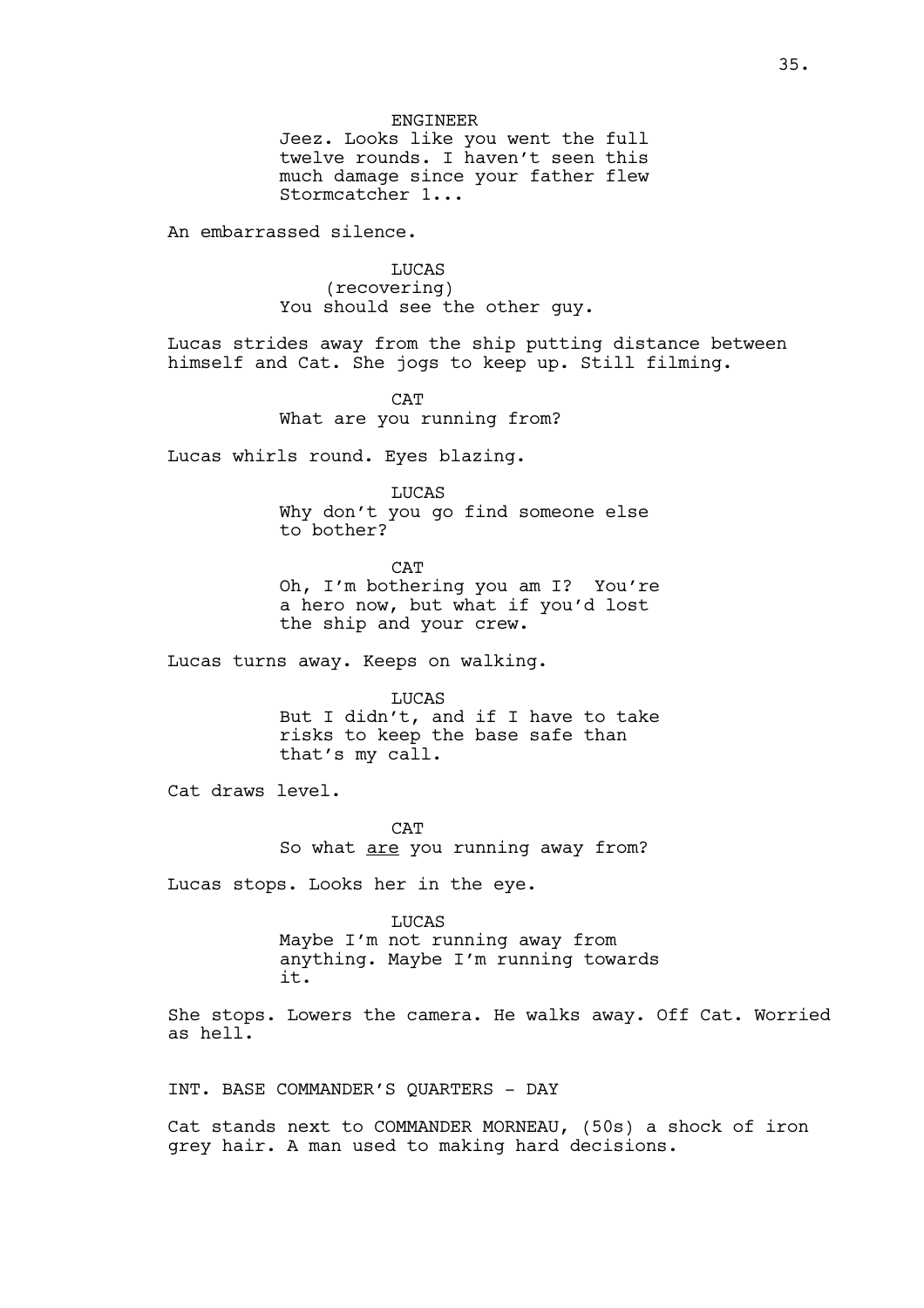He stares at a monitor. Cats footage finishes playing. The way it's edited makes Lucas look unbalanced.

The Commander rubs his face. Doesn't need this problem on top of all his other ones.

> COMMANDER MORNEAU You know he's the best we've got, maybe even better than his father.

**CAT** His Father's dead.

COMMANDER MORNEAU I owe your father a great debt, otherwise we wouldn't be having this discussion.

**CAT** 

I promised him...

# COMMANDER MORNEAU

I know. But this is a war we're not winning. We lost San Francisco last week, there's hardly anything left of Philadelphia. We've lost ten ships this month alone...it only takes one cyclone to get too near and this base is history.

**CAT** 

I know that.

COMMANDER MORNEAU

Do you really want to put a million people in Cryo-Sleep at risk because of a promise...

**CAT** 

It's not just that.

COMMANDER MORNEAU You think he's unstable?

CAT

It's like he's on some kind of a personal mission, and until we find out what that is...

COMMANDER MORNEAU You believe he's got a death wish?

**CAT** 

Maybe.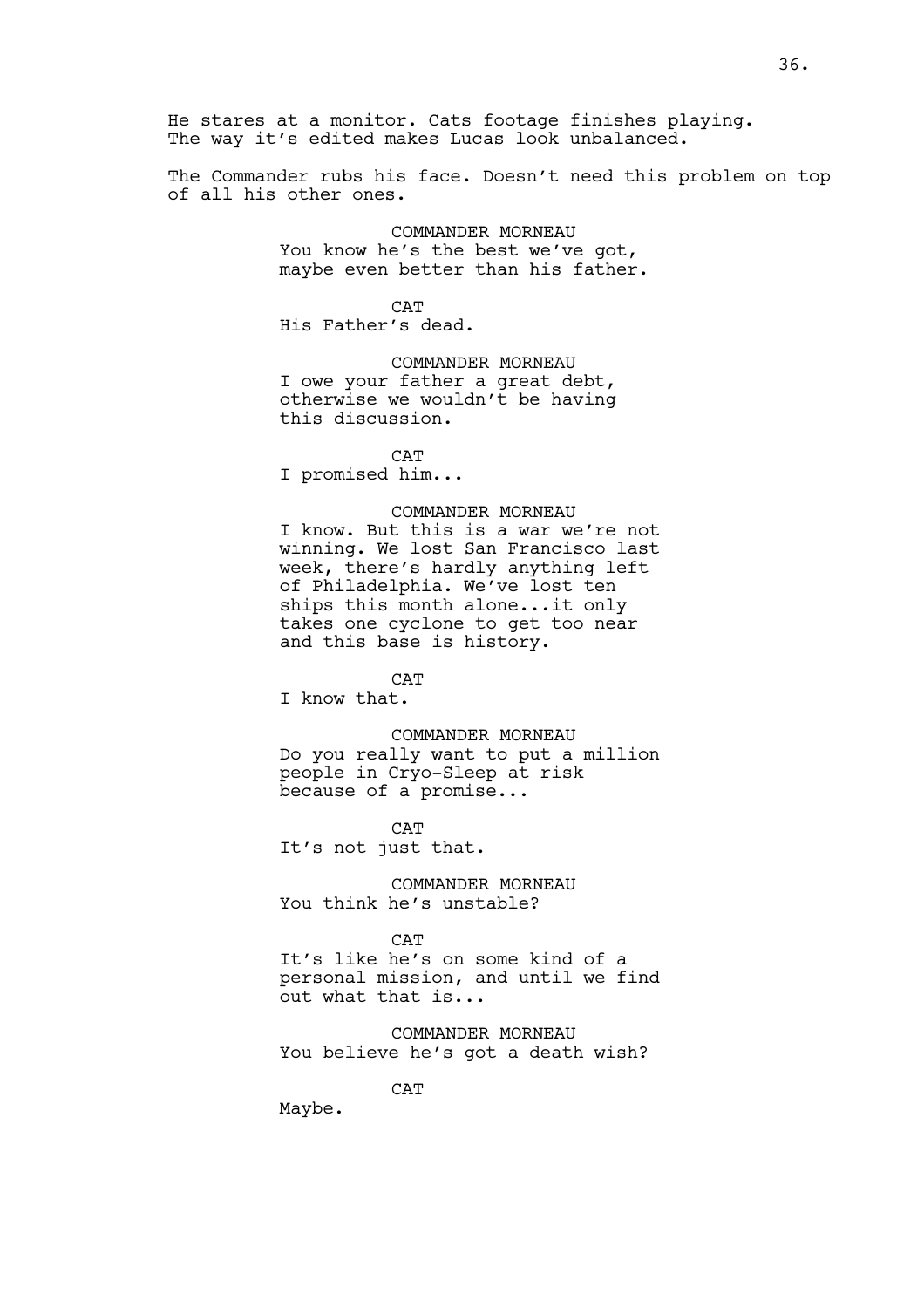COMMANDER MORNEAU Maybe he needs a death wish just to keep going back out there...putting himself into the middle of something that killed his father and his mother...

**CAT** So what does he have to live for?

COMMANDER MORNEAU I don't know. You lost your father...how did you feel?

**CAT** I felt empty.

COMMANDER MORNEAU Every time we send them out there it's a potential suicide mission.

**CAT** At least give him a psych test.

The Commander nods. Goes over to his desk. Keys a comms unit.

COMMANDER MORNEAU Send the Chief medical officer to my quarters.

COMMS (FILTER) Yes Commander.

He turns to Cat.

COMMANDER MORNEAU I hope I don't live to regret this.

**CAT** I'm just trying to give him a chance.

COMMANDER MORNEAU Well lets hope he takes it.

INT. STORMCATCHER 12 - BRIDGE - SAME

Jones, Tara and Quant stand in stunned silence.

TARA I saw her coming out of Commander Morneau's quarters.

JONES Morneau was pretty tight with her father.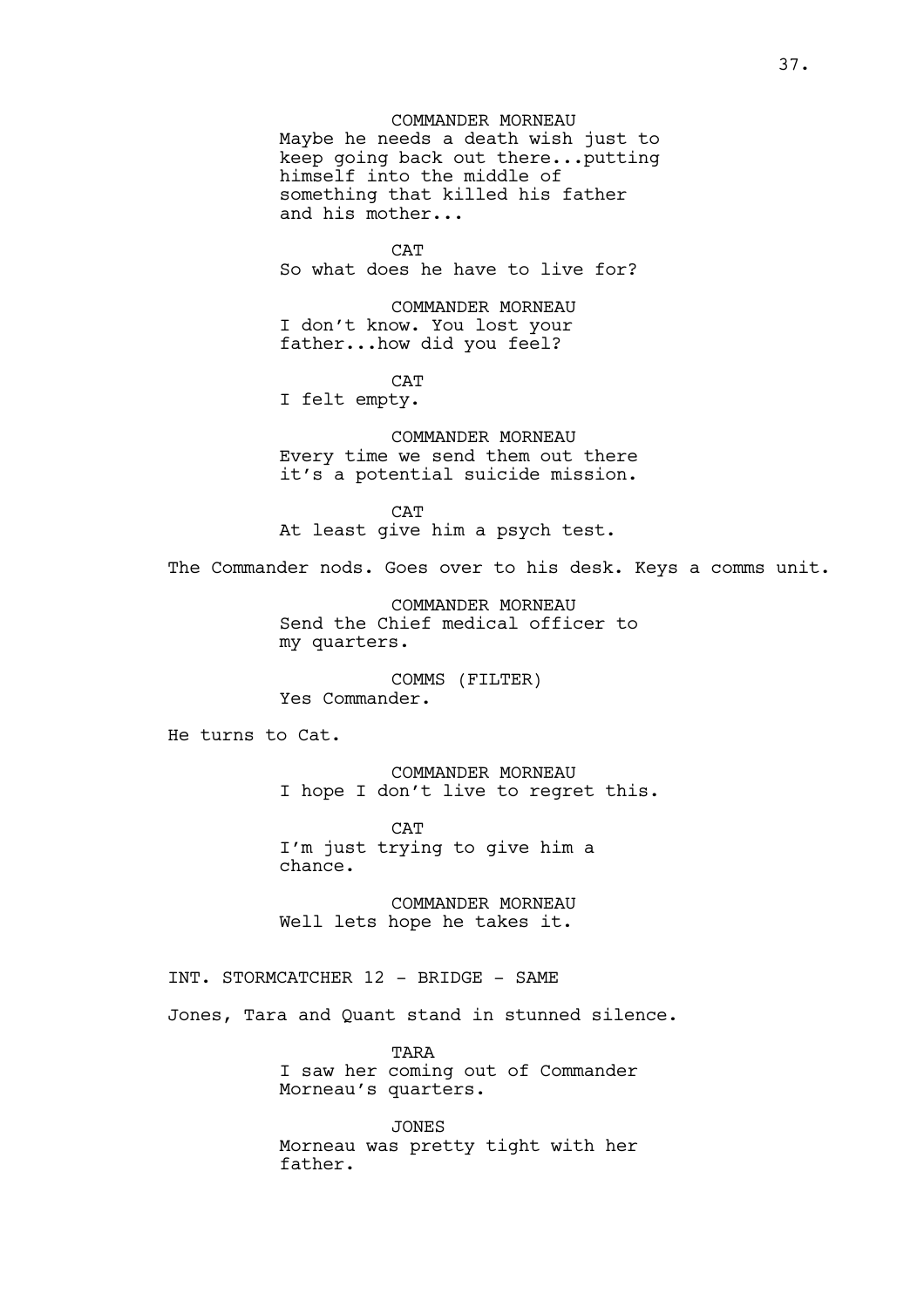QUANT Maybe she's right. Maybe he doesn't care if he lives or dies. He's been behaving a bit strange lately.

JONES Hell, anybody doing this job is strange by definition.

**OUANT** What do we do now?

JONES I'm not serving under anybody else.

TARA What if there's a call out?

JONES Then it's someone else's call.

He looks around at the crew.

JONES (CONT'D)

Well?

They all reluctantly nod. Faces grim.

INT. MEDICAL OFFICERS STATION - DAY

Lucas sits opposite Psychologist JOSIE HARPER (30s), a thoughtful face with a calming ambiance. Lucas looks at his watch. Wants to be somewhere else -- anywhere but there.

JOSIE

We won't be much longer.

LUCAS

Good.

JOSIE

You said that on the last mission you felt frightened...why was that?

LUCAS

It's like being at war. Every shell that misses you moves you nearer to the chance of being hit by the next one.

Josie studies him. Makes a note.

**JOSTE** You see this as a war?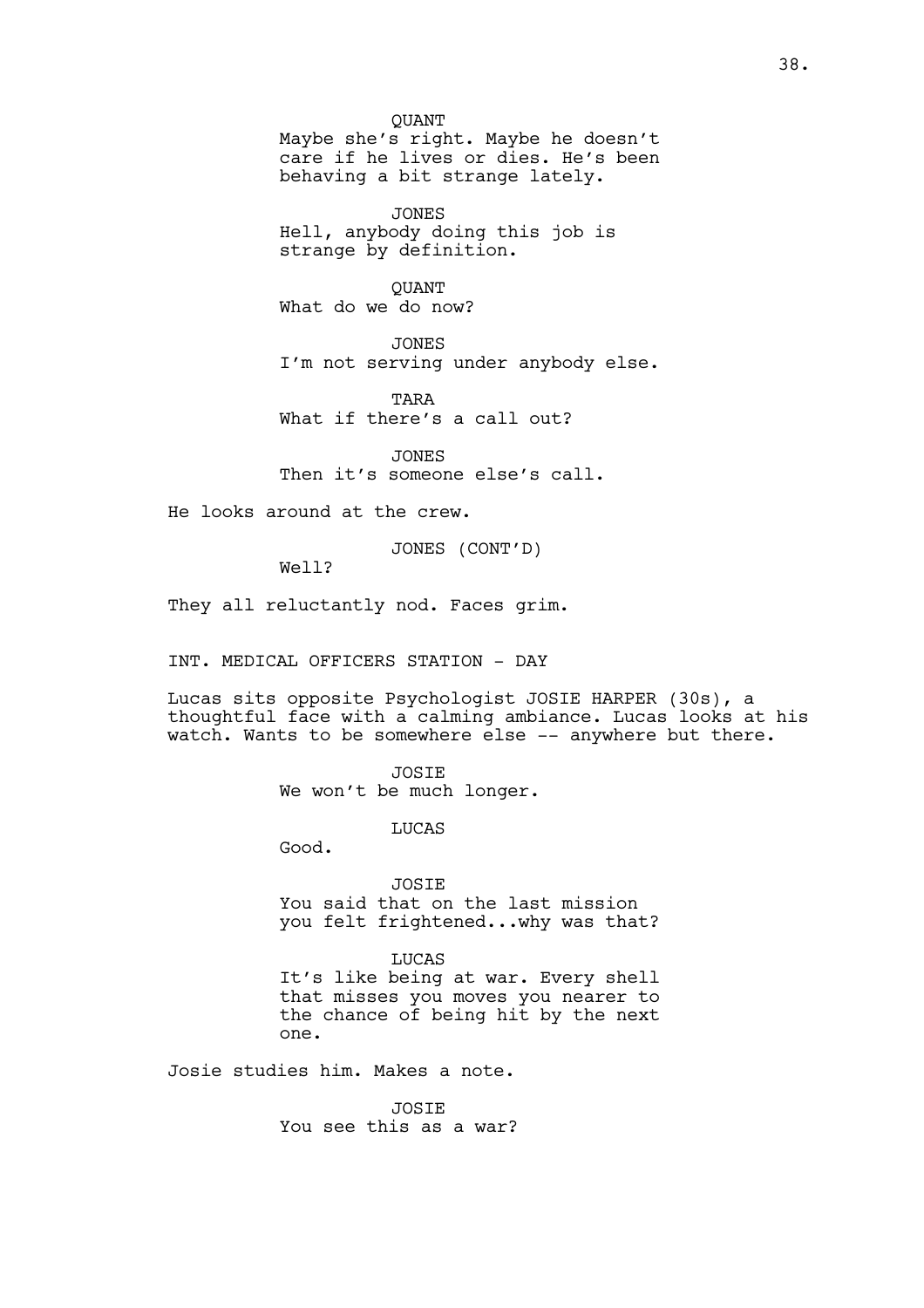LUCAS It is a war. Unless we win, everyone on the base and a million people in Cryo-Sleep will die.

JOSIE Do you believe we can win?

LUCAS I believe there is a way...

JOSIE And why do you think that?

LUCAS Because of my father. I think he thought he'd found a way to end them...

JOSIE

The storms?

LUCAS

Yes.

JOSIE Do you ever feel that you want to join him?

Off Lucas's angry face.

INT. STOREROOM - SUB-1 - DAY

Lucas pummels a heavy PUNCHBAG. The same pictures on the backboard his father had. He switches to a SPEEDBAG -- takes out his anger and frustration on it.

He stops. Wipes his face with a towel. Goes over to a shelf. Picks up his Fathers battered DIARY. Flicks through it. Pauses at the picture of the Cyclone with the question mark.

> LUCAS What are you trying to tell me?

INT. SUB-1 - DAY

A burning orb in the sky. A gentle breeze. CORN rustles in the wind. Sunlight blazes down. But we're not in a cornfield.

INT. HYDROPONICS DECK SIX - SAME

Lucas leans against a guard rail above a vast hydroponics level. The field of corn is only six inches high. Floating in a bed of water and nutrients.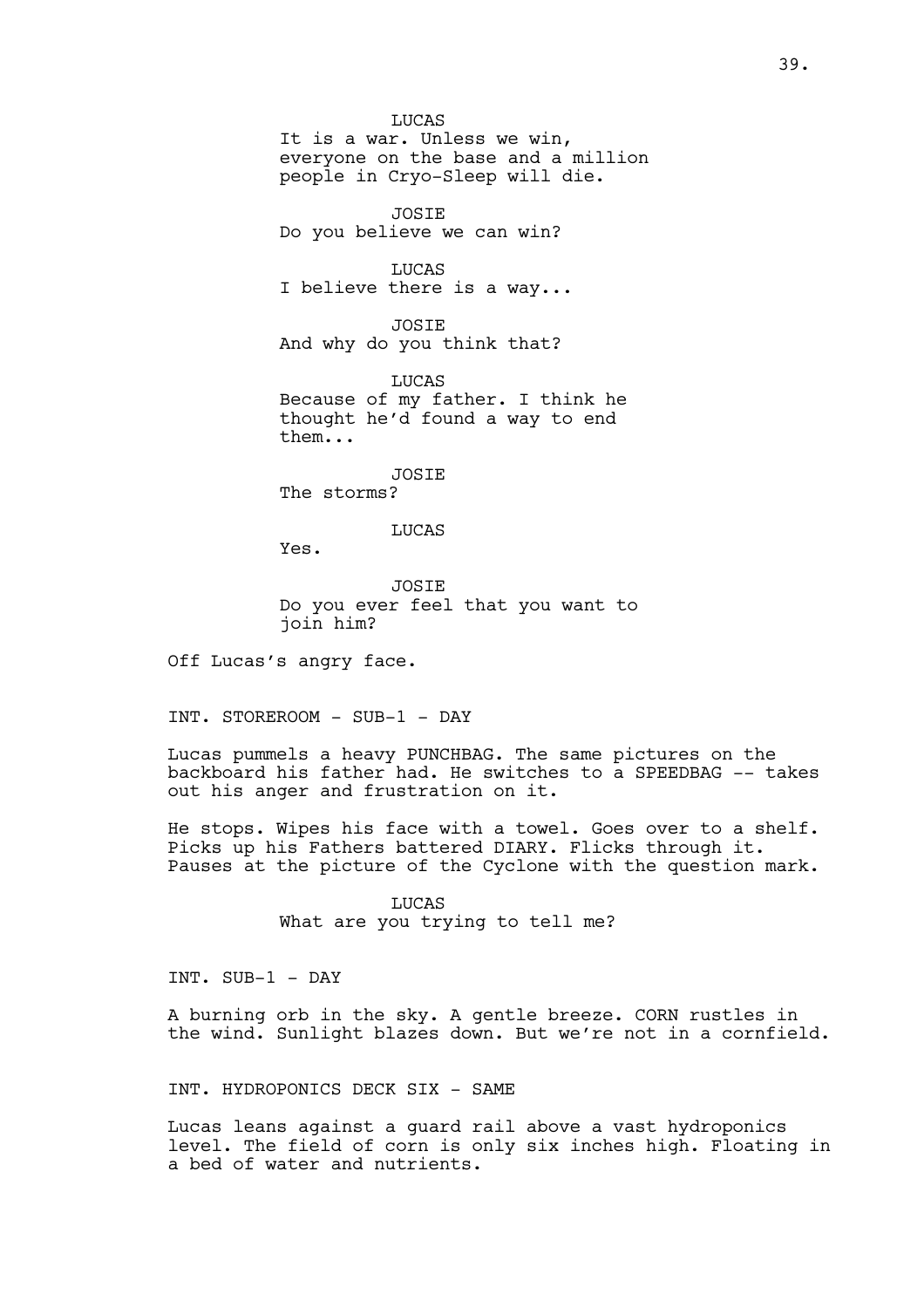There isn't any sunlight. Ultraviolet light bathes the nascent crop in a purple glow.

TARA (O.C.)

Wanna share?

A small KNITTED DOG appears next to Lucas's face. Held by TARA. Lucas turns to look at her. Gives a weary smile.

## LUCAS

My grandfather spent five years building up his farm. Sowing the seeds, fighting to control the bugs, trying to get the harvest in before the rains came. (beat) And then one day a storm came and took it all away. Five years of his life, gone in an hour.

Tara squeezes her knitted dog, gives it a sad expression.

TARA We didn't know then it was going to get a whole lot worse. Despite the fact that every scientist on the planet was telling us it was.

**LUCAS** I miss the smell of the corn, the sun on my face. Maybe I'm stir crazy?

TARA

Naa, you're just good old fashioned crazy. I mean, you know what I mean. What did she say...the witch doctor?

Lucas smiles.

#### LUCAS

Beware of Greeks bearing knitted horses.

## TARA

To be fair, I'm only Greek on my grandmothers side...and this is Benji, he's a dog. I have so got to get more lessons from Chou. So?

**LUCAS** She wants me to take a break. Thinks I'm stressed out.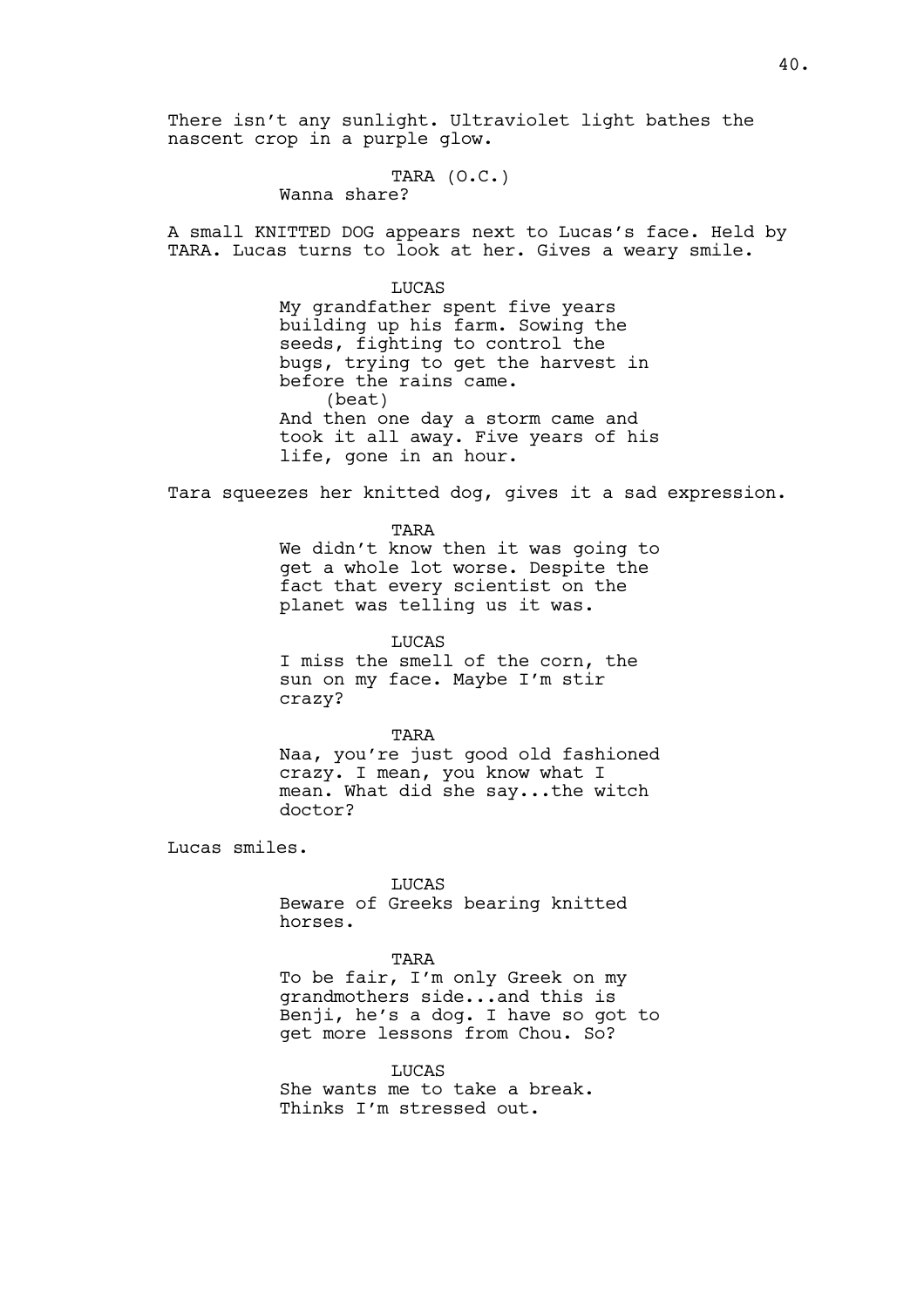TARA It doesn't take a PHD to work out we're under stress here. How long are you grounded?

LUCAS Until I stop walking out from her sessions.

INT. SUB-1 - METEOROLOGICAL CONTROL CENTRE - SAME

A sea of screens. Computerised prediction software fills displays with swirling jetstream tracking, Isobars, wind speed and precipitation mapping. RED warning lights flash.

Analyst CHOU (20s) an intense Japanese girl with long dark hair held in place by a butterfly clasp and intense eyes waves a hand at Administrator FRANZ CLEAVER (50s) a tall bespectacled, bearded man. He runs the room.

Cleaver lopes over with long strides.

## CLEAVER

What ya got?

Chou punches up a pulsing thermal readout of the seabed below the Pacific, off the Californian coast. Zooms in on the thermal map. In particular an angry red oval shape.

> CHOU On the surface this would be lava. Two thousand miles beneath the seabed it's a magma ocean.

She punches up a satellite picture.

CHOU (CONT'D) I was able to stitch together fragments from the satellites that still work, resolution's not great.

She zooms into a vast swirl of cloud.

CHOU (CONT'D) Category 5 cyclone. Wind speeds of two-hundred and eighty miles an hour and growing.

She flicks up some more over satellite pictures. Taps another swirling cloud formation.

> CHOU (CONT'D) Another one coming in from the east...predictive modelling has them meeting here.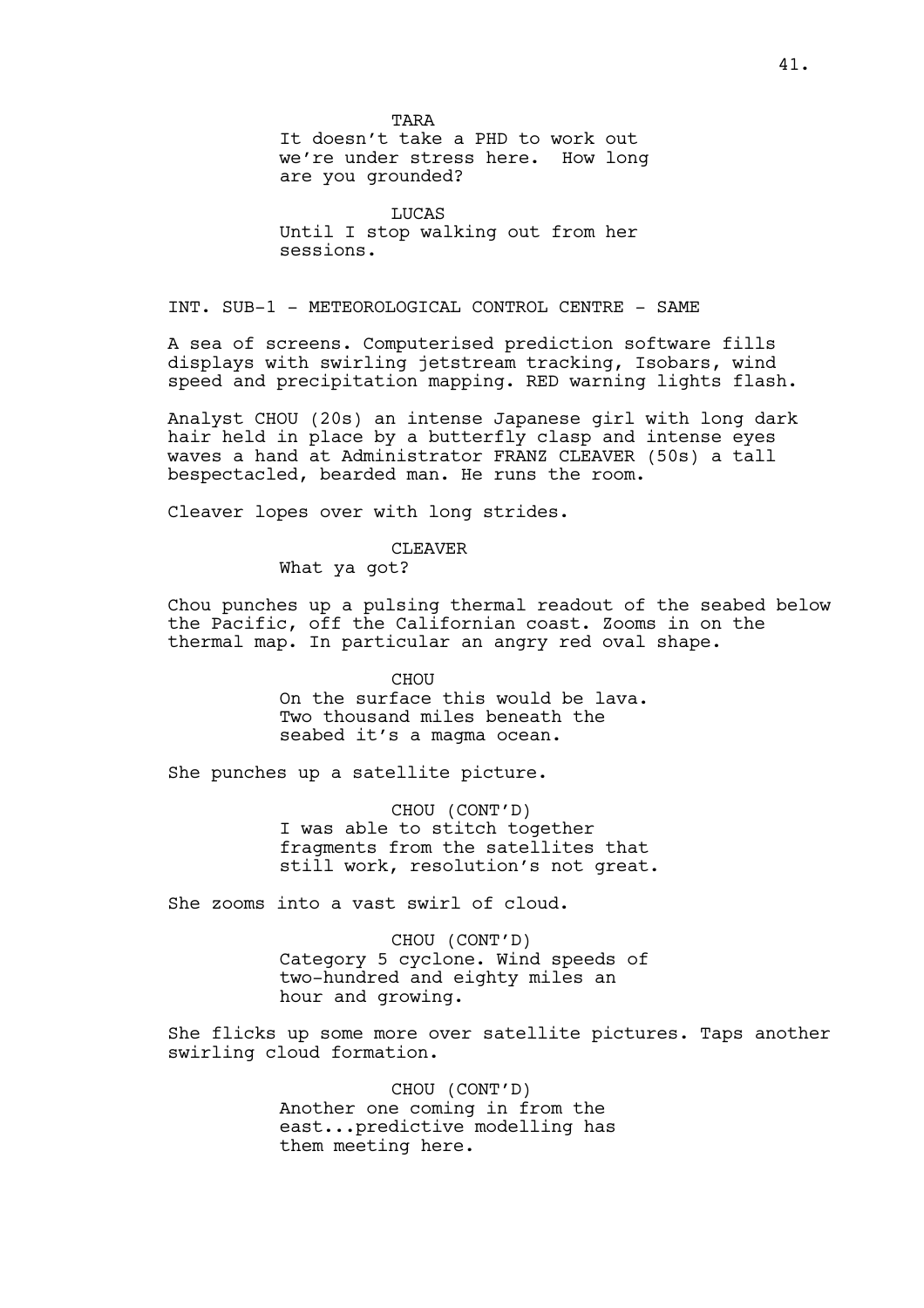A computer simulation shows the two cyclones intersecting in the Pacific. Chou zooms in on another feature on screen.

An icon flashes up. AXIEL SEAMOUNT.

CHOU (CONT'D) The Axiel Seamount, a dormant volcano three hundred miles off the coast of Oregon.

Chou hits a key. Starts another simulation. Two cyclones merge -- figures scroll down the sidebar.

> CHOU (CONT'D) The atmospheric pressure around the cyclones cause seismic shifts on land and across the seabed which in turn triggers earthquakes and unlocks pressure zones...like dormant volcanoes.

Cleaver adds it up.

CLEAVER The Seamount!

CHOU If they combine we'll be hit by an underwater tsunami so powerful we won't survive it.

CLEAVER How long have we got?

Chou triggers a simulation where the tornadoes meet, and the volcano blows...a time clock spins towards 24:00.

> CHOU It could hit SUB-1 around midnight.

INT. STORMCATCHER - LAUNCH DECK - SAME

ALARM WARNINGS blare from the heavy duty SPEAKER HORNS on the top of the STORMCATCHERS. Engineers and CREW gather.

A tall muscular man with a mane of flaxen hair addresses the CREW of STORMCATCHER 13. Captain LARS RAYNE (20s), still learning but thinks he knows it all.

Lucas walks towards them. He stands in front of the crews, arms folded. Listens to Rayne giving a pep talk to his crew.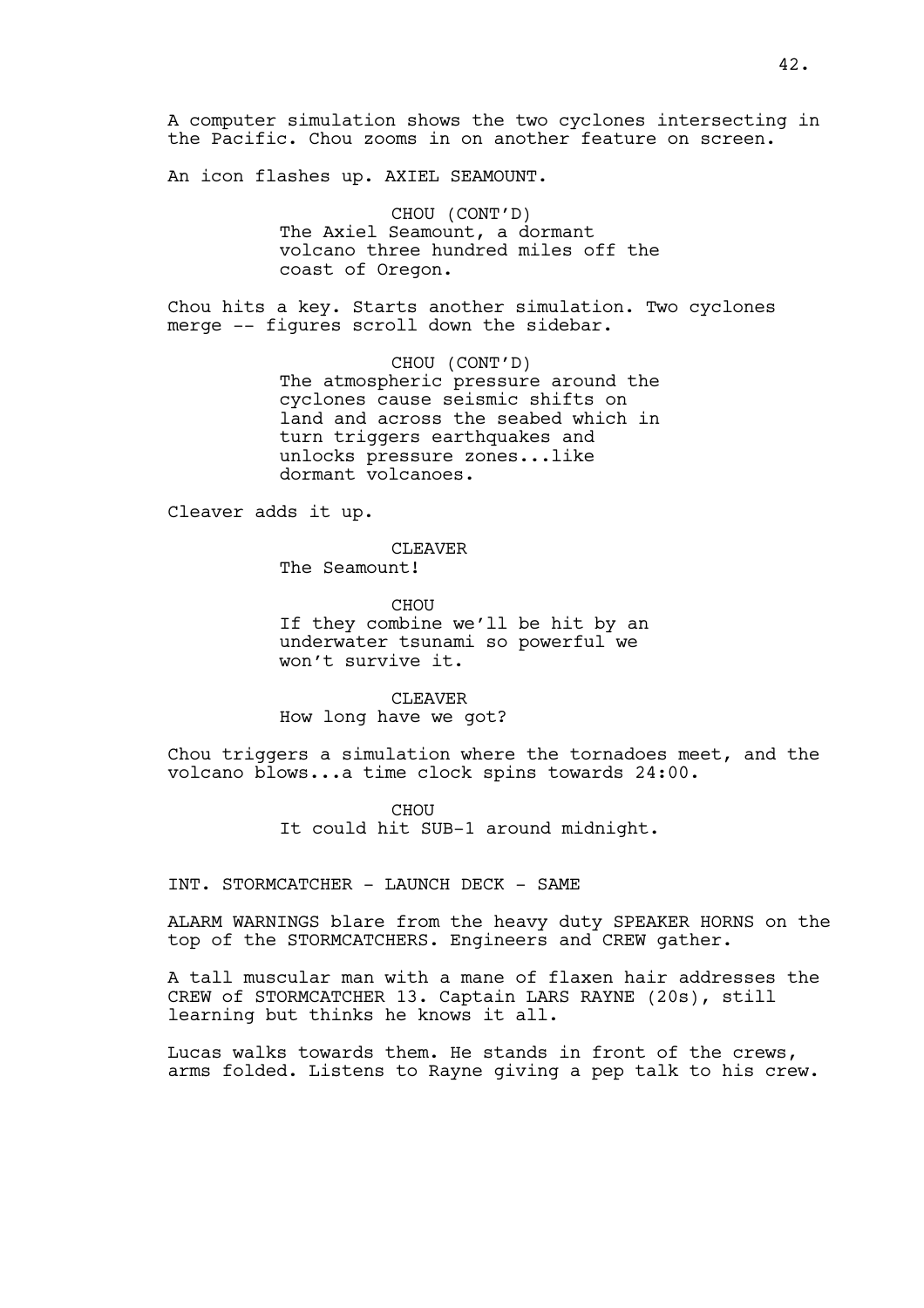RAYNE Okay men, as you know, the Captain and crew of Stormcatcher twelve are officially pussies, so it's our duty to go out and do their job for them.

Quant, Jones and Tara give him the finger.

LUCAS You've got a big mouth for a man wearing such a small dick.

Raynes walks over to Lucas. Gets in his face. He's got a few inches on him.

> RAYNE Oh. It can talk but can it do the walk?

BLAM!

Lucas slugs him in the gut. Winds him. He recovers fast.

Lunges at Lucas.

WHUMP!

Lucas slams him with a haymaker. Sends him staggering backwards.

Rayne's engineer GUNNAR, a giant of a man lumbers towards Lucas but is blocked by Jones. Then everything kicks off as the two crews get into an out and out brawl.

Tara and Raynes's Communications officer and data analyst African American, MARSHA (30s) stand away from the action. Occasionally stepping to one side as combatants hurtle past.

> TARA He doesn't change much does he?

MARSHA Nope. Long on the insults and short on the subtlety. He could start a fight in an empty room.

Lucas and Rayne hurtle past -- locked in a neck hold. Smash into some stacked stores. Send them flying. They face off. Lucas closes in on Raynes. Pummels his head like a speedball and then  $--$  BLAM!

Hits him with an uppercut that sends him crashing to the ground in front of Tara and Marsha. He tries to get up, then flops back down -- out for the count.

> MARSHA (CONT'D) There goes the art of diplomacy.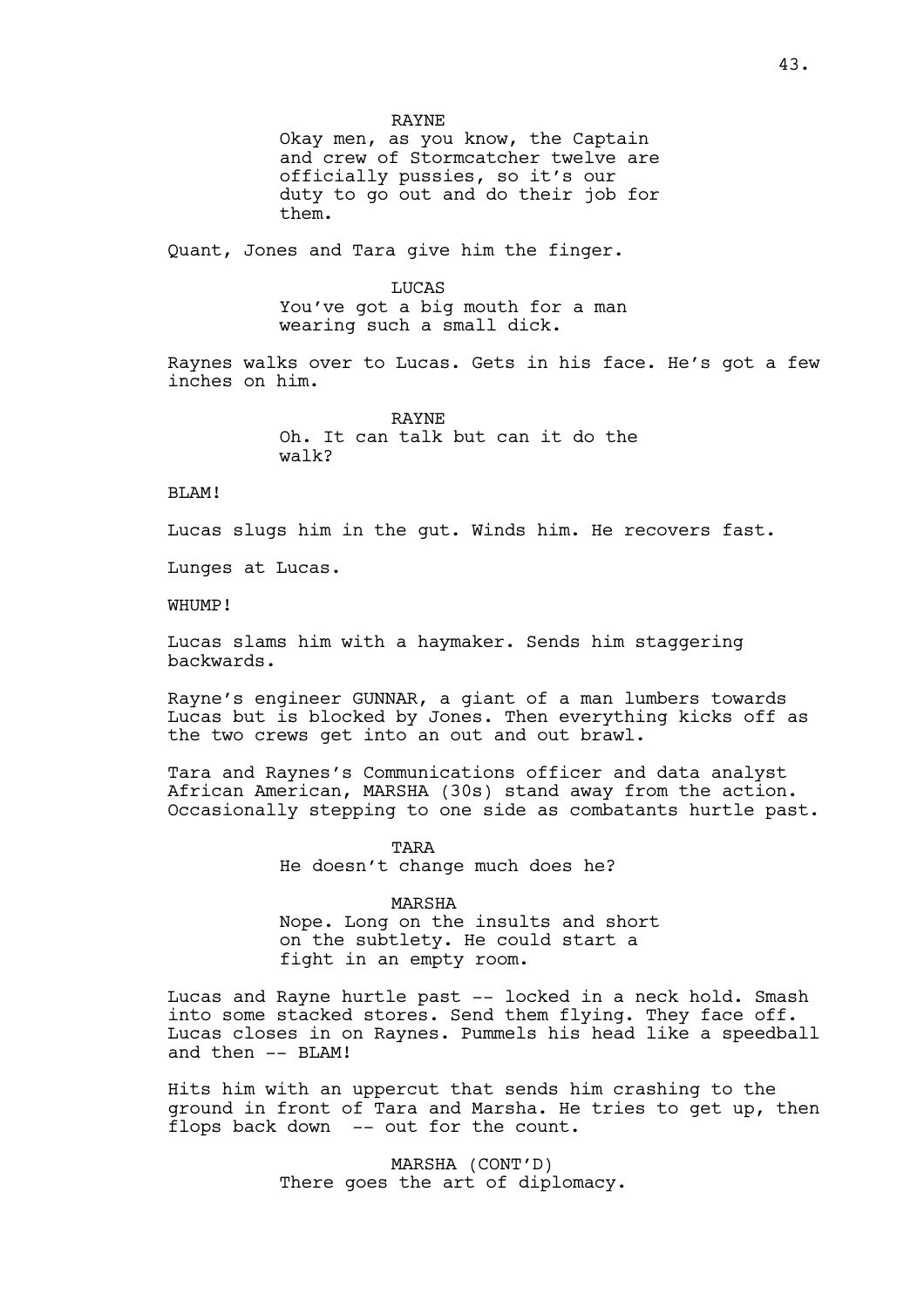## INT. STORMCATCHER - LAUNCH DECK - LATER

The crew of Stormcatcher 13 help Captain Rayne up the ramp into the underbelly of the ship. Lucas's crew watches them. Tara wipes blood from Jones's nose with a cloth.

## JONES

Don't worry we'll be here to clear up after you get back.

They watch as the hatches are secured and the ship fires up its engines. It rumbles along guide rails. Through a rusted steel hatch leading to the dry dock.

> JONES (CONT'D) Pig headed ego jockey.

### **LUCAS**

We should be going out there. Rayne doesn't have the experience.

### JONES

There's nothing you can do about it until you're cleared to hold your command again.

#### TARA

Chou sent me the statistics on the cyclones. If they meet the worst case scenario is the tsunami could hit SUB-1 tonight.

### JONES

Chou knows her stuff. She was the only one they let into the base when the shit hit the fan. She had to leave her whole family behind when the San Andreas Superstorm hit...

TARA

That's tough.

LUCAS I've so messed up.

## TARA

Chou sent me the video clip Cat showed the Commander. She edited it to make you look like a psycho with a death wish.

**LUCAS** I guess she thought she was doing the right thing.

JONES And what was that?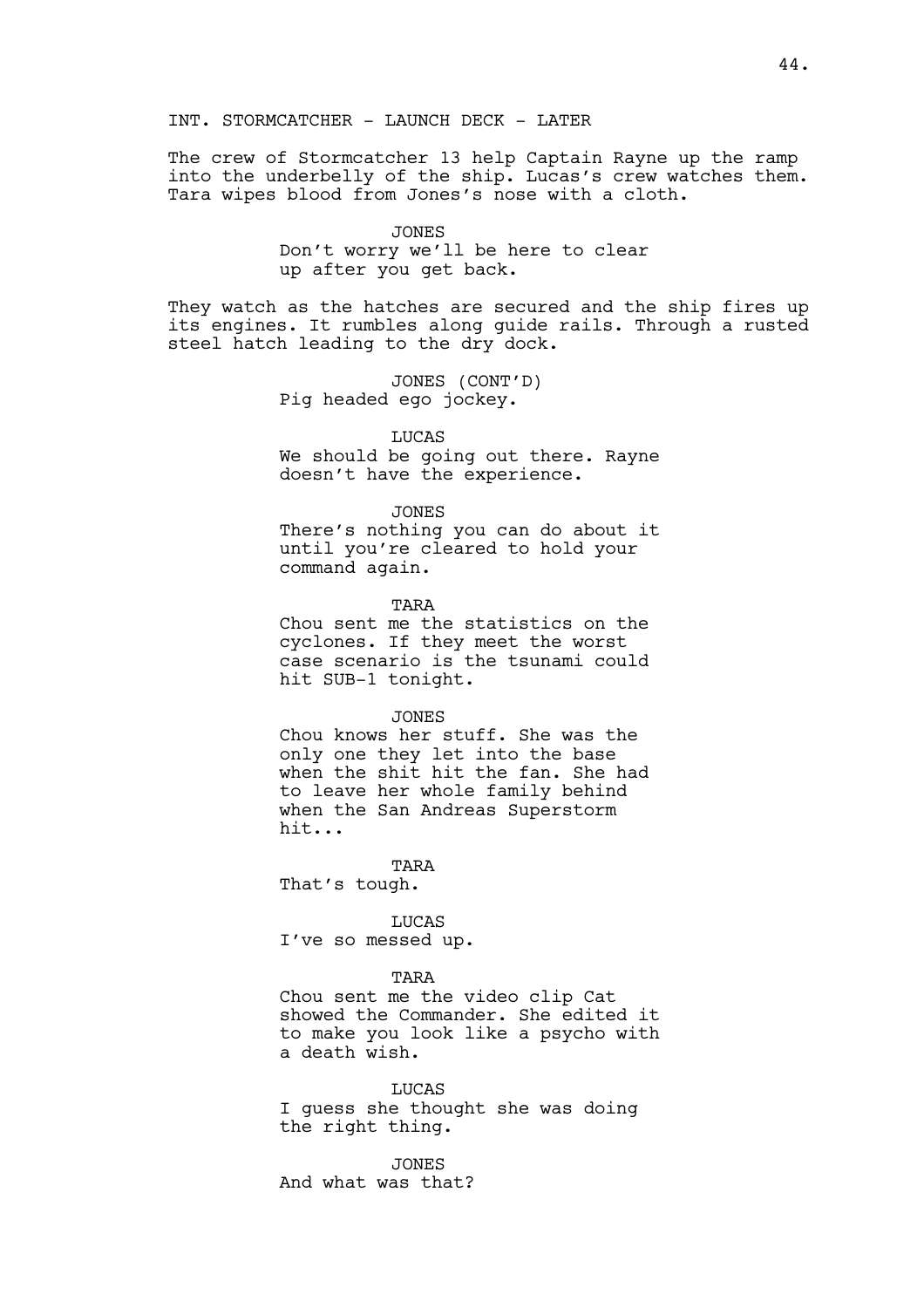Lucas turns to his crew.

LUCAS You need to see something.

EXT. PACIFIC OCEAN - CYCLONE

A swirling maelstrom. A vast cyclone screams across the surface of the water. Smashing the sea into foam.

In the distance and closing -- THE SECOND SUPER-CYCLONE.

And heading towards these Goliaths --

A small speck in the distance. STORMCATCHER 13.

INT. STORMCATCHER 13 - BRIDGE - SAME

A vast screen filled with the approaching cyclones.

On the bridge Captain Rayne and Engineer Gunnar, checking his readings so many times a second it looks like a nervous tic. Marsha sits next to him.

> MARSHA No way do we want those two to become friends.

> > RAYNE

How soon before we can hit it with the Silver?

GUNNAR

We'll be in range within five minutes.

RAYNE

Okay, once we launch we'll head for the base of the primary and hit the eyewall with the lasers...should take the wind out of her sails...

GUNNAR Missiles prepped and locked on.

RAYNE

Okay, stand by. Can't wait to see Malc's face when we kick it's ass.

Off Rayne's cocksure look.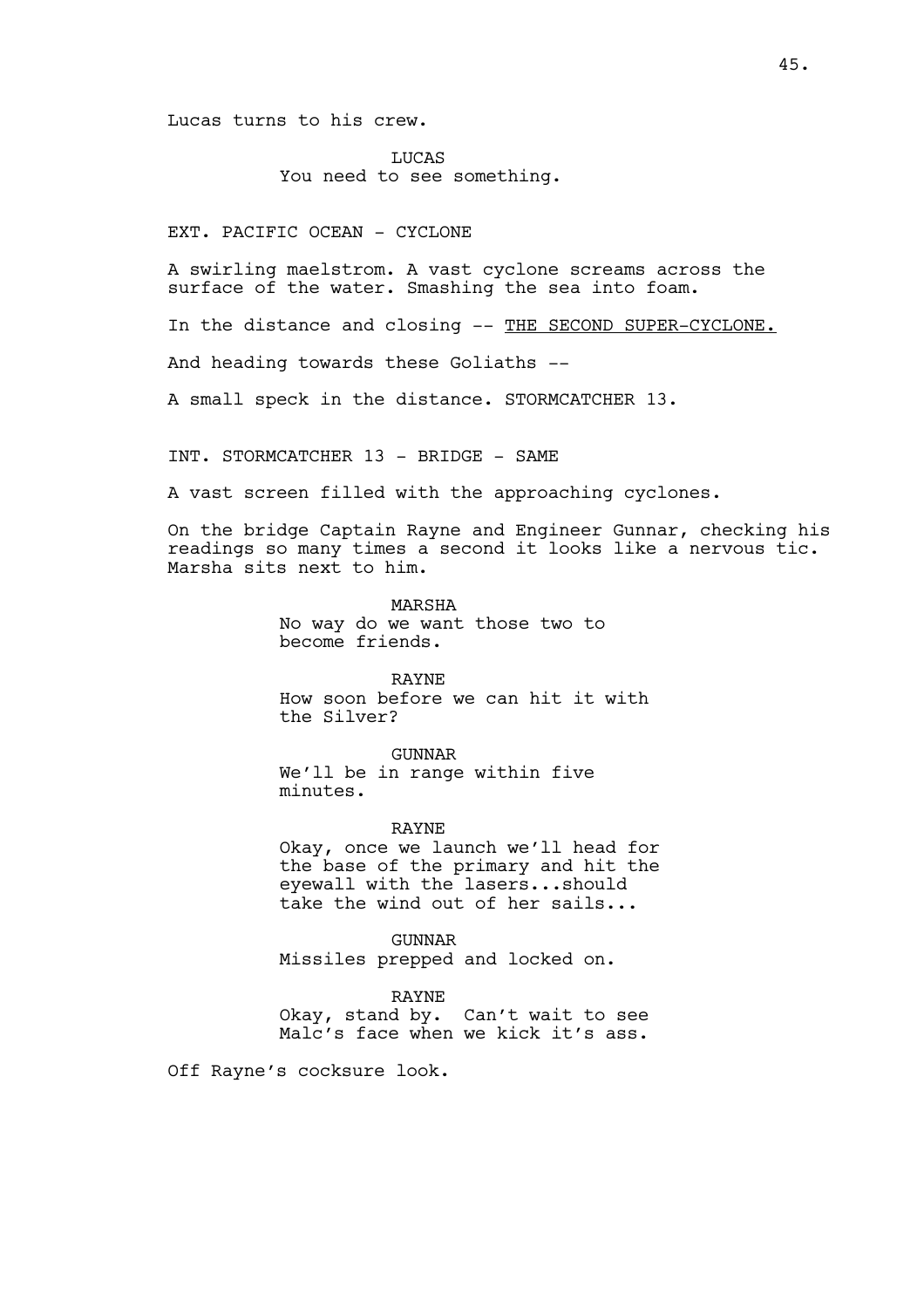The crew are spread around the bridge watching. Cat for once is not filming. A bad quality video clip plays on one of the screens above the control deck.

Lucas's father looks into the camera from the bridge of STORMCATCHER 1.

> CAPTAIN MALLICK Moments before we lost contact with Woody he sent a voice only transmission...

He reaches forwards and presses something out of shot. A crackly voice --

> VOICE (FILTER) ...something above us...can't make it out...too bright...not sure if...the rapture...

The transmission cuts off. Lucas freezes the clip.

**CAT** What do you think he meant?

LUCAS The Rapture? I don't know.

**CAT** 

Those are the last words he spoke before...

Cat shakes her head. Overcome with emotion.

CAT (CONT'D)

Why did you hide it from me...from all of us?

LUCAS

My father embedded the video code within a broadcast. He must have known he wasn't going to make it. The decryption code was in his diary. He and Woody didn't want people to hear them talking about their theories...people already thought they were pretty off the wall. I only managed to access it a few days ago...I was going to tell the Commander...

**TARA** (to Cat) Woody was really close to Lucas's Father wasn't he?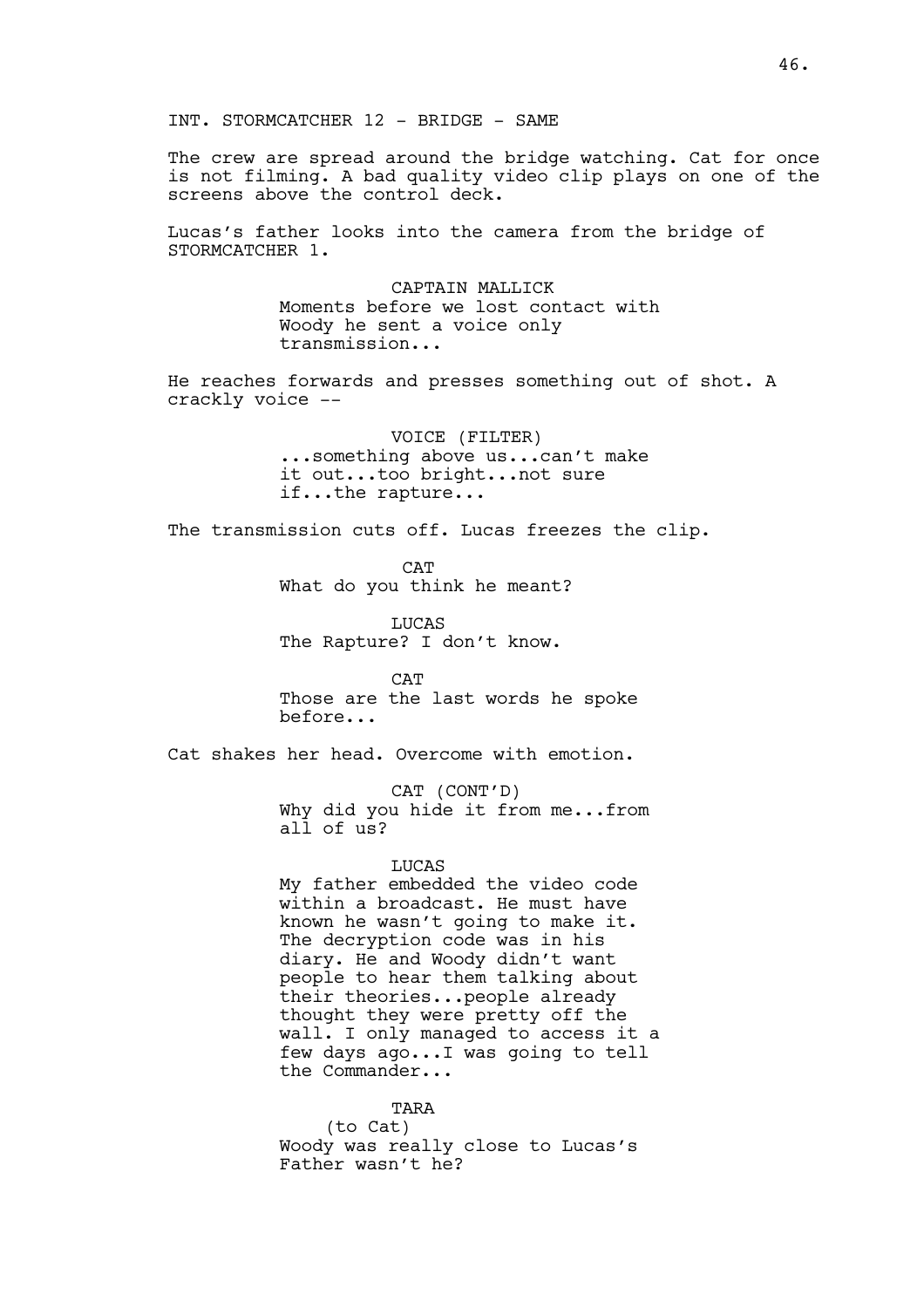**CAT** They were always having arguments about why the Earth's weather system was so fucked.

## QUANT

We know why. It wasn't just some butterfly flapping its wings in Japan. The high frequency traders started messing with the science to make a fast buck and pretty soon people were launching missiles to try and turn the weather whatever way they wanted to make their millions.

LUCAS

That was then, but now it's evolving.

### **OUANT**

The Saturn polar vortex had an eye over 4,000 kilometres in diameter. Who's to say our weather won't go the same way?

CAT My Father and Lucas's made me promise that if anything happened to them I would watch out for Lucas.

# TARA

In what way?

**CAT** I thought I was doing the right thing.

TARA (to Cat) So that's why you went to the commander.

CAT

I'm sorry.

Jones cuts to the chase. Pins Cat with a look.

JONES You need to fix this.

EXT. PACIFIC OCEAN - SAME

The giant PRIMARY CYCLONE rips the ocean surface to shreds. Dwarfing STORMCATCHER 13 hanging in front of the whirling vortex.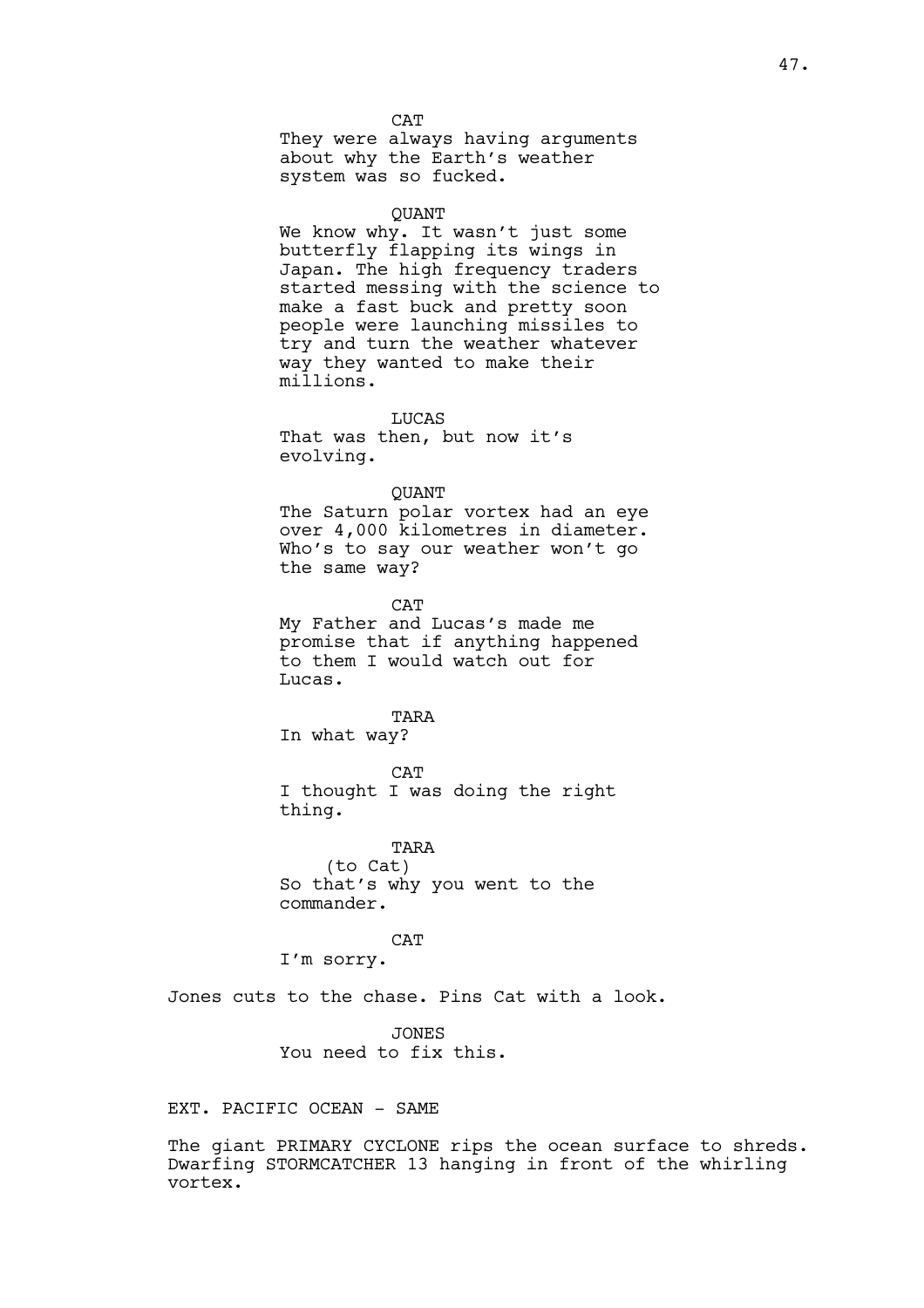# INT. STORMCATCHER 13 - BRIDGE - CONTINUOUS

The observation screens are full of the cyclone. Marsha tracks the internal thermal signature inside the eyewall. A swirling mass of angry pulsing red, growing exponentially.

> MARSHA Energy levels are off the scale, if we don't drain the power out of this it won't have to merge with the other one it'll take SUB-1 down all by itself.

Rayne looks into the engine of the storm.

RAYNE What's the outer wall speed?

MARSHA Three hundred miles an hour and accelerating.

RAYNE

We need to get nearer the core...

Marsha looks worried.

MARSHA

Something that big has its own gravitational field...we get too near it could drag us in. We'll never make it back.

RAYNE If we don't neutralise the core we won't have a base to go back to. (beat) Warm up the lasers.

INT. SUB-1 - COMMANDER'S QUARTERS - CONTINUOUS

The Commander is dealing with reports piled high on his desk. There's a muted bleep from the door. Chou looks up at the camera. The Commander presses a button to let her in.

> **CHOU** I think you need to see this.

INT. SUB - 1 LOWER-DECK ELEVATOR - SAME

An ELEVATOR sinking down through a glass tube. Dropping past the cornfields of the HYDROPONICS LEVEL.

The elevator glides to a halt. The doors hiss open. A large hanger like complex stretches as far as the eye can see.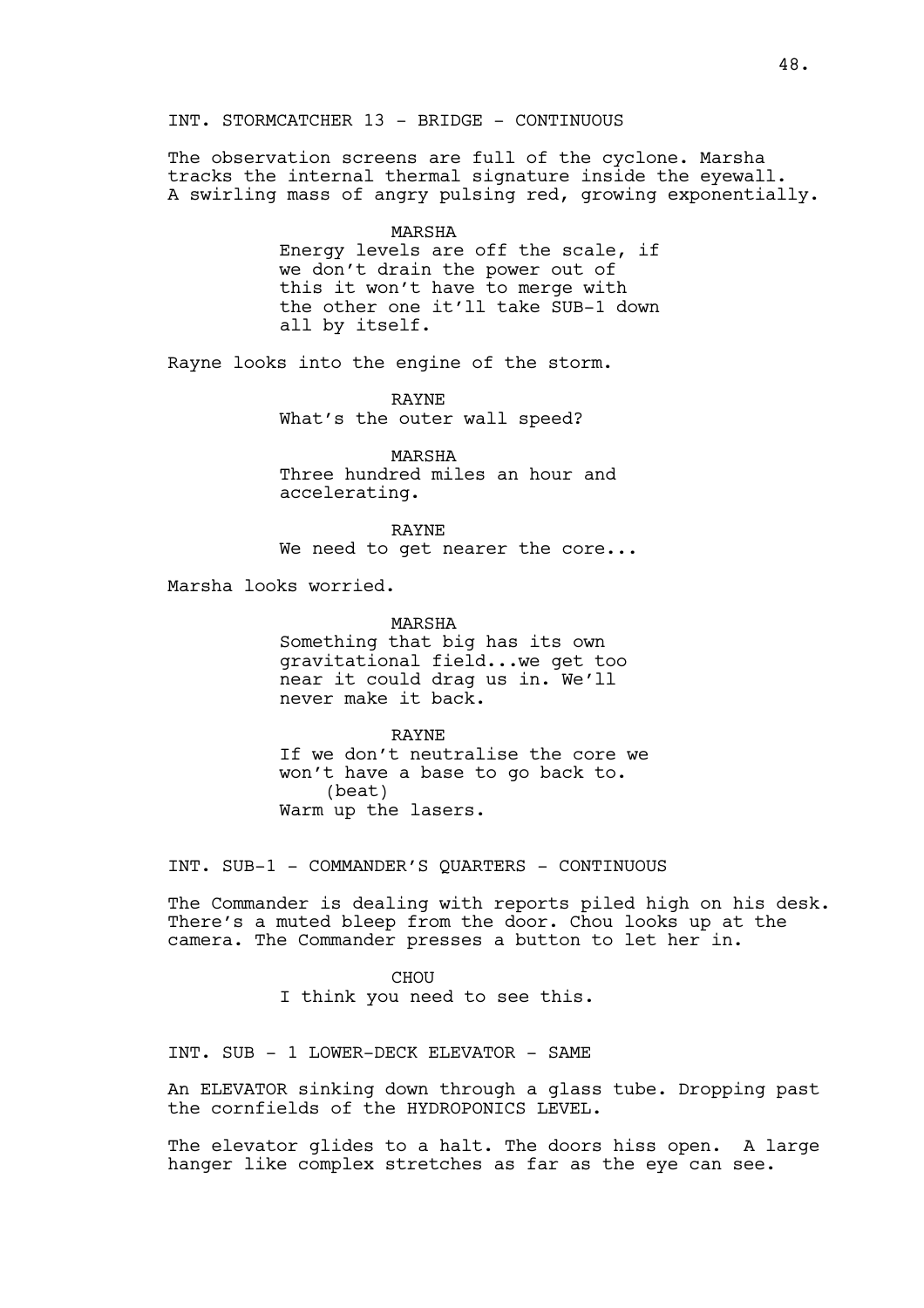## INT. CRYO LEVEL - SAME

Bathed in ultraviolet light. Thousands of rows of curved glass pods. Each one containing a refugee from the storm.

The Commander follows Chou as she walks down past the sleeping, glass clad faces.

> COMMANDER MORNEAU Millions of years ago man was forced to shelter from the storms inside caves. Thousands of years of later and we're back in our high tech caves again.

They come to a steel door. Chou hits a button and the door slides open. They step through into --

INT. CRYO PUMP ROOM - CONTINUOUS

A warren of frosted pipes, pumps and steel pressurised containers fill the room. A bank of dials and digital readouts cover one wall. Chou walks over to the dials.

> CHOU The heat pump keeps the pods at a stable temperature which combined with liquid nitrogen enables us to maintain the correct balance for long term stasis.

She goes over to a readout.

CHOU (CONT'D) For the heat pump to work there has to be a differential of temperature.

COMMANDER MORNEAU Between SUB-1 and the ocean outside, yes.

CHOU But that differential is shifting.

COMMANDER MORNEAU The sea's getting hotter?

**CHOU** Five more degrees and they'll start coming out of Cryo-sleep.

The Commander looks around the cavernous space.

COMMANDER MORNEAU A million people without enough food or air.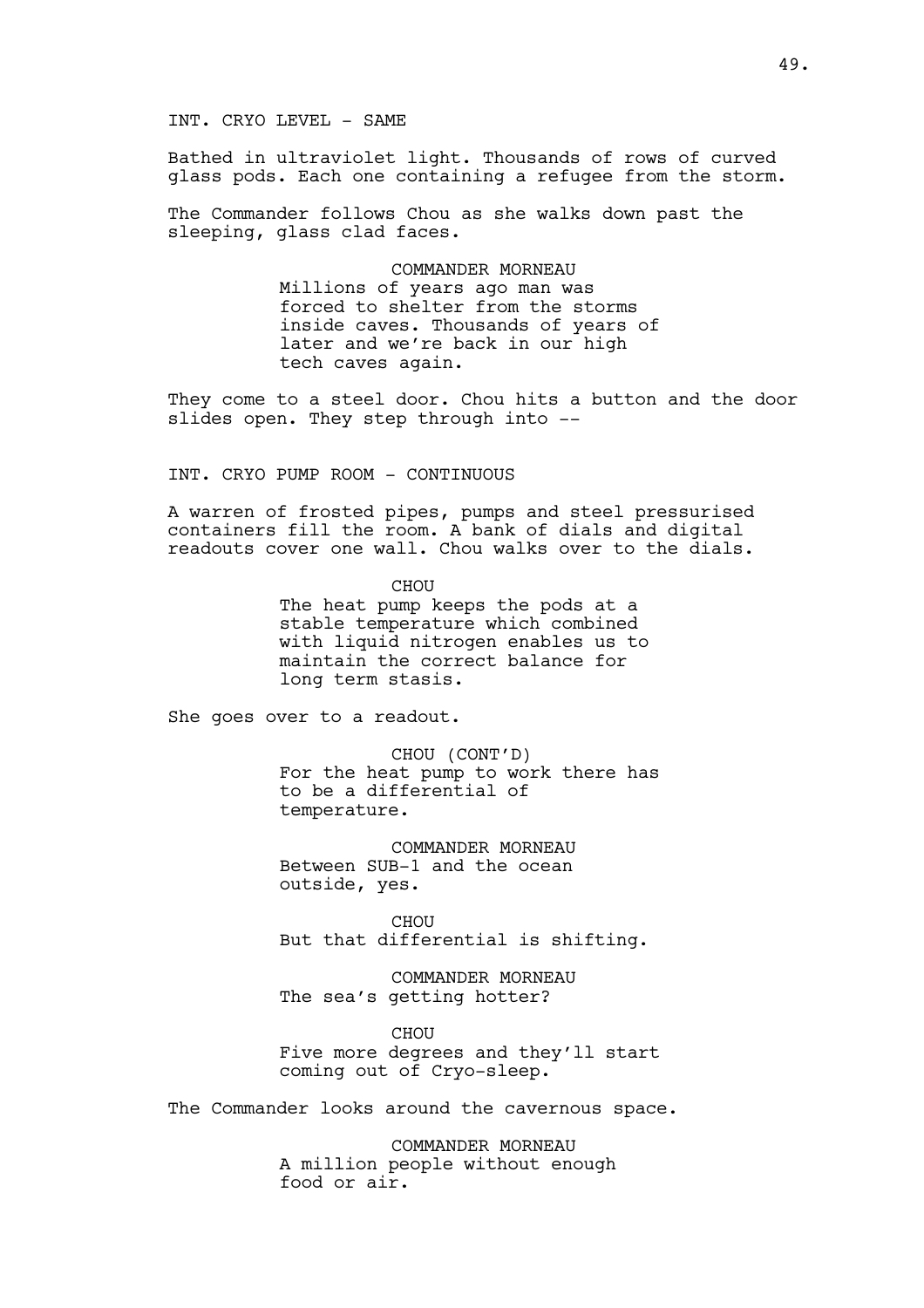CHOU We'll be killing each other long before we die of oxygen starvation.

COMMANDER MORNEAU What's causing it?

**CHOU** 

The cyclones are altering the atmospheric pressure. Allowing the magma chambers to release lava into the rifts...fueling the dormant seamounts and heating up the surrounding water.

COMMANDER MORNEAU What can we do?

CHOU Either we stop the cyclone coming... (a long beat, then) Or we stop the people waking up.

Off Commander Morneau as the cruel irony hits him.

INT. SUB-1 - CORRIDOR - STORES - DAY

Chou carries an empty Ruck-sac. Hurries along past sealed doors towards a large steel door at the end of the corridor. A SIGN: TECHNICAL STORES.

She looks around. Keys in a number from a piece of paper into a KEYPAD. The door hums open. She steps into the --

STORE

RACKS of chemical canisters. RE-BREATHER masks. MISSILES, Sacks of Disulphide CRYSTALS. She moves deeper into the store.

Stops at a rack with a HAZARDOUS - EXPLOSIVE MATERIAL sign above it. Stacked with squat tubes of explosives. SEISMIC CHARGES with built in remote access circuits. Chou looks around. Loads the charges into her Ruck-Sac. Closes the ruck sack.

Pulls a photo out of her pocket. A faded shot of her as a young woman surrounded by her large family. She touches their faces fondly. Stows it back in her pocket and heads out.

INT. STORMCATCHER 12 - BRIDGE - SAME

Lucas, Jones, Tara and Quant study the radar screens. Tracking the progress of Stormcatcher 13.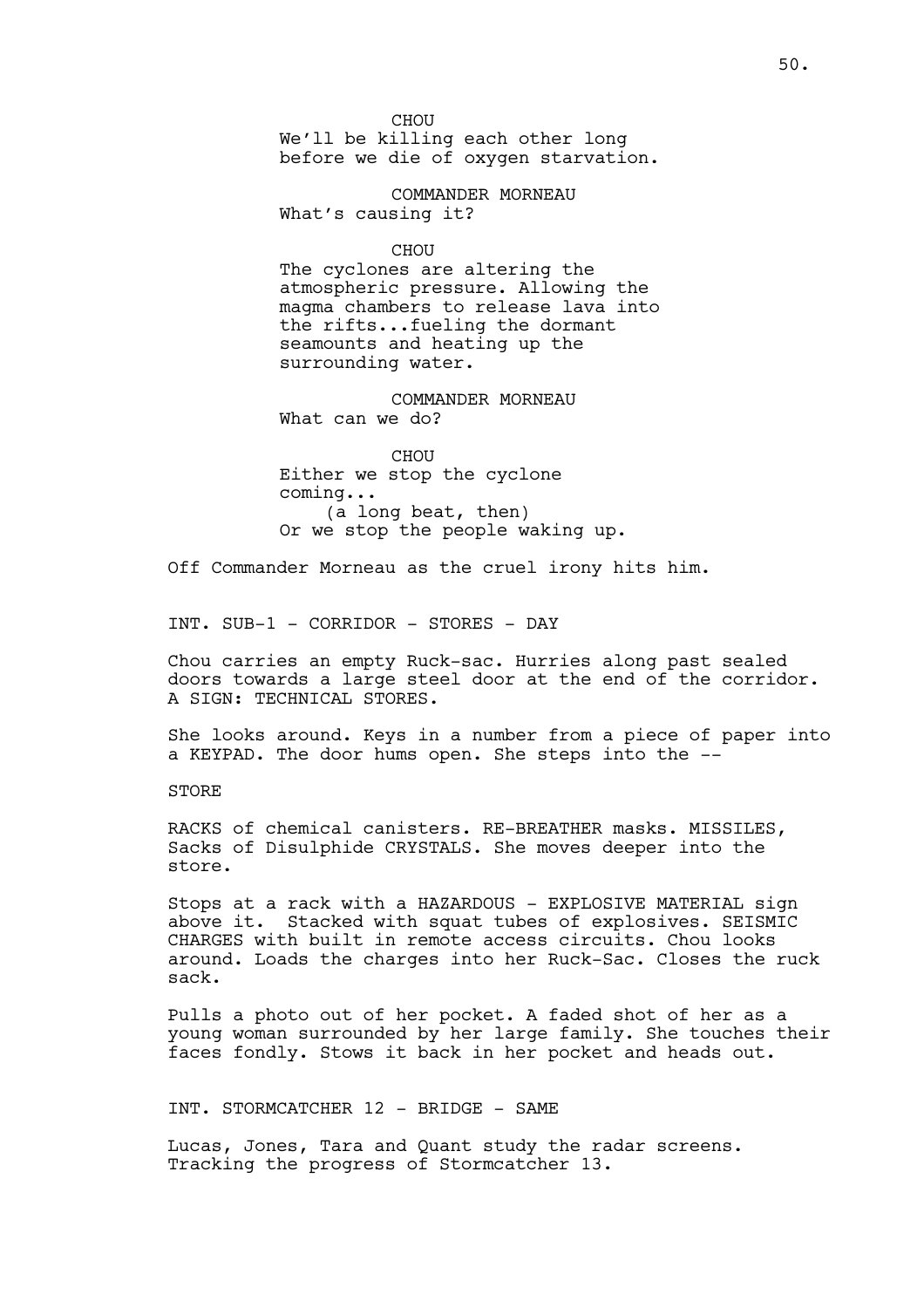The icon depicting Stormcatcher 13 winks out.

JONES

They're gone!

They watch the screens. Nothing.

LUCAS (to Tara) Can't you get a thermal reading from their engines?

Tara taps on the control screen. A sea of red within the cyclone growing in size. She shakes her head.

> TARA The cyclone has too big a heat source to distinguish them...

Cat runs towards them.

**CAT** As of now you're reinstated.

JONES

Okay, lets get going.

Lucas nods thanks at Cat.

LUCAS We need to stop that cyclone before it joins with the other one.

Jones looks at the screen feed from the dry dock. Sees Chou heading towards the loading ramp carrying her ruck-sack.

JONES

It's Chou.

He triggers the outer hatch. Chou comes in hefting her rucksack.

> LUCAS What are you doing here?

CHOU We have a problem.

Chou flicks outside thermal information onto the HOLO displays. Displays temperature readouts from the sea floor surrounding SUB-1. Veins of red run across the seabed around and beneath them.

> TARA Volcanic rifts...it's already started.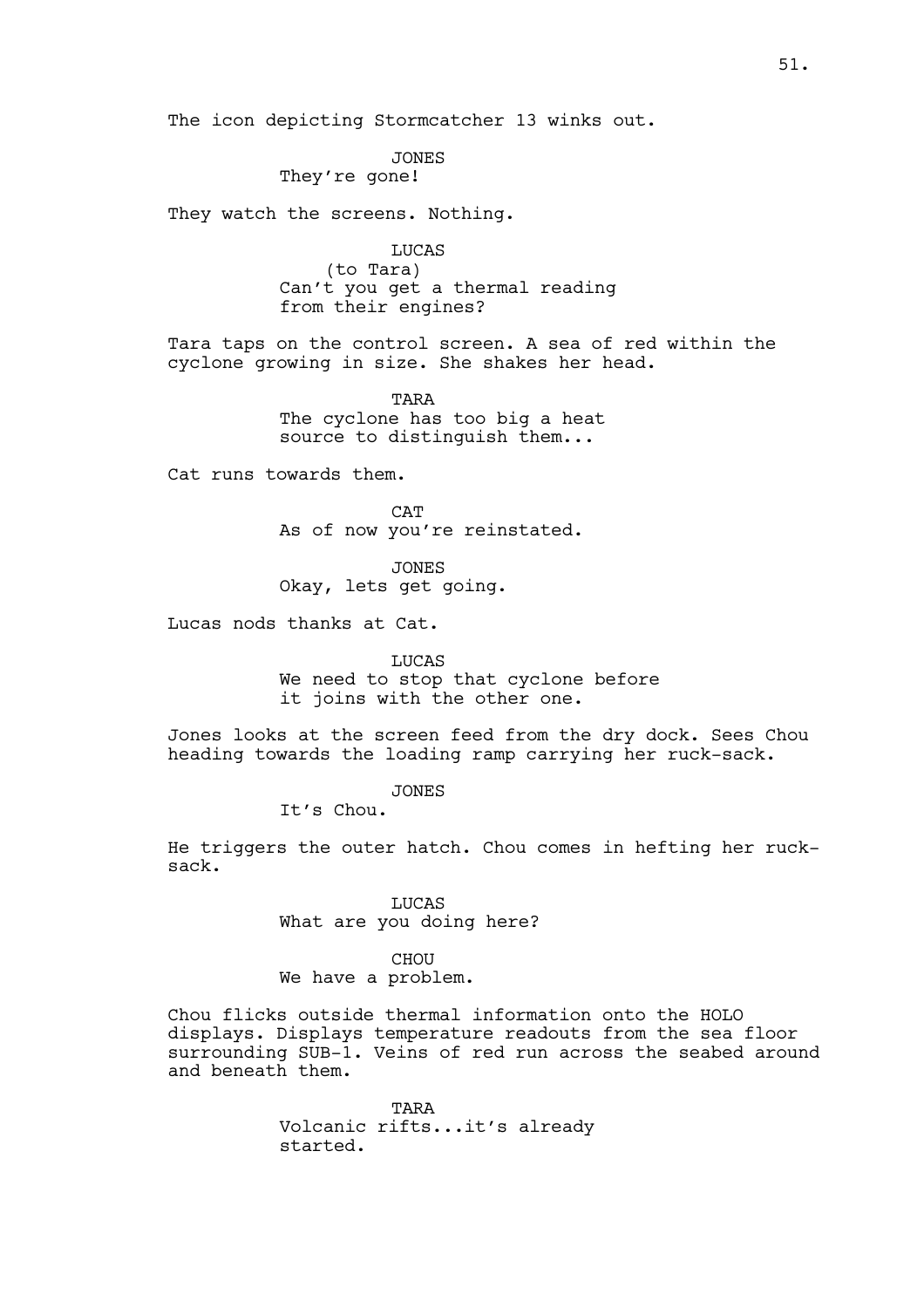CHOU The increase in seawater temperature will stop the heat pumps working. Everybody in Cryo-Sleep will start to wake up.

TARA

The air supply on the base couldn't cope.

## CHOU

No. SUB-1 was originally designed as a shelter and an operations base in the event of a nuclear war...there's only enough supplies for the crews. The Cryo Sleep units were retro fitted once the Supercells started to hit and we began the evacuation.

LUCAS

We have to save them.

QUANT

We have cyclones on a collision course, the Seamount primed to blow when they meet and now seismic pressure waves are opening up rifts all around the base.

TARA Wow, aren't you Mr. Good News.

**OUANT** Just telling it how it is.

LUCAS

Prepare for launch. Switch to cavitational engines. We need to see what's happening around the base...on the ocean floor.

Jones operates the dry dock floodgates. Water pours in from outside. The level rising swiftly to submerge the ship. Jones fires up a control panel. An icon winks on the display: PRIMING CAVITATIONAL ENGINES

EXT. SUB-1 - CONTINUOUS

The outer dry dock doors slide open. Stormcatcher 12 glides out. A burst of foaming bubbles envelopes the craft and BOOM!

It streaks through the water leaving a trail of foam flecked water behind it as it rockets across the seabed.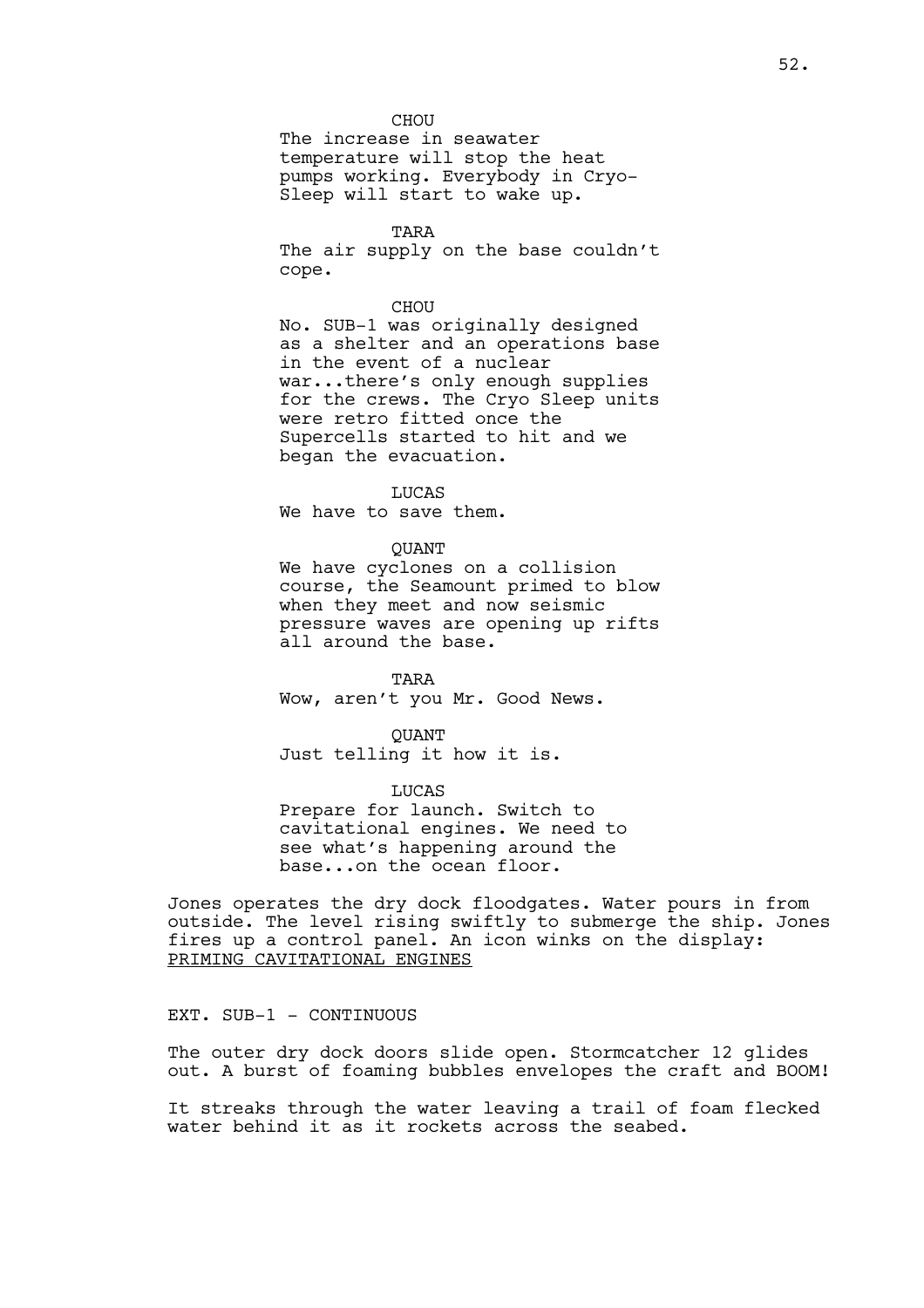Water blurs past the observation window. Advanced long distance radar mapping fills the screens. A dull red object grows in size as they approach.

## LUCAS

Cut the engines.

Jones kills the engines. The ship glides to a halt. The observation window clears to reveal the Axiel Seamount.

CAT

Looks like she's still sleeping.

Tara studies the screens. Thermal patterns are punched up and analysed.

> TARA Not for long. Heat signature beneath the Seamount's climbing.

LUCAS Punch up the rift thermals within a twenty miles radius of the base.

Tara throws up a three dimensional view around SUB-1. Multicoloured layers beneath the seabed around the base. Ribbons of red stretch from the base of the active cyclone towards SUB-1 -- growing cooler as they get nearer the base.

TARA

Cyclones are pulling the ocean's surface up...lowering the atmospheric pressure on the seabed beneath them causing magma leakage through the rifts.

She switches the readouts to atmospheric pressures. The pressure readouts are less beneath the base of the cyclone.

> TARA (CONT'D) The rifts run beneath the base.

> > CAT

So the nearer the cyclone gets, the wider the rifts become and the higher the water temperature going into the SUB-1 cooling intakes.

**TARA** 

Yes.

#### **CHOU**

The rift moves around thirty-six millimetres a year. At the moment we can absorb that, but if it moves much more it'll tear us apart.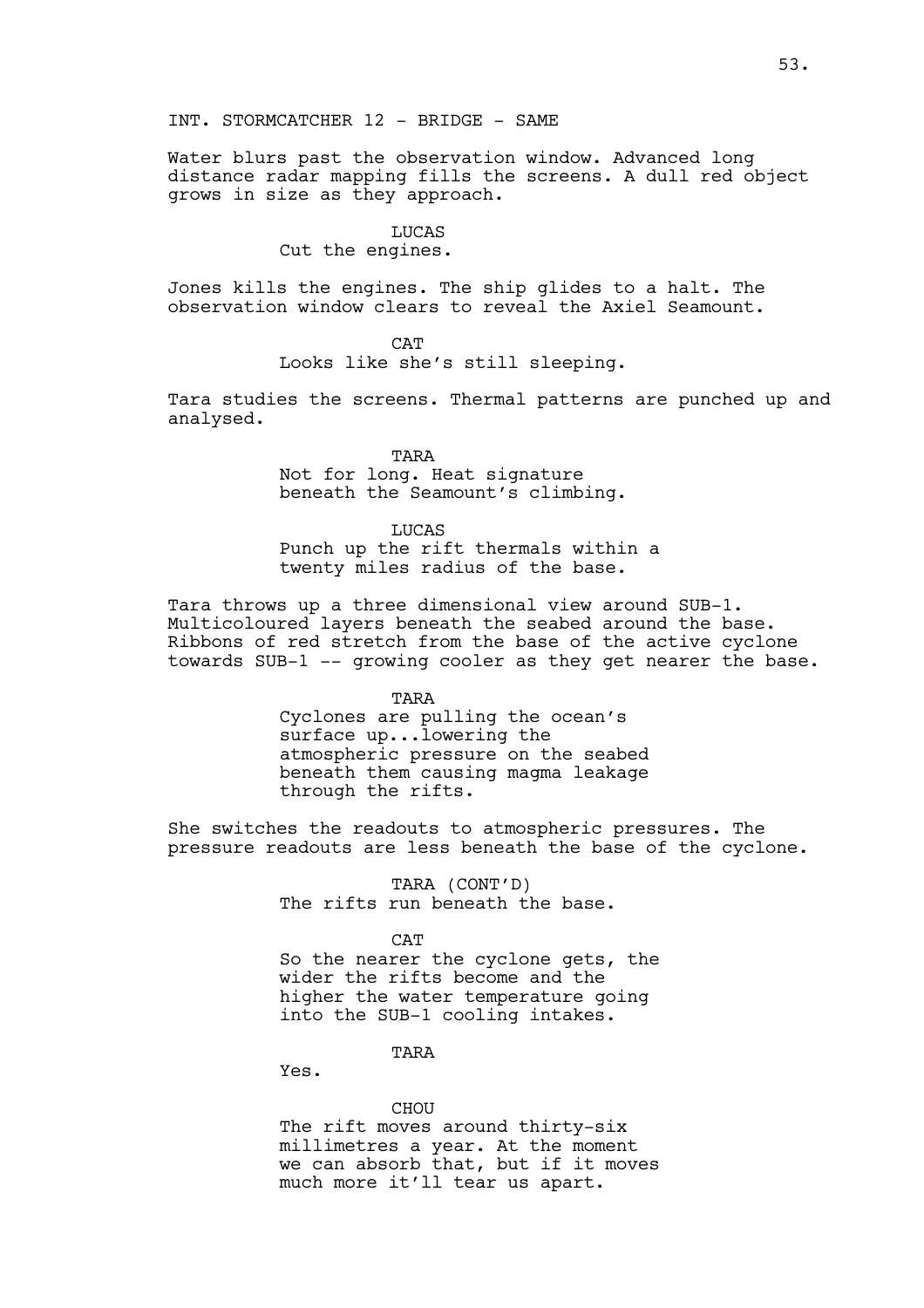Tara punches up a topographical thermal view of the sea bed. It shows the seamount as a mound of red amongst the greens and blues of the cooler rock.

Round the base there are smaller, light pink mounds growing beneath the seabed linked by red veins of HEAT. Two of the pink mounds are beneath SUB-1. Seamounts. Sub-sea Volcanoes.

> CHOU Each one of them is fed from a magma chamber, the nearer the cyclone gets to the base the less water pressure containing the magma in the chambers.

TARA If they erupt it'll be like standing underneath a Saturn booster rocket on launch day.

Off Lucas. Mind racing as he searches for a solution.

EXT. CYCLONE - SAME

A swirling vortex of satanic black clouds. Flashes of lightning illuminate the turbulent EYE WALL around the centre of the cyclone. The engine of its destructive power -- over five miles in circumference and still growing.

And trapped in this revolving meteorological grinder a metallic SPECK that is STORMCATCHER - 13 tumbles end over end as it is sucked higher and deeper into the screaming maw of the beast...

EXT. SUB-1 - NIGHT - CONTINUOUS

All around the base the sea bed is in motion. Seismic pressure drives tendrils of lava into the sea through fissures. Boiling water as they cool into basalt stalagmites.

Weird creatures race through the water. Dragon Fish, Red eyed Vampire squid, with their cloak like webbing, Ghost Sharks, and Spook fish. Fleeing from the area as fast as they can.

INT. SUB-1 - METEROLOGICAL CONTROL DECK - CONTINUOUS

Pandemonium. The room is shaking. Camera feeds are breaking up. Alarm klaxons BLARE. Thermal temperatures rising.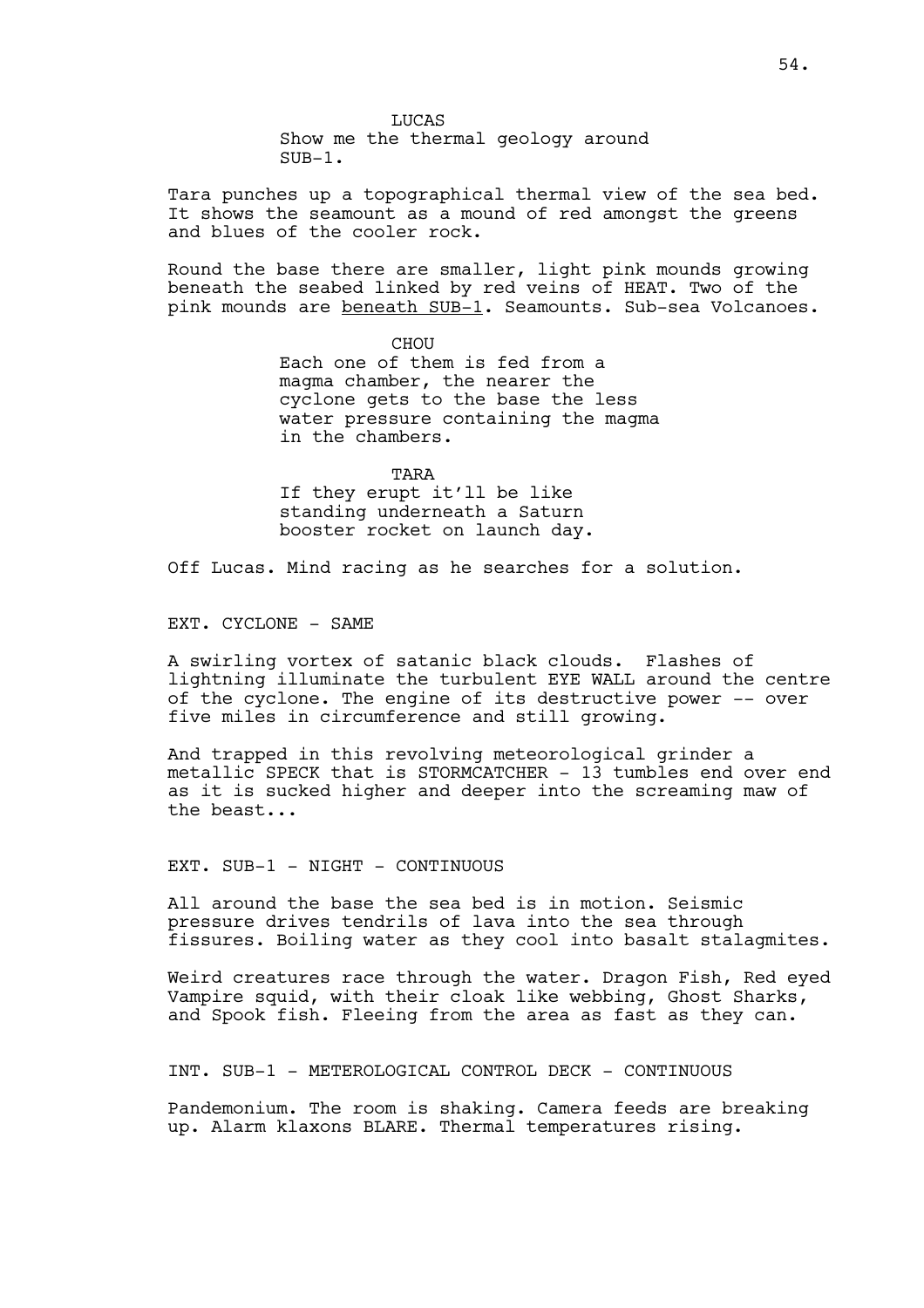Administrator Cleaver stares at the screens. Calls out to a passing analyst. CAMERON RILEY (30s), Squinting, clearly needs glasses but won't admit it.

> CLEAVER Where's Chou?

**CAMERON** She went with Lucas.

CLEAVER What the hell's she playing at?

CAMERON I guess she thought she could be more use out there.

Cameron hands him a printout.

CAMERON (CONT'D) She took these from the store.

CLEAVER (reads it) Twenty seismic charges?

Cameron shrugs. Cleaver is knocked off his feet as the base is hit by a massive jolt.

> CLEAVER (CONT'D) The tremors are getting stronger.

Another alarm flashes on the screen. CRYO-LEVEL - 1

CLEAVER (CONT'D) (to Cameron) How long before they're triggered?

CAMERON If the seawater temperature keeps rising...thirty minutes maybe.

Cleaver nods. Picks up an internal phone. Dials.

CLEAVER Commander? It's time.

INT. COMMANDER MORNEAU'S QUARTERS - SAME

**INTERCUT** 

COMMANDER MORNEAU You're sure?

CLEAVER Thirty minutes max.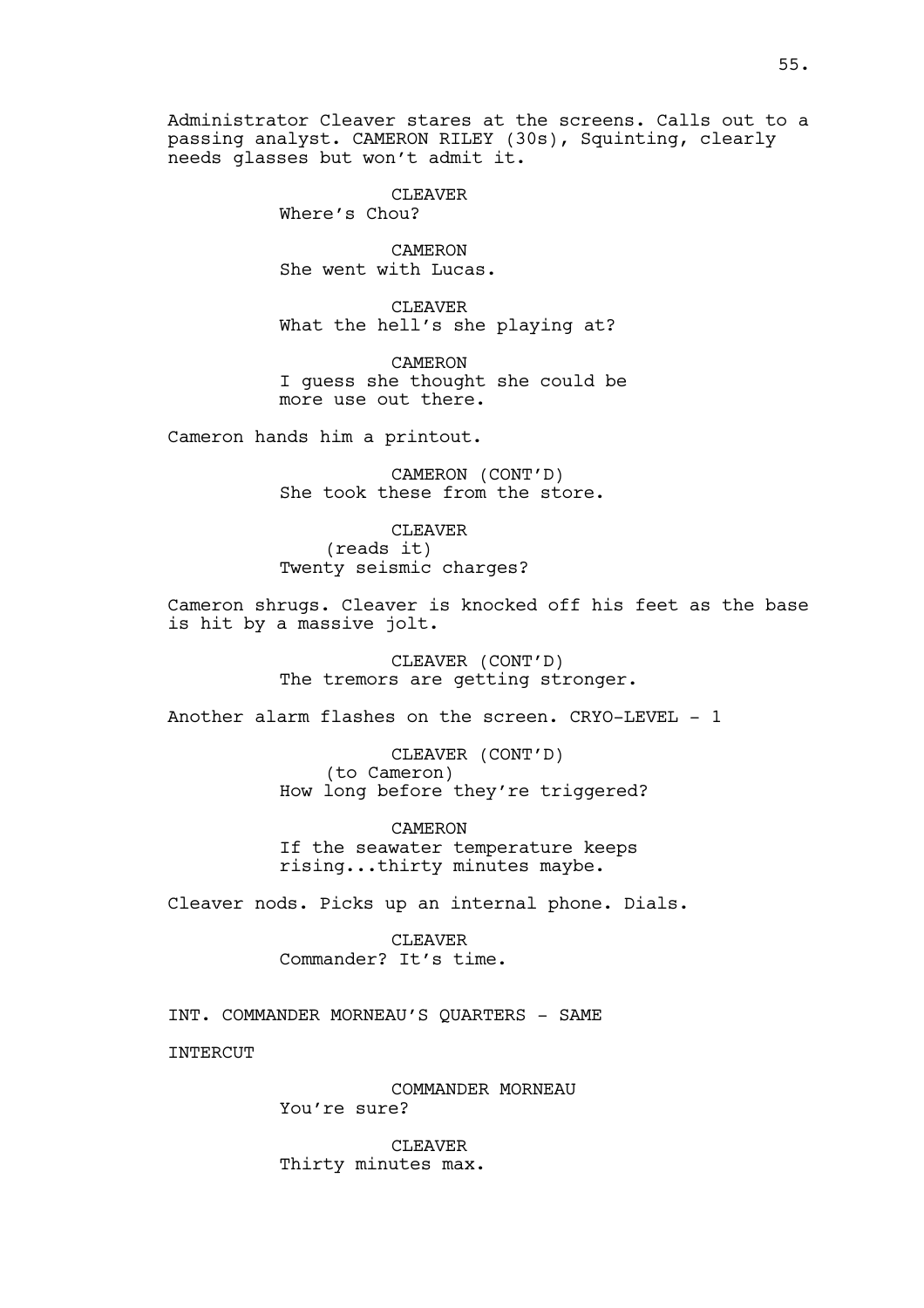He covers the mouthpiece.

CLEAVER (CONT'D) (to Cameron) Anything from Lucas?

CAMERON There's no communication while the cavitation engines are running.

CLEAVER Still waiting to hear from Lucas Commander.

The Commander pauses. The burden of a million souls weighs heavy.

> COMMANDER MORNEAU If he's half as good as his father he deserves a shot. Thirty minutes, then do what you've got to do.

He puts the phone down.

EXT. ESCANABA TROUGH - MENDOCINO FRACTURE ZONE - NOW

Stormcatcher 12 drifts over the seabed. In the darkness red arteries of glowing heat show where the fissures are being fed from the magma chambers beneath.

INT. STORMCATCHER 12 - BRIDGE - CONTINUOUS

Lucas and his crew study a thermal map of the imminent fracture points surrounding the area. And in the middle of this, the dull red glow of SUB-1.

> LUCAS They're everywhere.

CHOU A nudge from the cyclone and this whole area will be one giant volcano.

Chou nods. Mind working.

CHOU (CONT'D) In my country we have a fighting technique called *Kuzushi...*where you strike your opponent along his weak line...

JONES We're going to have to do more than arm wrestle this sucker to the floor.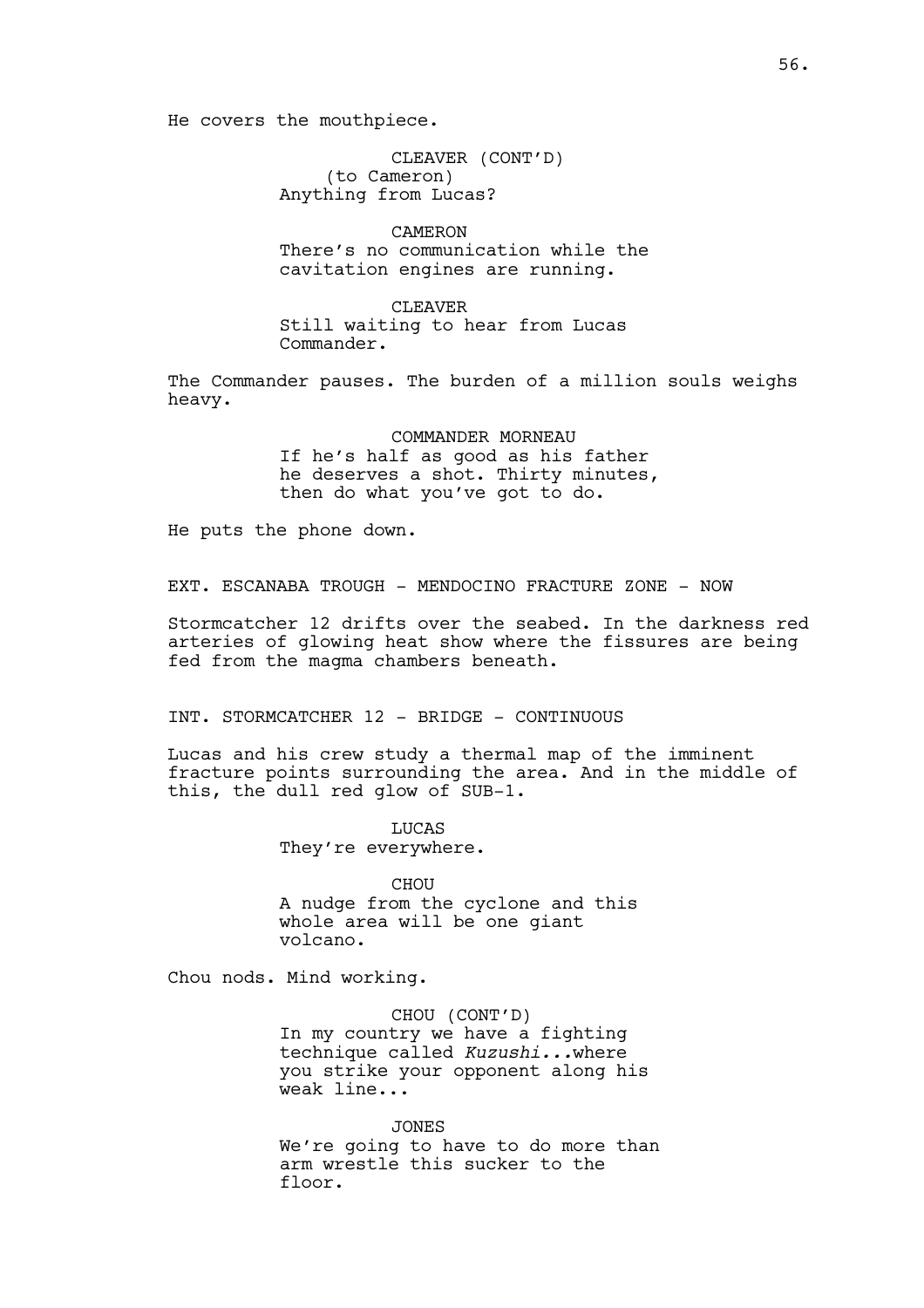CHOU But we can guide the seismic force in a different direction.

Chou goes over to Jones.

CHOU (CONT'D)

I borrow?

JONES

I guess.

She picks up his plastic tub of SUGAR and another one of COFFEE granules. Goes over to a flat surface.

Pours the sugar out, forms a mound, does the same with the coffee. Her hands flicker amongst the white and brown granules as she talks.

> CHOU The seismic rifts stretch along the Escanaba Trough and travel beneath the base.

HANDS flutter through the heaped granules. Her speed mercurial. Within seconds she's created an astonishingly accurate outline of the base and the rifts around it.

> **JONES** Whoa, how'd you do that?

CHOU It's Bonseki, sand painting. My grandmother taught me.

A moment of sadness flickers behind her eyes at the mention of her Grandmother. She swiftly draws another pattern of rifts leading from the Seamount towards the base.

> CHOU (CONT'D) If we use a Boka-Tai... (off everyone's look) A firebreak...

She swiftly draws a ring of coffee granules -- encircles the base. Lucas stares at the sand map.

> **LUCAS** Start our own earthquake?

Chou picks up a cup of water. Pours it onto the lines of coffee granules running towards the sugar circle around the base.

> CHOU A controlled one.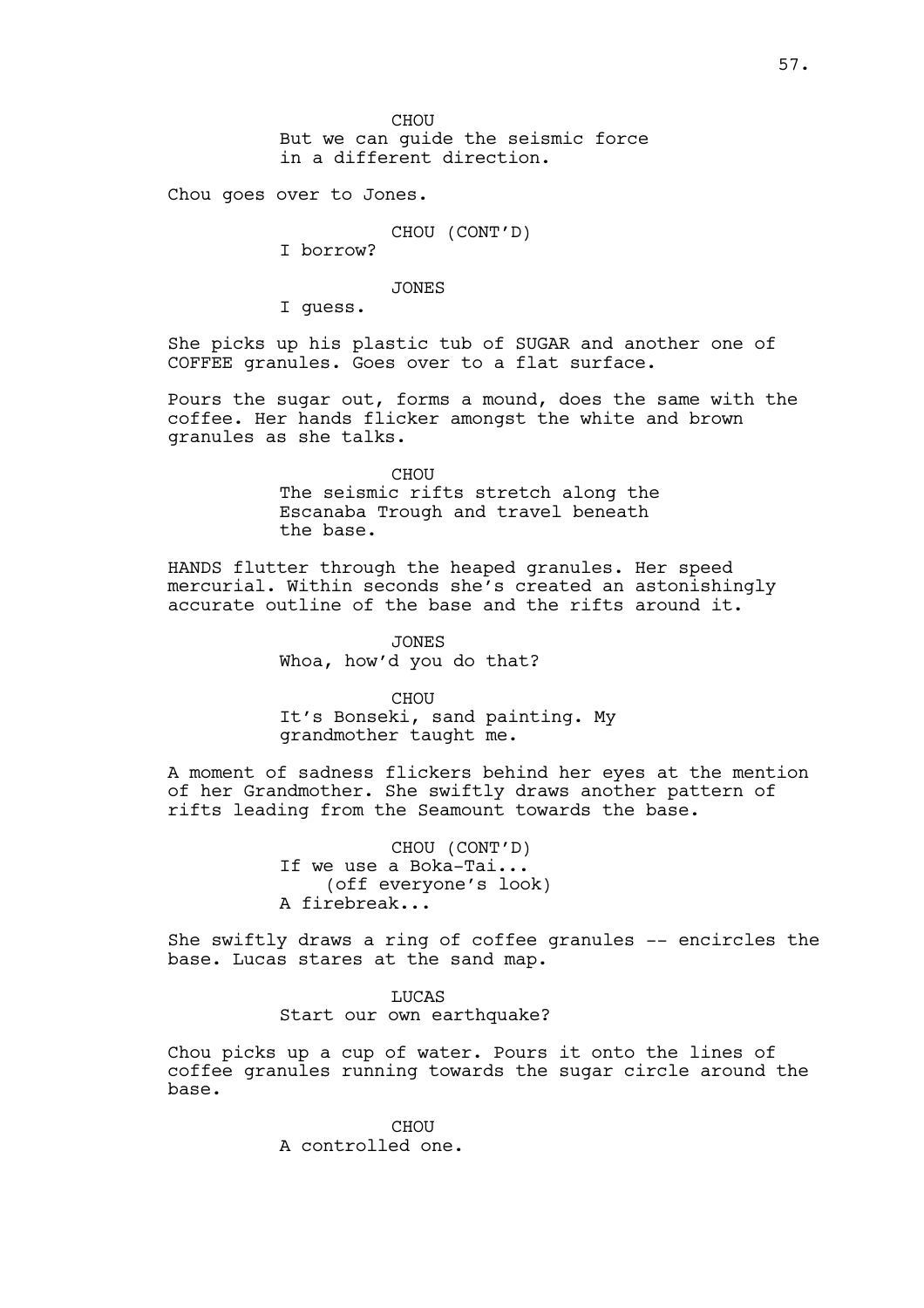The brown liquid hits the white sugar ring -- turns it brown as it's absorbed. Diverting the liquid around the base.

> JONES Our own ring of fire.

CHOU It'll form a basalt ridge around the base. Protect it from the water pressure and after shocks.

LUCAS Sounds like a plan.

JONES Hell yes. Only one thing...

They all turn to look at him.

JONES (CONT'D) How are you going to get my sugar and coffee back into the containers?

Lucas smiles. Jones hits the CD play button.

EXT. ESCANABA TROUGH - MENDOCINO FRACTURE ZONE - NOW

Stormcatcher 12 ploughs through the murky depths as if it was flying through air...which it is. Cocooned in its own cloak of bubbles it has zero resistance as it approaches Mach 2.

INT. STORMCATCHER 12 - BRIDGE - CONTINUOUS

The screens are set to thermal and radar. Ring Of Fire by Johnny Cash booms out as Jones rockets across the ocean bed.

Amongst the blue, white and green topography of the thermal radar, the ship follows the red thermal SIGNATURE of the magma fissure snaking beneath the trough.

> JONES We're coming up to the first intersection.

A fork in the magma rift appears on the screen.

JONES (CONT'D) Shutting down cavitation drives.

The ship settles onto the seabed.

LUCAS Okay. Lets drop the first charge.

Chou sits in front of a...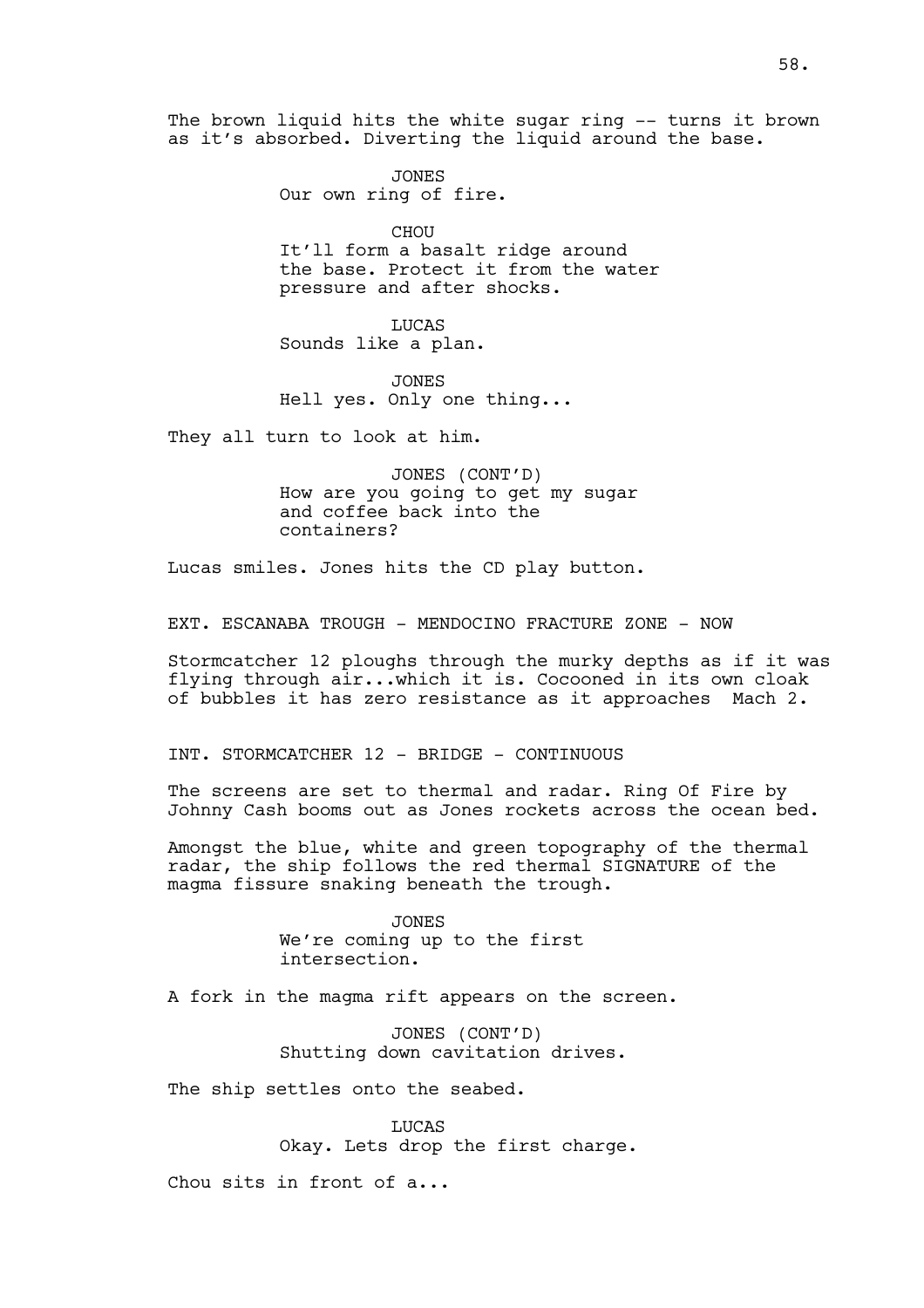## CAMERA VIEWPOINT

The SEABED beneath the ship. Bubbles trickle out of a dark fissure. She manipulates a REMOTE GRAB ARM that swivels from the side of the ship. A seismic canister in its metal claw.

> **CHOU** Jettisoning the charge.

## ON SCREEN

The claw releases the CANISTER. It tumbles down into the dark. Red LED winking as it sinks from view.

> CHOU (CONT'D) We need to set the rest of them up fast...those canisters are only designed to withstand temperatures up to 1200 degrees centigrade.

# INT. SUB-1 - METEROLOGICAL CONTROL CENTRE - SAME

The screens are full of the approaching cyclone and the thermal activity around the base. Administrator Cleaver looks at a countdown on a screen. *T*-*Minus 22 Mins 45 Secs.*

Cameron comes over clutching a printout.

#### CAMERON

The numbers are still climbing.

The base suddenly lurches. Klaxons BLARE. A massive shockwave runs through the base. The armour glass above the control deck spiders -- but holds. An engineer runs up to them.

> ENGINEER One of the support legs has gone, another one is starting to buckle.

CLEAVER Do what you can to stabilise it.

CAMERON What about the Cryo-Deck?

## CLEAVER

I promised Lucas thirty minutes.

# CAMERON

If anymore people start to come out of Cryo-sleep our oxygen supply will be compromised...

CLEAVER I'm not abandoning a million people until I have to.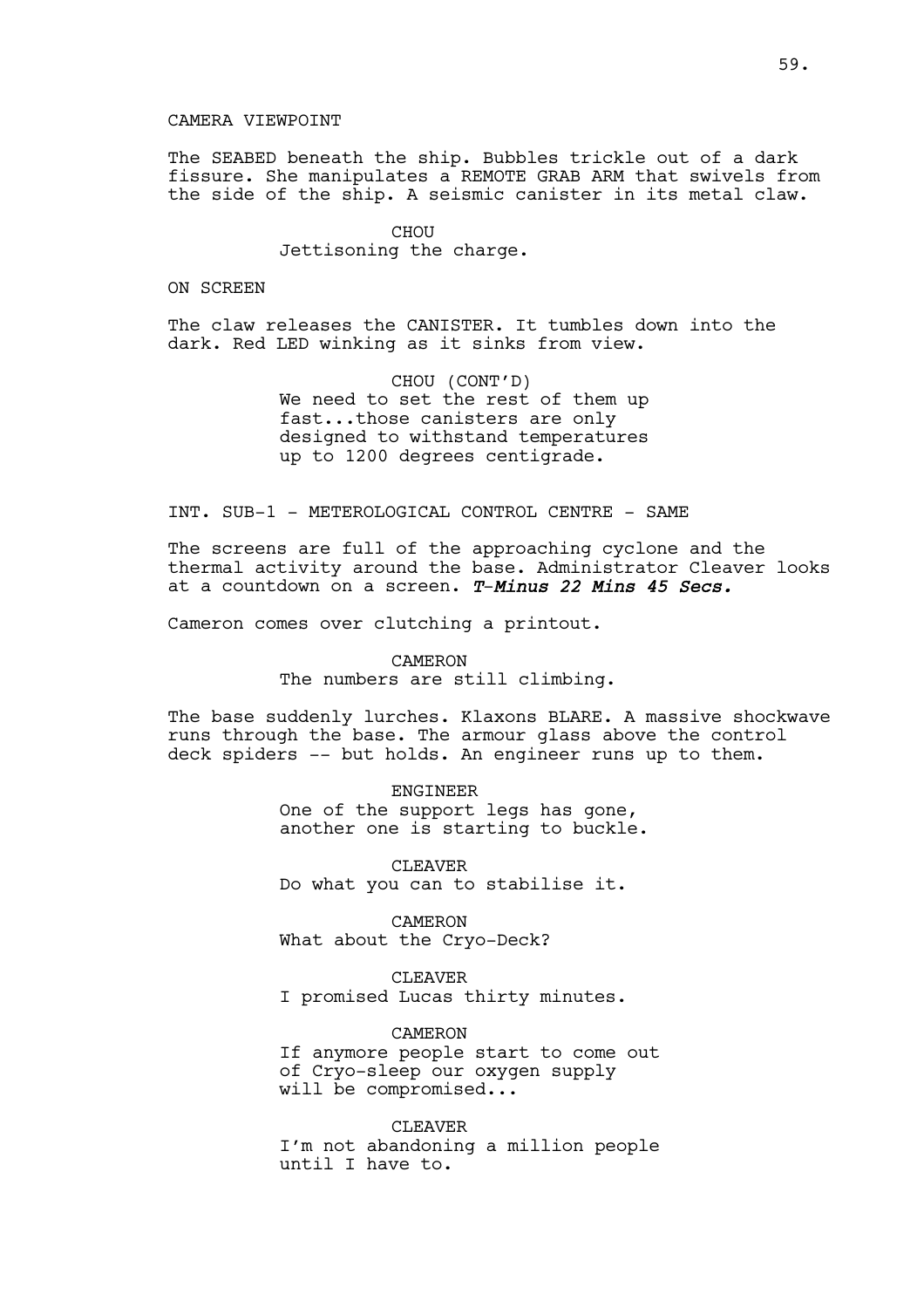Cleaver nods at the thermal screens.

CLEAVER (CONT'D) What's happening.

Cameron frowns -- then looks terrified. Pulses of red are erupting around the base.

> CAMERON I don't understand...I though we had more time.

> CLEAVER Something's triggering the magma rifts.

Cameron nods. Puts it together.

CAMERON

Chou.

CLEAVER What the hell's she doing?

EXT. ESCANABA TROUGH - MENDOCINO FRACTURE ZONE - NOW

A boiling maelstrom of oily black plumes. Gouts of boiling red magma erupt through rifts along the seabed. And through this underwater hell--

### STORMCATCHER 12

Trailing bubbles from its cavitational drives. Pursued by a wall of exploding rocks and smoke. Using all of it's speed to stay ahead of the erupting rifts.

INT. STORMCATCHER 12 BRIDGE - CONTINUOUS

The atmosphere is above tense. The thermal screens full of unimaginable heat. Closing on them at the speed of sound. Cat films, but less compulsively now. She's scared.

> JONES When we reach the next rift point we'll only have minutes to lay the charge...

He leaves it unfinished.

**TARA** Thirty seconds to the rift.

JONES Hold on to something.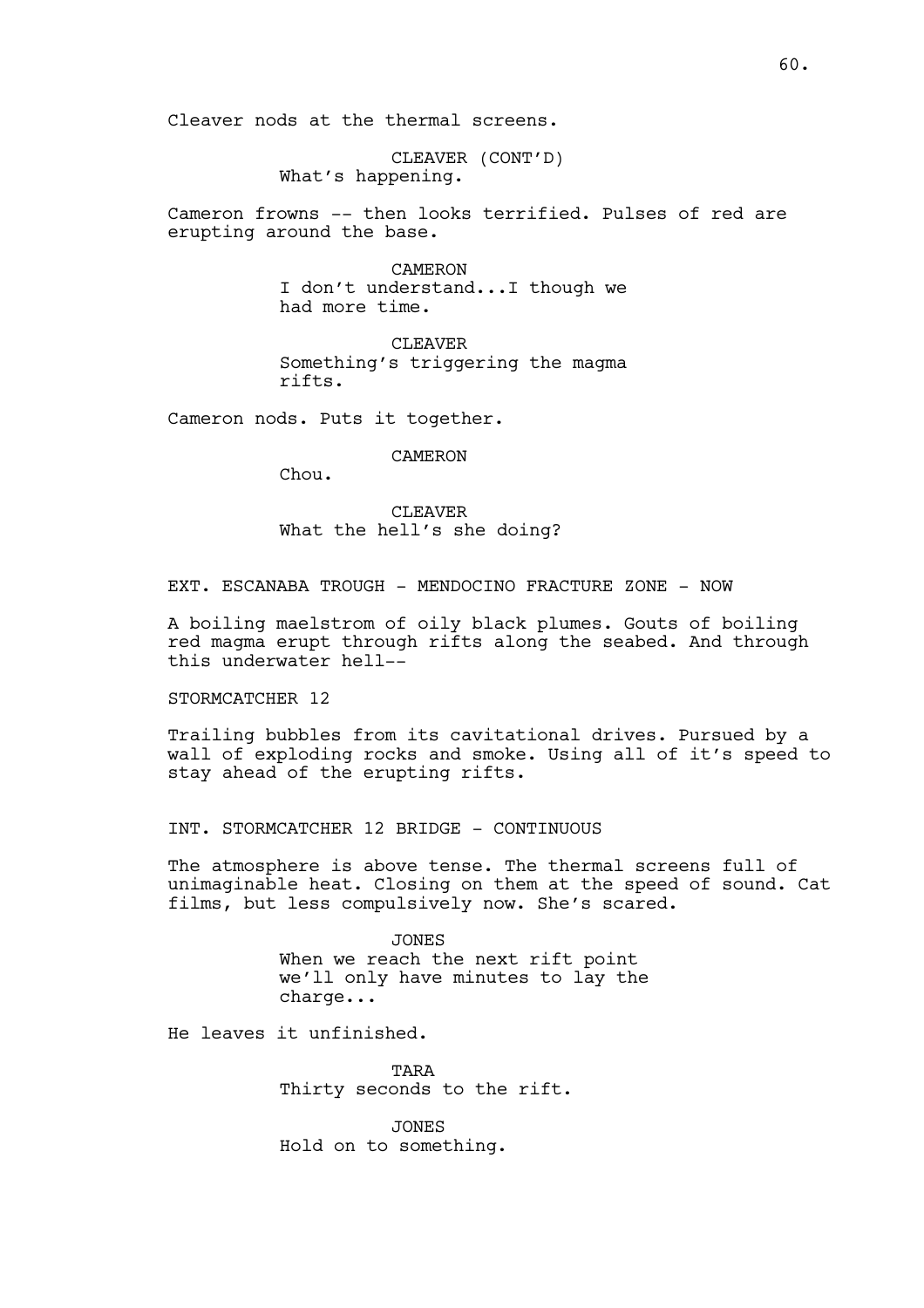He reverses the throttle. The craft slams to a halt. Grinds down on the seabed.

EXT. ESCANABA TROUGH - MENDOCINO FRACTURE ZONE - CONTINUOUS

Stormcatcher-12 sits in a cloud of swirling sediment. The coat of bubbles surrounding it drift away. Behind them in the distance something takes shape.

A DARK WALL advancing.

INT. STORMCATCHER-12 BRIDGE - SAME

Chou works the GRAB ARM. Studies the video feed from outside the ship. A canister held in its claws. She lowers it down towards the glowing crevice beneath them.

> TARA Thirty seconds.

EXT. ESCANABA TROUGH - MENDOCINO FRACTURE ZONE - CONTINUOUS

The dark maelstrom is nearly upon them. A boiling wall of rock and swirling dust. The incandescent glow from the magma bubbling beneath it.

INT. STORMCATCHER-12 BRIDGE - CONTINUOUS

A current jolts the ship. The canister breaks free from the grab arm.

# CHOU

Jesus!

She moves like lightning. Snakes the telescopic grab arm out - - catches the canister.

> JONES Starting cavitation.

## CHOU Give me a second.

She flips the grab arm 360 degrees and fires the canister into the glowing crevice below.

EXT. ESCANABA TROUGH - MENDOCINO FRACTURE ZONE - NOW

The hull of the Stormcatcher glitters with the bubble skin of the cavitation cloaking. And right behind it -- a wall of darkness.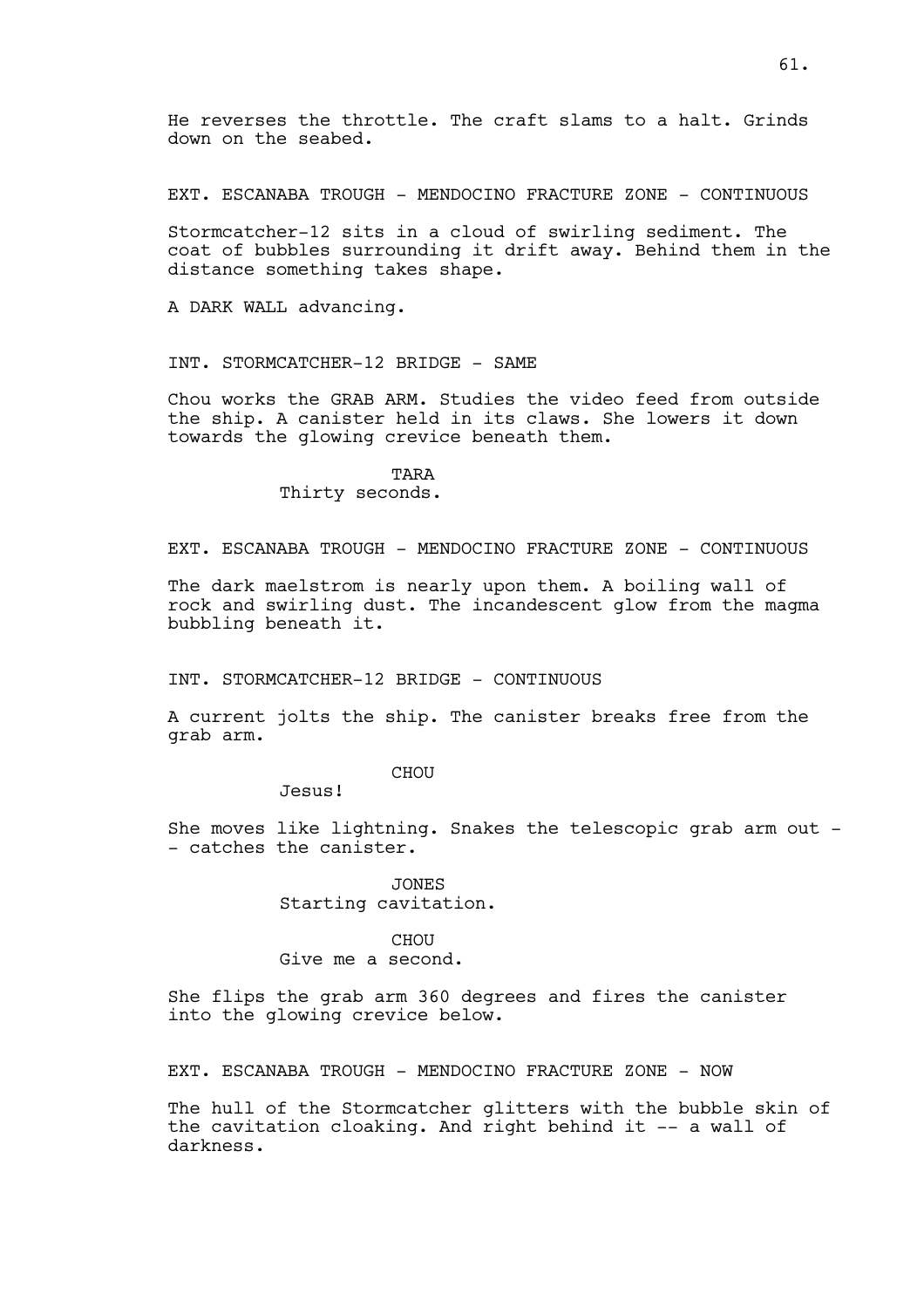Jones hits the throttles.

JONES

Gotta' go!

The outside screens go black and the thermal readings go red as a giant hand picks up the ship and hurls it end over end.

> JONES (CONT'D) We're losing the cavitational drives. Hold on.

Jones wrestles with the controls. Tries to get back some sort of balance.

> **LUCAS** Use the pulse motors to get us ahead of the magma...

JONES I'm trying. Might not be enough oxygen in the water.

TARA Use the gas pumps to build up the oxygen...

Jones shoots her a look. Impressed.

# JONES

Done and done.

The ship levels out -- surges forwards.

EXT. ESCANABA TROUGH - MENDOCINO FRACTURE ZONE - NOW

A wall of boiling, dust laden water. From out of which -- STORMCATCHER-12 explodes into view. Trailing bubbles and belching gas from its pulse engines.

INT. STORMCATCHER 12 - BRIDGE - CONTINUOUS

The thermal feeds drop in temperature. The view through the external camera feeds grows lighter.

> **LUCAS** Go to full power on the cavitational. Disengage the pulse engines.

JONES Engaging cavitational.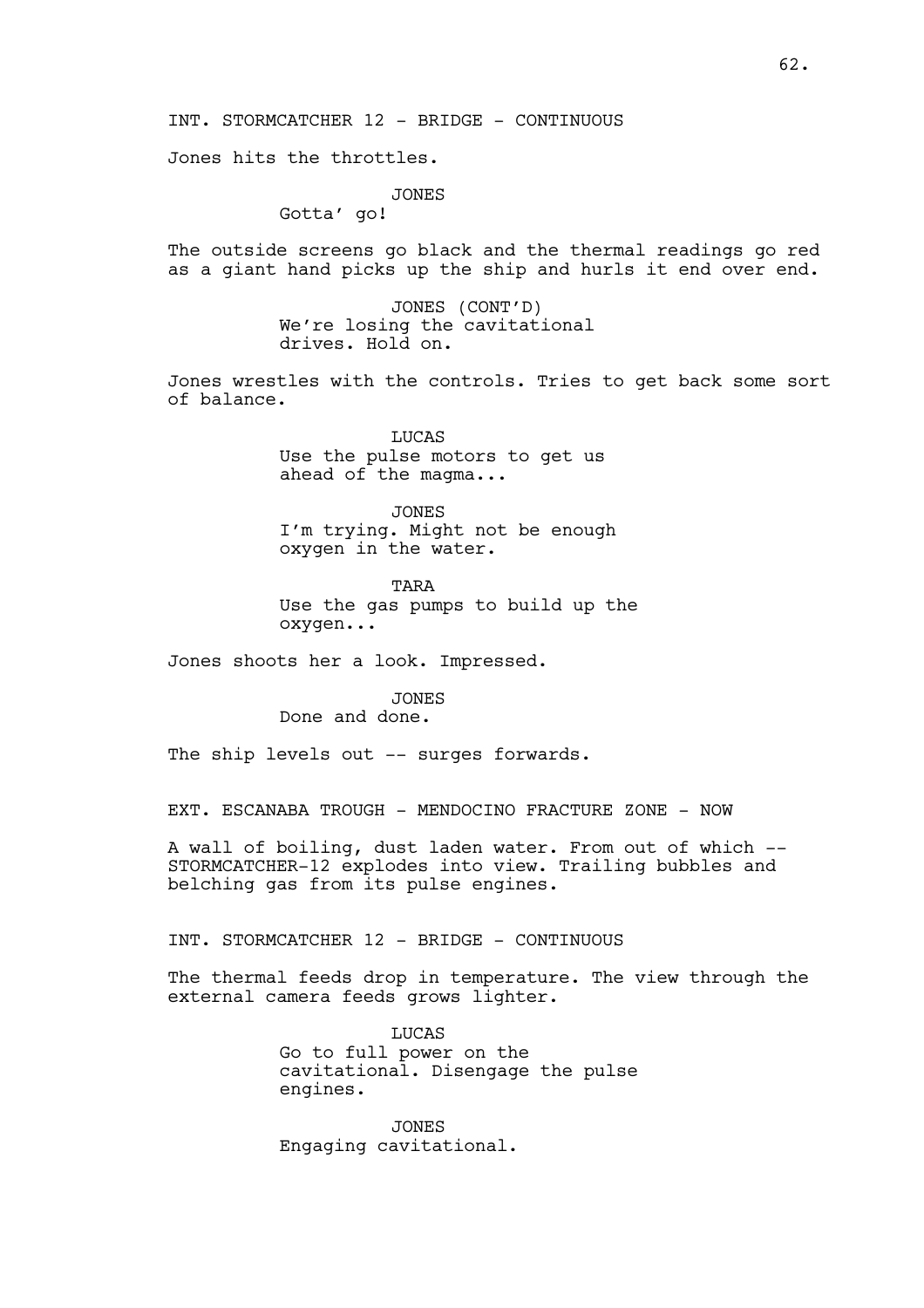**TARA** Another few seconds and we'd have been toast.

CHOU We need to deliver the canisters faster...

LUCAS The Disulphide missiles.

INT. STORMCATCHER 12 - LOWER DECK - CONTINUOUS

Chou and Tara hoist six small missiles onto a work deck. Unscrew the Disulphide canisters. Substitute the seismic charges. Chou adjusts the settings. Shuts the control unit hatches of each missile.

> CHOU I've set them to trigger at one thousand centigrade and a depth of five hundred feet.

They wheel the missiles to a line of circular loading hatches. Slide them in to the tubes and close the hatches.

> CHOU (CONT'D) They'll arm themselves at five minute intervals. That way they'll close the circle around the base.

Chou turns a key. Flips up a cover over a push button firing switch. The ship starts to slow. Chou presses the button. The missiles ignite. Speed out of the firing tubes.

The ship lurches -- engines on full reverse thrust. People are thrown around.

> CHOU (CONT'D) Why are we stopping?

INT. STORMCATCHER 12 - BRIDGE - SAME

Lucas looks at the screens.

**LUCAS** What is it?

EXT. ESCANABA TROUGH - MENDOCINO FRACTURE ZONE - CONTINUOUS

Fibrous growths. Glacial fronds spiralling down from the surface thousands of feet above them.

Hitting the seabed. Spreading across the ocean floor - freezing and killing every living thing in their path.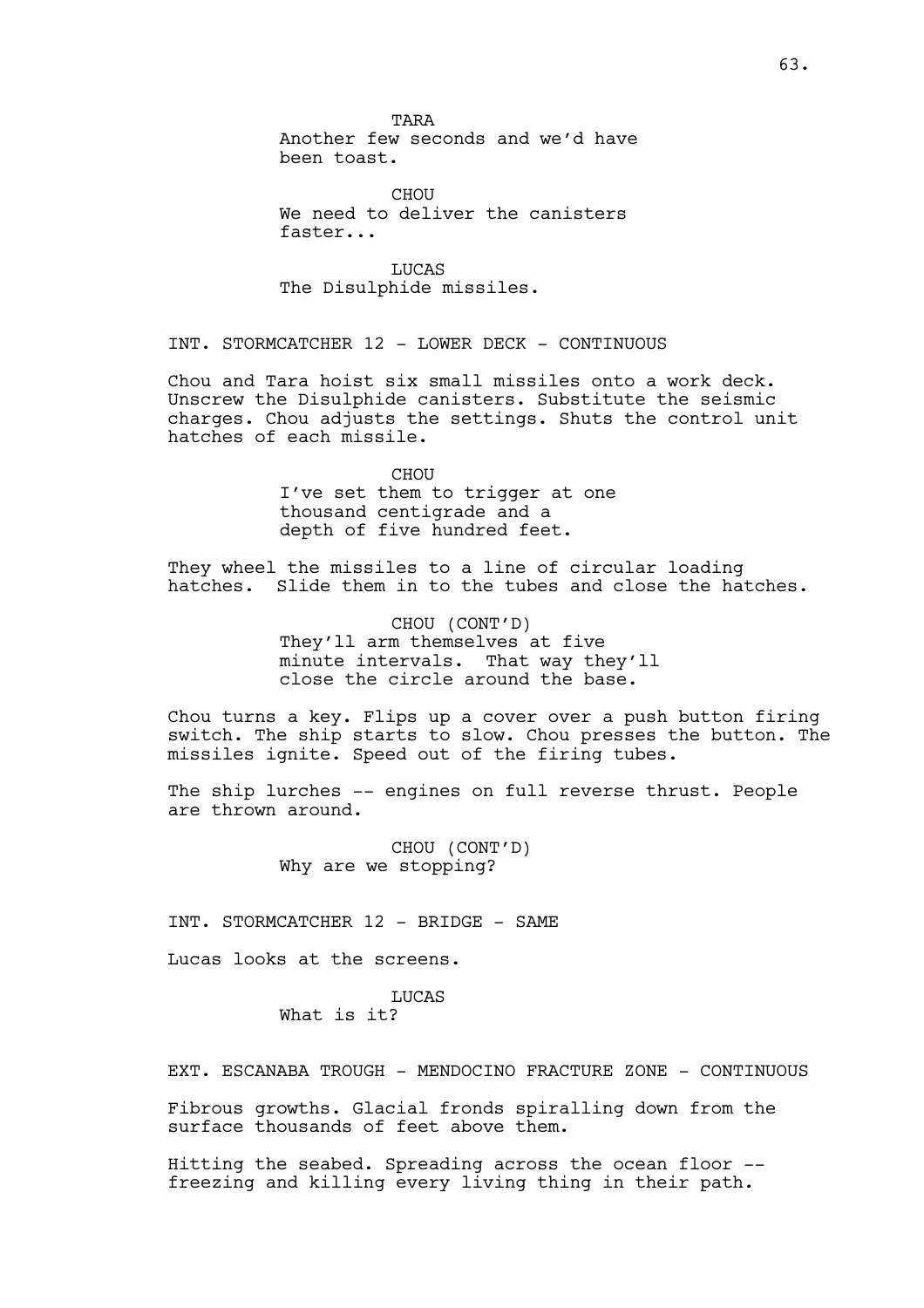## What are those things?

## JONES

Icicles?

INT. STORMCATCHER 12 - BRIDGE - CONTINUOUS

The screens are full of the ghostly ice stalagmites.

TARA Not icicles, brinicles.

 $CAP$ How is ice coming from a mile above us?

LUCAS When my Father told me nature would take back control of the Earth. I thought he was nuts.

JONES I hate to break up the tree huggers convention, but we need to find a way through these mothers.

Tara switches the display to long range thermal radar. An icy blue underwater forest stretches ahead of them for miles.

> TARA Can't we go around them?

> > CHOU

It's too late for that.

She punches up the view from behind the ship. Another forest of brinicles has grown up behind them. They're cut off.

EXT. ESCANABA TROUGH - MENDOCINO FRACTURE ZONE - CONTINUOUS

A moving mountain of whirling mud. Rocks and explosive gas racing across the seabed in an underwater pyroclastic flow.

INT. STORMCATCHER 12 - BRIDGE - CONTINUOUS

**CHOU** 

We need to get out of here.

The craft struggles to coat its hull with the isolation bubbles. Jones hits buttons. Nothing responds.

> JONES It's not happening.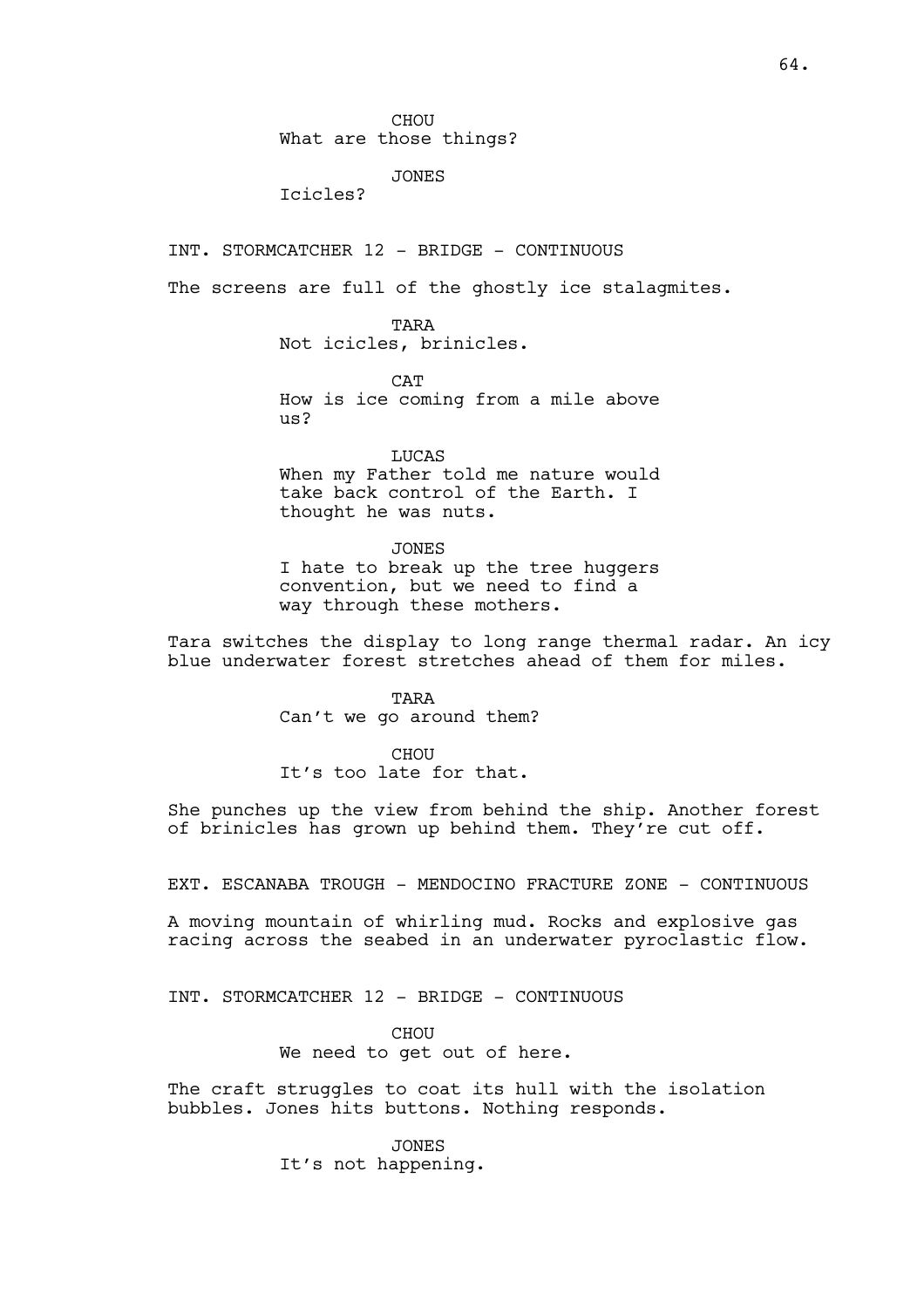CHOU It's too cold for the cavitation engines. We only have normal drive.

Tara throws up camera views from outside.

TARA Doesn't matter what we have...we're trapped...

EXT. ESCANABA TROUGH - MENDOCINO FRACTURE ZONE - CONTINUOUS

Stormcatcher is surrounded by BRINICLES -- The HULL groans under the pressure of the icy tentacles tightening around them with their deadly grip.

INT. STORMCATCHER 12 - BRIDGE

Lucas's mind races. He turns to Quant.

LUCAS Do you still have those transducers...the ones you used to check the integrity of the hull?

**OUANT** 

I guess...

TARA What are you thinking?

LUCAS

I'm thinking of a wine glass...when an opera singer hits a high note...

QUANT Resonant frequency...of the ice

LUCAS Jones has a hundred watt amp...

TARA We'd need a frequency generator.

Quant rushes off.

**OUANT** I got one, I'll go get the transducers.

He runs to the exit down to the lower deck.

TARA What are you going to attach them to?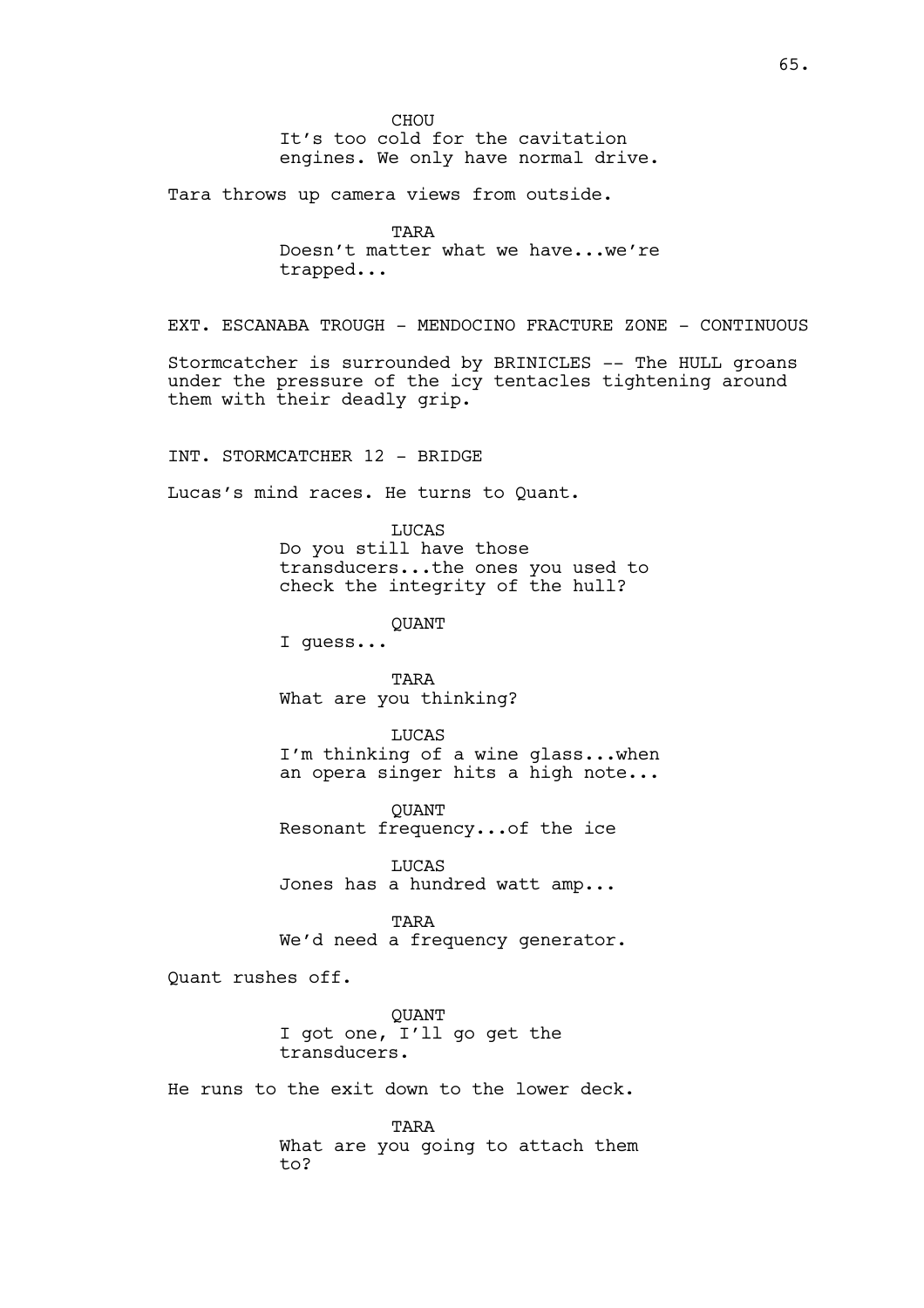LUCAS The hull. (beat) Outside.

INT. STORMCATCHER 12 - ESCAPE TRUNK CHAMBER - DAY

Lucas wears a diving suit fitted with a re-breather unit. Clutches a bag containing the TRANSDUCERS -- small circular magnetic puck shaped cylinders.

> **OUANT** They're wireless.

LUCAS How do we get enough power?

**OUANT** 

We'll use the deck horn...produce harmonic distortion...we just need to cycle through the frequencies until we find the resonance of the ice...

Tara hands Lucas a diving helmet.

TARA

At this depth, even with the suit you've only got five minutes before you go into hyperthermic shock...

Off Lucas's worried expression.

INT. ESCAPE TRUNK - SAME

Water floods into the chamber. Submerges Lucas.

INT. STORMCATCHER 12 - BRIDGE - SAME

The crew watch Lucas through CAMERA FEEDS as the chamber floods. Lucas gives a thumbs up. Jones hits the hatch release

EXT. STORMCATCHER 12 - ESCAPE HATCH - CONTINUOUS

The hatch swings upwards and  $-$ 

JAMS!

An icy TENDRIL blocking it.

JONES (O.S.) Something's blocking the hatch.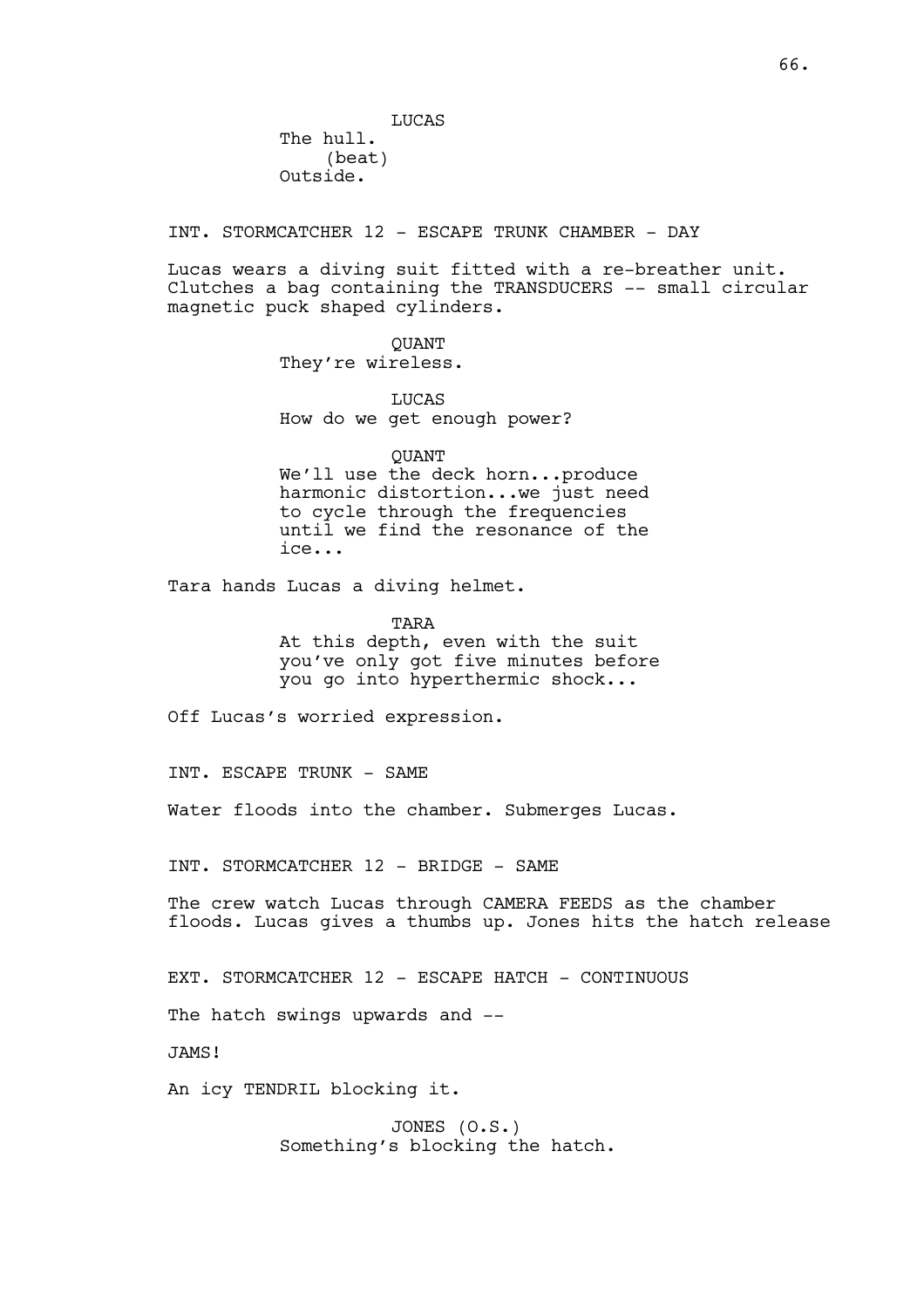# INT. STORMCATCHER 12 - BRIDGE

An exterior camera looks down from the conning tower at the --

HATCH

Lucas slams his shoulder against the hatch -- smashes it into the icy TENTACLE.

His suit...TEARS!

He keeps going.

The ICE breaks. The hatch opens. Lucas looks at the tear in his suit. Freezing water rushes in.

He climbs out of the hatch. Pulls himself up the side of the metal rungs sticking out of the squat...

CONNING TOWER

Each step an effort as freezing water pours into his suit --

His CORE TEMPERATURE PLUNGES.

He reaches into the bag. Pulls out a TRANSDUCER. Clamps it onto one side of the tower. Reaches in for another one --

DROPS **TT!** 

It bounces off his other hand. Falls past him and -- CLANG!

Sticks to the metal deck. He bends down. Pulls it off. Clamps it to the other side of the tower.

Lucas reaches for another transducer. Moving slower now, each finger a lead weight. Vision starting to blur.

LUCAS'S VIEWPOINT THROUGH HIS FACEPLATE

The transducer drifts in and out of focus.

Jones's voice echoes in his ears.

JONES (FILTER) Only two more and we're golden.

His body in cold shock response.

Breathing deeply and uncontrollably..

His arm holding the transducer impossibly long -- the third transducer clangs onto the conning tower --

Metal on metal. The sound booming like some vast bell in his head.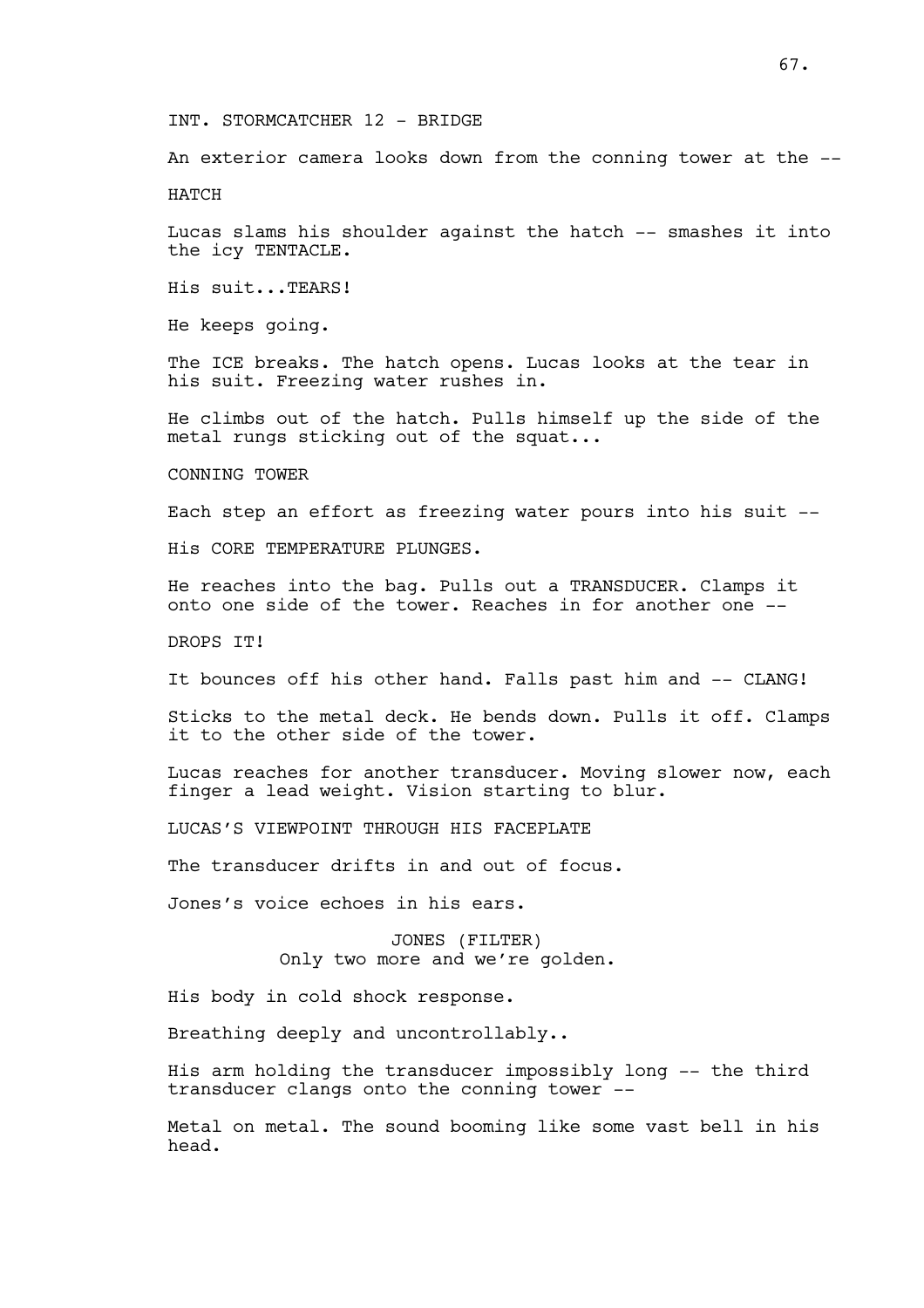## INT. STORMCATCHER 12 - BRIDGE

His suit readings and vital signs are all dangerously low.

**CAT** He needs to get back in.

TARA There's something wrong with his suit...his readings are way too low.

EXT. STORMCATCHER 12 - CONNING TOWER - CONTINUOUS

Lucas fumbles for the last transducer. The bag drifts away. He snags the transducer as it breaks free. Lowers it towards the bottom of the conning tower.

It slips from his nerveless fingers.

CLUNK! It sticks to the bottom of the tower.

LUCAS

Looks around -- tries to orientate himself. Reaches for one of the rungs on the side of the Conning Tower.

He can't grip the rung with his fingers -- paralysed with the cold he slides past the rungs. Drops down between the ice closing against the hull and the side of the ship.

Struggles to pull himself clear. Deadly tentacles of ICE reaching towards him --

LUCAS'S VIEW THROUGH HIS HELMET

A BRINICAL TENTACLE -- reaching towards him -- grabbing his arm with its ICY GRIP.

Pulling him upwards. Towards the open --

ESCAPE HATCH

Releasing him to float down into the flooded chamber.

EXT. ESCAPE CHAMBER

It isn't a BRINACLE, but a robot GRAB ARM which releases him and...

Closes the chamber hatch.

A rotating spigot in the grab-arm SPINS THE LOCKING MECHANISM. Seals the hatch before retracting back into the side of the ship.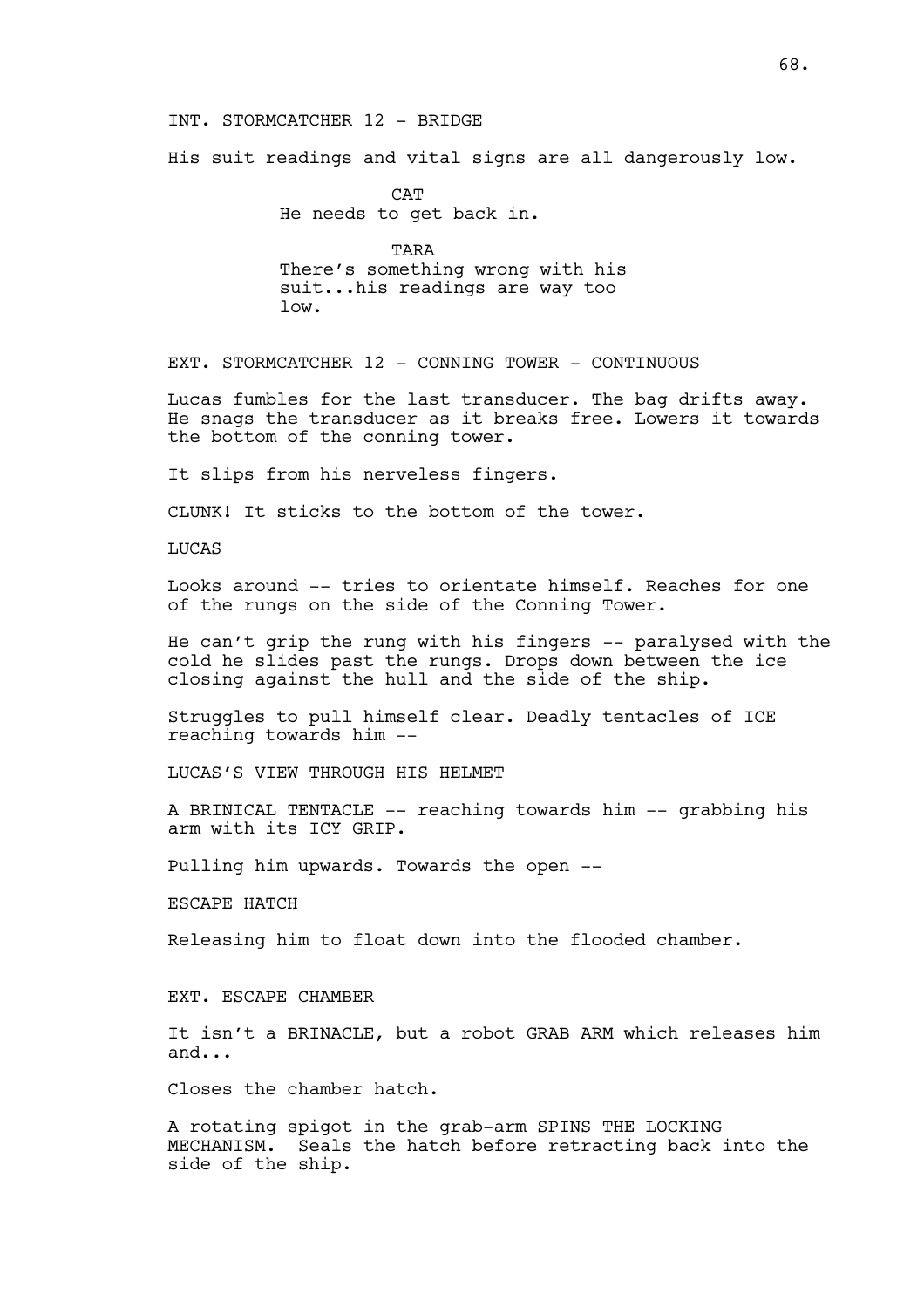Chou releases the virtual hands that link her to the external GRAB ARMS.

CHOU

He's in.

Tara works the control screen.

**TARA** 

I'm pumping it clear.

Cat and Tara run towards the stairs leading down to the lower deck.

> **CAT** I'll grab some thermal blankets on the way...

**OUANT** Okay lets get some harmonics going before the ice crushes the life out of us.

JONES I've hooked up the amp to the deck horn...

Quant works a SIGNAL GENERATOR on a computer screen. Dials up lower frequencies.

A deep drone vibrates through the ships hull.

Sound waves spike across the screen as he runs up and down the scale looking for a harmonic echo.

> QUANT C'mon bitch...tell us you're favourite tune...

INT. ESCAPE TRUNK - SAME

Cat and Tara drag a pale Lucas out of the dripping chamber. Wrap him in a thermal blanket which they plug into a power outlet. He slumps onto a ledge next to the chamber.

> TARA He's in shock. We need to get his core heat back up.

She grabs a self heating can from a shelf and pulls the tab.

TARA (CONT'D) You need to drink this.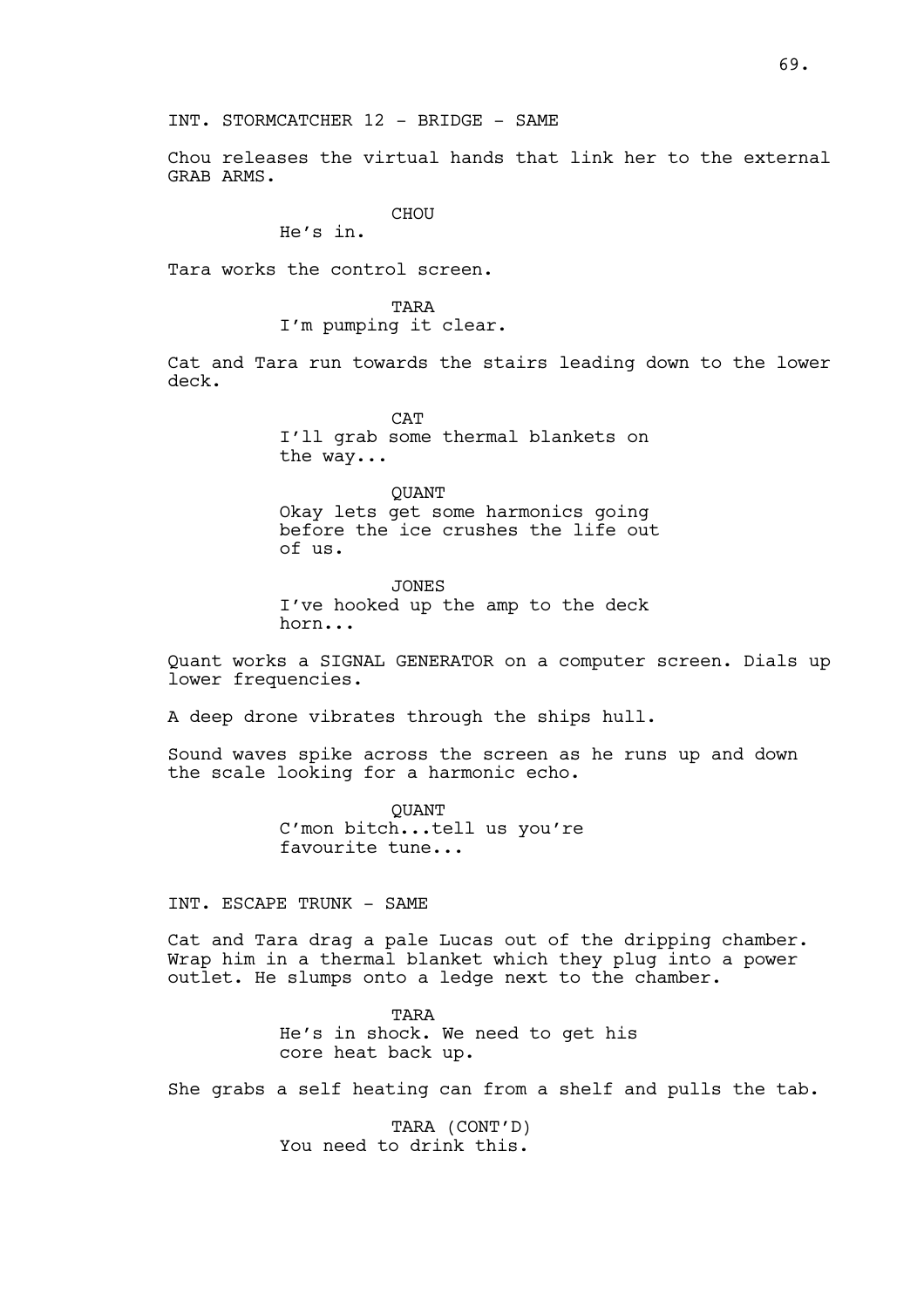She offers him the tin. He looks at her -- eyes dull, trying to focus. She gently tips some warm liquid between his lips. He gradually stops shaking -- his eyes focus.

LUCAS

Did I do it?

**CAT** 

Yes. You nailed it. Quant's trying to find the resonant frequency and punch it through the deck horn.

The hull of the ship groans under the pressure of the ice pack surrounding it.

> LUCAS I need to get back to the bridge.

TARA Give it a second, we don't want you going into shock.

Lucas tries to get up -- slumps back down. The frequency droning through the hull increases.

> LUCAS Maybe I should take it easy for a second.

TARA Good idea. There's nothing you can do right now. Until we're clear of the ice we can't use the engines.

INT. STORMCATCHER 12 - BRIDGE - CONTINUOUS

Quant increases the frequency to the transducers.

JONES We're running out of time.

Quant flicks a look to a thermal display. A wall of RED rolls towards them. An underwater pyroclastic flow. Molten rock spewing from the magma chambers beneath the ocean floor.

> **OUANT** Looks like the firebreak's not happening.

JONES We stay here we'll be crushed by ice and then boiled in molten rock.

Quant alters the frequency. A wavelength on a secondary screen pulses. Harmonics beating into distortion.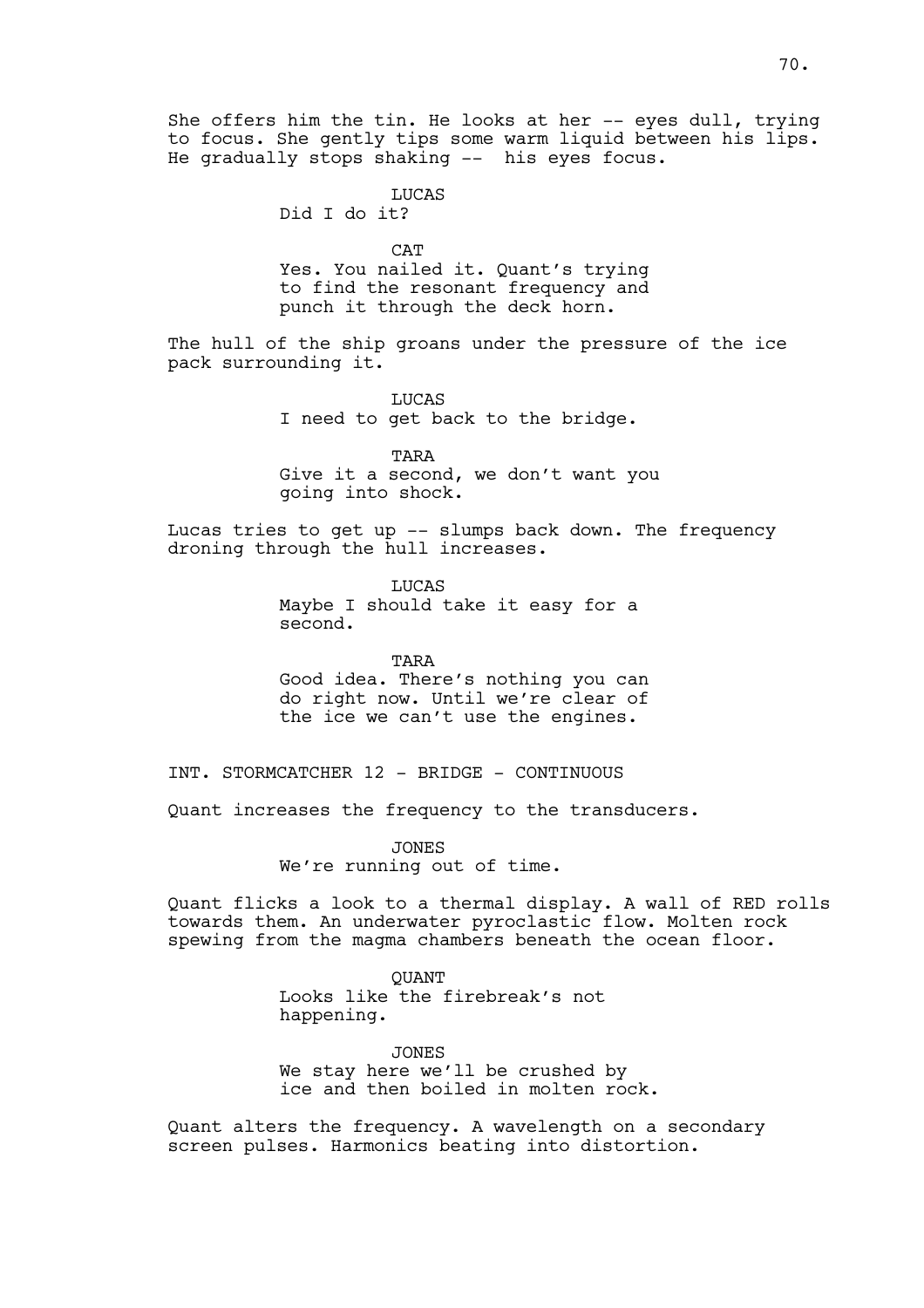# QUANT

Gotcha!

Lucas comes onto the bridge, wrapped in the blanket and supported by Cat and Tara. He eases into the Captains seat. Cat gives him a cup of hot coffee. He drinks it down.

> JONES Welcome back boss. For a moment there I thought you were a frozen fish finger.

> > LUCAS

Me too...

QUANT We got a harmonic. Crank up the volume Jonesy.

#### JONES

You got it.

Jones winds up the volume on the power amp.

EXT. STORMCATCHER 12 - ESCANABA TROUGH - CONTINUOUS

The frequency drones out of the DECK HORN. The ICE surrounding the hull begins to --

VIBRATE

Flakes of ice begin to crack and fall away.

FISSURES open up along the tentacles of ice spiralling down from above.

CRACK!

A vast stalactite of ice falls away. More columns of ice tumble down alongside the ship. The vibration spreading - resonating through the BRINICLES -- striking deep into its ice cold heart.

INT. STORMCATCHER 12 - BRIDGE

The ship shudders as it breaks free from the grip of the ice.

**LUCAS** Get us out of here Jonesy.

**JONES** You got it...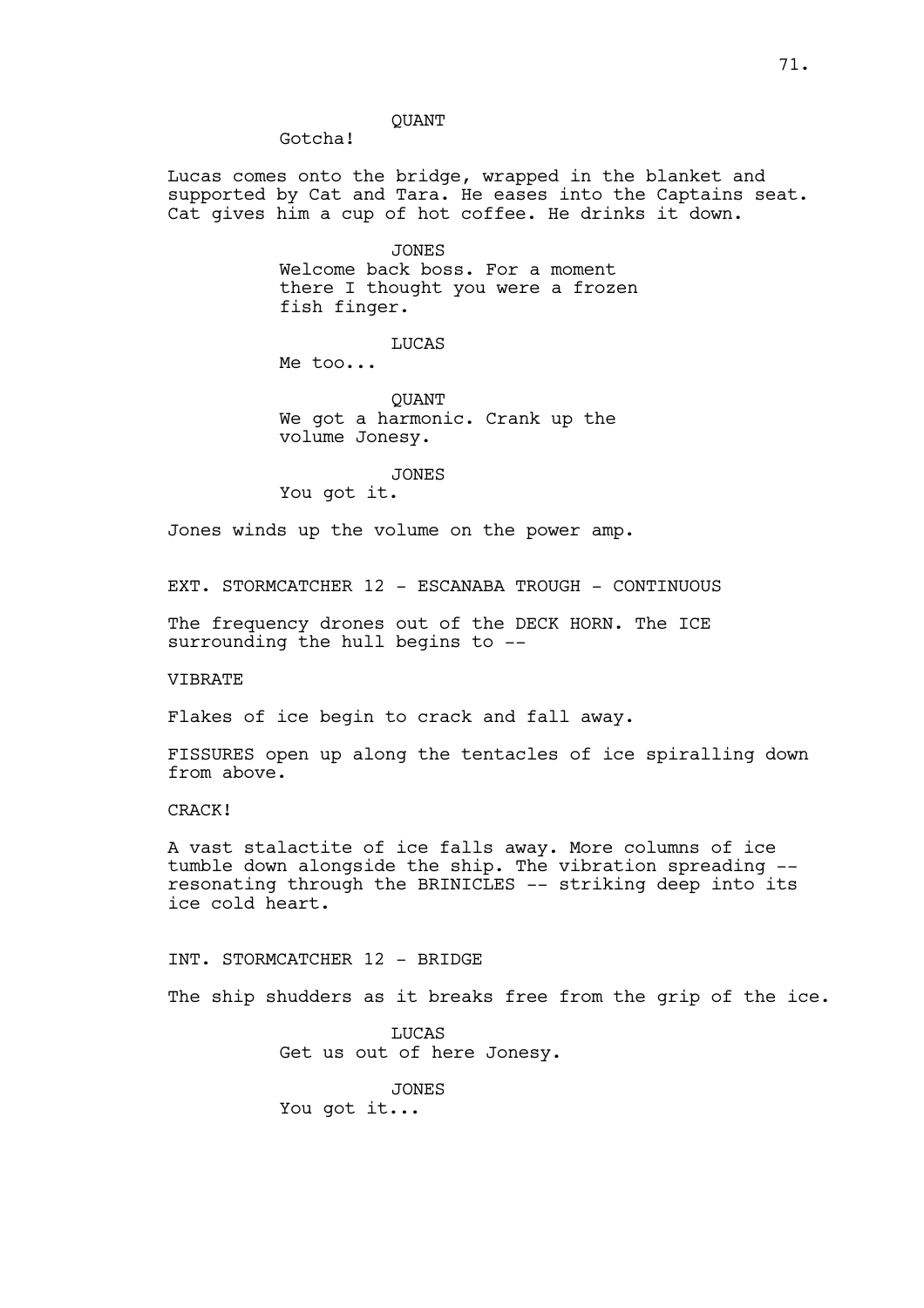EXT. ESCANABA TROUGH - MENDOCINO FRACTURE ZONE - CONTINUOUS

Jones navigates the ship away from the blocks of ICE crashing down around them.

INT. STORMCATCHER 12 - BRIDGE

Jones studies the blue thermal display.

ICE shards hurtle down from above. Jones ZIG-ZAGS the ship to avoid them.

> JONES It's going to get rough.

Ice continues to rain down from above as the vibrations from the ship destroy the BRINACLE FOREST stretching out ahead of them.

> TARA We need to move. Now.

EXT. ESCANABA TROUGH - MENDOCINO FRACTURE ZONE - CONTINUOUS

A moving mountain of whirling mud. Rocks and explosive gas racing across the seabed -- headed right at them.

INT. STORMCATCHER 12 - BRIDGE

Chou looks at the deep RADAR screen showing the area behind.

CHOU Temperature's off the scale.

TARA That magma's coming from the Earth's core. That's hotter than the sun.

JONES Ouch. Pass me the oven gloves.

The screens show a wall of burning rock closing in on them.

LUCAS (to Chou) Can you give me a temperature gradient chart up ahead?

Chou nods. Fingers fly across her computer screen.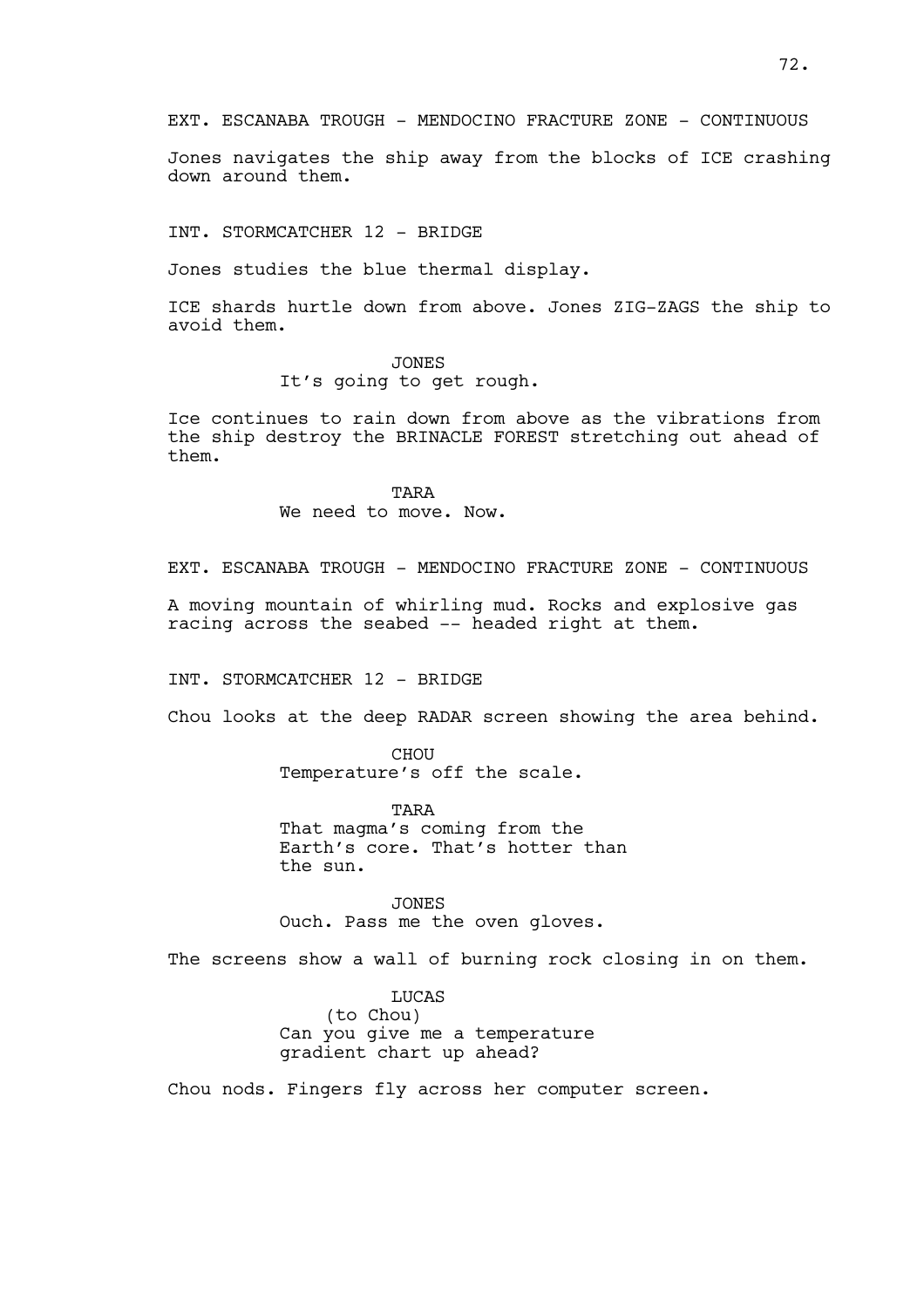A gradient coloured view of the ocean and seabed in front of them. Ranging through the spectrum of temperature. In the middle a dark blue CHANNEL. Lucas points to it.

> LUCAS (CONT'D) What's that?

CHOU A Brine stream. Super-chilled water.

LUCAS

Mind racing as the TIDAL WAVE of MAGMA hurtles towards them.

**LUCAS** (to Jones) Put us inside it.

Jones eases the throttles open -- slides the ship into the channel of super-chilled water. Increases speed.

TARA

Temperature behind us is dropping.

Chou throws up a thermal of the activity behind the ship. A dark red wall of rock -- getting darker.

EXT. ESCANABA TROUGH - MENDOCINO FRACTURE ZONE - CONTINUOUS

The wall of pyroclastic rock slows. The supercold brine stream eating into its thermal reserves. An unimaginable heat source hitting an ocean of supercooled water.

The ship slowly opens up the distance between it and the solidifying rock. And then they're free. The dark wall of rock just another feature on the SEABED.

INT. STORMCATCHER 12 - BRIDGE - SAME

The ship speeds through the BRINESTREAM. Leaves the fallen ice forest behind.

> **LUCAS** Show me the area around the base.

Tara punches up a thermal image of the area around SUB-1. Angry red veins snake towards it. Magma rifts getting nearer to the base. Tara's face drops.

> TARA The charges...they didn't go off.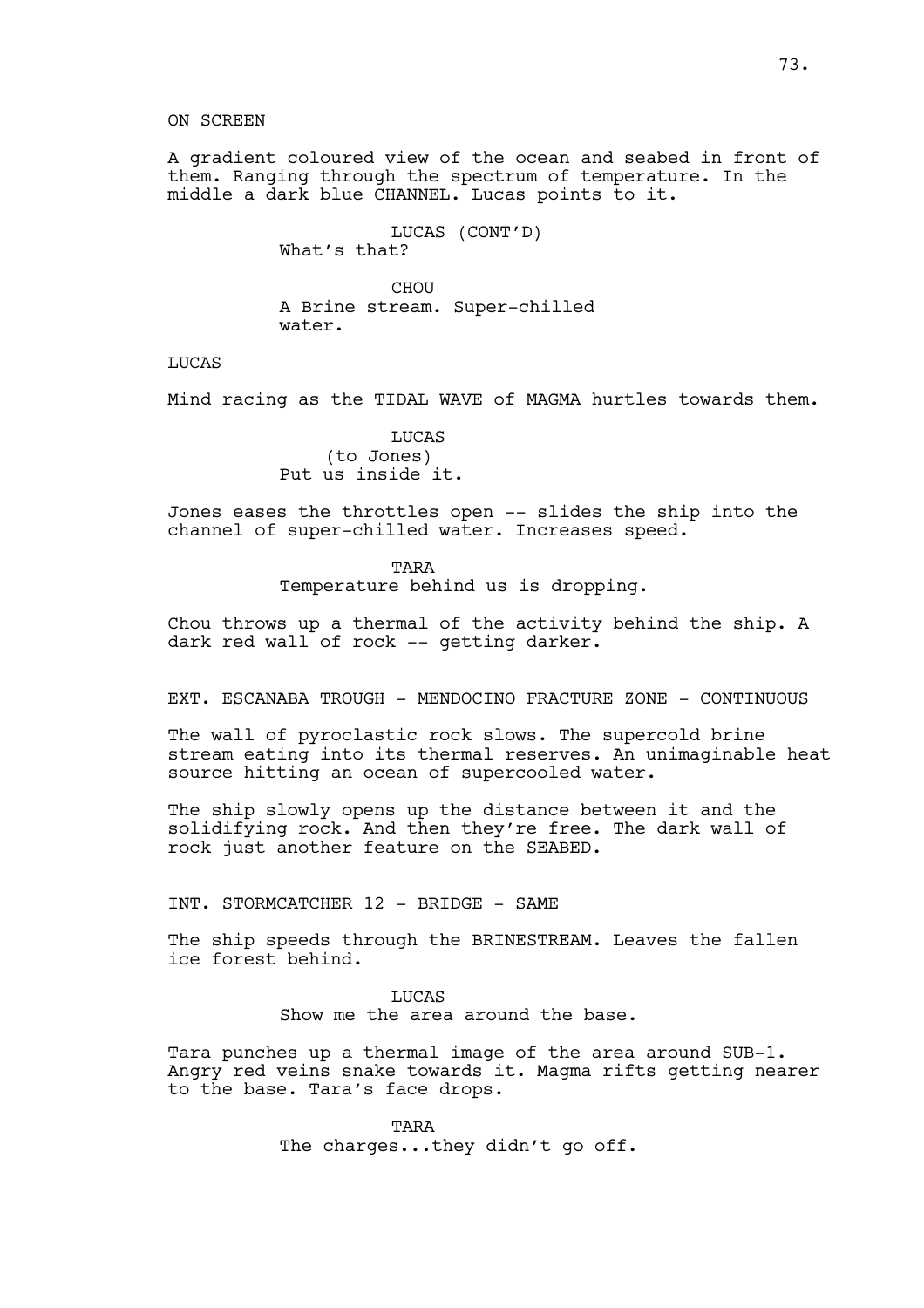QUANT I don't understand. We placed all of the charges. Chou set the trigger points...

Tara checks something on the Seismic control systems information readouts.

> TARA There's something not right here.

LUCAS What is it?

**TARA** These are the readings from the seismic charge control settings...

Lucas studies the screen his face grim.

LUCAS Some of the charges weren't armed.

TARA

Must have been some kind of computer malfunction...I can arm them from here. But they're approaching maximum temperature, another few minutes and they'll shut down.

CLICK!

They turn to see

CHOU.

A GUN in her hand -- and it's pointed at Tara's head.

CHOU Take your hands away from the screens.

TARA What are you doing? There's a million people depending on...

Chou gives a cold smile.

**CHOU** They're not my people.

Chou waves the gun -- Lucas and Tara take a step back.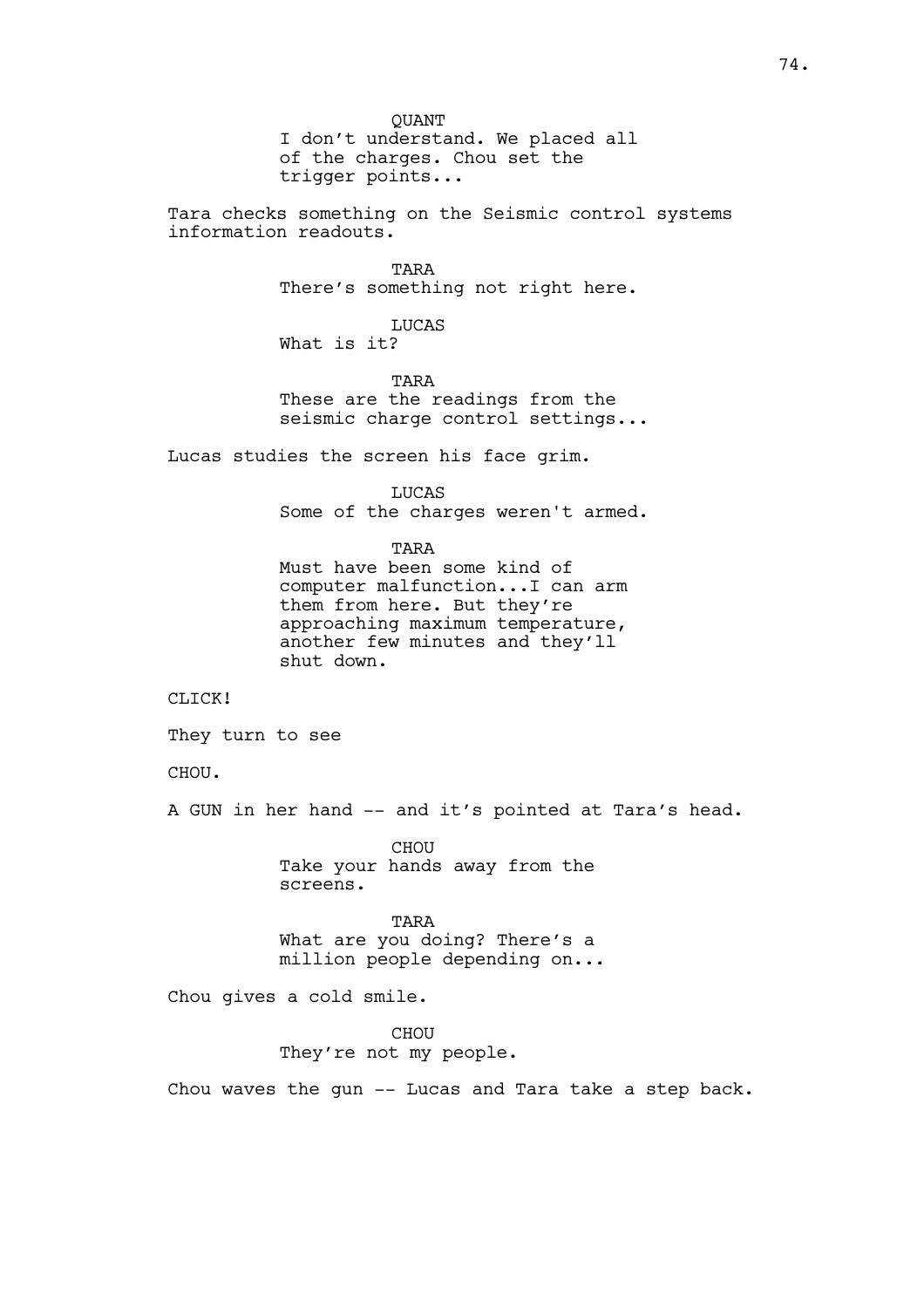#### CHOU (CONT'D)

The only reason I got onto Sub 1 was because I was a Geophysicist...otherwise I'd just have been another alien...like the family I had to leave behind.

TARA

That's not true.

**CHOU** 

Really? There's a million white faces in Cryo-Sleep that say I'm right. You don't even know what my name means do you?

TARA

Don't do this.

CHOU

It means Butterfly. I'm going to be the butterfly wing that changes the world.

Tara looks at the temperature readout of the Seismic Charges. They're headed towards 1150F...fifty degrees away from shutting down for good. Lucas follows her look.

> TARA I thought we were friends...

> > CHOU

And I thought the United States government was fair...what they did was the biggest act of racism on American soil since the slave trade in the seventeenth century...

Lucas moves nearer Chou. Her gun swings round to target him.

LUCAS You say America is racist. What about Sub 2 and 3...don't you think it would be the same story there? It's about preserving the genetic line...

Tara picks something off the console. Holds it behind her back.

> LUCAS (CONT'D) My father taught me a couple of things about human nature. One you should never look back, and the other...

He throws a lightning fast punch at Chou as Tara simultaneously hurls herself forwards.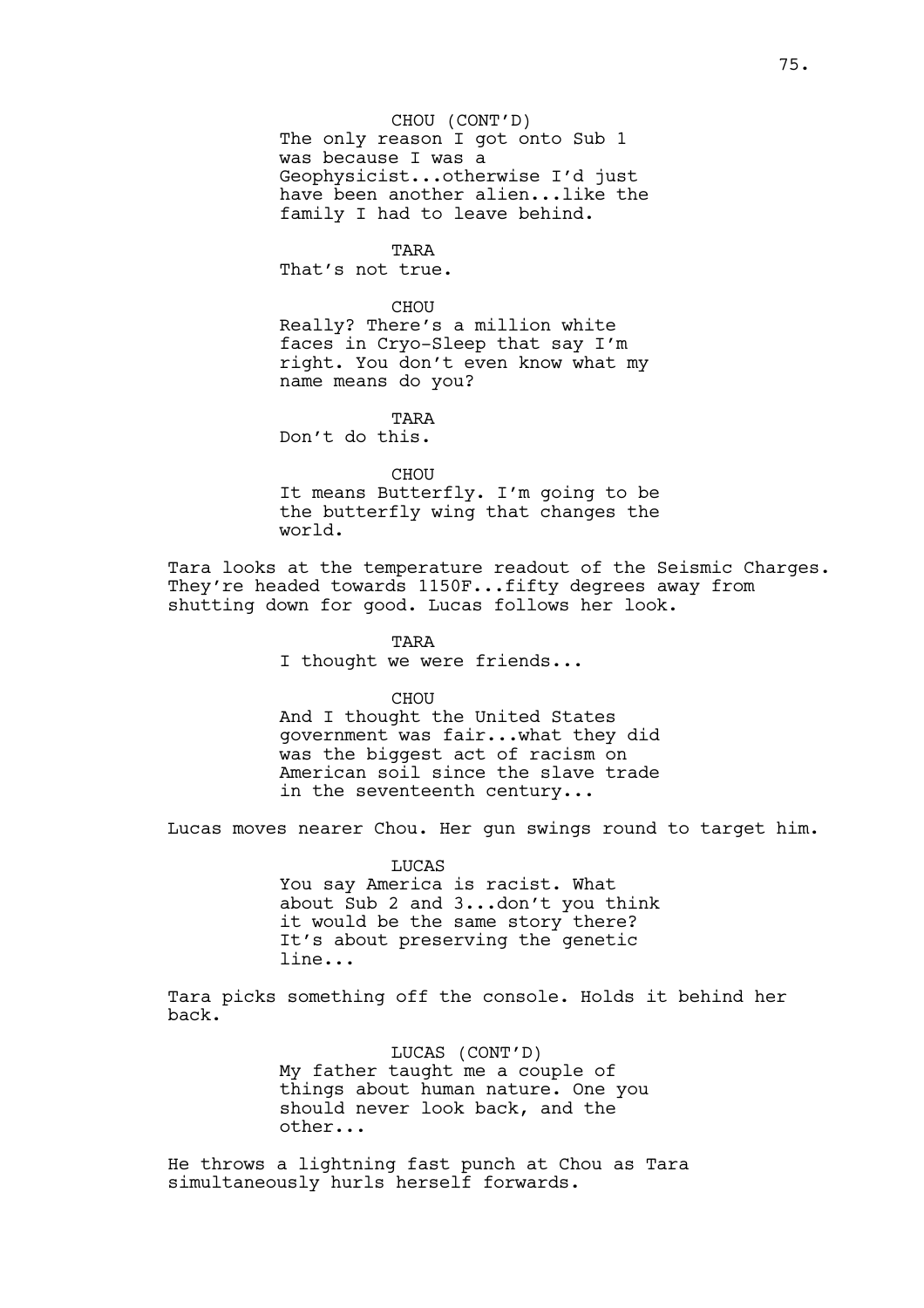Sidesteps in the blink of an eye -- chops Lucas down with a vicious punch to the side of the neck, sends him crashing to the floor and --

BANG!

Fires a shot at Tara. Knocks her backwards -- blood spurts from her shoulder. Jones catches Tara as she slumps.

> JONES Okay...you made your point.

Chou stares at him. Her gun arm droops. Breath rasping. Eyes wide as she looks at the blood oozing from her chest.

Pulls at the KNITTING NEEDLE poking out -- driven there by Tara. Air whistles through her fingers. The gun clatters to the floor. Jones snatches it up. Quant goes over to Chou.

> **OUANT** Her lungs collapsed. She'll die if we don't do something.

Cat comes over.

**CAT** We need to draw the air from out of her chest...

Lucas groans. Comes to. Rubs his neck.

TARA

There's a syringe in the medical kit. We can draw the air out, reinflate her lung and bandage her up.

**CAT** That's not going to hold her for long.

LUCAS There's a Cryo-Unit on the lower deck for medical emergencies. We put her in that. It'll reduce her core temperature and heart rate...keep her alive till we can get her help.

Quant and Jones carry Chou between them. Tara holds her hand over her wounded shoulder. Heads towards the control desk. Cat follows her.

> **CAT** Take it easy. You're losing blood.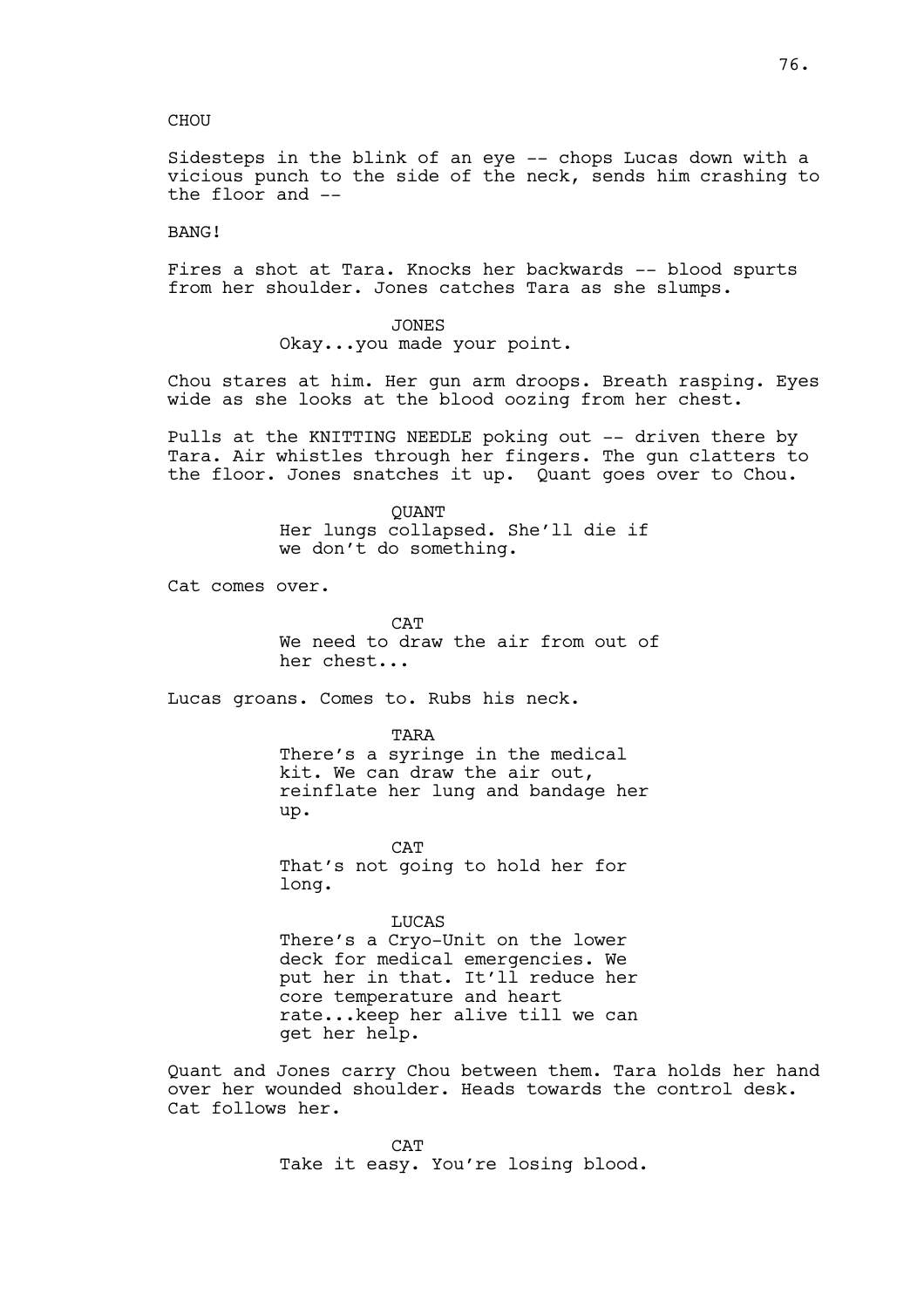77.

TARA I take it easy and a million people die. The seismic charges will shut down in minutes -- I'm going to have to detonate them remotely...

Her fingers fly across the touch screen. Readouts of temperature on the charges nudge 1185F. One by one the charges wink from red to green. An ICON WINKS: ARMED.

> LUCAS Do you think it will work?

TARA The science was sound. It had to be, otherwise we would have known what she was doing. She only armed some of them.

LUCAS And pretended to arm the rest. (beat) If you hadn't checked...

TARA

Okay. Here goes.

She activates the charges.

The icons blink to -- DETONATING.

On a thermal screen showing the area around SUB-1.

SCREEN

Pulses of red bloom around the base. Forming a circular magma firebreak.

> TARA (CONT'D) This is our only hope if we can't stop the cyclone.

Cat comes over.

CAT They've put her into Cryo-Stasis. Her vitals are reading okay, oxygen's a little low, but she'll live. I can't believe she's been planning this for over a year.

Lucas shakes his head.

**LUCAS** Family...her bond was stronger to them than to us.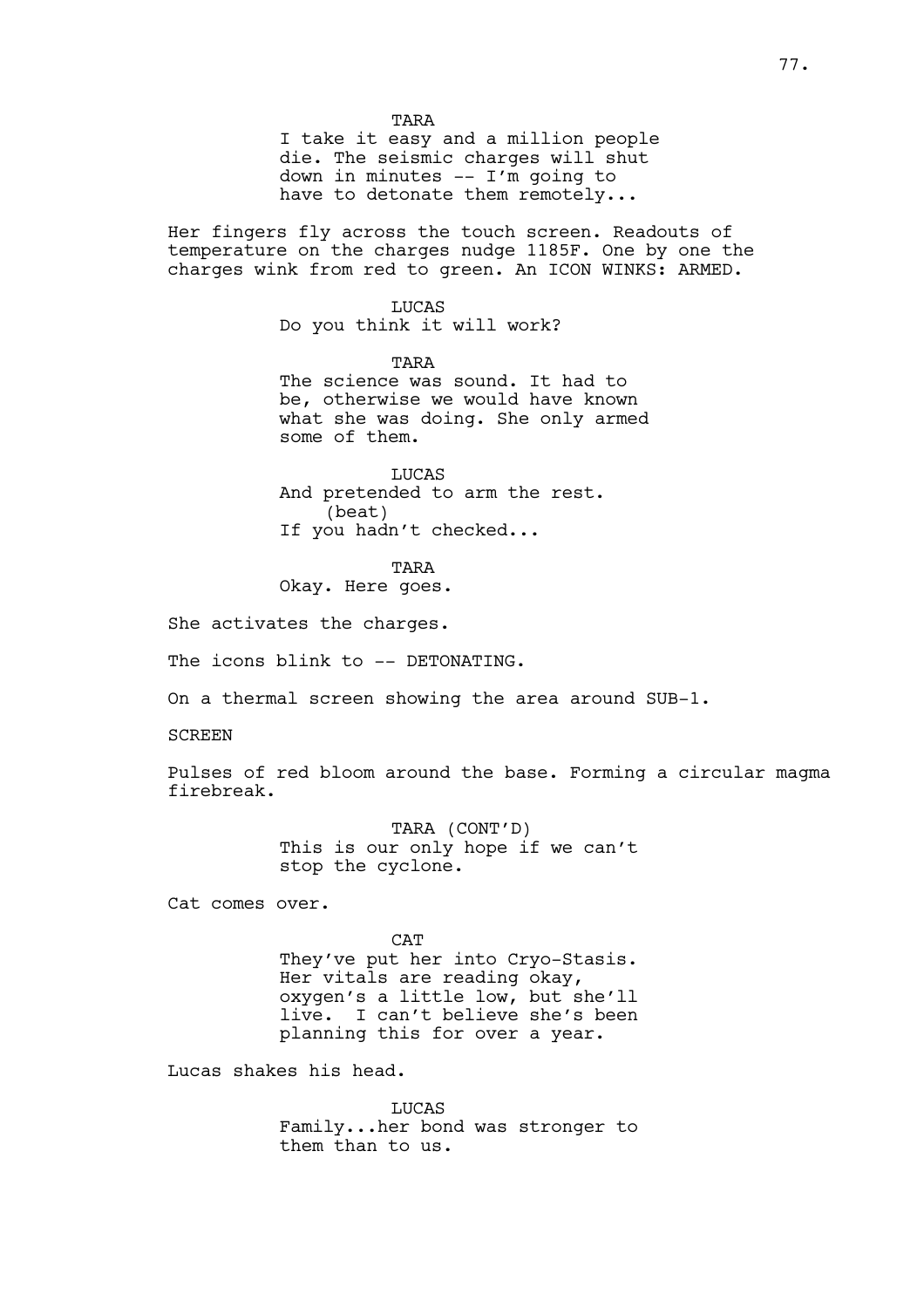Tara reaches down and picks up Chou's BUTTERFLY CLASP from the floor. Turns it over in her hand.

TARA

She used to tell me stories about the Samurai code of Bushido and the story of the forty-seven Ronin...traditions of honour run so deep in their culture it's difficult for us to comprehend how painful losing her parents must have been...or the lengths she'd go to for revenge...

LUCAS But a million people...that's cold.

Jones and Quant come back up from the lower deck.

LUCAS (CONT'D) Lets get back to the base.

JONES

You got it.

Jones hits the engine thrusters. The ship rockets towards the surface.

EXT. PACIFIC OCEAN - CONTINUOUS

An explosion of spray as Stormcatcher 12 leaves the water at over MACH-2. Trailing foam and bubbles as it switches from cavitation drive to pulse jet mode.

INT. STORMCATCHER 12 - BRIDGE - SAME

Clear sky through the viewing screens. In the distance the grey whirling mass that is the cyclone. Lucas keys a video communicator on the console..

> **LUCAS** Stormcatcher 12 to SUB-1.

INT. SUB-1 - METEROLOGICAL CONTROL DECK - SAME

Cleaver stares at Lucas on the communicator screen.

CLEAVER We thought you'd been caught in the eruption. It's been pretty rocky down here.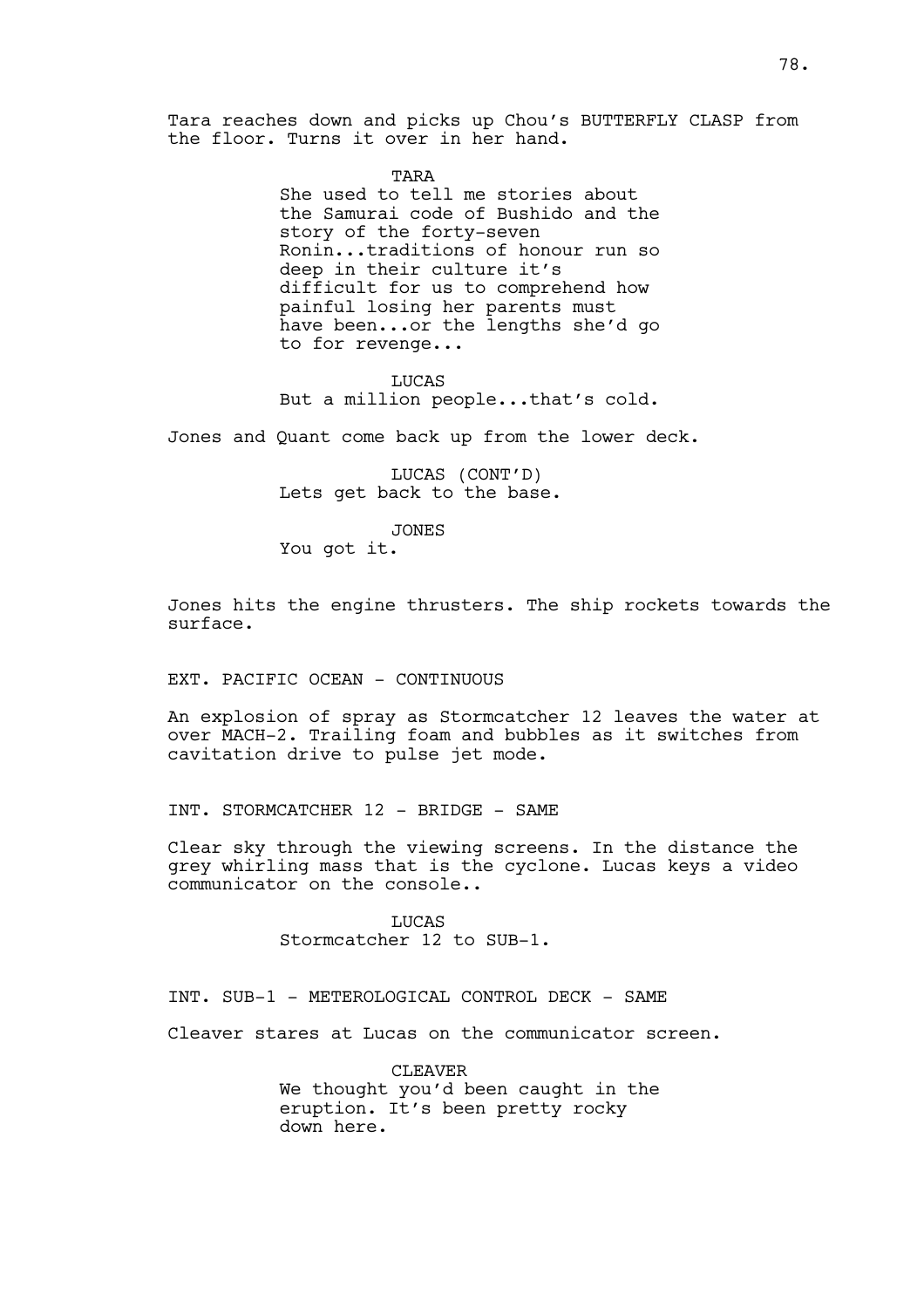LUCAS Sorry about that. We had a situation.

CLEAVER Cryo-deck temperatures are at a critical level.

LUCAS

We'll be at the cyclone within the next five minutes. Is there anything else you can do?

CLEAVER If I was a religious man I'd pray. Hell I'll be doing that anyway.

LUCAS

Copy that.

JONES We're coming up on it now Captain.

EXT. PACIFIC OCEAN - CONTINUOUS

Stormcatcher 12 hangs like a bug in front of the grey outer wall of the cyclone. David and Goliath.

INT. STORMCATCHER 12 - BRIDGE - SAME

Every screen on the ship is full of CYCLONE. Visual. Thermal and electromagnetic readings.

> LUCAS Estimated ETA of her ugly sister?

Tara's shoulder is now bandaged. She studies a wide range radar. The other cyclone's projected path is estimated. Simulated plots are run. The monster cyclone's collision site fills the screens.

**TARA** 

She's peaking at around three hundred and seventy five miles an hour...

JONES Jesus! She does not want to miss the ball.

TARA Unless we can break up the party they'll merge in approximately fifteen minutes.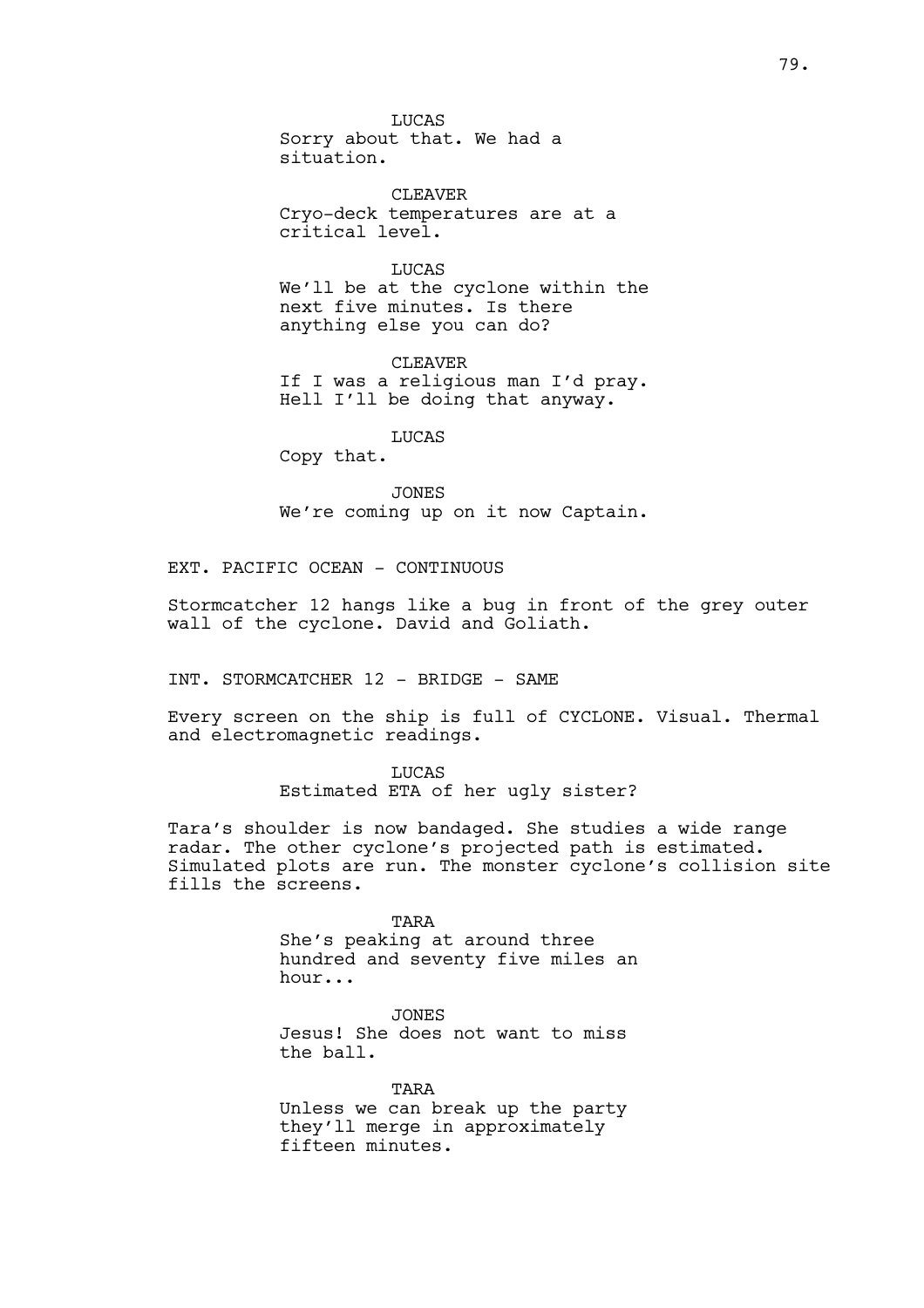(To Tara) Ready the Disulphide missiles. Quant, give me a lock on the maximum thermal energy of that mother...

Tara readies the missiles to launch. Quant flips up a thermal display of the Cyclone's inner heat range -- zones in on the highest temperature. The area of the cyclones maximum energy.

> QUANT Target locked.

Tara has four winking icons flashing. MISSILES ARMED.

TARA Ready to fire.

### LUCAS

Jonesy?

Jones flicks a switch. Johnny Cash's "Any Old Wind That Blows." pours from the speakers.

> JONES I'll put you right in her belly, give her some serious heartburn.

Everybody straps in. Lucas nods to Jones. He slides the throttles to max as --

EXT. PACIFIC OCEAN - CONTINUOUS

Stormcatcher 12 hurtles towards the wall of the Cyclone. MISSILES fly ahead of it into the heart of the storm.

Beams of steely blue LASER flicker from the Stormcatcher. Stab at the power base of the storm.

THE CYCLONE

HOWLS like a wounded beast.

Sucks up a million gallons of water from the ocean beneath -- Widens its foot print by miles in the blink of an eye.

INT. STORMCATCHER 12 - BRIDGE

Almost on top of the Cyclone -- BLAM!

They're swallowed up by blackness.

The ship tossed around like a feather in the wind.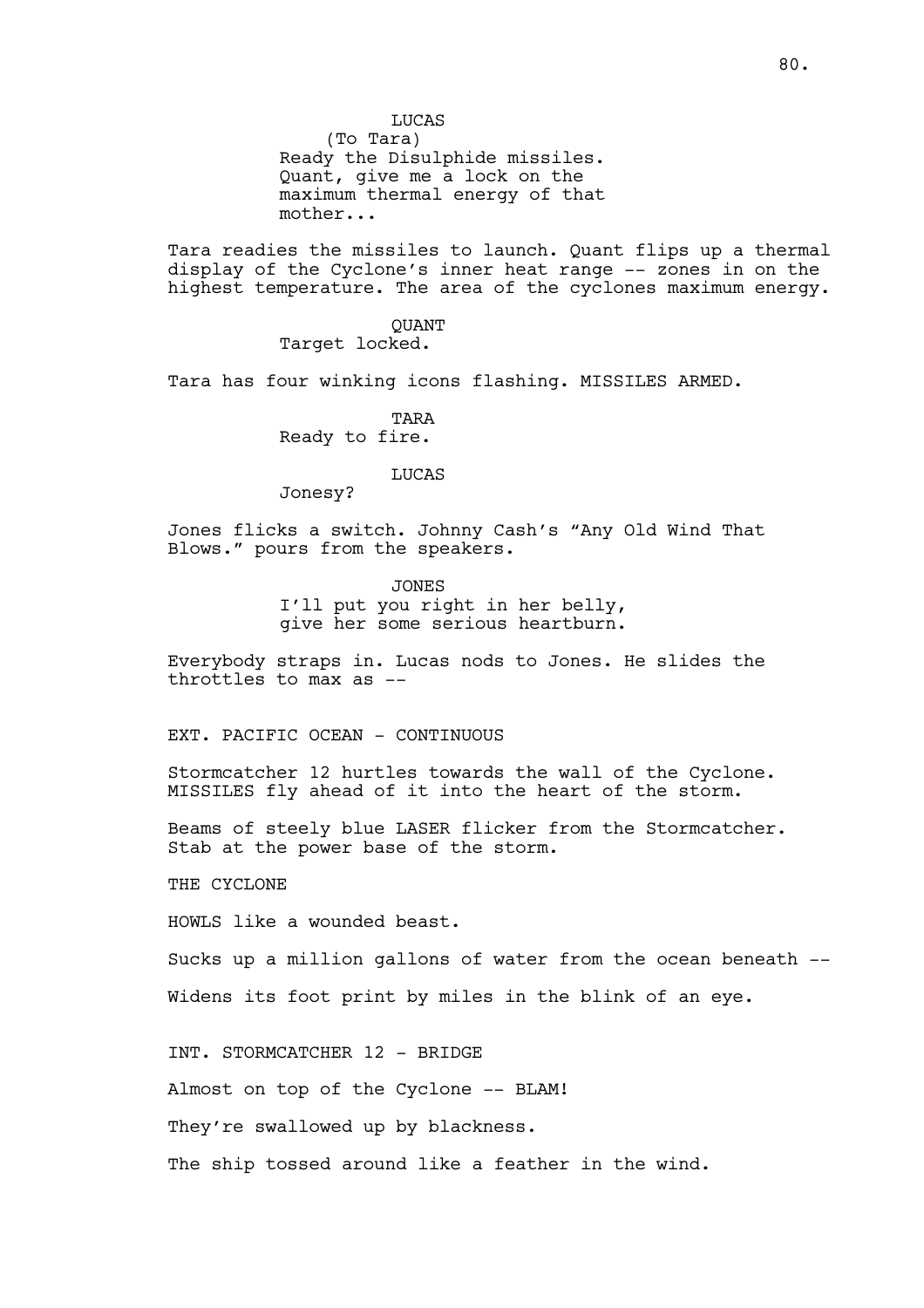JONES She does not like that.

Tara stares at the screens. A vast mass of red growing larger at an impossible rate.

> TARA The central core...it's getting larger. We're not slowing it down.

**OUANT** It's taking the heat from the laser.

LUCAS Cut the laser.

Tara switches the laser off.

CAT How's that possible...it's like...

She trails off. Shutting the impossible thought down.

TARA It's intelligent?

JONES We're almost at the Eye wall.

Lucas nods. Working out a new game plan.

LUCAS We get into the inner core, hit the Eyewall with everything we've got...from inside the eye.

Everyone shares a look. It's either genius or the worst idea they've ever heard. Cat's the first to blink.

> **CAT** How do we get out of the eye...I mean if it doesn't work?

They all look at him. Glad someone else asked the question.

**LUCAS** We use the force of the storm and our pulse engines to flip us out.

**CAT** It's already used the heat from our lasers to increase its power...what if it drains the energy from our pulse engines?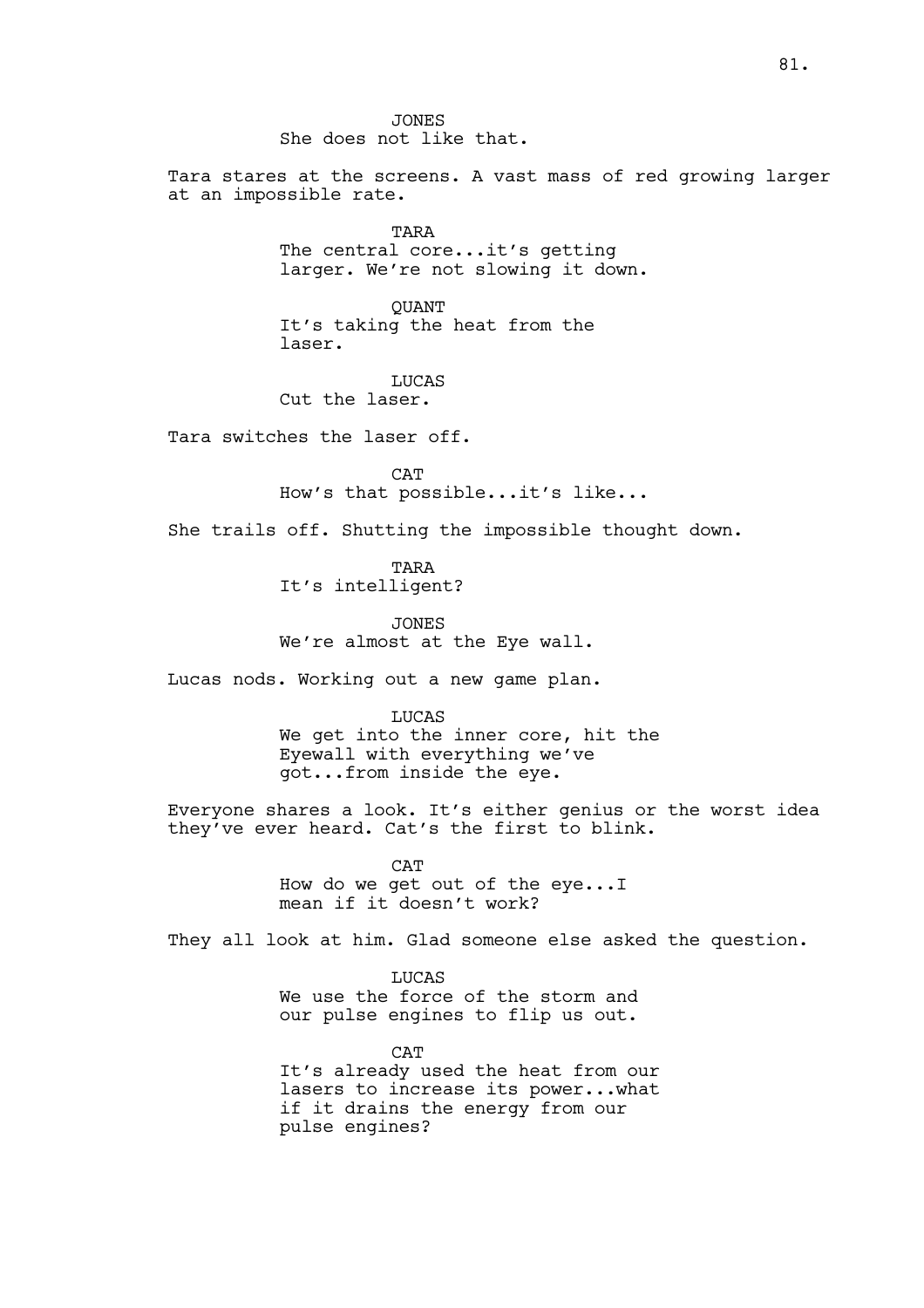TARA We'd be at the mercy of the cyclone's updraft...

The ship suddenly stops shuddering. An eerie silence. Just the muted roar of the engines through the hull.

### EXT. CYCLONE - THE EYE

A blood red funnel of whirling dust surrounds a five mile zone of still air.

INT. STORMCATCHER 12 - BRIDGE

The computer screens start to flicker -- wink out.

Every single electronic device starts to shut down --

Until finally.

#### THE ENGINES DIE!

JONES

Crap!

The ship heels over. Drawn to the Eyewall by the massive centrifugal force.

Only the old fashioned INSTRUMENTS still work.

CAT It's shut down everything.

TARA This thing has the power of a hundred nuclear bombs...generating an electromagnetic pulse is child's play.

JONES Will everybody stop talking about this thing as if it was a person.

**OUANT** If we can get any sort of power we can use it along with the cyclones centrifugal force to throw us clear.

**LUCAS** Cat? Is there any way to get the pulse engines working again.

They share a look. A spark of something we haven't seen before. Cat comes over to the control desk. This is the closest they've been without her pointing a camera at him.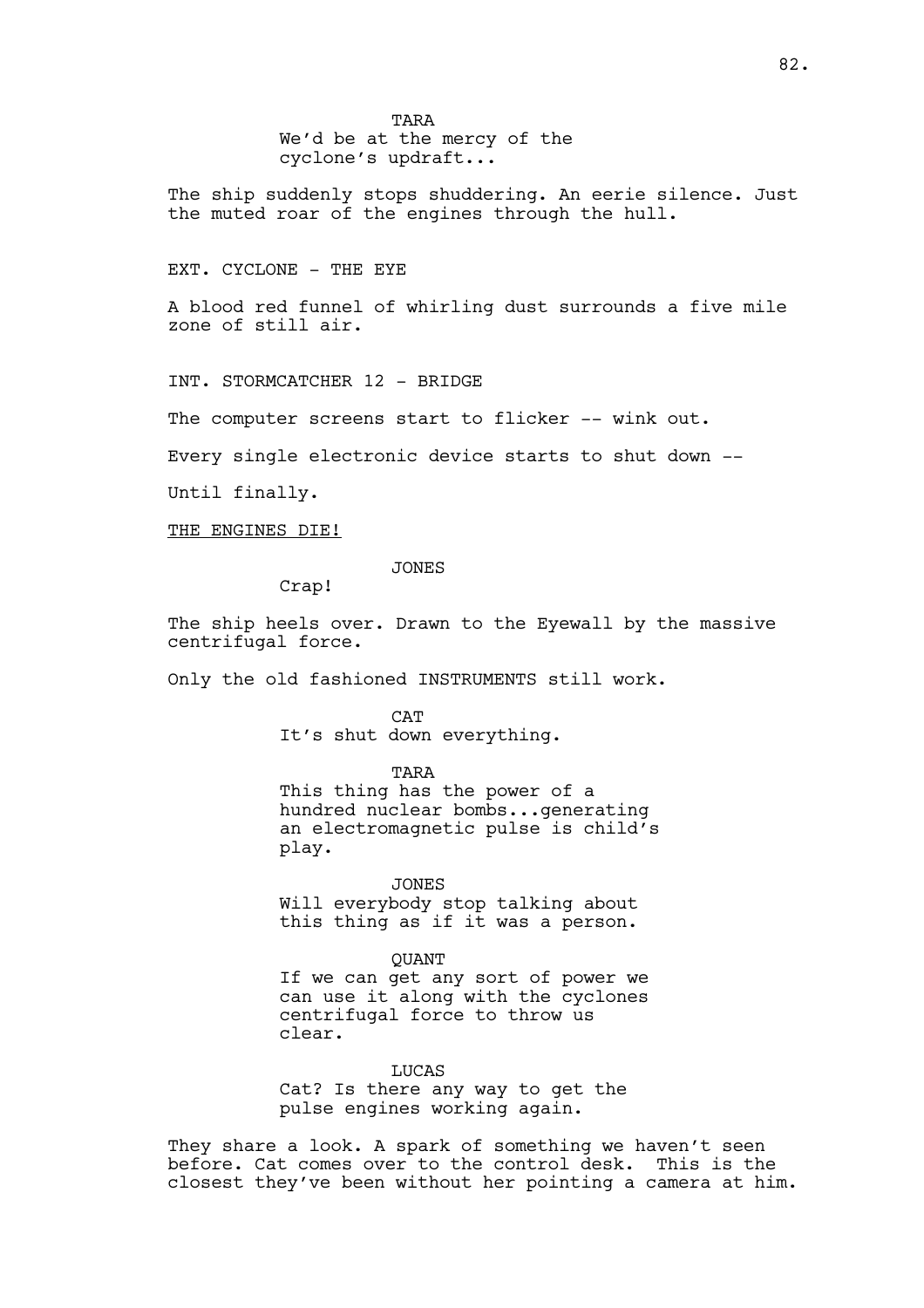**CAT** The pulse engines use gas turbines to spin the magnetic core up to speed before they fire.

A glimmer of hope.

**LUCAS** Like an old fashioned jet engine?

Cat reaches for a pad. Starts to scribble figures.

CAT There's enough gas to fire the engines for a few minutes...kick start the pulse system.

**LUCAS** We'll have to manually switch the fuel valves on the engines.

CAT (smiling)

Better get your tool.

And with that she's running to the metal steps leading down to the lower deck. Lucas grabs a tool roll from a drawer. Hurries off after Cat. Tara and Jones exchange a look.

> TARA Remember that engineer, worked the dry dock...large hands?

Jones nods.

JONES Used to hate the thin girl in the loading bay.

TARA Yeah. You could cut the atmosphere with a laser drill whenever they were together. (beat) Been married a couple of years now.

And off her knowing look.

INT. STORMCATCHER 12 - LOWER DECK - NOW

Cat already has the top plate off one of the sleek metal cowlings set into the floor of the lower level. She tosses a wrench to Lucas.

> CAT You get the other cowling off I'll reroute the valves.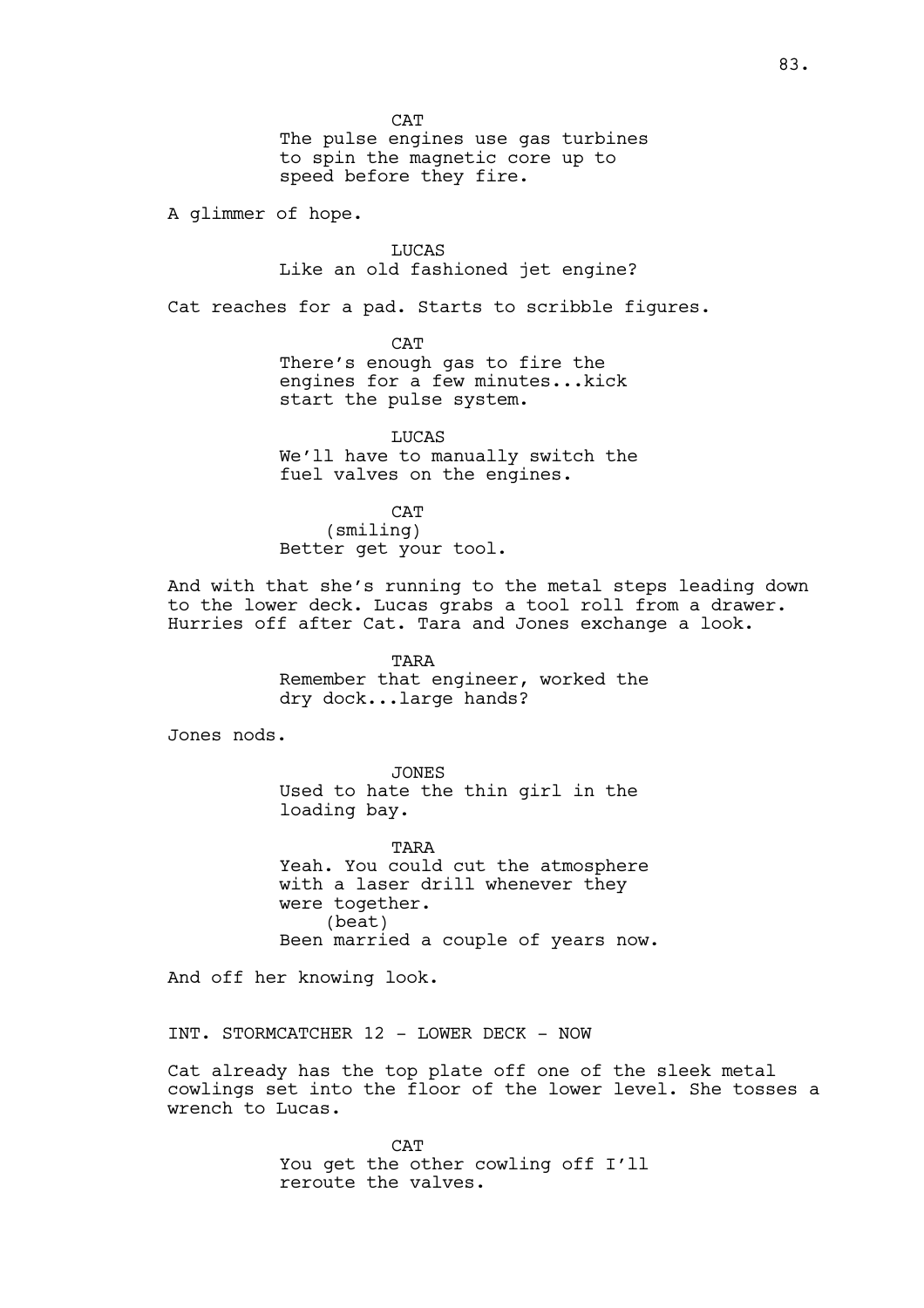Lucas works the wrench. BRRRRUUUP! BRRRRUUUP! BRRRRUUUP! He has the cowling off in seconds. An engineer at heart.

# LUCAS

I got it.

He reaches in and twists some taps. Re-routes the valves. Seals the cowling. Hands the wrench back to Cat. BRRRRUUP! BRRRRUUUP! BRRRRUUUP! Like a matched pair of pit mechanics.

They share another look. Start to climb up the stairs when --

BLAM!

Something massive smashes along side the hull. The ship lurches. Throws them both off balance.

Lucas spins. Catches Cat before she can plunge down the slippery metal stairway. She nods a thank you. Gives him another of those looks.

And then they're back on the--

INT. STORMCATCHER 12 - BRIDGE

They strap themselves in. Cat smiles at Lucas. Jones catches the look, shakes his head. Focuses on the job in hand.

> **CAT** On my mark you hit the spark.

Cat works a pump handle. Builds up pressure in the fuel lines. Holds onto a lever. Shoots a look at Jones.

> CAT (CONT'D) On three. One, Two, THREE.

She slams the fuel flow lever wide open. Jones rotates a steel flange -- spins it around. CLICK! CLICK! CLICK!

There's a ROAR from beneath the ship.

JONES Number one is alight. Where's number two?

He works the spark generator. KABOOM! The second one ignites.

**LUCAS** Go to full power. Follow the direction of the cyclone...

Cat scribbles calculations.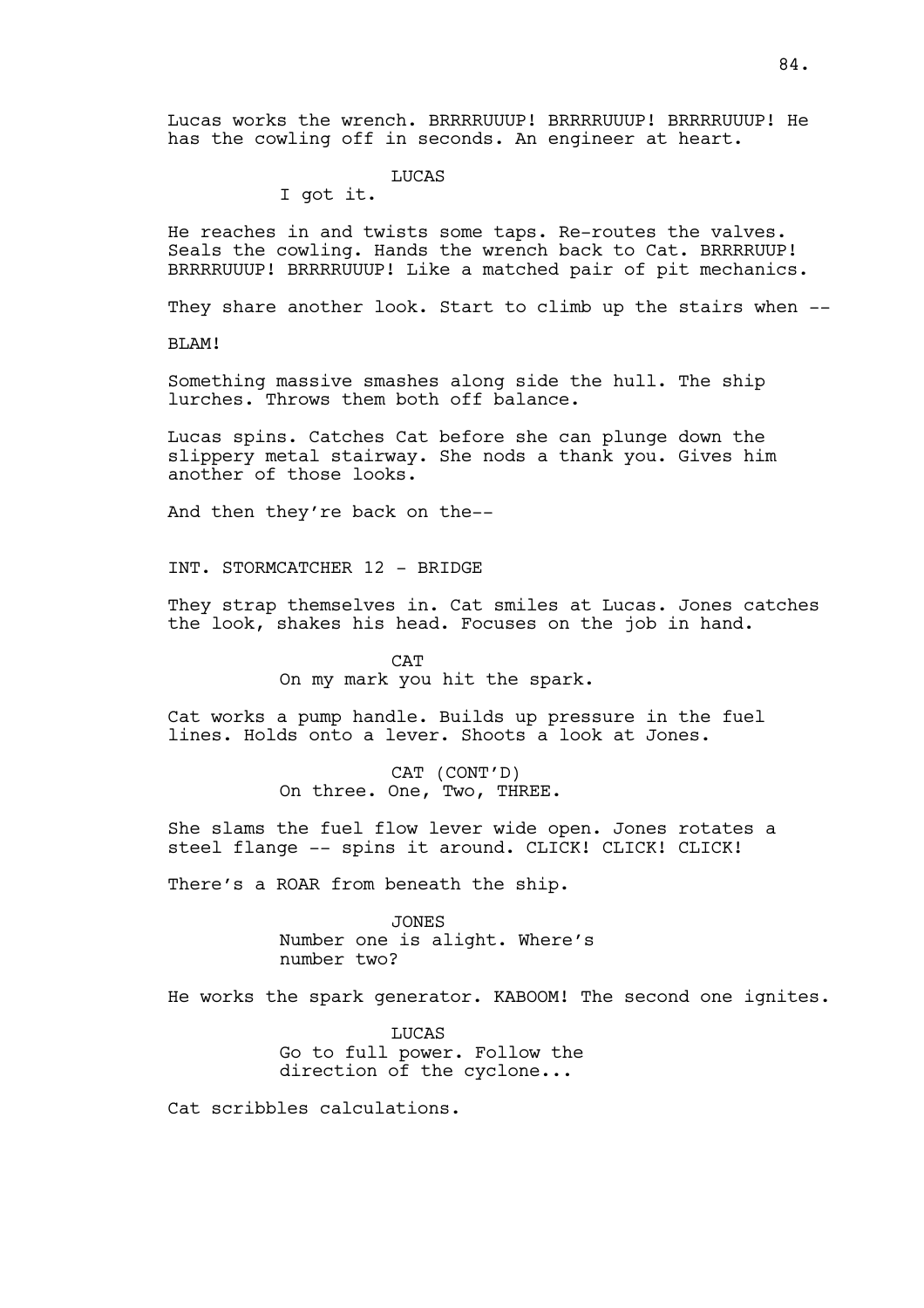We're going to need to achieve twice the speed of the cyclone to break through the eyewall.

Jones looks at an Anemometer, an old brass and wood Victorian wind speed measuring device. The needle is bent against the end stop at 100MPH.

> JONES Well it's over 100 miles an hour that's for sure.

He pushes the fuel levers wide open. The ship surges forwards.

EXT. CYCLONE - EYEWALL - CONTINUOUS

Stormcatcher-12 accelerates round the EYEWALL. Surrounded by whirling debris. Water spumes and lightning.

INT. STORMCATCHER 12 - BRIDGE

The ship vibrates with the power of the turbines. Only the view through the observation window to guide them and a vintage altimeter to show their height above the ground.

> JONES We keep this up the engines are going to rip the tail off...

> LUCAS Stand by to bring her up...once we've cleared the top of the eyewall we'll cut loose.

Jones stares at the murky view through the window. A glimpse of clear air above the blood red eyewall -- something to aim for. He takes a chance.

> JONES There's a gap up ahead.

> > LUCAS

Take it.

Jones pulls the stick back. The window goes dark as they climb the eyewall --

JONES

C'mon...

BANG!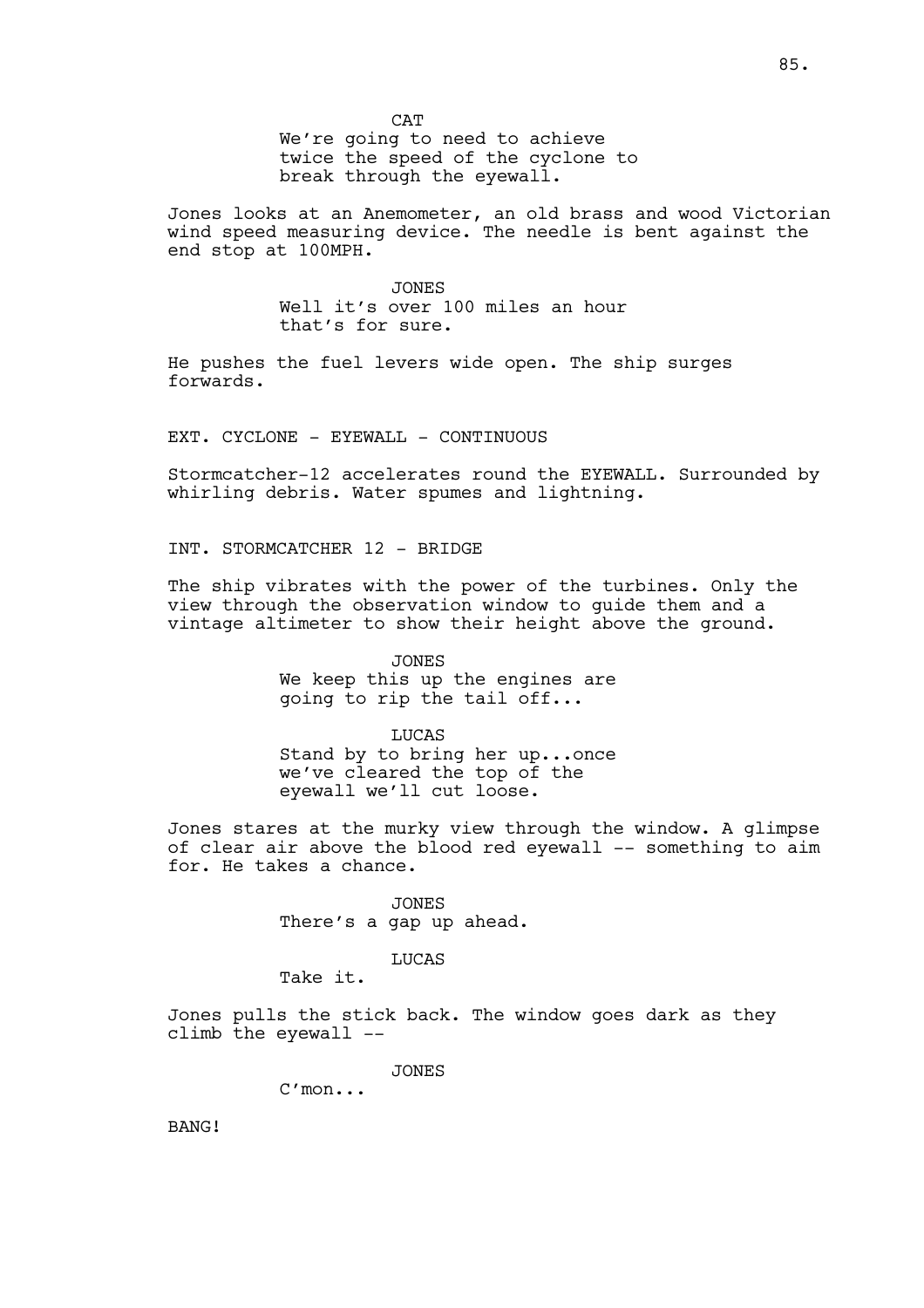86.

Something obliterates their view through the window. The ship ploughs through it. Debris clings to the glass. STRAW! A glimpse of wood and metal and they're through.

> CAT Was that a barn?

And then THE ENGINES STOP.

JONES We're out of fuel.

They plummet down the face of the eyewall. Twist and turn as hurricane force winds tear at the fuselage.

> **CAT** Once we're clear of the electromagnetic field we'll have the pulse engines back up.

JONES Not without fuel to kick start them.

Jones looks at the Altimeter. They're falling fast.

Lucas stares the HYGROMETER. A device that measures the moisture content of the atmosphere outside. Something triggers in his mind. He taps the Hygrometer -- it reads 20%.

> LUCAS Where's the maximum moisture content in the cyclone?

> > QUANT

Near the base.

LUCAS (to Cat) How much water do we need through the cavitation vanes to generate thrust?

Cat does some calculations.

CAT Around fifty percent.

Lucas looks at the Hygrometer. It's up to 30%. Jones battles to trim the craft. Without hydraulic assistance it requires all of his formidable strength.

JONES

C'mon...

CAT We're at forty percent.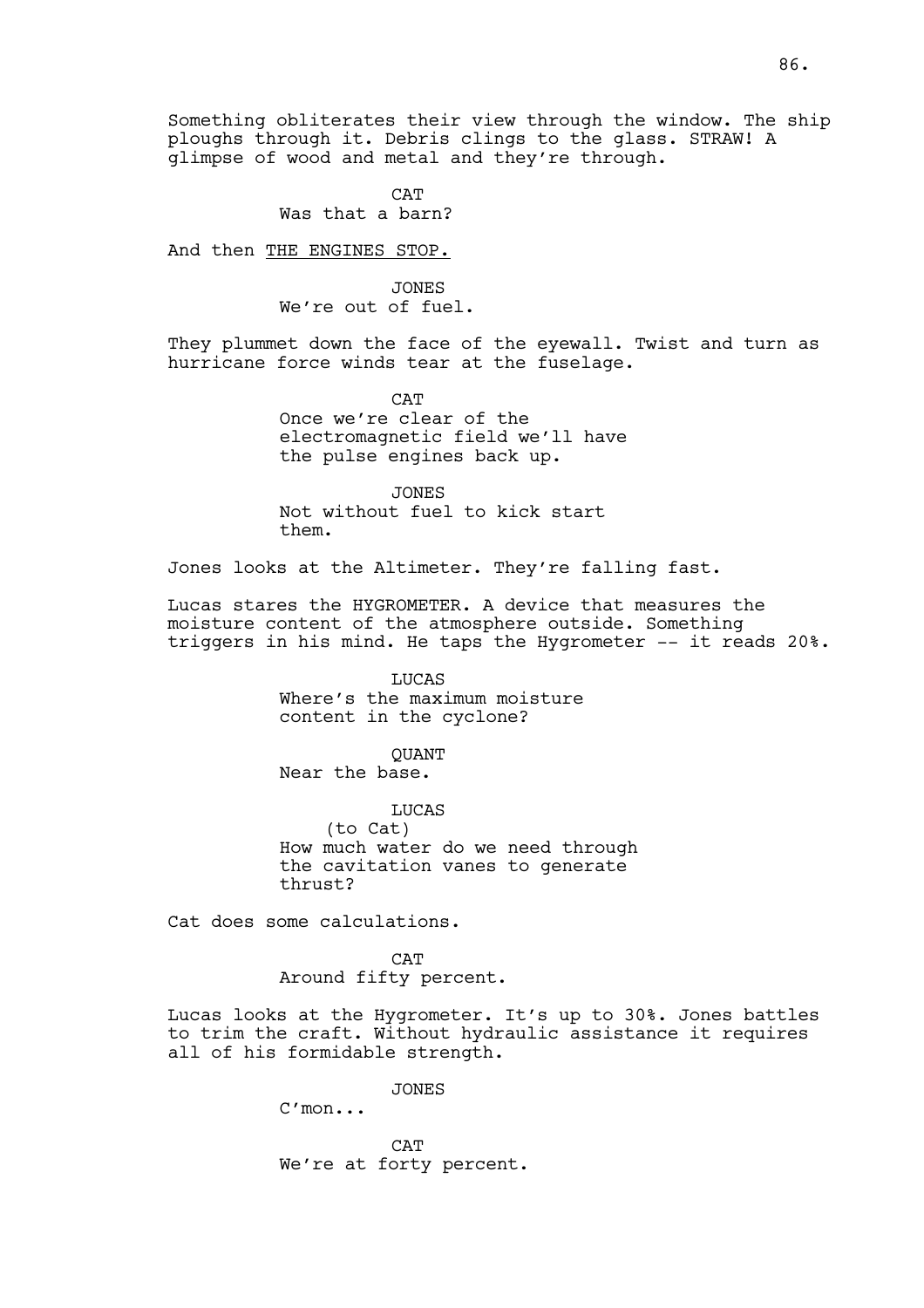TARA We're only a thousand feet above sea level.

CAT Forty-five percent...

TARA Five hundred feet!

**CAT** Fifty-percent!

LUCAS Open the ports.

Jones slams two levers down. Opens the entry tubes on the outside of the ship.

Water streams through the cavitation tubes.

The ENGINES roar into life.

The ship levels out and --

EXT. CYCLONE - DAY

BURSTS out of the side of the Cyclone.

INT. STORMCATCHER 12 - BRIDGE

ALL THE INSTRUMENTS COME BACK ON

Monitors light up.

Jones switches to PULSE ENGINES.

Yanks the control yoke back as --

EXT. CYCLONE - SEA LEVEL

Stormcatcher 12 crests the surface of the ocean.

Levels out and climbs upwards.

Rockets towards the SECONDARY CYCLONE.

INT. STORMCATCHER 12 - BRIDGE - CONTINUOUS Through the advance radar the secondary -- CYCLONE.

It's getting closer.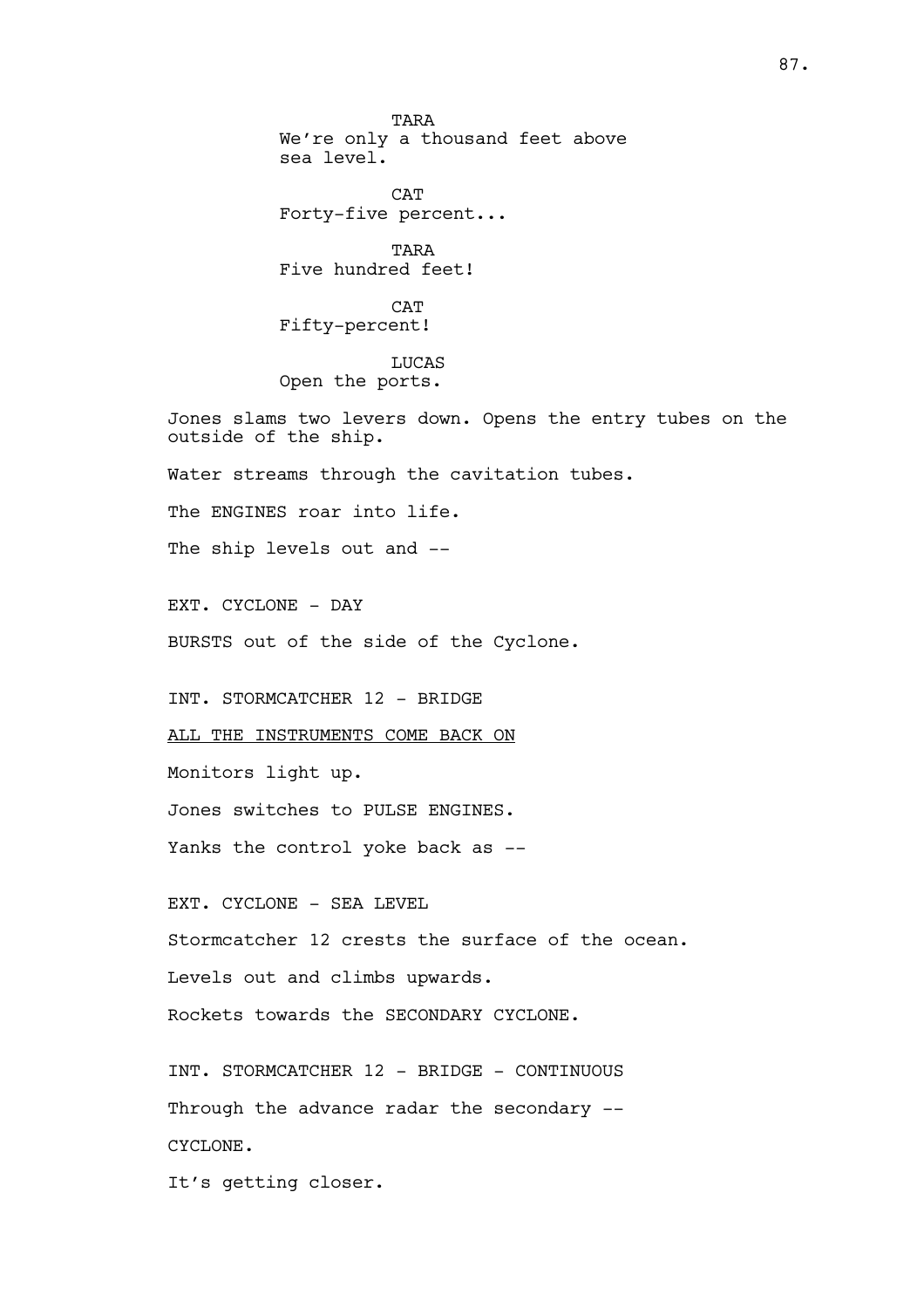LUCAS Hit it with the laser...

Tara fires up the laser. The power readout climbs to 100%. She uses the thermal radar to pinpoint the cyclones HOT SPOT.

# TARA

Firing.

She sends bursts of laser light punching into its thermal centre. Destabilizing its structure -- the energy levels in the storm start to drop.

> TARA (CONT'D) We're hurting it.

LUCAS Load two more Disulphide missiles.

Quant darts off to load up the missiles.

EXT. SUB-1 - ESCANABA TROUGH - MENDOCINO FRACTURE ZONE - SAME

Volcanic thermal vents bubble. Crabs scurry across from the shaking seabed.

The ocean floor CRACKS -- shaken by seismic waves. The seabed shudders and starts to --

 $RISE$   $--$ 

INT. SUB-1 - METEROLOGICAL CONTROL DECK

Commander Morneau and Cleaver overlook the control centre as ENGINEERS and ANALYSTS monitor the approaching Cyclones.

The base SHUDDERS.

Alarms BLARE. Everybody hangs on to something. Cleaver looks at Cameron.

> CLEAVER What's happening?

Cameron turns to him.

### CAMERON

It's rising.

The Commander nods grimly. Ready to make the hardest decision of his life.

> COMMANDER MORNEAU The temperature?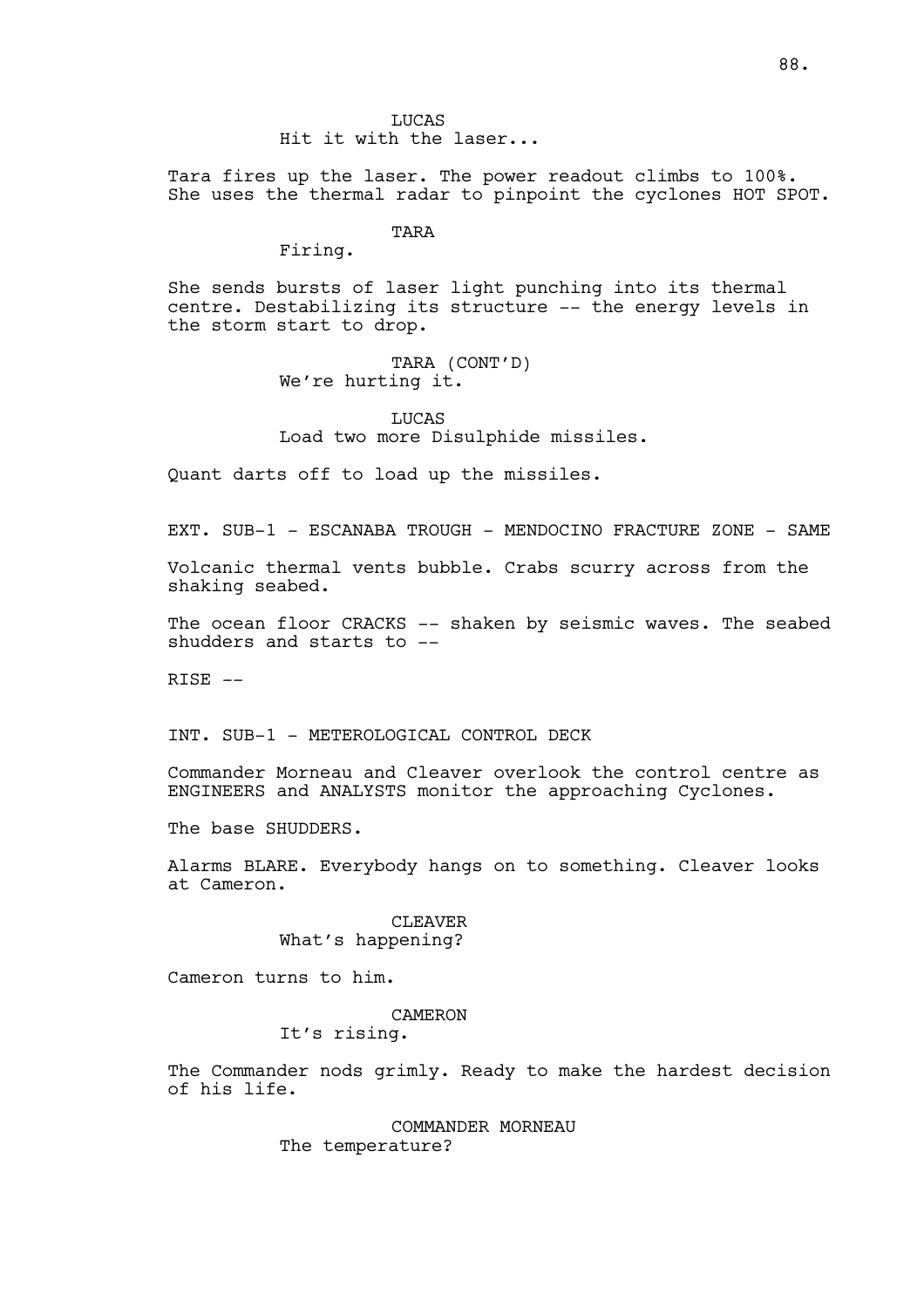Cameron shakes his head. Points to an underwater camera view from outside the base.

> CAMERON No, not the temperature...the Base!

Off the Commander's shell shocked face.

# EXT. PACIFIC OCEAN - SAME

Stormcatcher - 12 hangs between the two Cyclones. Pours laser fire into the base of both of them. They keep on moving. Headed towards each other -- UNSTOPPABLE.

INT. STORMCATCHER 12 - BRIDGE

The crew stare at the twin towers of malignant force spinning towards them. Tara works the laser -- tries to destabilise the Cyclones. Quant appears on the bridge.

> QUANT Missiles are primed.

He looks out the window.

QUANT (CONT'D) Jeez! How fast are they moving?

TARA

Too fast, if the missiles don't stop them they'll combine. They'll be too big for us to stop.

QUANT We don't have enough missiles to take them both down.

They all look to Lucas.

LUCAS What's their energy readout?

Tara punches up some readings.

TARA Ugly sister is nearly twice the power of the primary.

**LUCAS** Okay. Keep the laser on the primary and let her sister have both the missiles.

Tara swings the laser to focus on the primary cyclone. Pours fire into the base of the storm. Quant goes over to the missile control section.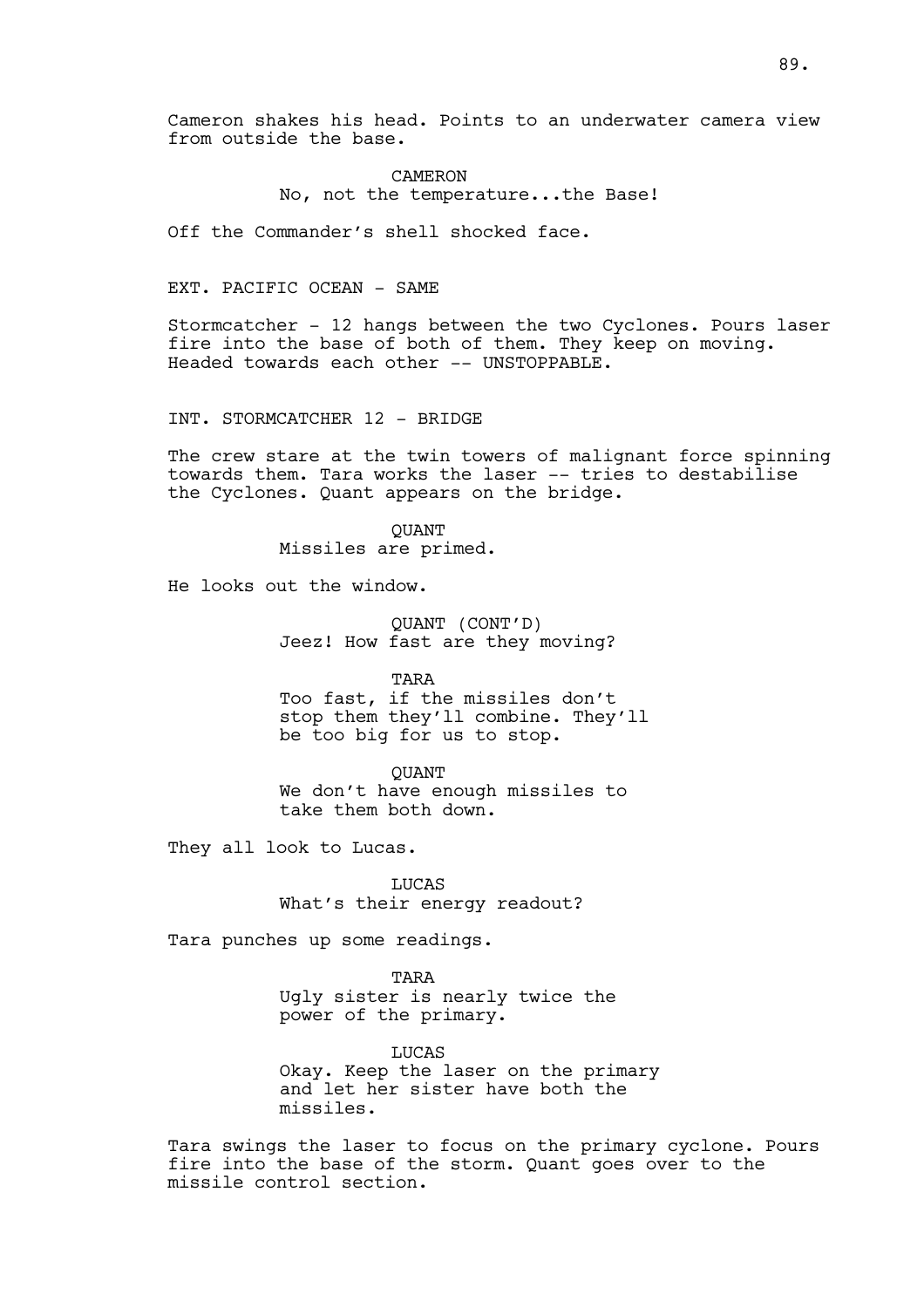QUANT Missiles primed and locked on.

Lucas nods. Quant flicks the switches into armed state. Hits both of the launch buttons.

The missiles streak from the ship towards the primary cyclone. Are swallowed up by the whirling clouds.

# QUANT (CONT'D)

Direct hit.

Lucas looks at Tara as she works the laser.

LUCAS

Any change.

Quant looks at the readings. Throws up a HOLO display of the thermals. Percentages flicker alongside the display.

> **OUANT** Power's down twenty percent.

The percentage readings drop like a stone. The Primary Cyclone seems to stumble. The clouds whirl apart -- water vapour and clouds fall away -- tons of debris smash into the ocean's surface.

The PRIMARY CYCLONE DIES.

The crew cheer. But Jones doesn't join in. Because he's seen something through the observation window.

The secondary cyclone now has TWO THUNDERHEADS!

JONES Holy crap! How many butterflies do they have in Japan!

The rest of them stare in disbelief.

LUCAS Tell me that's not happening.

Tara shakes her head. Cat films it.

TARA It's like a Hydra...we cut off one head and another one takes its place.

**JONES** 

Now what?

Lucas stares at the twin headed monster. As if he can read its mind.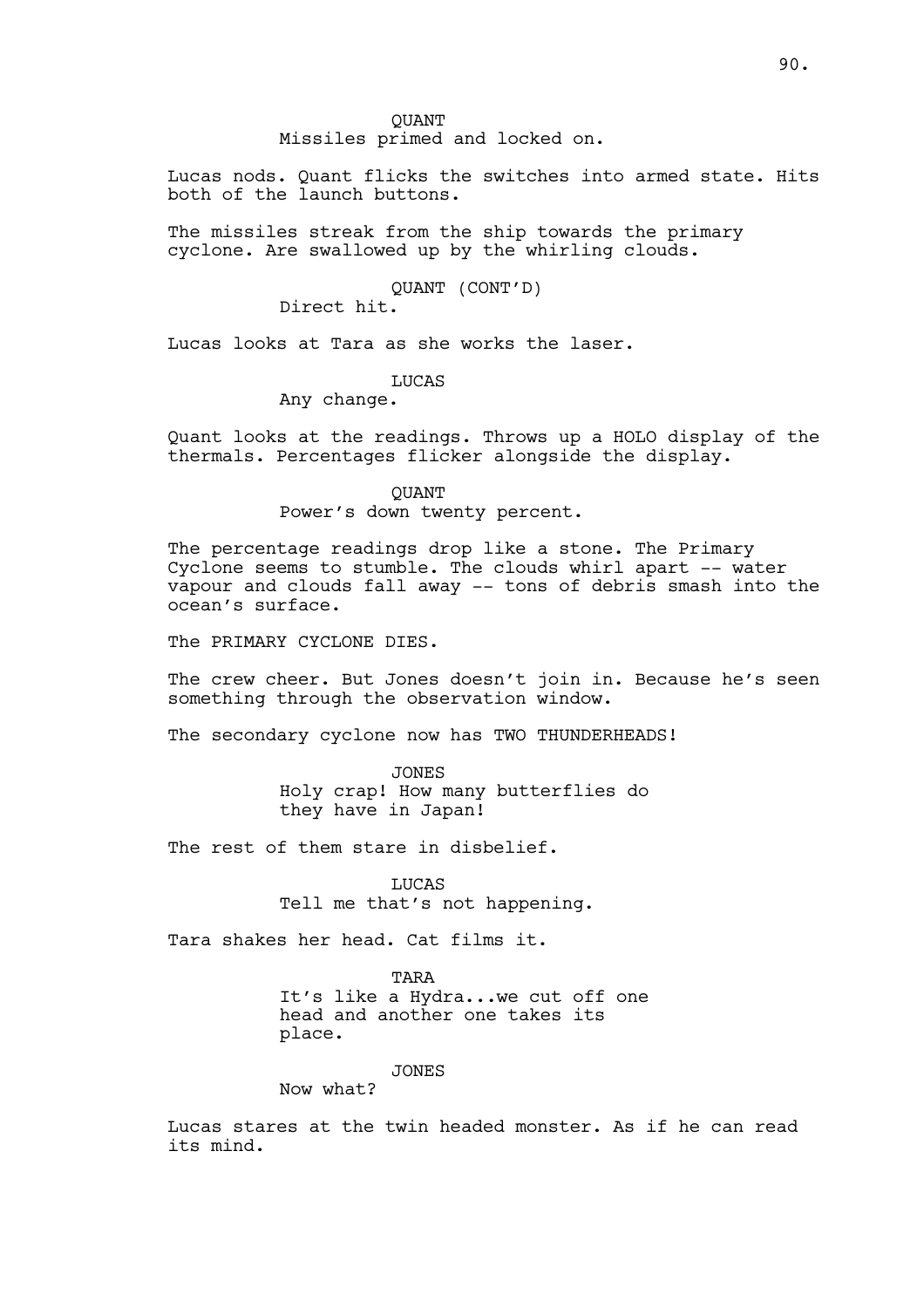LUCAS There's only one way we can bring them down.

They all look at him.

JONES

How?

LUCAS From inside.

INT. SUB-1 - METEROLOGICAL CONTROL DECK

All hell breaks loose.

INT. CRYO-DECK - CONTINUOUS

Alarms SCREAM. Vapour HISSES. While in a --

POD

The Plexiglas faceplate MISTS.

A MOUTH SCREAMING

Around the CRYO-DECK the scene repeats itself a thousand times.

PODS flip open. Triggered by the rising temperature. Pale hands claw their way out of the steel coffins they've existed in for so long.

Translucent skinned faces STARE. BEWILDERED. Years of blankness replaced by movement and noise.

A WOMEN. On her knees sobs.

A MAN. Screams. Pulls at his hair. Whirls round at every sound.

The whole deck shudders.

People start to panic.

Stagger around. Zombies back from the dead.

INT. SUB-1 - METEROLOGICAL CONTROL CENTRE - SAME

Commander Morneau stares at the chaos. Conflicted. Picks up a communicator.

> COMMANDER MORNEAU Cleaver. Call the guards.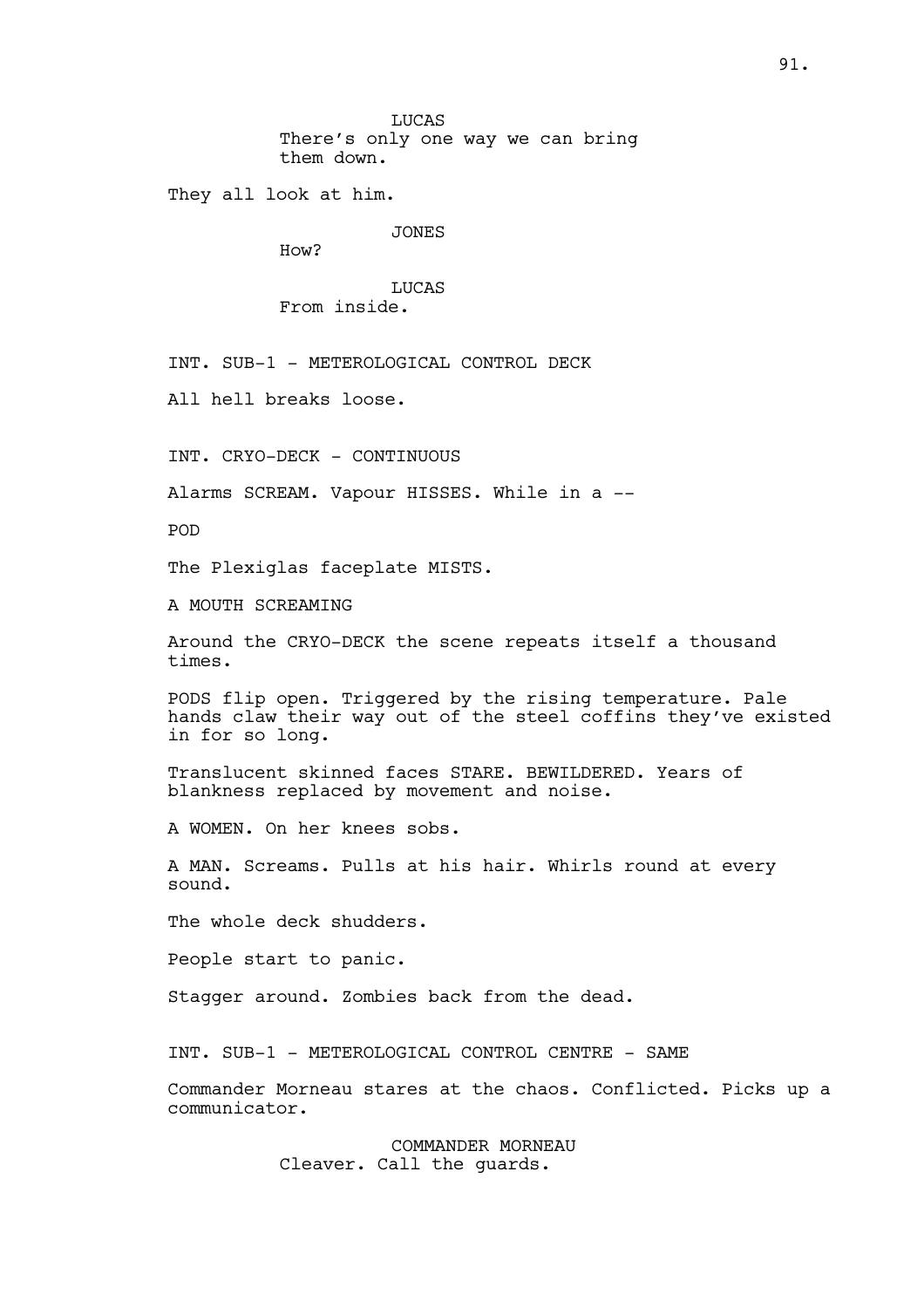INT. GUARD QUARTERS - CONTINUOUS

A pack of thirty guards, kevlared up, armed with compact weapons. Sit waiting. Their leader. ORSON FLEET (30s) looks like he might have been gym toned once, in a different life.

The men look like they'd rather be doing anything else than waiting for their orders. A SQUAT GUARD raises his hand.

> SQUAT GUARD What happens if they don't get back in the pods Sir?

Orson looks at him. The way you might look at a bug.

ORSON You see that thing weighing your arm down?

The Squat Guard nods. Shuffles his feet. Drops his gaze. The terrifying reality of the task ahead hitting him hard.

The floor starts to shake. The men look at each other. What the fuck is happening!?

EXT. SUB-1 - ESCANABA TROUGH - MENDOCINO FRACTURE ZONE - SAME

The vast BASE is on the move. The rocky substrata beneath is breaking up. Something is forcing the ocean floor upwards.

A dull red glow encircles the base. The ground shakes.

EXPLOSIONS beneath the ocean floor rip across the seabed.

INT. STORMCATCHER 12 - BRIDGE

The twin thunderheads of the cyclone fill the observation screen. The Video-communicator crackles into life. Commander Morneau's face comes onto the screen. The camera is shaking.

> LUCAS What's happening there Commander?

COMMANDER MORNEAU The Cryo-pods are tripping...if more than a thousand come out we're going to start running out of oxygen.

**LUCAS** How bad are the tremors?

COMMANDER MORNEAU They're peaking around 4.5 On the Richter scale. You need to stop those cyclones...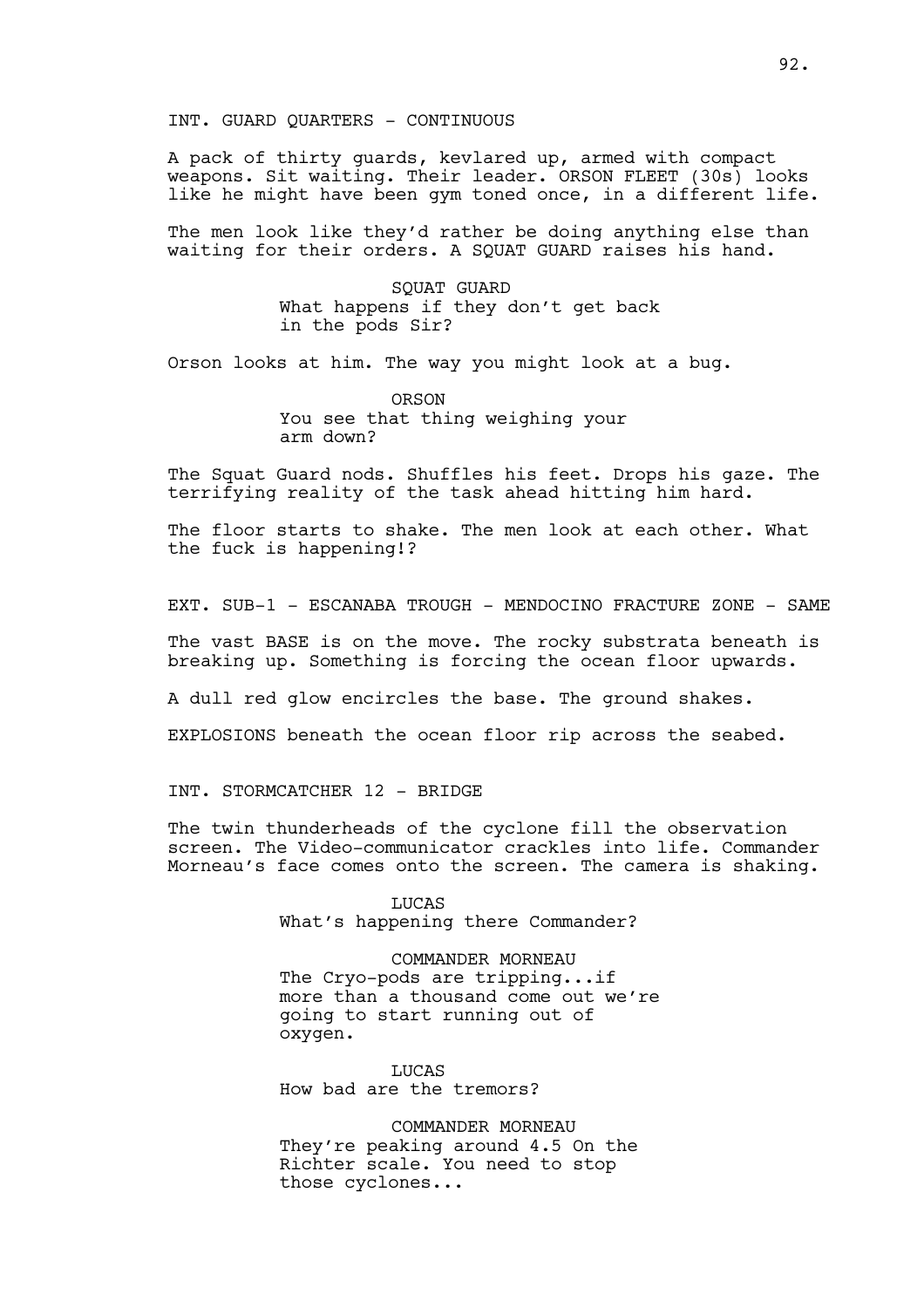TARA

What happened...?

LUCAS I don't know. But if we're going in we need to do it now.

Lucas goes over to the real time thermal HOLO display. Using his hand movements to control the computer display. Adding a simulation on top of the HOLO. Walking them through his plan.

> LUCAS (CONT'D) Okay. We go in low. Hit the base of the Cyclone with our torpedoes ...follow behind them and head into the eye. The upwards momentum will carry us into the heart of the cyclone.

A graphic of the Stormcatcher spins upwards through the heart of the twin headed cyclone.

> LUCAS (CONT'D) When we reach the storms maximum velocity we drop the Disulphide canisters and use our pulse engines to give us enough upwards momentum to punch through the top of the cyclone before the magnetic fields shut us down.

The simulation shows the Stormcatcher ship blasting through the top of one side of the cyclone.

The bombs explode below them -- robbing the cyclone engine of heat with the superconductive Disulphide particles.

The base of the twin headed cyclone collapses. Its foundations destroyed.

> JONES And what happens to the ship?

They all look to Lucas.

**LUCAS** If my father was here I would know.

Jones scans the faces. Slides his Johnny Cash CD into the battered player. "Out Among The Stars" fills the ship.

> LUCAS (CONT'D) Take us in Jonesy. (to Tara) Hit it with the torpedoes on my mark.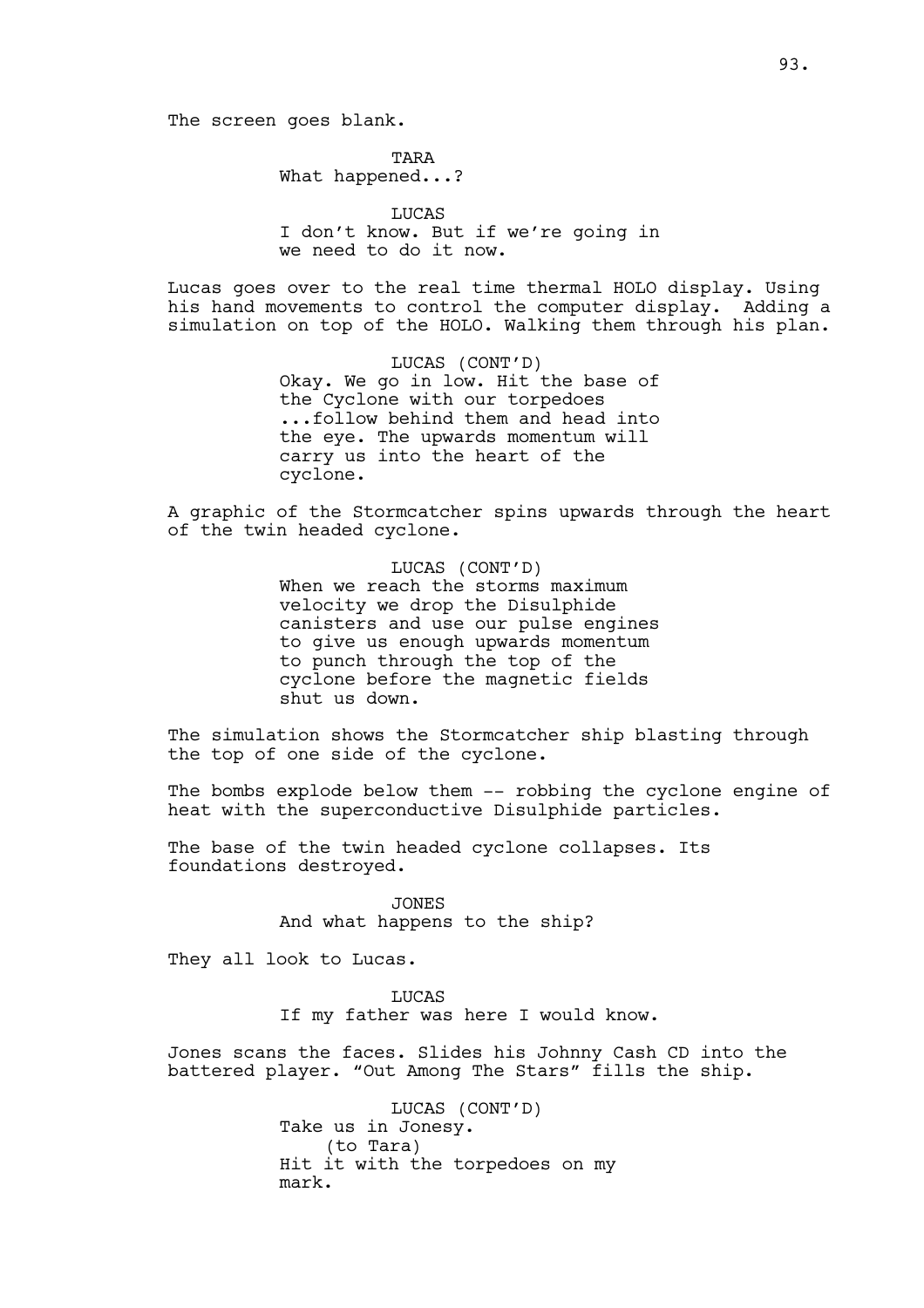Tara nods. Arms the torpedoes on her screen. Jones slams the throttles wide. They rocket towards the base of the cyclone. It fills the observation window. Then...

LUCAS (CONT'D)

Now!

Tara hits the FIRING BUTTON.

EXT. PACIFIC OCEAN - NOW

The TORPEDOES rocket into the side of the cyclones base. A pulse of light spews through the dark clouds ahead of the Stormcatcher. And then they're in --

INT. STORMCATCHER 12 - BRIDGE - CONTINUOUS

Boiling wet blackness. The ship bucks. Twists and turns. Jones fights to keep it level. The thermal readout shows them the cool colours of the cyclones inner EYE.

The craft steadies and then they're through the wall and into the dense white cloud that is the --

EYE OF THE STORM

# **LUCAS** Rotate. Max power.

Jones yanks the stick back and applies full power. The craft stands on its end -- claws upwards through the whiteness.

> LUCAS (CONT'D) (to Tara) Get ready to drop the Disulphide...

Tara flicks up some switches. Watches the displays.

LUCAS (CONT'D)

Now!

Tara hits the drop switches. As the --

EXT. STORMCATCHER 12 - CYCLONE EYE - CONTINUOUS

DISULPHIDE MISSILES

Eject from the ship. Spin through the air. ENGINES IGNITE. Tail fin stabilisers flick out. They rocket down towards the weakened base of the cyclone.

BOOM!

The CANISTERS EXPLODE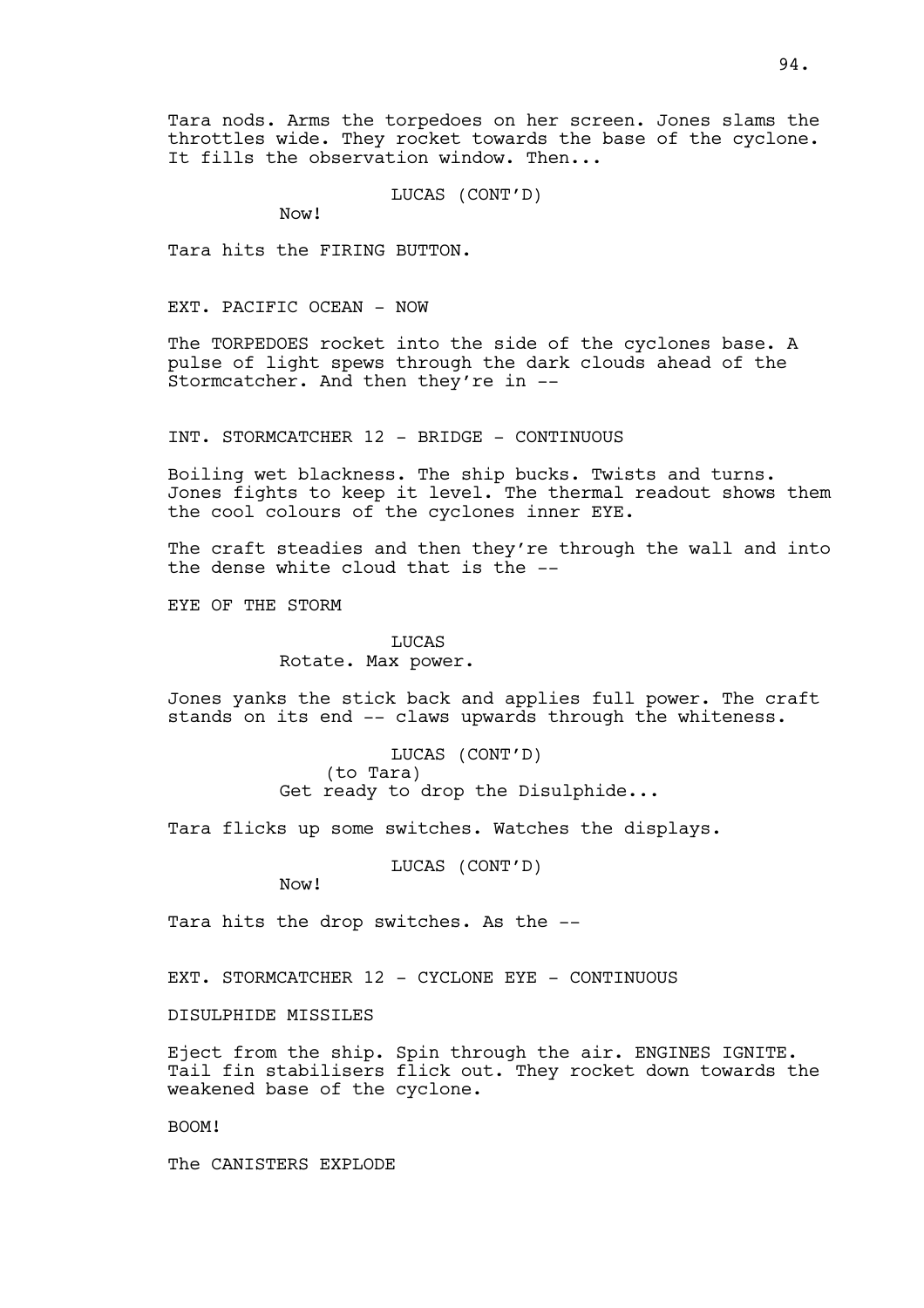Filling the air with supercooled Disulphide crystals. Sucking the heat from the supercell. Its banshee wail falters.

EXT. PACIFIC - TWIN HEADED CYCLONE - CONTINUOUS

The hydra headed monster wobbles -- buckles over to one side.

Starts to collapse from the top down.

Like a skyscraper demolition.

INT. STORMCATCHER 12 - BRIDGE - SAME

HOLO DISPLAY

The thermal energy drains from the cyclone's thermal engine.

The HOLO display shifts through the spectrum from red to blue as it falls apart.

EXT. PACIFIC - TWIN HEADED CYCLONE - CONTINUOUS

STORMCATCHER 12

Blasts upwards as the cyclone unravels below it.

The darkness falls away as the thunderhead turns to rain and lightning. And then a mile above them they glimpse --

THE RAPTURE

A cosmic tapestry of unimaginable energy.

Woven by GAMMA RAYS the most powerful form of light known to man. An intense avalanche of antimatter particles spiralling into outer space.

The ship's ENGINES DIE

Jones stares at THE RAPTURE -- Mesmerised.

JONES The hell is that?

**LUCAS** Ancient mariners called it St. Elmo's Fire. I think Woody called it...The Rapture.

**TARA** Same kind of energy put out by primordial black holes.

Cat films the glowing power above them.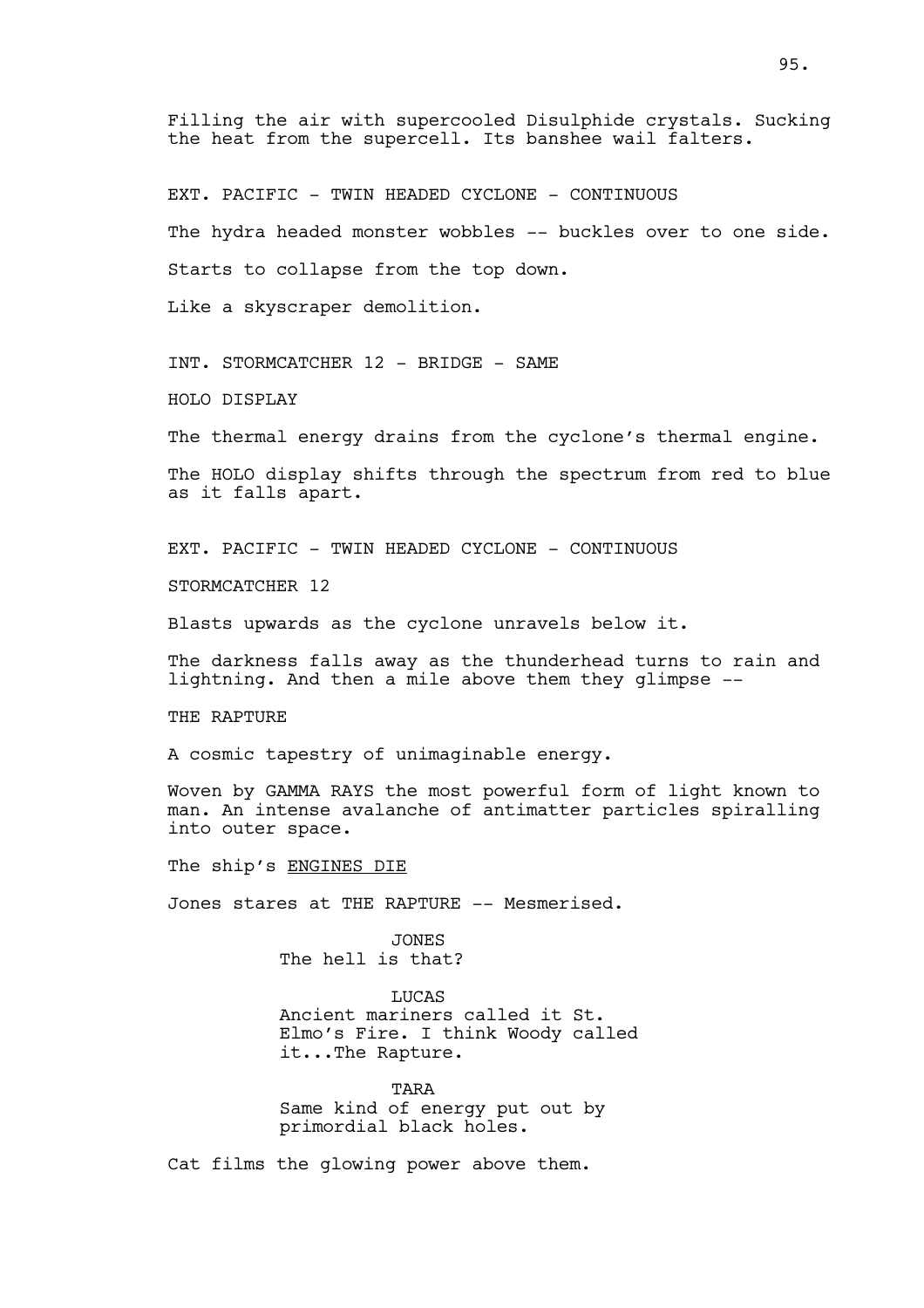**CAT** 

Awesome.

TARA Without the cyclone below us we should be dropping back down.

**OUANT** Something is pulling us up.

The craft speeds silently upwards. A brilliant white light floods the ship through the observation window -- bleaching out our frame as we go to --

INT. SUB-1 - METEROLOGICAL CONTROL DECK - SAME

Pitching and heaving. The water through the viewing window growing lighter. Motion alarms still sound.

One ALARM goes silent. Commander Morneau looks at the flashing alarm light as it flicks back to GREEN.

The temperature on the cryo-deck has dropped -- stabilised. Cameron stares at the readings.

> CAMERON That's not possible...

> > COMMANDER MORNEAU

What?

CAMERON The temperature on the cryo-deck. It's normal...

COMMANDER MORNEAU That's good. Right?

CAMERON Yes. But according to this reading...

He points to a numerical readout alongside a HOLO of the ocean floors TOPOGRAPHY. The figures heading for ZERO.

> COMMANDER MORNEAU What is that?

CAMERON Our height above sea level...

On Commander Morneau's face as a searing light floods the METEOROLOGICAL CONTROL deck -- bleaching our frame and sending us back to --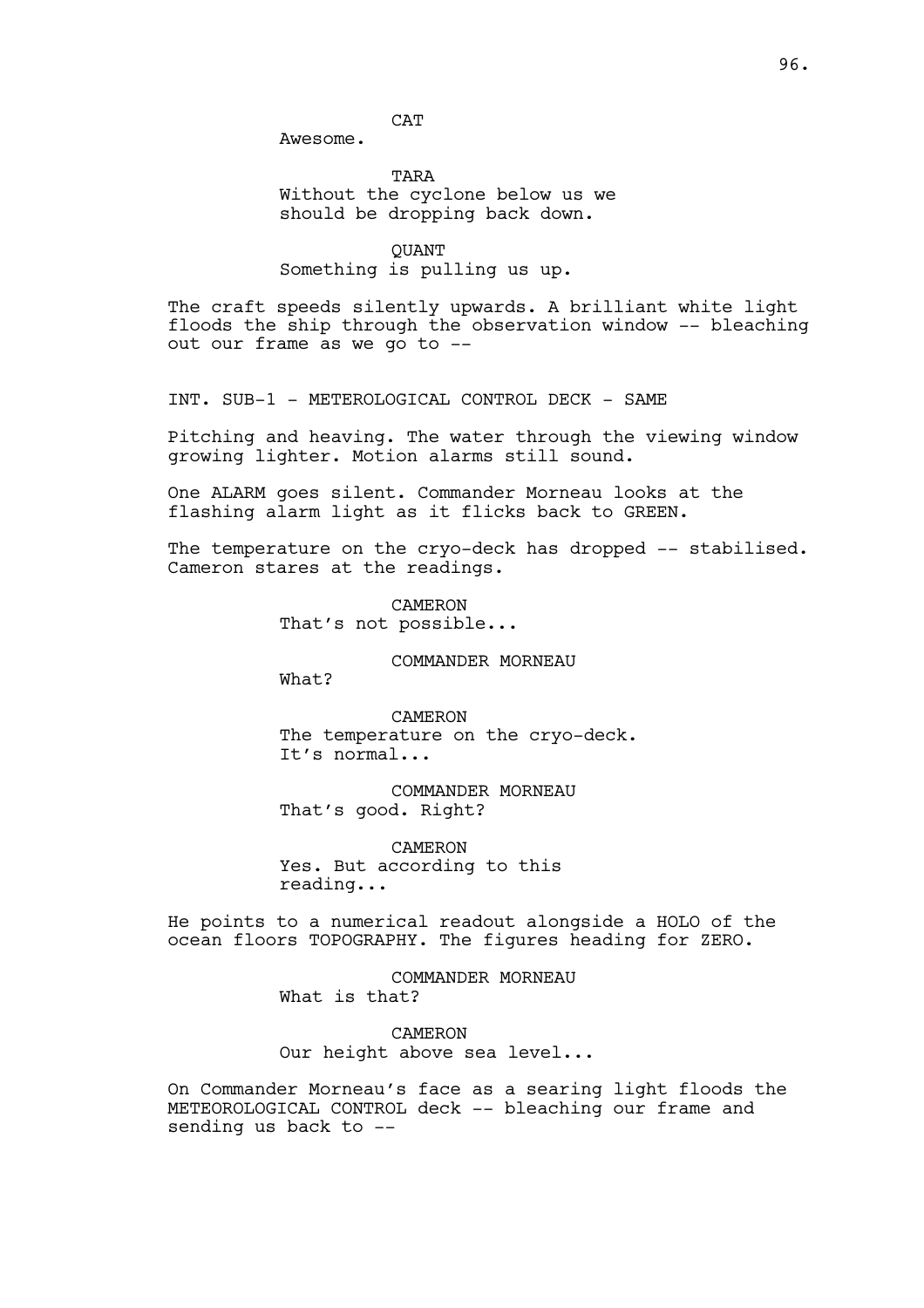INT. STORMCATCHER 12 - BRIDGE - SAME

BLINDING WHITE -- A crackling sound -- the smell of ozone and then everything changes.

Like an X-RAY.

The crew are dilineated -- so bright there aren't any shadows.

They're reaching out -- trying to hold onto anything, or anyone.

But their hands pass through solid objects.

BLACKNESS

A ringing sound. Metallic tinnitus. And then --

STARS illuminate the BLACKNESS like a switch has been pulled.

EXT. SPACE ABOVE EARTH.

But it's not empty. Hanging in the inky blackness are twelve familiar objects.

STORMCATCHERS

Stormcatcher 12 sits nearest to us. Behind them the vastness of space dwarfs a piece of our planet measuring over fifty square miles. The wrecked city of --

SAN FRANCISCO

Hanging in space. The Stormcatcher ships float in front of it.

INT. STORMCATCHER 12 - BRIDGE

The crew feel their bodies. Frightened to check the solidarity of flesh that moments ago was transparent and without form.

> JONES What just happened?

**CAT** I have no idea, but I damn well hope I caught it on film.

They stare out of the observation window. Lucas stares at one Stormcatcher in particular. STORMCATCHER 1 -- His fathers ship. STORMCATCHER 13 floats nearby.

Lucas looks across the gulf of space at the ghostly ships. Not daring to hope. He goes over to the control desk.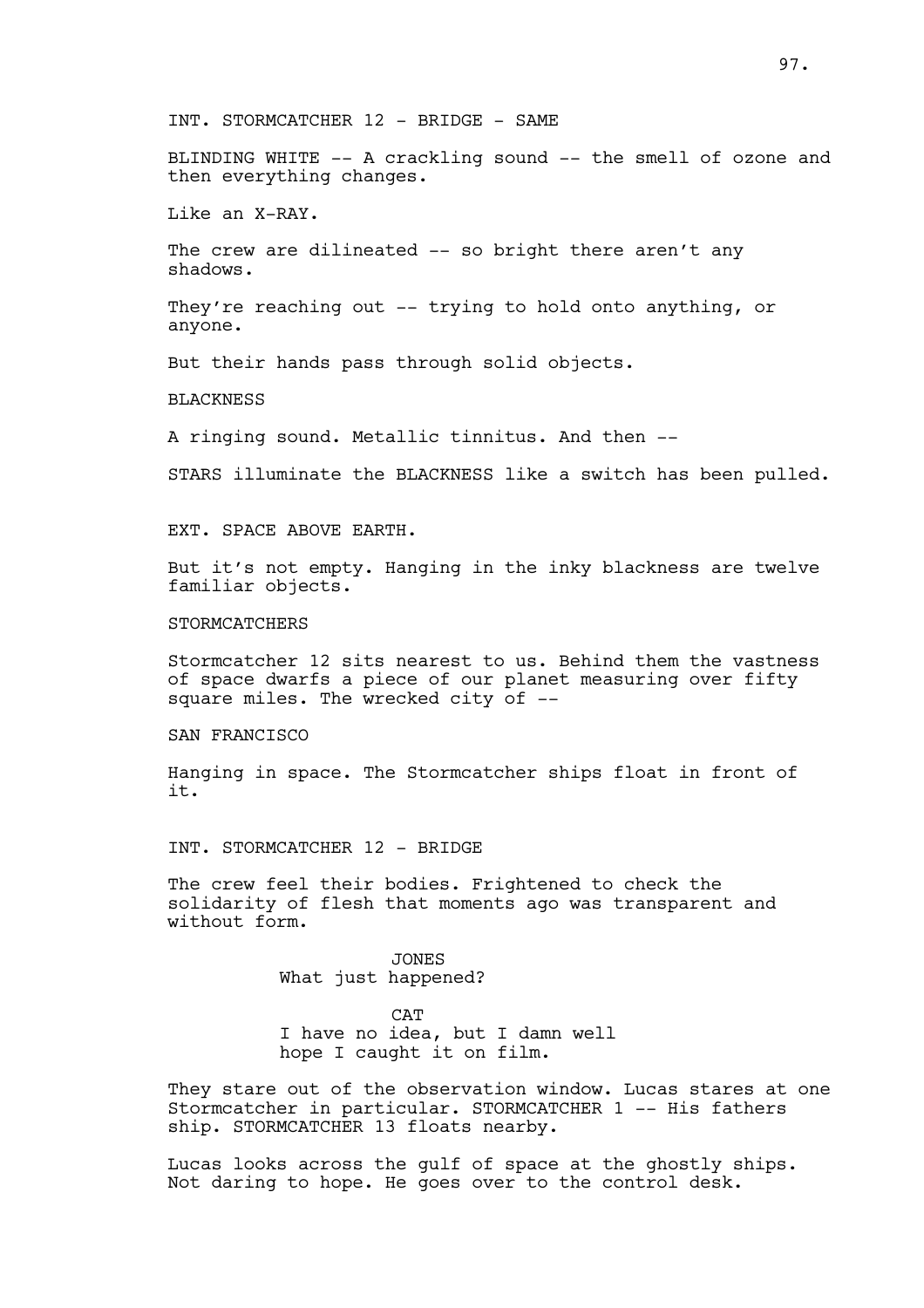Everything is dead.

LUCAS The electromagnetic field has shut down everything.

Cat holds up her CAMERA.

**CAT** 

Not everything. This is ex-NASA. Designed for the Jupiter exploration mission that never happened. It's heavily shielded.

TARA

The electromagnetic fields could be the only thing that's holding us in orbit.

JONES We've got no comms, no pulse drives no instrumentation...we're dead in the water.

Something flashes in the distance.

CAT Did you see that?

They look out of the observation window. Another flash. It's coming from Stormcatcher 2 - another flash. A signal?

> JONES Someone's using a mirror.

Cat has been filming the flashing light from Stormcatcher 2. She plays it back. Concentrating. An idea.

> **CAT** It's Morse code. Dots and dashes.

Jones fumbles around in his drawer. Pulls out a battered old NAVY SIGNALS handbook. Flicks through some pages.

> JONES I knew I'd seen it somewhere. Playback the file.

Cat plays the video file back. Jones notes the dots and dashes. Starts to decipher them -- scribbles on a pad.

> JONES (CONT'D) It's Woody...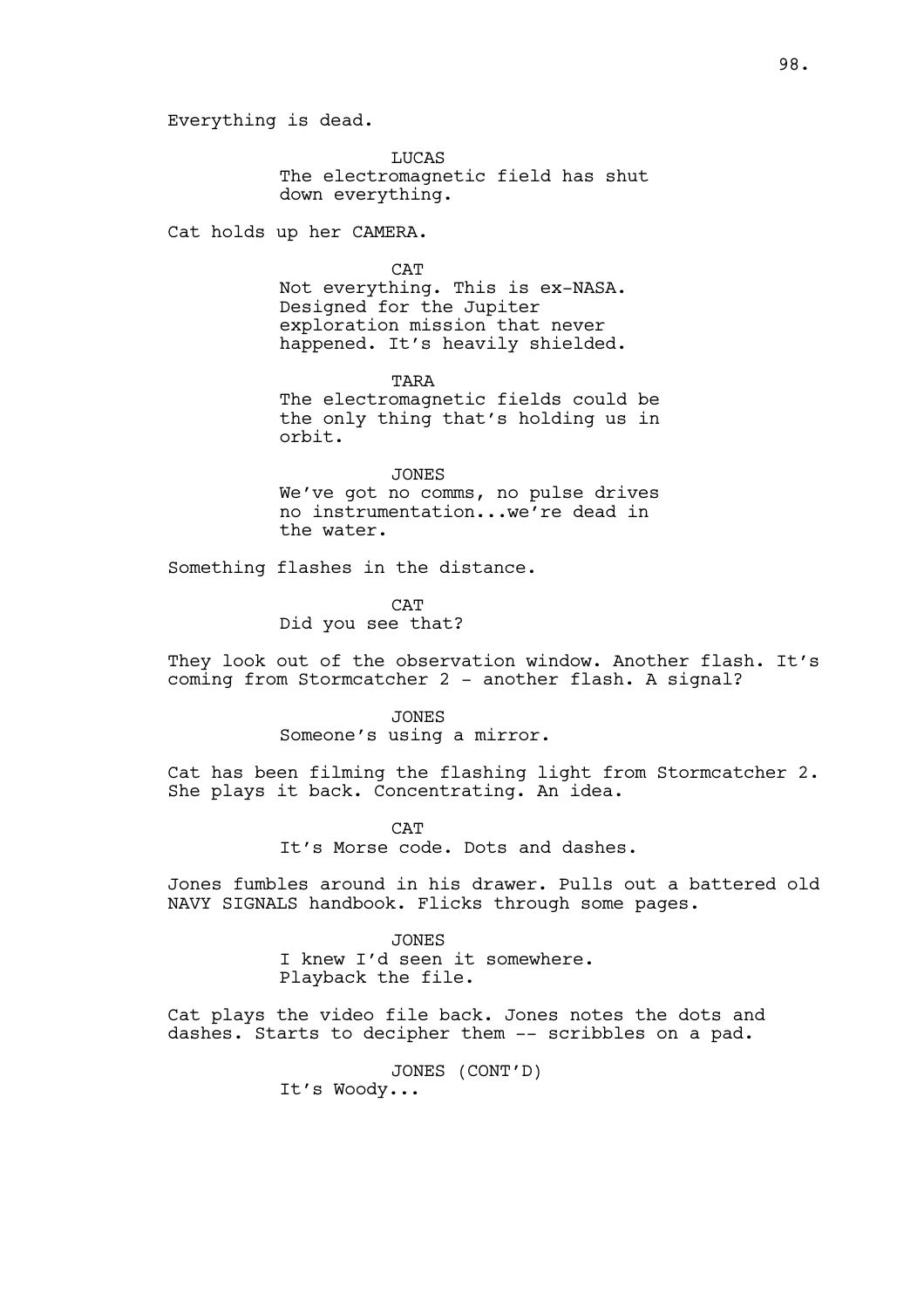EXT. OUTER SPACE - LUCAS'S EPIPHANY

LUCAS (V.O.) They'd been drawn into The Rapture...trapped in an electromagnetic web like so many metal flies...

A Stormcatcher appears in a blaze of Gamma Rays above the storm. Joins the other ships trapped in the magnetic field. They communicate using mirrors reflecting the Earth's light.

> LUCAS (V.O.) My father had the extra food I'd loaded on board, and the other ships had their own supplies.

INT. STORMCATCHER 12 - BRIDGE

Jones looks up from his pad.

JONES By the time the other ships got up her Stormcatcher 1 was already dark. I'm sorry Lucas.

Lucas looks over at the dark, motionless ship.

LUCAS He could be ill...

Cat comes over. Puts a hand on his shoulder.

CAT Even with the extra food you loaded, the ships temperature and atmospheric system would have lost power...

Lucas struggles to accept the tragic truth.

LUCAS He knew something like this could

happen. His diary, the sketches...the rapture. It all makes sense. I'm going over there.

**CAT** No one's going anywhere until we have power.

Lucas stares out at the silent dark Stormcatcher. Looks at Cat's video recorder.

> LUCAS Whatever's keeping us trapped here must have a power source. (MORE)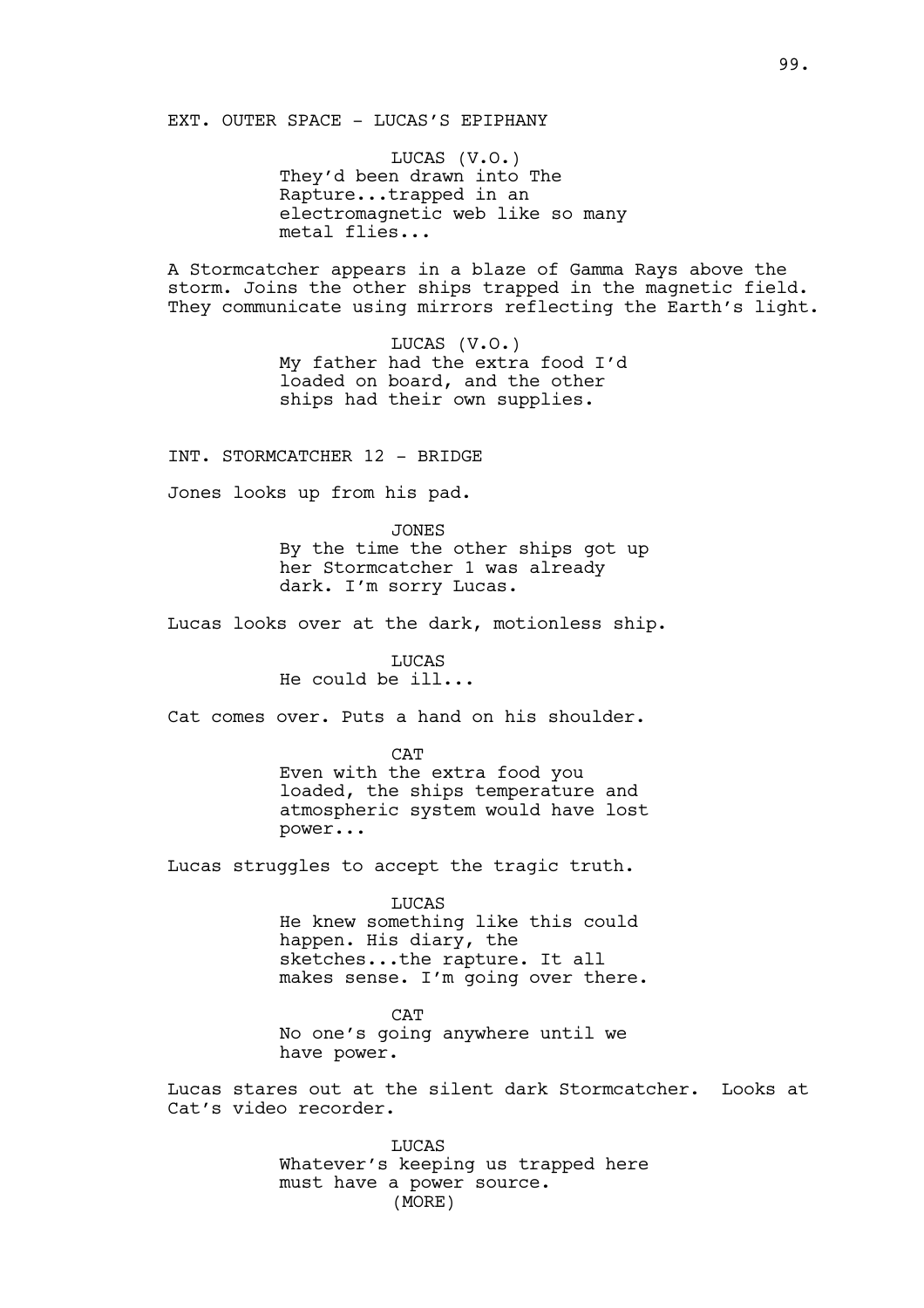(to Quant) How much voltage and computer power does it take to control the laser? Quant thinks about this for a moment. Shrugs. **OUANT** It needs to control a few solenoids, activate a gas primer feed...I dunno, not much. Lucas holds up Cat's video recorder. LUCAS Can you rig a pass thru...use the control circuits and the power from this to activate the laser? **OUANT** Should be possible. Wanna' tell me why? Cat jumps in. Excited. Ahead of him. CAT Because we use them to destabilise the cyclones... TARA By earthing them...drains their electrical charge. Quant nods excitedly, starting to see the bigger picture. **OUANT** It produces an electrically conductive laser-induced plasma channel. **LUCAS** So if we target a Superstorm on Earth... TARA Use the storm as a conduit... **OUANT** And drain the electromagnetic field holding us up here and shutting our electronic systems down. It's a long shot... QUANT (CONT'D) Long is my middle name. LUCAS (CONT'D)

Quant gets to work on the VIDEO CAMERA. Rigs up connecting leads. Jogs off down to the lower deck and the laser.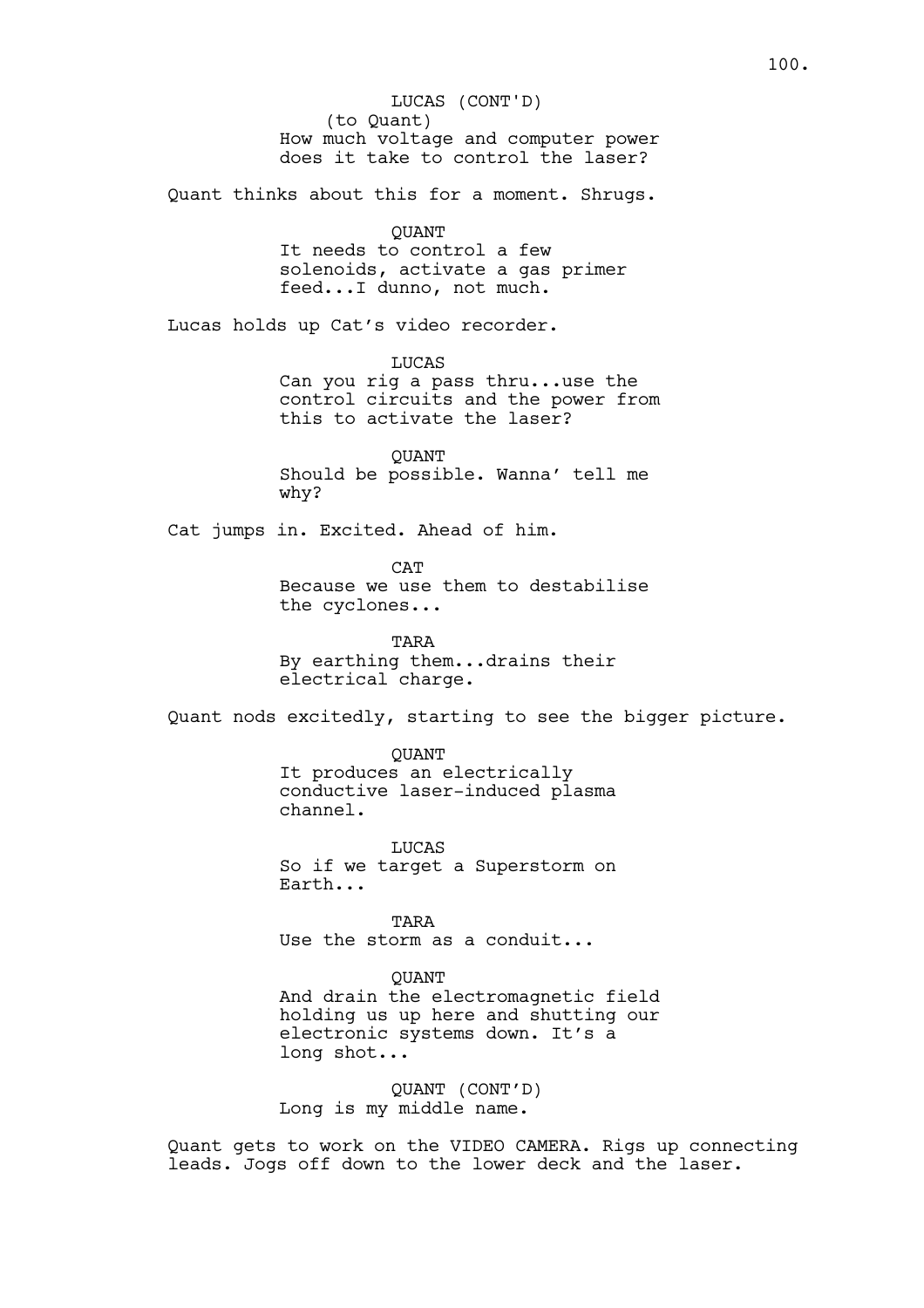Lucas goes over to Cat.

LUCAS I always hated you and your camera. (beat) And now it's probably the only thing that can get us out of here.

**CAT** (Smiling) Better the devil you know huh?

There's a moment. But Quant tramples on it. Runs up the steps from the lower deck.

> **OUANT** Okay, ready to go.

They all strap in to their seats.

QUANT (CONT'D) ...once it strikes we'll be able to manually aim it from here.

JONES

What are we aiming at?

Lucas looks down at the Earth through the observation window. A dull green and blue orb. Black whirling sores erupting over the surface. SUPERSTORMS tearing the planet apart.

> LUCAS The cyclone nearest SUB-1

EXT. STORMCATCHER 12 - SAME

A dull blue glow leaks from a recessed section below the nose of the ship. The LASER NODE. It glows brightly then FLARES.

Sends an incandescent charged PLASMA STREAM streaking towards the maelstrom of cloud whirling across the Pacific Ocean.

INT. STORMCATCHER 12 - BRIDGE - CONTINUOUS

The crew watch as the laser beam tears into the massive cyclone far below.

**JONES** 

Eat that!

**TARA** Nothing's happening.

**OUANT** Wait. Look!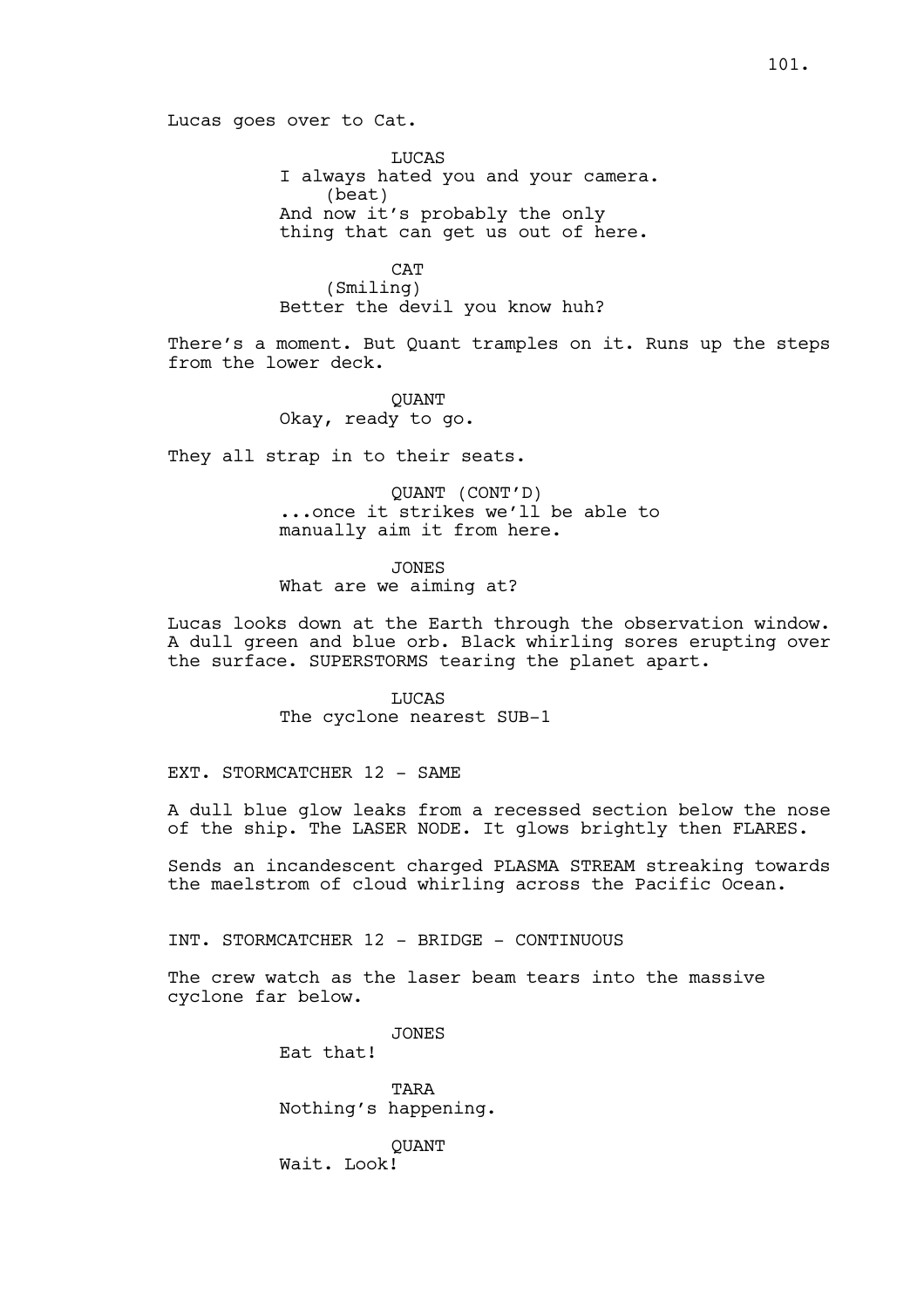The CYCLONE below them crackles with lightning. An unholy latticework of jagged streaks form a living electrical cage around the storm --

And then it JUMPS!

A billion volts of pure energy bridging the gap between one cyclone and another -- and another -- linking a hundred superstorms across the planet -- a pulsing spider's web of power.

> LUCAS It's started a chain reaction ...it's not just earthing one of them, it's earthing them all!

EXT. PACIFIC OCEAN - CYCLONE - CONTINUOUS

Above the CHURNING SEA the cyclone FALLS APART. Debris tumbles into the sea in a torrent of rain. The surface of the ocean awash with a million objects torn from the nearby land.

EXT. PACIFIC OCEAN - HIGH AND WIDE

Huge SUPERSTORMS across the ocean crumple into VAPOUR as one by one they are earthed and destroyed.

The wind drops.

RAIN ceases.

The SUN comes out.

An eerie silence.

INT. STORMCATCHER 12 - BRIDGE - CONTINUOUS

Lucas and the crew stare at the Earth below them. The storms across the planet are breaking up. The Earth starts to look like it did years before.

QUANT

We did it.

JONES We still don't have power and the laser isn't going to last much longer.

**TARA** 

Look!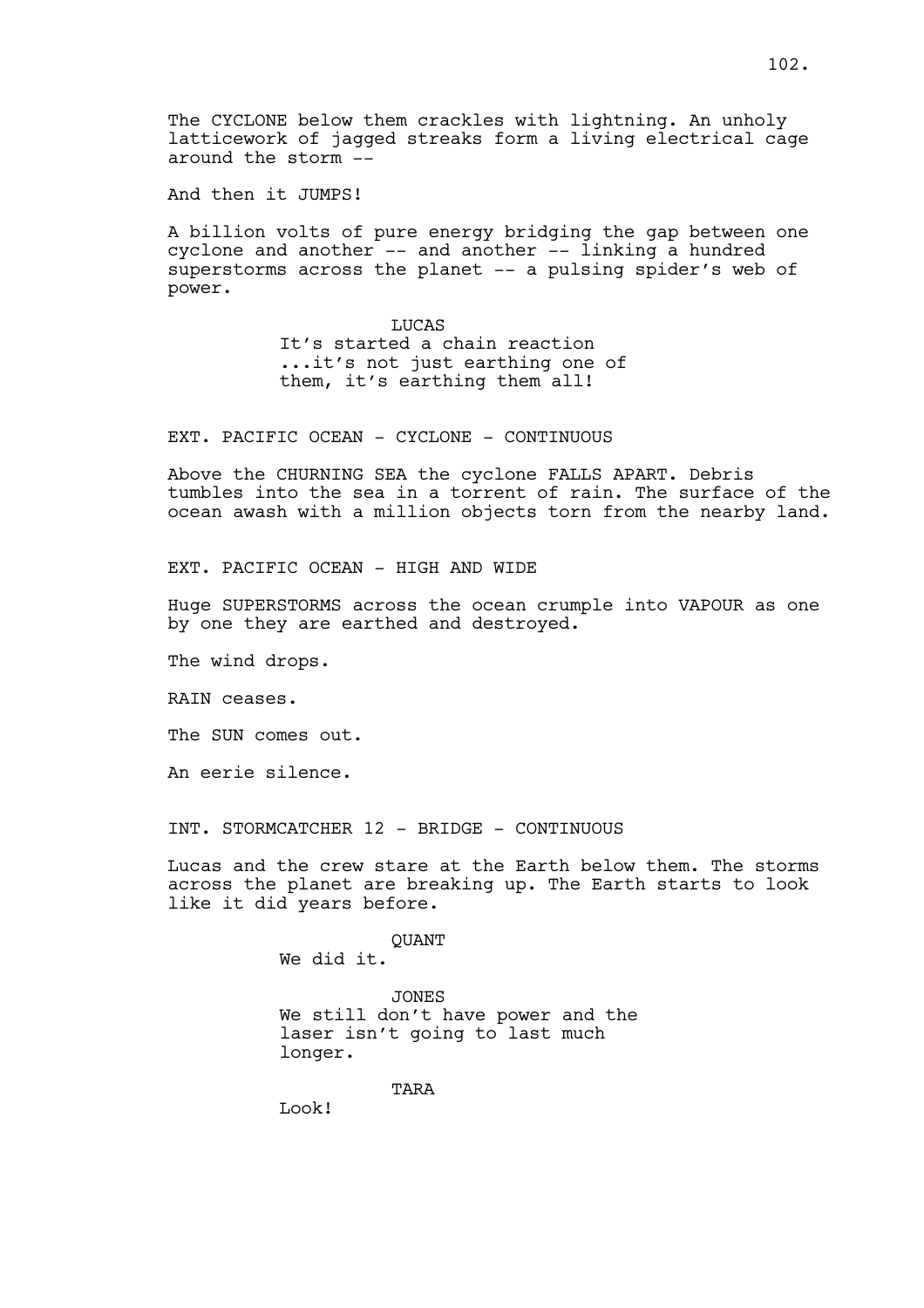## EXT. OUTER SPACE - SAME

The area of space around the floating Stormcatchers and the drifting city of San Francisco begins to change.

The ships and buildings in the city start to pulse with electricity -- a crackling corolla surrounding them.

The night sky takes on an iridescent sheen --

Electromagnetic clouds swirl around them --

A vast AURORA BOREALIS display as the magnetic field surrounding them collapses.

Light flickers through the windows of the ships. Pulse motors burn. Everything comes back on line.

INT. STORMCATCHER 12 - BRIDGE - CONTINUOUS

The systems boot up. Lights flicker on. Jones checks the pulse drive.

> JONES Power levels are back up to maximum.

EXT. OUTER SPACE - SAME

The LIGHTS come on in all of the ships.

Except Stormcatcher 1.

INT. STORMCATCHER 12 - BRIDGE

The communicator flickers on. A face Lucas recognises -- Woody, Cat's Father...and alongside him.

LUCAS'S MOTHER

LUCAS'S MOTHER Lucas...is that really you?

Lucas looks at the screen. Welling up. But holding it in.

LUCAS Yes mum. Is everybody alright?

LUCAS'S MOTHER Yes...your Father?

Lucas looks at her. Pulls himself together. Forces a smile.

**LUCAS** I'm going to bring him back.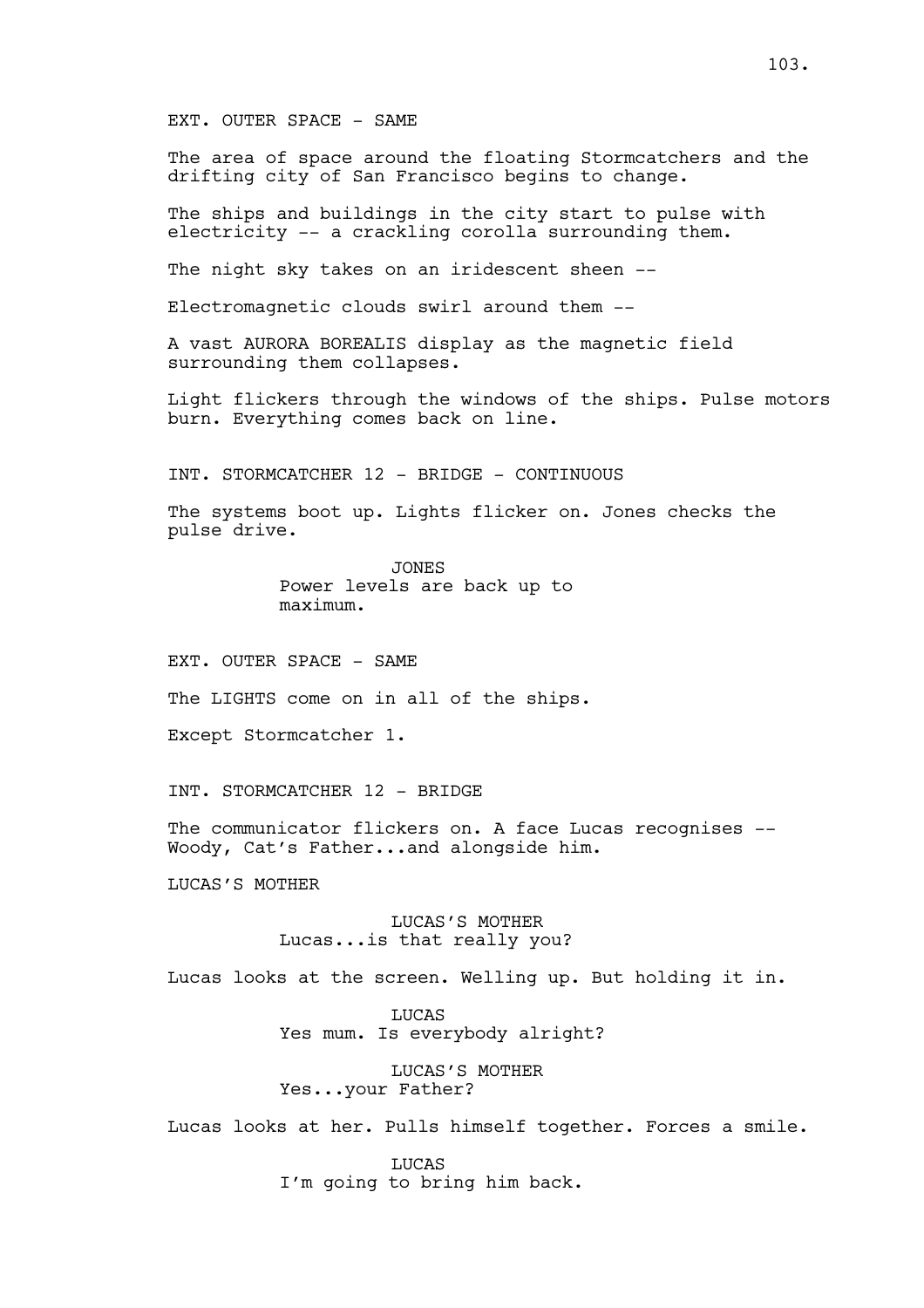### EXT. OUTER SPACE. LATER

Stormcatcher 12 glides towards Stormcatcher 1. An extendable DOCKING BAY clamps onto the hatch on the side of the ship.

## INT. DOCKING BAY - CONTINUOUS

Lucas, Cat and Quant move through the docking bay. They all wear SPACESUITS They head into --

STORMCATCHER 1

DIM emergency lights flicker on. It's eerily silent. Everything is covered with a thin layer of frost. Their feet crunch as they move down the corridor and into the --

#### **BRIDGE**

Deserted. Everything as if someone had just stepped out. An empty plate. A half full glass of frozen water. Lucas looks around.

### LUCAS Where would he be?

Quant looks around. Studies the control systems. Operates some switches. The lights come on. FANS WHIR. Computer screens flicker on. The sound of a distant generator.

> QUANT Looks like he shut everything down.

LUCAS What about the backup systems?

Quant studies readings on the computer screens.

**OUANT** Hydrogen fuel cells would have given him six months of low level atmosphere...

LUCAS Is there any way he could have jury rigged something?

Cat looks at SIX SPACESUITS hanging up in a storage cupboard. She checks the oxygen gauges.

> **CAT** All the air supplies have been used. Each suit is fitted with a rebreather...

LUCAS How long...?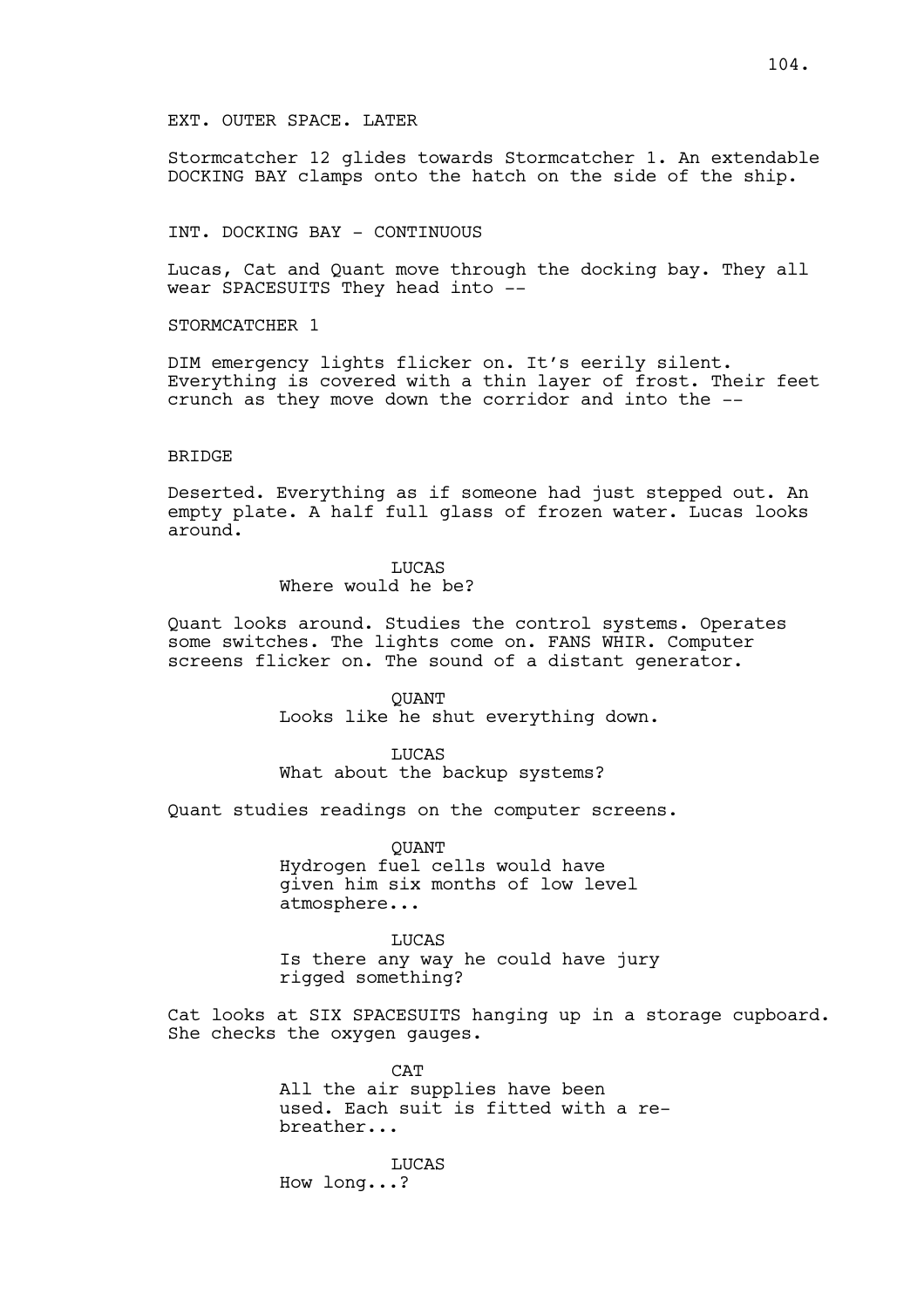**CAT** Each suit could provide up to twenty-four hours...dependant on levels of exertion.

Quant looks at a gauge on his wrist.

# QUANT We've got an atmosphere.

He takes off his helmet. Lucas and Cat follow suit. Quant flicks up a schematic of the ships atmospheric systems on a handheld tablet. One area of the ship FLASHES.

> LUCAS What's that?

**OUANT** He shut down the air and heat supply to everywhere apart from here...

LUCAS The lower deck...

They head down to the --

# LOWER DECK

Lights flicker on as they head down corridors, iluminating their way through the ship. They reach the --

## SLEEPING QUARTERS

Open the door. Empty. A notebook on a desk. A pencil beside it. Lucas picks it up. It's dated. He reads the last entry.

> CAPTAIN MALLICK (V.O.) I've had my last meal. Done a lot of thinking over the course of a year...things I should have said and done with Lucas...I don't know how long it will be before I see him again...if ever.

Quant looks at the date above the last entry in the diary.

**OUANT** It's dated a month ago...

**CAT** Did your father believe in the afterlife?

Lucas shakes his head.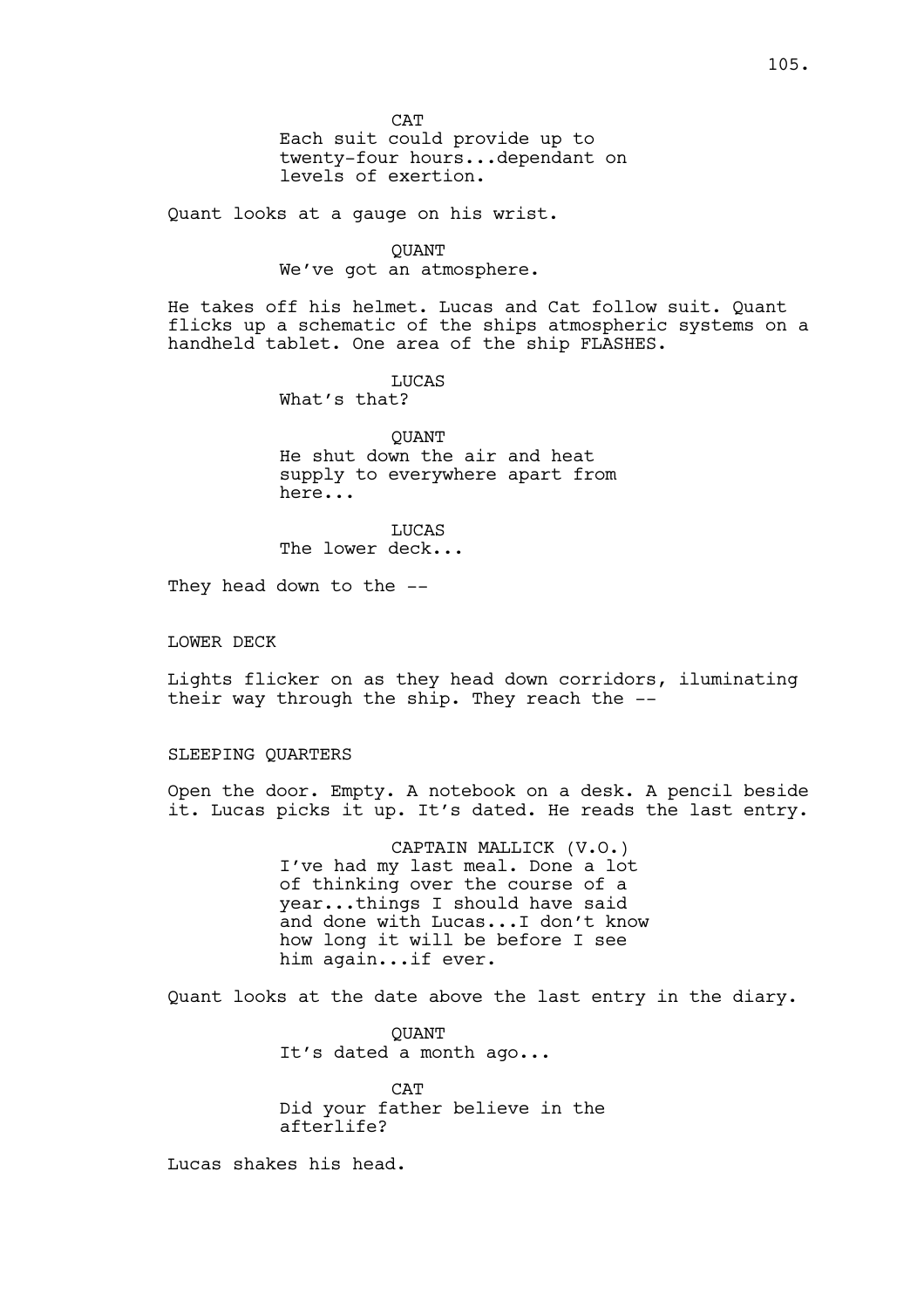As far as I know he was a sinner through and through. He used to quote Einstein a lot. Two things are infinite: the universe and human stupidity; and I'm not sure about the universe.

**CAT** Well, he's probably right. But where is he?

# **OUANT** What's that sound?

They listen. A distant BEEPING. Some kind of electronic warning. They head back down the --

### CORRIDOR

Heading towards the engines and storage area.

**OUANT** It's coming from the engine room.

They reach a sealed hatchway. Quant opens the door --

### ENGINE ROOM

Plasma ENGINE TUBES. Banks of electronic control circuits. CAVITATIONAL ENGINES stretching the length of the ship. STORAGE BAYS containing CANISTERS of CHEMICALS to sow into the storms.

#### **OUANT**

Down here...

Lucas and Cat follow him towards the end of the engine room.

A red light FLASHES in sync with the BEEP. The red light is on a small control panel set into the side of a --

CRYO-POD

Lucas goes over to it. Wipes mist away from the faceplate. Reveals the cold dead face of --

HOWARD J. MALLICK. His FATHER.

LUCAS

Dad?

Quant looks at the warning light.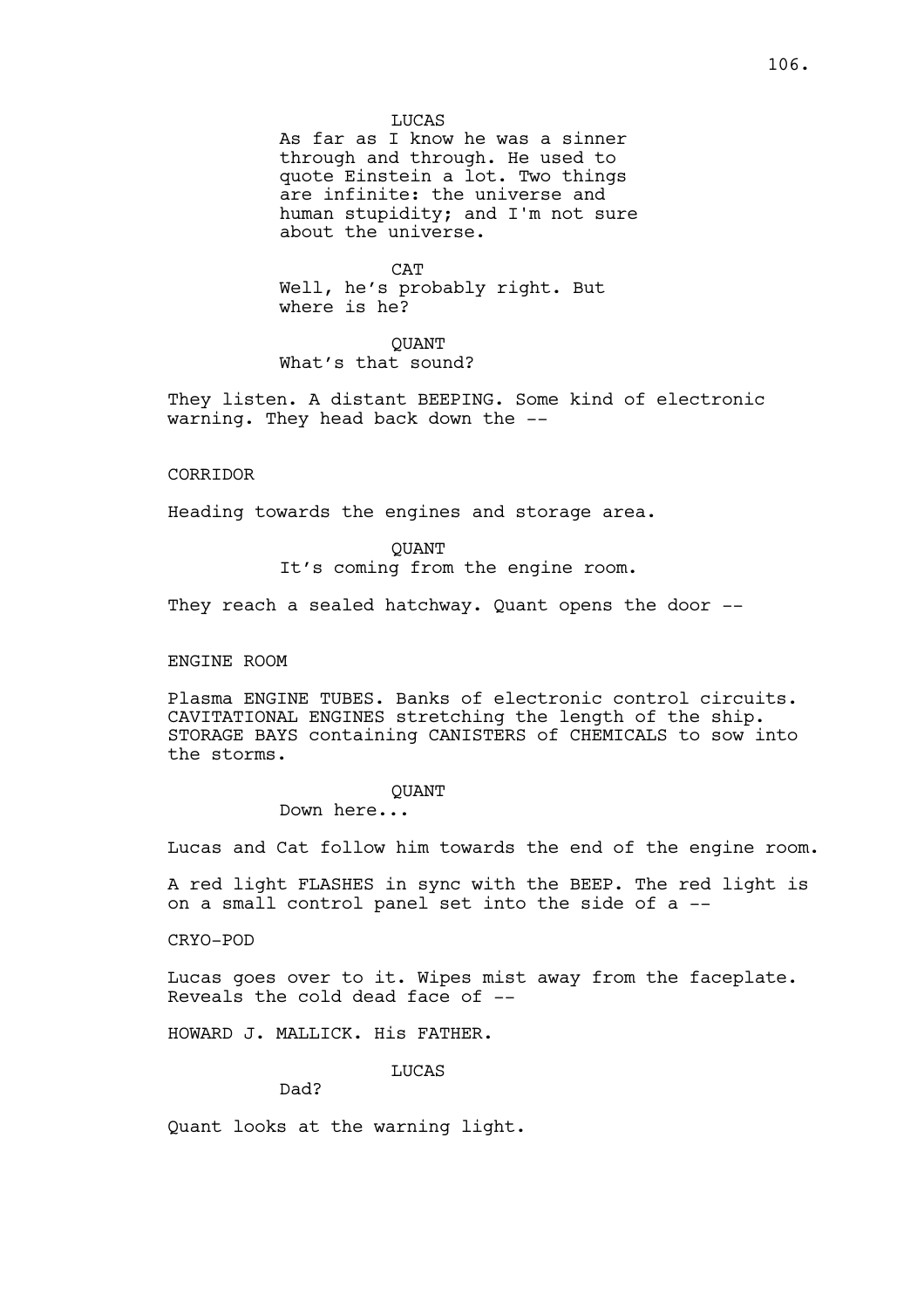QUANT

It's a battery warning light. When the power came back on it must have switched over from battery power to mains.

# LUCAS

Is he...?

Cat checks the readouts on the side panel.

CAT

He's alive!

QUANT The liquid nitrogen and the standby battery kept him in stasis for a month.

**CAT** Lets bring him out.

She reaches over to the control panel. Presses a button. The pod fills with warm air flowing through the vents. Hidden fans suck the freezing gas out of the pod.

Mallicks eyes --

FLICK OPEN

The pod front panel swings open.

Mallick gives a deep shuddering breath. Coughs -- sits up.

Struggles to focus --

# CAPTAIN MALLICK

Lucas?

Lucas goes over. Helps him out of the pod. Mallick stands up, Lucas supports him. An awkward hug.

> LUCAS I though you were dead.

CAPTAIN MALLICK Not quite. Still got a few punches left in me.

**LUCAS** 

I remember.

CAPTAIN MALLICK The other ships...?

Lucas smiles.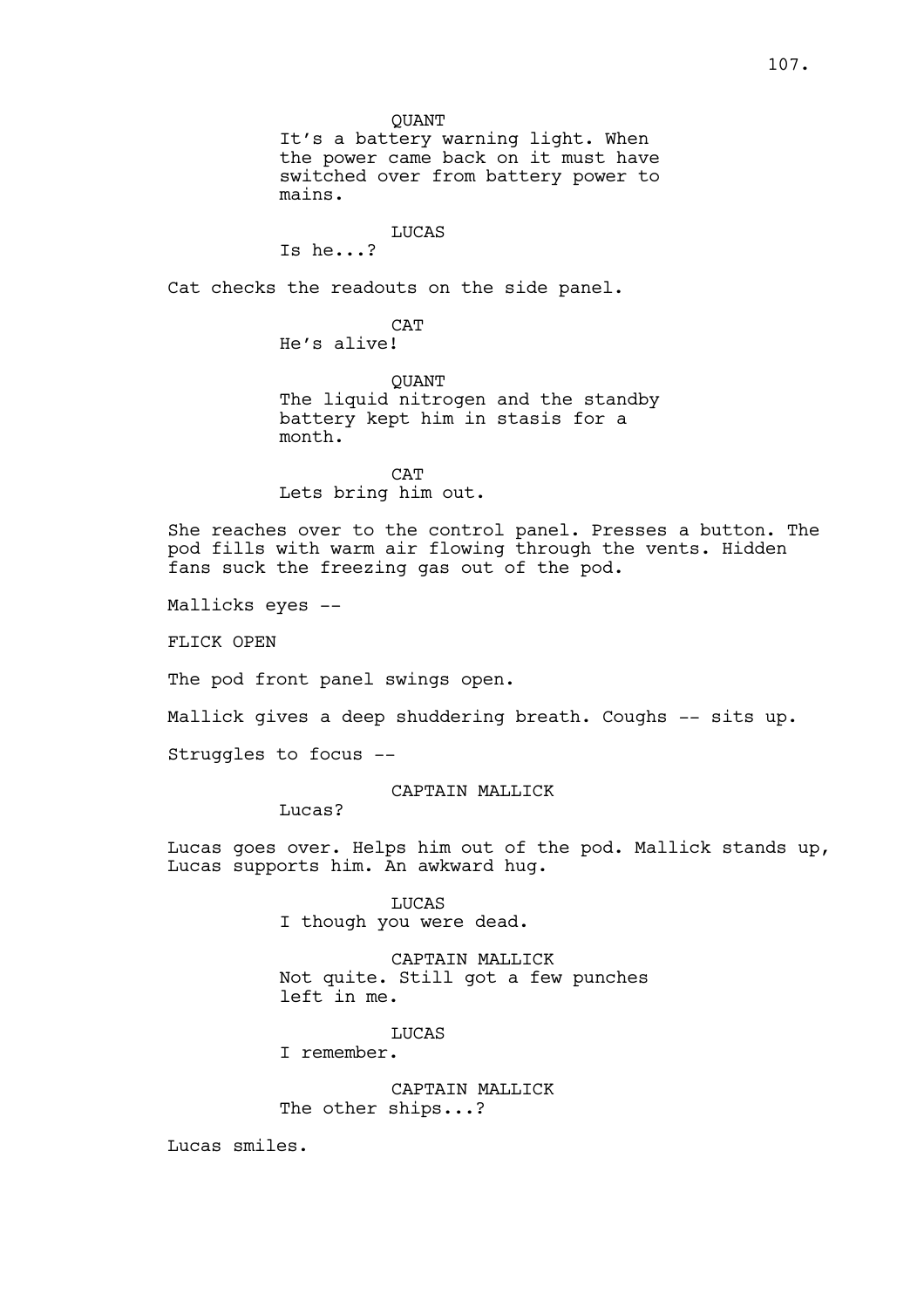LUCAS Everyone's okay. A little bored of rations, but they'll make it.

CAPTAIN MALLICK

The base?

**LUCAS** We lost contact with them.

Captain Mallick nods.

CAPTAIN MALLICK Then we need to get down there. You have the com.

EXT. SPACE - LATER

Heading down towards planet Earth. Twelve battle scarred Stormcatchers form a tight formation behind STORMCATCHER-1. Plasma drives flaring like comets as they drop down through the atmosphere.

Through cotton wool clouds set against the deepest blue anybody has seen for years.

INT. STORMCATCHER BRIDGE - DAY

White clouds stream past the observation window. The ships drop towards the ocean's surface. A warm mist obscures the surface -- remnants of the colossal forces recently at play.

> **OUANT** I'm getting some readings...infra red. There are thousands of them.

> > **CAT**

Fish?

**OUANT** Too warm for fish...

Which is when the mist clears.

QUANT'S POINT OF VIEW THROUGH THE OBSERVATION WINDOW

A new ISLAND has pushed it's way through the surface of the ocean.

Basalt cliffs five hundred feet high and still steaming from the heat of the magma and cooling rock that formed them.

And in the middle of the five mile circle of volcanic island

SUB-I. Like some vast beached carbon fibre whale.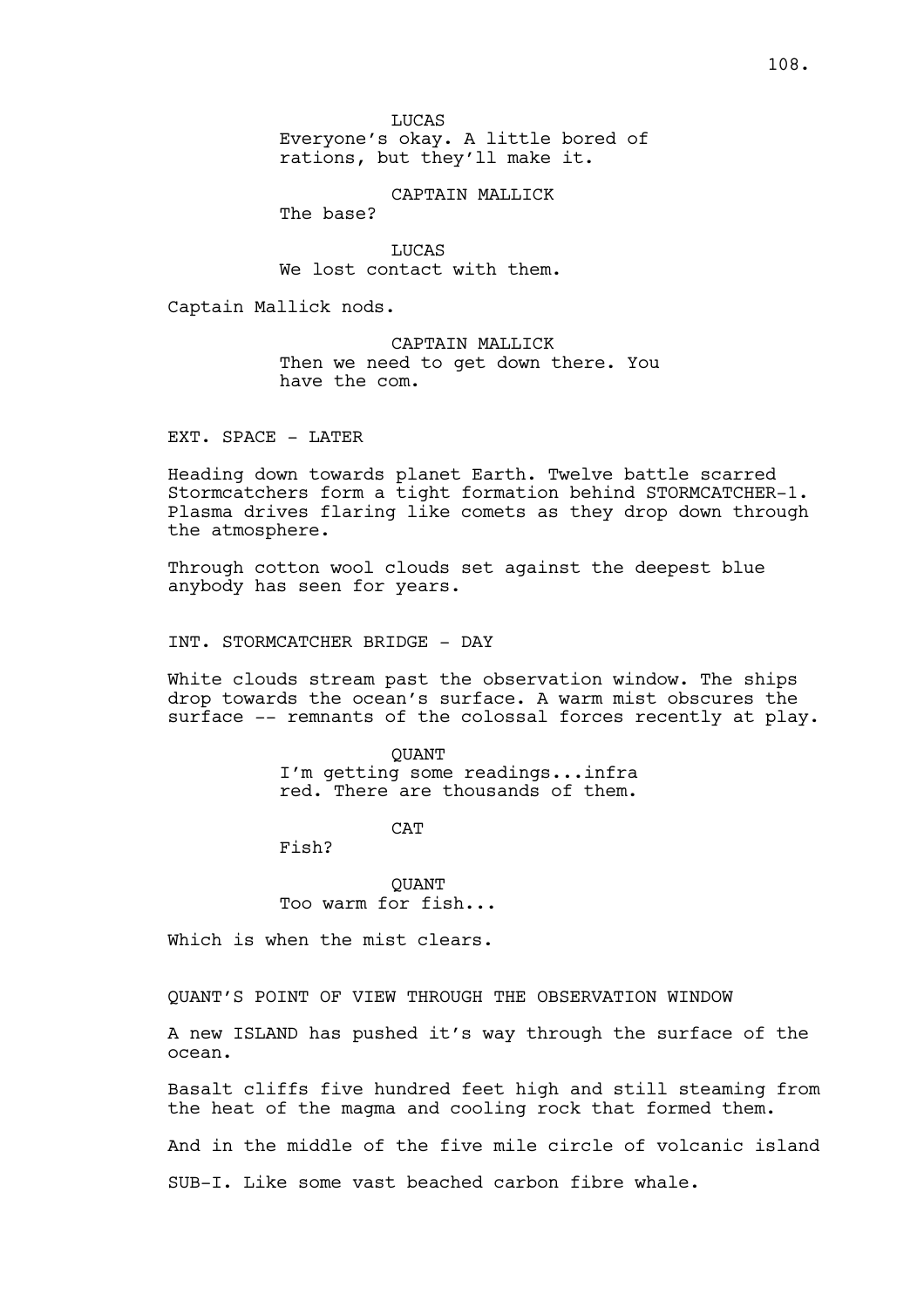And all around it, bathed in the sunshine -- a MILLION human beings stare up at the approaching ships.

> CAT (O.C.) It worked! The firewall formed its own Seamount...

EXT. SUB-1 SEAMOUNT

Commander Morneau and Administrator Cleaver look at the approaching fleet. The men and women cheer.

> COMMANDER MORNEAU This is something to tell the grand children eh Franz?

Cleaver smiles.

CLEAVER Gonna' have to find me a wife before I can do that.

The Commander looks around at all the people.

COMMANDER MORNEAU We'll you've got more of a chance of finding one now, that's for sure.

LANDING SITE

The thirteen STORMCATCHERS circle round the Seamount -- a victory flyby -- settle down away from the crowds that run to greet them.

Landing ramps swing down. Captains and crew disembark.

Lucas helps his father down the ramp from Stormcatcher 1. Captain Mallick gives his son a look. The look of a proud father. And then they are mobbed by the crowds.

Cat is jostled along beside Lucas. He holds her hand to stop her being swept away. Looks up at the golden sun. Lifting his face up to feel its warmth.

> **LUCAS** God I missed the sun.

Cat looks at him.

**CAT** Is that all you've missed?

He bends down. Gives her a kiss. It's a long one. Tara and Jones share a look -- told you. They break off.